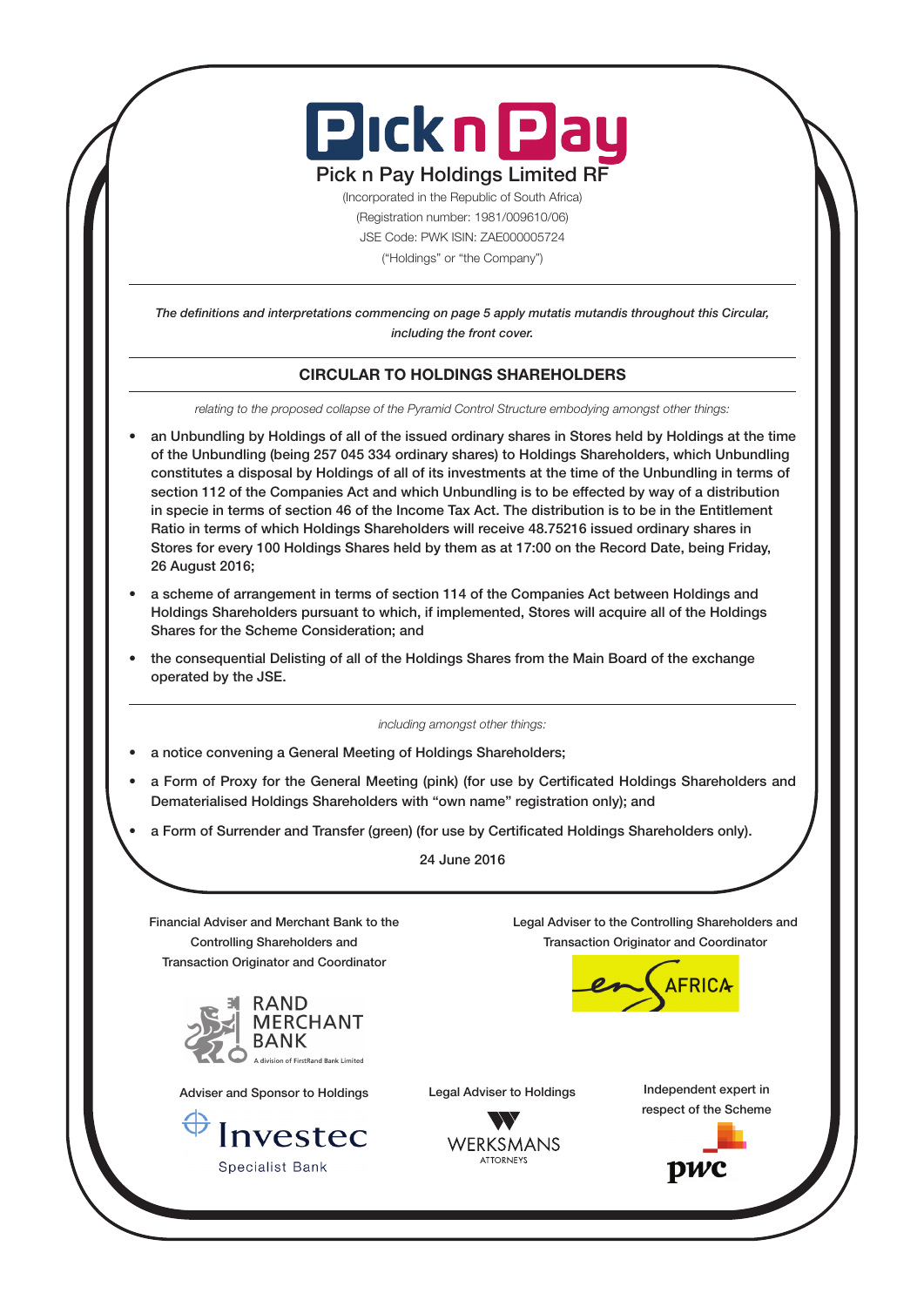# CORPORATE INFORMATION AND ADVISERS

# Year of incorporation

1981

# Place of incorporation

South Africa

# Company secretary and registered office

Debra Muller (BA LLB) Pick n Pay Holdings Limited RF (Registration number: 1981/009610/06) 101 Rosmead Avenue Kenilworth Cape Town 7708 (PO Box 23087, Claremont, 7735)

# Financial Adviser and Merchant Bank to the Controlling Shareholders and Transaction Originator and Coordinator Rand Merchant Bank

(A division of FirstRand Bank Limited) (Registration number: 1929/001225/06) 1 Merchant Place Corner Fredman Drive and Rivonia Road Sandton 2196 (PO Box 786273, Sandton, 2146)

# Adviser and Sponsor to Holdings

Investec Bank Limited (Registration number: 1969/004763/06) 100 Grayston Drive Sandown Sandton 2196 (PO Box 785700, Sandton, 2146)

# Independent expert in respect of the Scheme

PricewaterhouseCoopers Corporate Finance Proprietary Limited (Registration number: 1970/003711/07) 2 Eglin Road **Sunninghill** 2191 (Private Bag X36, Sunninghill, 2157)

### Transfer Secretaries

Computershare Investor Services Proprietary Limited (Registration number: 2004/003647/07) Ground Floor 70 Marshall Street Johannesburg 2001 (PO Box 61051, Marshalltown, 2107)

# Legal Adviser to the Controlling Shareholders and Transaction Originator and Coordinator

Edward Nathan Sonnenbergs (Registration number: 2006/018200/21) 150 West Street Sandton 2196 (PO Box 783347, Sandton, 2146)

# Legal Adviser to Holdings

Werksmans Inc. (Registration number: 1990/007215/21) 155 5th Street Sandton 2196 (Private Bag 10015, Sandton, 2146)

*This Circular is only available in English. Copies may be obtained from Holdings' website, http://www.picknpayinvestor.co.za or at the registered office of Holdings, Rand Merchant Bank, Investec Bank Limited and the Transfer Secretaries, whose addresses are set out in the "Corporate Information and Advisers" section of this Circular.*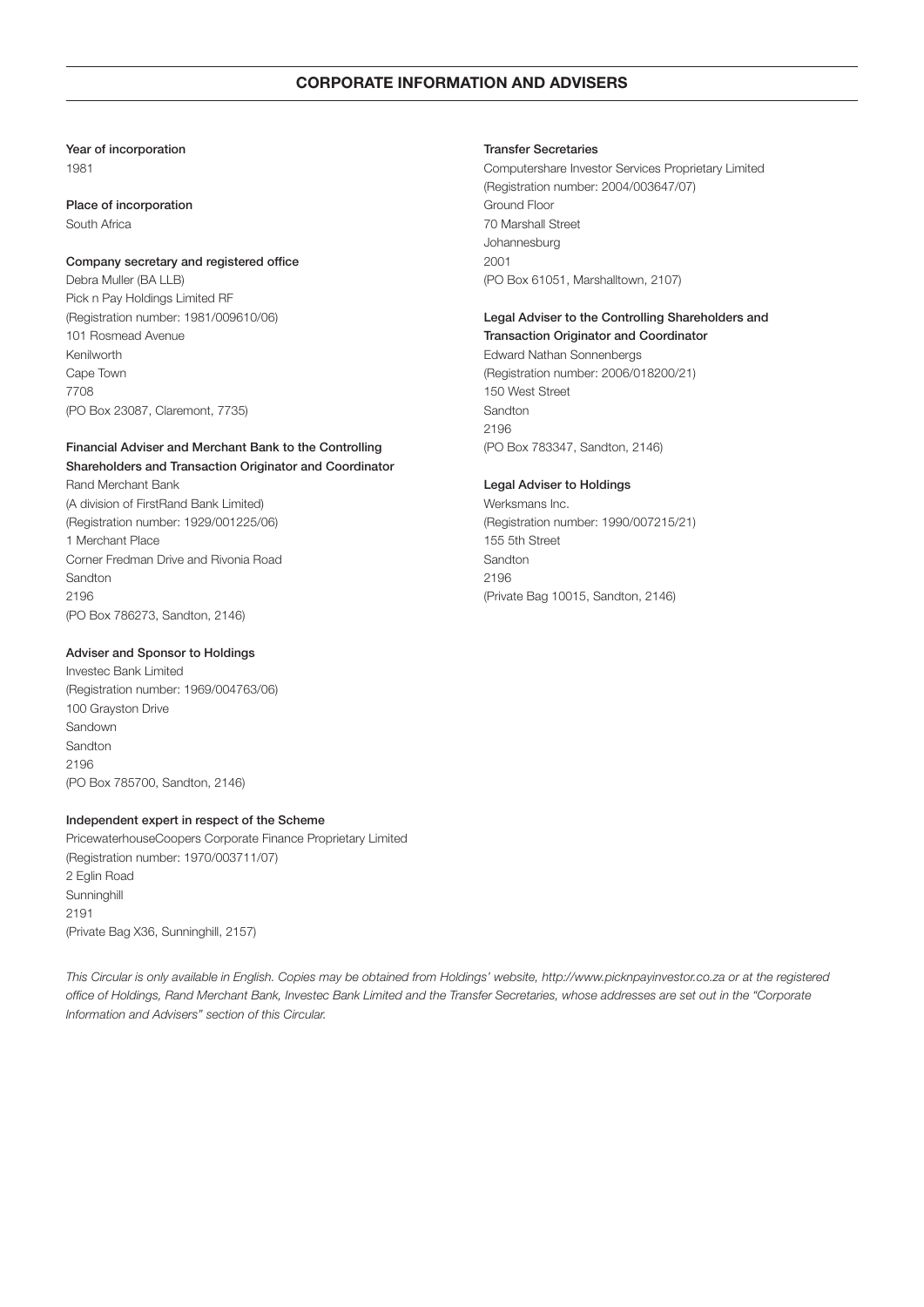| <b>Corporate Information and Advisers</b>                       |                                                                                                                       |          |
|-----------------------------------------------------------------|-----------------------------------------------------------------------------------------------------------------------|----------|
|                                                                 | Action required by Holdings Shareholders                                                                              | 2        |
|                                                                 | Important dates and times                                                                                             | 4        |
|                                                                 | Definitions and interpretations                                                                                       | 5        |
|                                                                 | <b>Circular to Holdings Shareholders</b>                                                                              |          |
| 1.                                                              | Introduction and background                                                                                           | 10       |
| 2.                                                              | Rationale for the Transaction and Scheme                                                                              | 12       |
| З.                                                              | Terms of the Transaction and Scheme                                                                                   | 12       |
| 4.                                                              | Overview of Stores                                                                                                    | 18       |
| 5.                                                              | Long-term employee share incentive scheme                                                                             | 18       |
| 6.                                                              | TRP implications                                                                                                      | 18       |
| 7.<br>8.                                                        | Regulatory approvals<br>Dissenting Holdings Shareholders' appraisal rights                                            | 19<br>19 |
| 9.                                                              | Financial effects of the Transaction                                                                                  | 20       |
|                                                                 | 10. Governing law                                                                                                     | 20       |
|                                                                 | 11. Foreign Holdings Shareholders                                                                                     | 20       |
|                                                                 | 12. Exchange control                                                                                                  | 20       |
|                                                                 | 13. Taxation considerations relating to the Unbundling and the Scheme                                                 | 20       |
|                                                                 | 14. Holdings' share capital                                                                                           | 20       |
|                                                                 | 15. Major Holdings and Stores Shareholders                                                                            | 20       |
|                                                                 | 16. Material interests of Directors                                                                                   | 21       |
|                                                                 | 17. Voting dilution impact on Shareholders                                                                            | 22       |
|                                                                 | 18. General Meeting<br>19. Independent Board's opinion and recommendations                                            | 22<br>22 |
|                                                                 | 20. Transaction expenses                                                                                              | 22       |
|                                                                 | 21. Solvency and liquidity                                                                                            | 23       |
|                                                                 | 22. Responsibility statement                                                                                          | 23       |
|                                                                 | 23. Consents                                                                                                          | 23       |
|                                                                 | 24. Inclusion by reference                                                                                            | 23       |
|                                                                 | 25. Material changes                                                                                                  | 23       |
|                                                                 | 26. Litigation                                                                                                        | 23       |
|                                                                 | 27. Material contracts                                                                                                | 23       |
|                                                                 | 28. Directors' service contracts and remuneration                                                                     | 23       |
|                                                                 | 29. Directors' interests in the Transaction<br>30. Working capital statement                                          | 24<br>24 |
|                                                                 | 31. Documents available for inspection                                                                                | 24       |
|                                                                 | ANNEXURE 1: REPORT OF THE INDEPENDENT EXPERT                                                                          | 25       |
|                                                                 | ANNEXURE 2: TABLE OF ENTITLEMENT TO UNBUNDLED STORES SHARES                                                           | 28       |
|                                                                 | ANNEXURE 3: INFORMATION FOR FOREIGN HOLDINGS SHAREHOLDERS AND FOR ALL HOLDINGS                                        |          |
|                                                                 | SHAREHOLDERS IN RESPECT OF EXCHANGE CONTROLS                                                                          | 29       |
|                                                                 | ANNEXURE 4: TAXATION CONSIDERATIONS RELATING TO THE UNBUNDLING AND THE SCHEME                                         | 31       |
|                                                                 | ANNEXURE 5: EXTRACTS OF SECTIONS 115 AND 164 OF THE COMPANIES ACT                                                     | 32       |
|                                                                 | ANNEXURE 6: EXTRACT OF THE RIGHTS, PRIVILEGES AND CONDITIONS ATTACHING TO THE B SHARES FROM<br>THE NEW MOI OF STORES  | 36       |
|                                                                 | ANNEXURE 7: MANAGEMENT OF CONFLICT AND MAINTENANCE OF INDEPENDENCE                                                    | 42       |
|                                                                 | ANNEXURE 8: ILLUSTRATIVE DILUTIVE EFFECT ON VOTES NOTIONALLY EXERCISABLE BY HOLDINGS<br><b>SHAREHOLDERS IN STORES</b> | 43       |
|                                                                 | ANNEXURE 9: AMENDMENTS TO THE PICK N PAY EMPLOYEE SHARE SCHEME RULES                                                  | 44       |
| ANNEXURE 10: SUMMARY OF B SHARE TERMS                           |                                                                                                                       |          |
| NOTICE OF GENERAL MEETING OF HOLDINGS SHAREHOLDERS              |                                                                                                                       |          |
| FORM OF PROXY – GENERAL MEETING OF HOLDINGS SHAREHOLDERS (PINK) |                                                                                                                       |          |
| FORM OF SURRENDER AND TRANSFER (GREEN)                          |                                                                                                                       |          |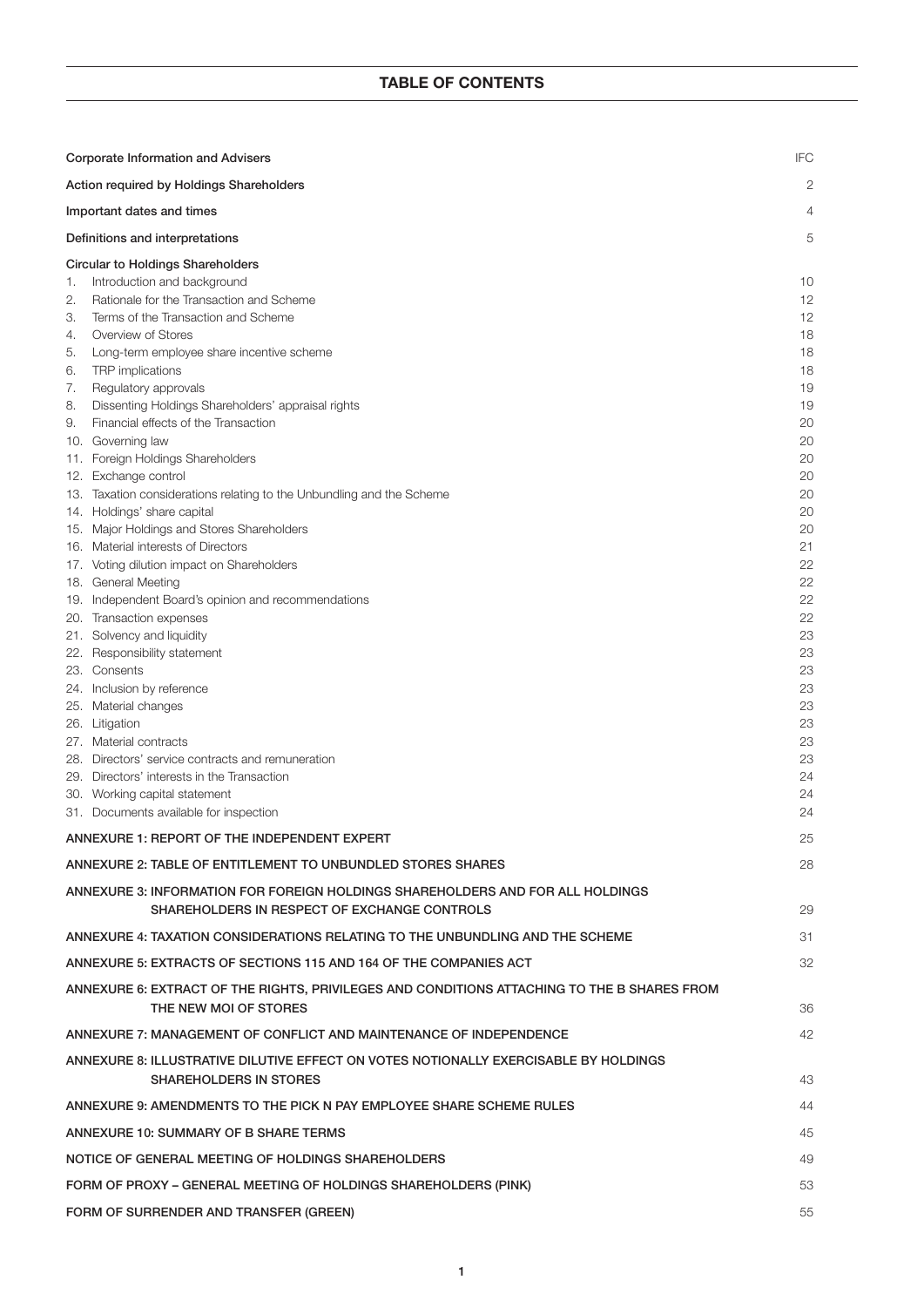# ACTION REQUIRED BY HOLDINGS SHAREHOLDERS

The definitions and interpretations commencing on page 5 of this Circular apply to this "Action required by Holdings Shareholders" section of the Circular.

This Circular is important and requires your immediate attention. The action you need to take is set out below. If you are in any doubt as to the action you should take, please consult your Broker, CSDP, banker, attorney, accountant or other professional adviser immediately. If you have disposed of all of your Holdings Shares, please forward this Circular to the person to whom you have disposed of such Holdings Shares or the Broker, CSDP, banker or other agent through whom you disposed of such Holdings Shares.

A General Meeting of Holdings Shareholders will be held at Pick n Pay Office Park, 101 Rosmead Avenue, Kenilworth, Cape Town at 08:30 on Monday 25 July 2016 to consider and, if deemed fit, pass the resolutions required to authorise and effect the implementation of the Transaction and the Scheme. A notice to convene the General Meeting of Holdings Shareholders is attached to and forms part of this Circular.

#### ACTION REQUIRED BY HOLDINGS SHAREHOLDERS:

#### 1. DEMATERIALISED HOLDINGS SHAREHOLDERS OTHER THAN WITH "OWN NAME" REGISTRATION

#### 1.1. Voting at the General Meeting

 Your Broker or CSDP should contact you to ascertain how you wish to cast your vote at the General Meeting and thereafter cast your vote in accordance with your instructions.

 If you have not been contacted by your Broker or CSDP, it is advisable for you to contact your Broker or CSDP and furnish them with your voting instructions.

 If your Broker or CSDP does not obtain voting instructions from you, they will be obliged to vote in accordance with the instructions contained in the custody agreement concluded between you and your Broker or CSDP.

You must **not** complete the attached Form of Proxy (pink).

### 1.2. Attendance and representation at the General Meeting

 In accordance with the mandate between you and your Broker or CSDP, you must advise your Broker or CSDP if you wish to attend the General Meeting and your Broker or CSDP will issue the necessary letter of representation to you to attend the General Meeting.

#### 1.3. Surrender of Documents of Title

You must **not** complete the attached Form of Surrender and Transfer (green).

#### 1.4. Unbundled Stores Shares

 If the Unbundling becomes effective, the accounts of Dematerialised Holdings Shareholders at their CSDPs or Brokers will be updated to reflect the Unbundled Stores Shares in respect of the Unbundling on the Operative Date.

#### 1.5. Scheme Consideration

 If the Scheme becomes operative, your account at your CSDP or Broker will be updated to reflect the receipt of the Scheme Consideration and the transfer of your Scheme Shares to Stores.

#### 2. DEMATERIALISED HOLDINGS SHAREHOLDERS WITH "OWN NAME" REGISTRATION

# 2.1. Voting and attendance at the General Meeting

You may attend the General Meeting in person and may vote at the General Meeting.

 Alternatively, you may appoint a proxy to represent you at the General Meeting by completing the attached Form of Proxy (pink) in relation to the General Meeting in accordance with the instructions it contains and it is recommended that it be returned to the registered office of the Company or the Transfer Secretaries to be received by no later than 08:30 on Thursday, 21 July 2016.

### 2.2. Surrender of Documents of Title

You must **not** complete the attached Form of Surrender and Transfer (green).

# 2.3. Unbundled Stores Shares

 If the Unbundling becomes effective, the accounts of Dematerialised Holdings Shareholders at their CSDPs or Brokers will be updated to reflect the Unbundled Stores Shares in respect of the Unbundling on the Operative Date.

# 2.4. Scheme Consideration

 If the Scheme becomes operative, your account at your CSDP or Broker will be updated to reflect the receipt of the Scheme Consideration and the transfer of your Scheme Shares to Stores.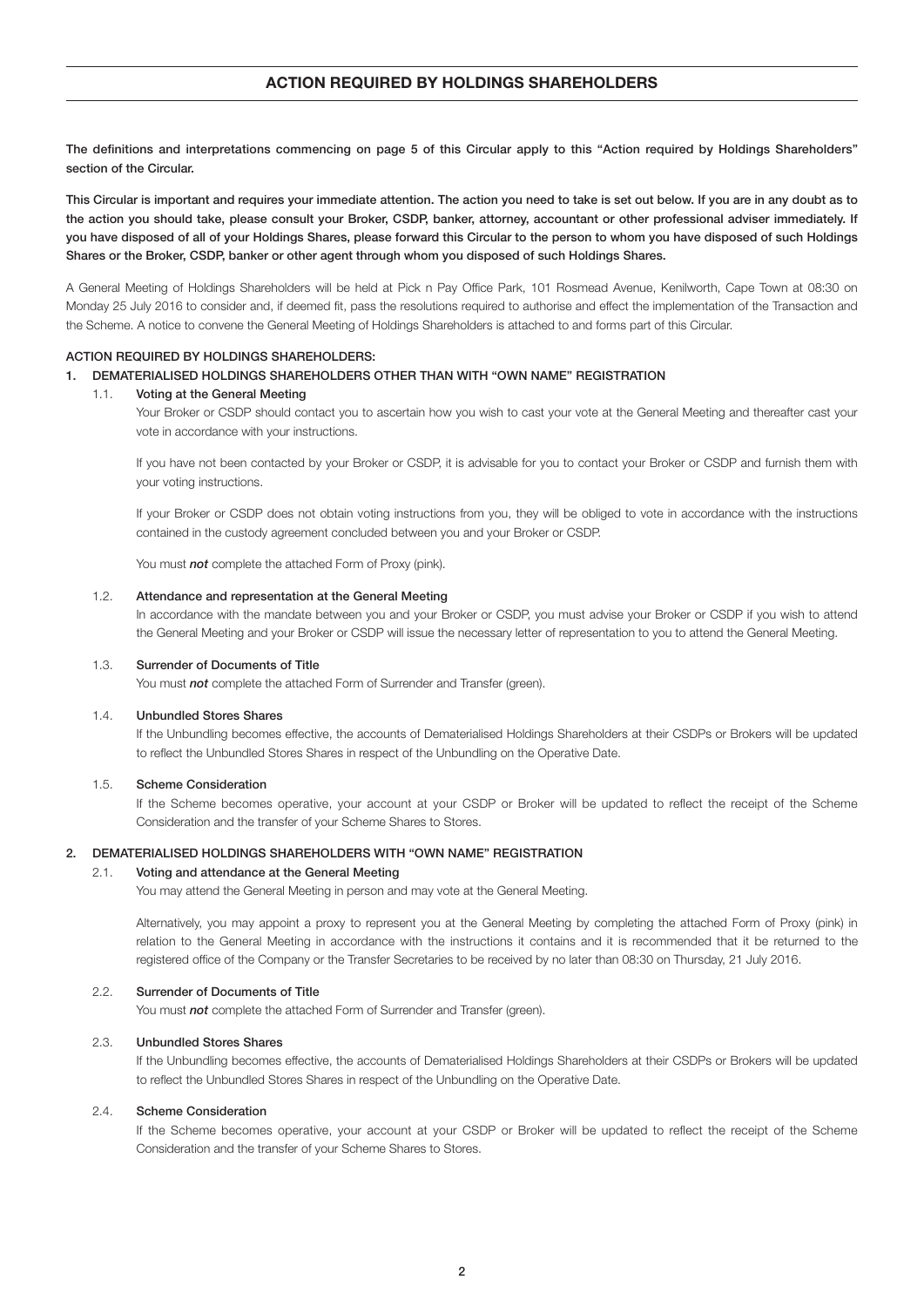# 3. CERTIFICATED HOLDINGS SHAREHOLDERS:

# 3.1. Voting and attendance at the General Meeting

You may attend the General Meeting in person and may vote at the General Meeting.

 Alternatively, you may appoint a proxy to represent you at the General Meeting by completing the attached Form of Proxy (pink) in relation to the General Meeting of the Holdings Shareholders in accordance with the instructions it contains it is recommended that it be returned to the registered office of the Company or the Transfer Secretaries to be received by no later than 08:30 on Thursday, 21 July 2016.

### 3.2. Unbundled Stores Shares

 If the Unbundling becomes effective, the new share certificates for the Unbundled Stores Shares in respect of the Unbundling will be posted to you, at your own risk, by registered post on or about Friday, 26 August 2016 to your address as reflected in the Register on the Record Date.

### 3.3. Surrender of Documents and Scheme Consideration

 If the Scheme becomes operative and you have, as a Scheme Participant, surrendered your share certificates or other Document of Title to the Transfer Secretaries together with a duly completed Form of Surrender and Transfer (green) by no later than 12:00, Friday, 26 August 2016, the Scheme Consideration owing to you in respect of your Scheme Shares will (i) be transferred to you by electronic funds transfer if you have stipulated a valid bank account for this purpose in the Form of Surrender and Transfer (green), or, failing that, (ii) be posted to you, at your own risk, by way of registered post, on or about Monday, 29 August 2016. Certificated Holdings Shareholders whose Holdings share certificates or other Documents of Title and duly completed Forms of Surrender and Transfer (green) are received by the Transfer Secretaries after 12:00, Friday, 26 August 2016 will have their Scheme Consideration (i) transferred to them by electronic funds transfer if they have stipulated a valid bank account for this purpose in the Form of Surrender and Transfer (green), or, failing that, (ii) posted to them, at their own risk, by way of registered post, within five business days of such receipt.

 Subject to paragraphs 4 and 5 below, you must complete the Form of Surrender and Transfer (green) and return it together with the relevant share certificates or other Documents of Title to the Transfer Secretaries so as to receive the Scheme Consideration.

# 4. GENERAL

- 4.1. If you wish to Dematerialise your Holdings Shares, please contact your CSDP or Broker.
- 4.2. You do not need to Dematerialise your Holdings Shares to participate in the Unbundling or to receive the Scheme Consideration.
- 4.3. Stores may dispense with the requirement for the surrender of share certificates in respect of Scheme Shares upon the production of evidence satisfactory to Stores that such share certificates have been lost or destroyed and upon provision of a suitable indemnity on terms satisfactory to Stores.
- 4.4. If your share certificates relating to any Scheme Shares to be surrendered have been lost or destroyed and you are a Certificated Holdings Shareholder you should nevertheless return the Form of Surrender and Transfer (green) duly signed and completed to the Transfer Secretaries, having obtained from the Transfer Secretaries and submitted together with such Form of Surrender and Transfer (green), a duly completed indemnity form which is obtainable from the Transfer Secretaries.

### 5. DISSENTING HOLDINGS SHAREHOLDERS

- 5.1. A detailed explanation of the Dissenting Holdings Shareholders' appraisal rights is contained in paragraph 8 of the Circular on page 19.
- 5.2. A copy of section 164 of the Companies Act pertaining to the Dissenting Holdings Shareholders' appraisal rights is set out in Annexure 5 to this Circular.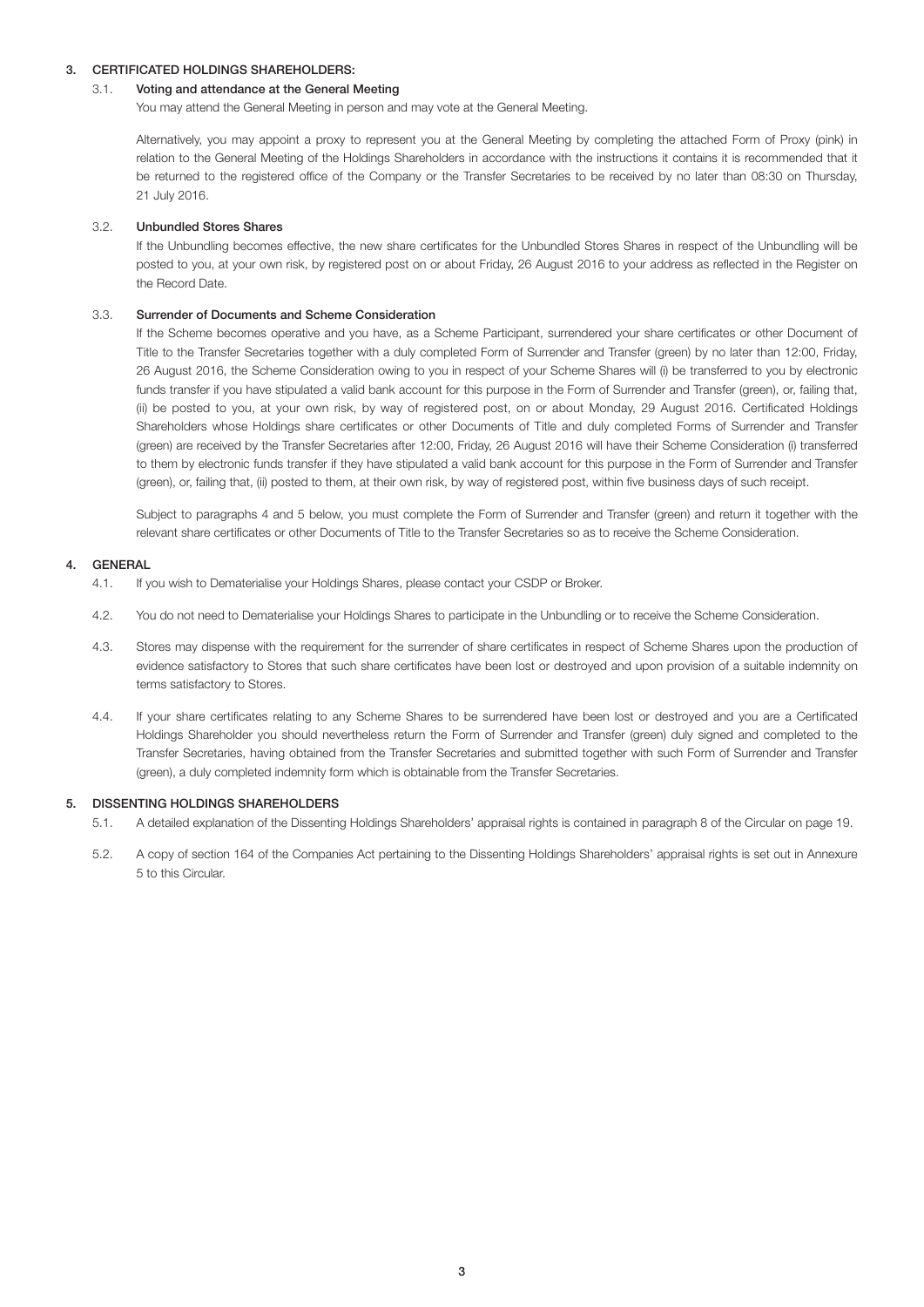# IMPORTANT DATES AND TIMES

|                                                                                                                                                                                                                                                                                                                        | 2016                 |
|------------------------------------------------------------------------------------------------------------------------------------------------------------------------------------------------------------------------------------------------------------------------------------------------------------------------|----------------------|
| Record Date to determine which Holdings Shareholders are entitled to receive this Circular                                                                                                                                                                                                                             | Friday, 17 June      |
| Circulars posted to Holdings Shareholders and notice convening General Meeting released on SENS                                                                                                                                                                                                                        | Friday, 24 June      |
| Last day to trade to be recorded in the Register in order to be eligible to attend and vote at the General Meeting                                                                                                                                                                                                     | Tuesday, 12 July     |
| Record Date for Holdings Shareholders to be recorded in the Register in order to be eligible to attend and vote at the<br>General Meeting                                                                                                                                                                              | Friday, 15 July      |
| Recommended last day to lodge Forms of Proxy (pink) for the General Meeting by 08:30                                                                                                                                                                                                                                   | Thursday, 21 July    |
| General Meeting to be held at Pick n Pay Office Park, 101 Rosmead Avenue, Kenilworth, Cape Town at 08:30 on                                                                                                                                                                                                            | Monday, 25 July      |
| Results of the General Meeting released on SENS                                                                                                                                                                                                                                                                        | Monday, 25 July      |
| Results of the General Meeting published in the press                                                                                                                                                                                                                                                                  | Tuesday, 26 July     |
| If (i) all of the resolutions relating to the Unbundling and the Scheme are passed by the requisite majority of<br>Holdings Shareholders at the General Meeting, and (ii) all of the resolutions required to give effect to the Stores<br>Transaction are passed by Stores Shareholders at the Stores General Meeting: |                      |
| Last day for Holdings Minority Shareholders who voted against the Unbundling and/or Scheme to require Holdings to seek<br>court approval for the Unbundling and/or Scheme in terms of section 115(3)(a) of the Companies Act                                                                                           | Monday, 1 August     |
| Last day to send notice of adoption of special resolutions to dissenting Holdings Minority Shareholders, in accordance with<br>section 164 of the Companies Act                                                                                                                                                        | Monday, 8 August     |
| Last day for Holdings Minority Shareholders who voted against the Unbundling and/or Scheme to apply to court for leave to<br>apply for a review of the Unbundling and/or Scheme in terms of section 115(3)(b) of the Companies Act                                                                                     | Tuesday, 6 September |
| The following dates assume that no court approval or review of the Unbundling and/or the Scheme is required and<br>will be confirmed in the finalisation announcement if Unbundling and/or Scheme becomes unconditional:                                                                                               |                      |
| Compliance certificate expected to be received from the TRP                                                                                                                                                                                                                                                            | Wednesday, 10 August |
| Finalisation announcement expected to be released on SENS                                                                                                                                                                                                                                                              | Friday, 12 August    |
| Expected last day to trade in Holdings Shares in order to participate in the Unbundling and the Scheme                                                                                                                                                                                                                 | Tuesday, 23 August   |
| Holdings Shares expected to be suspended on JSE trading system                                                                                                                                                                                                                                                         | Wednesday, 24 August |
| Holdings Shareholders expect to be able to trade their entitlement to Stores Shares                                                                                                                                                                                                                                    | Wednesday, 24 August |
| Announcement of specified ratio apportionment and fractional amount payment expected to be released on SENS                                                                                                                                                                                                            | Thursday, 25 August  |
| Expected Record Date on which Holdings Shareholders must be recorded in the Register to participate in the Unbundling<br>and to become a Scheme Participant                                                                                                                                                            | Friday, 26 August    |
| Expected Operative Date of the Unbundling and the Scheme                                                                                                                                                                                                                                                               | Monday, 29 August    |
| Dematerialised Holdings Shareholders' accounts at CSDP or Broker expected to be updated and credited                                                                                                                                                                                                                   | Monday, 29 August    |
| Certificated Holdings Shareholders expected to have their new share certificates and Scheme Consideration posted if<br>Forms of Surrender have been received by the Transfer Secretaries on or before 12:00 on the Record Date (See note 4)                                                                            | Monday, 29 August    |
| Expected termination of the listing of Holdings Shares at commencement of trade on the JSE                                                                                                                                                                                                                             | Tuesday, 30 August   |

# Notes

- 1. All times shown above are South African local times.
- 2. The above dates and times are subject to amendment. Any material amendments will be released on SENS and published in the press.
- 3. Holdings will send the required notice to objecting Holdings Shareholders, if any, in terms of section 164(4) of the Companies Act on Monday, 8 August 2016, but the last day for sending this notice is ten Business Days after the date of the General Meeting.
- 4. Certificated Holdings Shareholders whose Holdings Share certificates and duly completed Forms of Surrender and Transfer (green) are received by the Transfer Secretaries after 12:00 on Friday, 26 August 2016 will have their Scheme consideration transferred to them by electronic funds transfer if they have stipulated a valid bank account for this in the Form of Surrender and Transfer, or failing that posted to them by registered post at their own risk within five Business Days of such receipt.
- 5. Share certificates in Holdings may not be dematerialised or rematerialised after Tuesday, 23 August 2016.
- 6. It is possible for the Transaction to proceed and be implemented but not the Scheme if the Scheme Conditions are not met.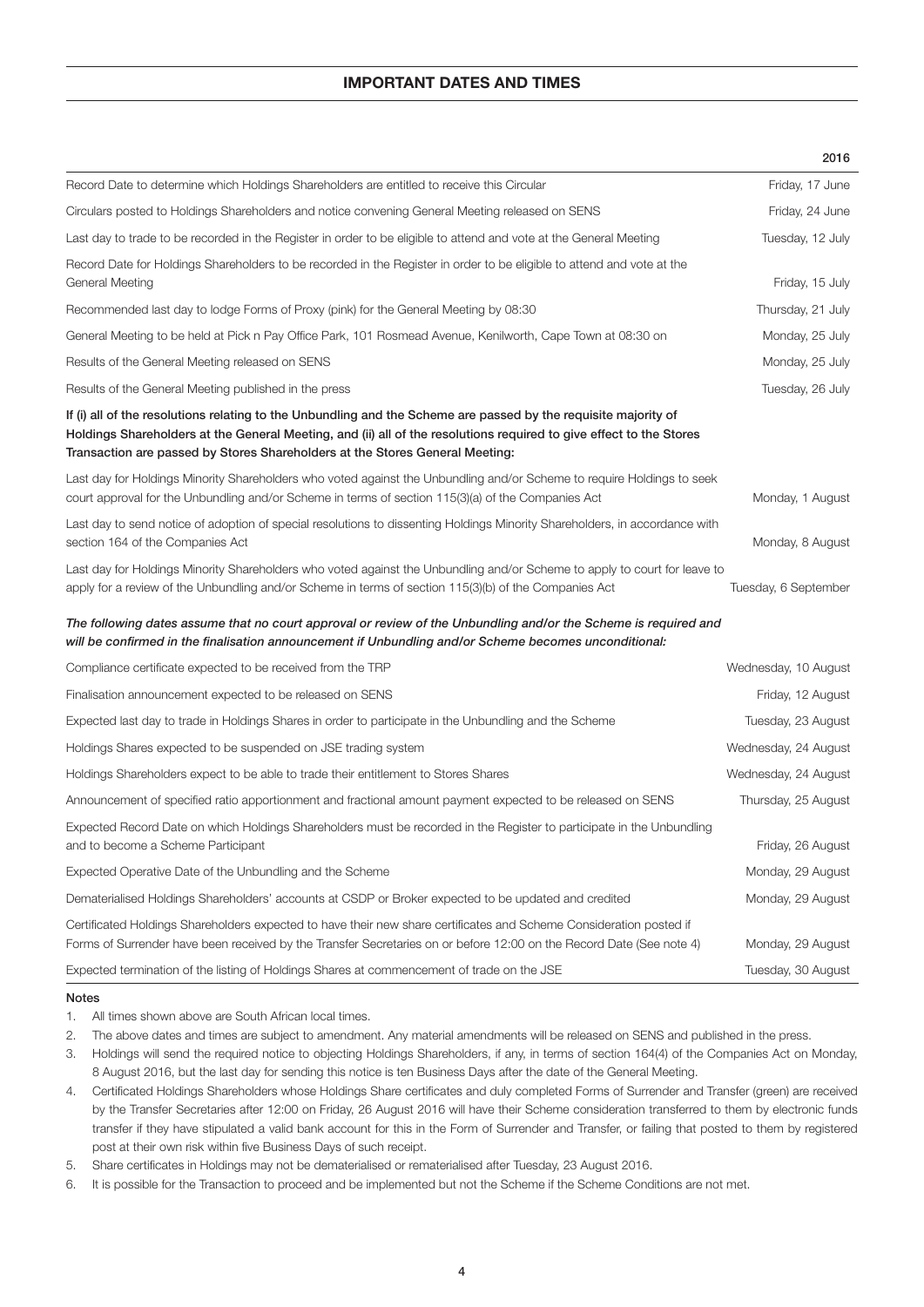# DEFINITIONS AND INTERPRETATIONS

In this Circular and its annexures, unless otherwise stated or the context indicates otherwise, the words and expressions in the first column shall have the meanings stated opposite them in the second column, and words and expressions in the singular shall include the plural and vice versa, words importing natural persons shall include juristic persons and unincorporated associations of persons and vice versa, and any reference to one gender shall include the other genders.

| "Advanced Tax Ruling" or "ATR"       | a binding private ruling or a binding class ruling issued by SARS in terms of section 78(1) or section 78(2),<br>respectively, of the Tax Administration Act No 28 of 2011;                                                                                                                                                                                           |
|--------------------------------------|-----------------------------------------------------------------------------------------------------------------------------------------------------------------------------------------------------------------------------------------------------------------------------------------------------------------------------------------------------------------------|
| "AIH"                                | Ackerman Investment Holdings Proprietary Limited (Registration number: 2010/018805/07), a private<br>company duly registered and incorporated with limited liability in accordance with the laws of South Africa<br>and an entity controlled by the Ackerman family, which currently directly holds 48.5% of the Total Holdings<br>Shares (voting interest of 49.7%); |
| "Authorised Dealer"                  | a person authorised to deal in foreign exchange as contemplated in the Exchange Control Regulations of<br>the South African Reserve Bank;                                                                                                                                                                                                                             |
| "B Share Issue Ratio"                | the ratio of 198.06089 B Shares for every 100 Stapled Ordinary Shares held by the Controlling<br>Shareholders at the time of the issue and allotment of the B Shares which ratio, for the avoidance of doubt,<br>shall continue to apply to any B Shareholder from time to time thereafter even if such B Shareholder is not<br>a Controlling Shareholder;            |
| "B Share Terms"                      | the terms of the B Shares as summarised in paragraph 3.2 of this Circular and described more fully in<br>Annexures 6 and 10 hereto;                                                                                                                                                                                                                                   |
| "B Shareholders"                     | the holder(s) of the B Shares together with the corresponding number of Stapled Stores Shares determined<br>in accordance with the B Share Issue Ratio, from time to time;                                                                                                                                                                                            |
| "B Shares"                           | the unlisted, non-convertible, non-participating, no par value shares of Stores entitling the holders thereof<br>to 1 vote per B Share at a General Meeting of Stores Shareholders, but which shall not entitle the holders<br>thereof to any rights to distributions or other economic benefits. The B Shares shall have the B Share<br>Terms;                       |
| "Boxer"                              | a trademark owned by Boxer Superstores Proprietary Limited (Registration number: 1988/002548/07);                                                                                                                                                                                                                                                                     |
| "Broker"                             | any person registered as a "broking member equities" in terms of the Rules of the JSE in accordance with<br>the provisions of the Financial Markets Act;                                                                                                                                                                                                              |
| "Business Day"                       | any day other than Saturday, Sunday or any official public holiday in South Africa;                                                                                                                                                                                                                                                                                   |
| "Certificated Holdings Shareholders" | holders of Certificated Holdings Shares;                                                                                                                                                                                                                                                                                                                              |
| "Certificated Holdings Shares"       | Holdings Shares that have not been Dematerialised, the title to which is represented by a share certificate<br>or other Document of Title;                                                                                                                                                                                                                            |
| "Certificated Scheme Participants"   | Scheme Participants whose Scheme Shares have not been Dematerialised, the title to which is<br>represented by a share certificate or other Document of Title;                                                                                                                                                                                                         |
| "CGT"                                | Capital Gains Tax as determined in terms of the Eighth Schedule of the Income Tax Act;                                                                                                                                                                                                                                                                                |
| "Circular"                           | this Circular to Holdings Shareholders, dated Friday, 24 June 2016 and the annexures and attachments<br>hereto, incorporating amongst other things a notice of the General Meeting, a Form of Proxy (pink) for the<br>General Meeting and a Form of Surrender and Transfer (green);                                                                                   |
| "Common Monetary Area"               | collectively, South Africa, the Republic of Namibia and the Kingdoms of Lesotho and Swaziland;                                                                                                                                                                                                                                                                        |
| "Companies Act"                      | the Companies Act No 71 of 2008, as amended;                                                                                                                                                                                                                                                                                                                          |
| "Company secretary"                  | the company secretary of Holdings;                                                                                                                                                                                                                                                                                                                                    |
| "Controlling Shareholders"           | Collectively, AIH and the Other Ackerman Shareholders, who together hold 51.0% of the Total Holdings<br>Shares (voting interest of 52.3%), and who have the ability to exert effective control over Stores through<br>Holdings' 52.9% voting interest in Stores (before the Pre-Unbundling Disposal);                                                                 |
| "CSDP"                               | a central securities depository participant, being a participant as defined in section 1 of the Financial<br>Markets Act;                                                                                                                                                                                                                                             |
| "Delisting"                          | the delisting of Holdings from the JSE with effect from the commencement of business on Tuesday,<br>30 August 2016, as a consequence of the Scheme;                                                                                                                                                                                                                   |
|                                      |                                                                                                                                                                                                                                                                                                                                                                       |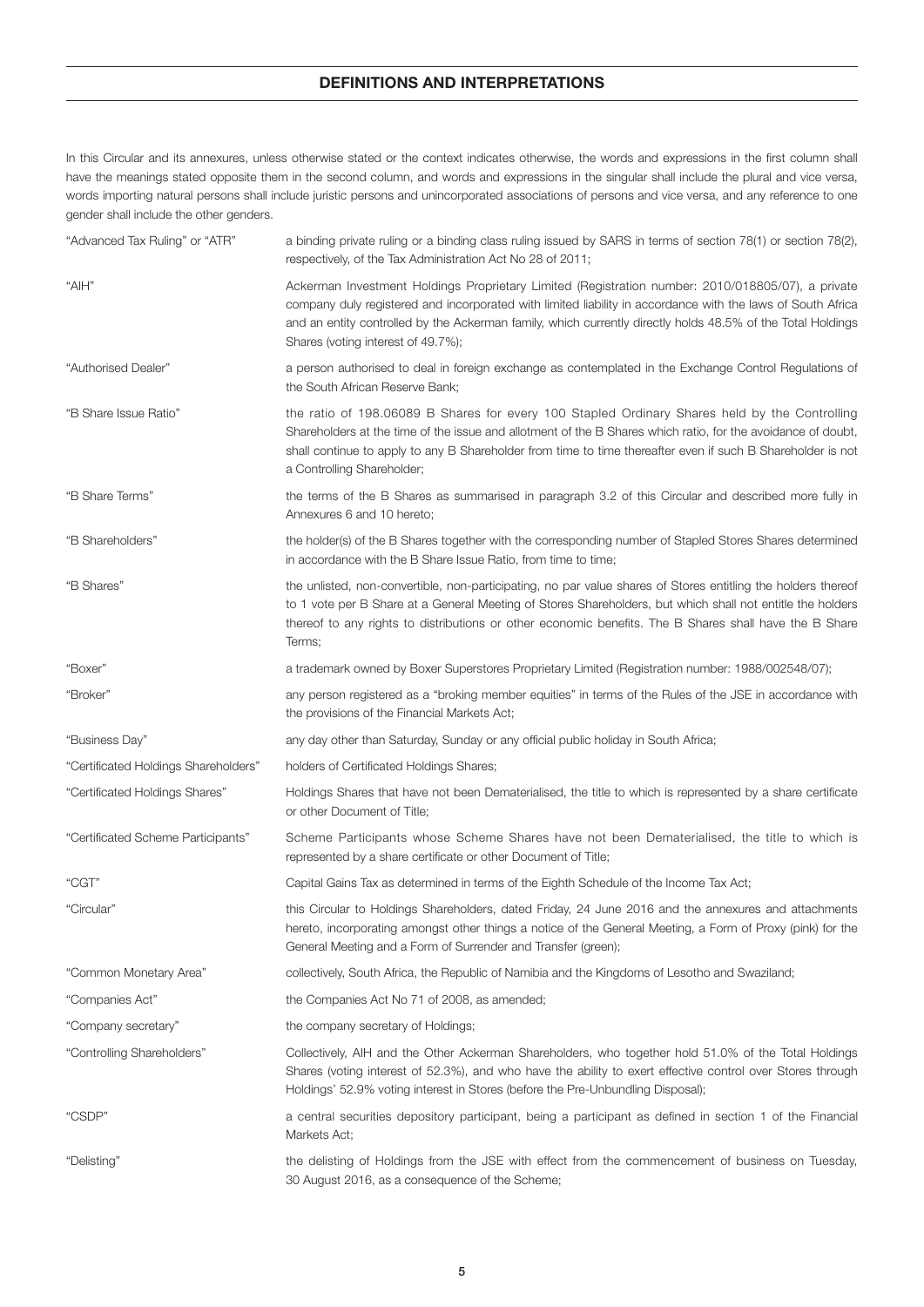| "Dematerialisation" or "Dematerialised"     | the process by which securities held in certificated form are converted to or held in electronic form as<br>uncertificated securities and recorded in a sub-register of securities holders maintained by a CSDP, after<br>the Documents of Title have been validated and cancelled by the Transfer Secretaries and captured onto<br>the Strate system by the selected CSDP or Broker; |
|---------------------------------------------|---------------------------------------------------------------------------------------------------------------------------------------------------------------------------------------------------------------------------------------------------------------------------------------------------------------------------------------------------------------------------------------|
|                                             | "Dematerialised Holdings Shareholders" holders of Dematerialised Holdings Shares;                                                                                                                                                                                                                                                                                                     |
| "Dematerialised Holdings Shares"            | Holdings Shares which have been through the Dematerialisation process;                                                                                                                                                                                                                                                                                                                |
| "Directors"                                 | the Directors of Holdings, including non-executive and independent non-executive directors and whose<br>names are set out on page 10 of this Circular;                                                                                                                                                                                                                                |
| "Dissenting Holdings Shareholders"          | Holdings Shareholders who validly exercise their appraisal rights;                                                                                                                                                                                                                                                                                                                    |
| "Dividends Tax"                             | dividends withholding tax, as described in and regulated by the section 64D - N of the Income Tax Act;                                                                                                                                                                                                                                                                                |
| "Documents of Title"                        | share certificates, certified transfer deeds, balance receipts, or any other documents of title to shares;                                                                                                                                                                                                                                                                            |
| "ENS"                                       | Edward Nathan Sonnenbergs Inc. (Registration number: 2006/018200/21), a personal liability company<br>duly incorporated in accordance with the laws of South Africa;                                                                                                                                                                                                                  |
| "Entitlement Ratio"                         | 48.75216, that is, 48.75216 Stores Shares for every 100 Holdings Shares held by a Holdings Shareholder<br>at the Record Date;                                                                                                                                                                                                                                                         |
| "Exchange Control Regulations"              | the Exchange Control Regulations, 1961, as amended, promulgated in terms of section 9 of the South<br>African Currency and Exchanges Act No 9 of 1933, as amended;                                                                                                                                                                                                                    |
| "Excluded Foreign Holdings<br>Shareholders" | Holdings Shareholders resident or who have registered addresses in the United Kingdom, European<br>Economic Area, Canada, United States of America, Japan or Australia;                                                                                                                                                                                                               |
| "Existing MOI of Stores"                    | the Memorandum of Incorporation of Stores prior to the Stores Transaction;                                                                                                                                                                                                                                                                                                            |
| "Financial Markets Act"                     | Financial Markets Act No 19 of 2012, as amended;                                                                                                                                                                                                                                                                                                                                      |
| "Foreign Holdings Shareholders"             | Holdings Shareholders not resident in South Africa;                                                                                                                                                                                                                                                                                                                                   |
| "FSB"                                       | Financial Services Board;                                                                                                                                                                                                                                                                                                                                                             |
| "General Meeting"                           | the General Meeting of Holdings Shareholders to be held at the registered office of Holdings at<br>101 Rosmead Avenue, Kenilworth, Cape Town, at 08:30 on Monday, 25 July 2016 in order to consider<br>and, if deemed fit, to pass the special and ordinary resolutions necessary to give effect to the Unbundling<br>and the Scheme:                                                 |
| "Group"                                     | Holdings and its subsidiaries;                                                                                                                                                                                                                                                                                                                                                        |
| "Holdings" or "the Company"                 | Pick n Pay Holdings Limited RF (Registration number: 1981/009610/06), a public company duly registered<br>and incorporated in accordance with the laws of South Africa and listed on the JSE;                                                                                                                                                                                         |
| "Holdings Minority Shareholders"            | all Holdings Shareholders, other than the Controlling Shareholders;                                                                                                                                                                                                                                                                                                                   |
| "Holdings Shareholders"                     | registered holders of Holdings Shares;                                                                                                                                                                                                                                                                                                                                                |
| "Holdings Shares"                           | ordinary shares issued by Holdings;                                                                                                                                                                                                                                                                                                                                                   |
| "Income Tax Act"                            | the Income Tax Act No 58 of 1962, as amended;                                                                                                                                                                                                                                                                                                                                         |
| "Independent Board"                         | those Directors who constitute the Independent Board of Holdings, being Rene de Wet, Hugh Herman and<br>Jeff van Rooyen. The Independent Board has been duly constituted in terms of the Takeover Regulations in<br>regard to the Unbundling and the Scheme, each of which is an affected transaction in terms of section<br>117(1)(c) of the Companies Act;                          |
| "Inter-Conditional"                         | the inter-conditionality of all resolutions and decisions of Holdings Shareholders pursuant to which the<br>Unbundling is authorised, to the resolutions and decisions by Stores Shareholders pursuant to which the<br>Stores Transaction is authorised and vice versa;                                                                                                               |
| "Investec"                                  | Investec Bank Limited (Registration number: 1969/004763/06), a public company duly registered and<br>incorporated with limited liability in accordance with the laws of South Africa;                                                                                                                                                                                                 |
| "JSE"                                       | the stock exchange operated by the JSE Limited;                                                                                                                                                                                                                                                                                                                                       |
| "JSE Limited"                               | JSE Limited (Registration number: 2005/022939/06), a public company duly registered and incorporated<br>with limited liability in accordance with the laws of South Africa and which is licensed to operate an<br>exchange in terms of the Financial Markets Act;                                                                                                                     |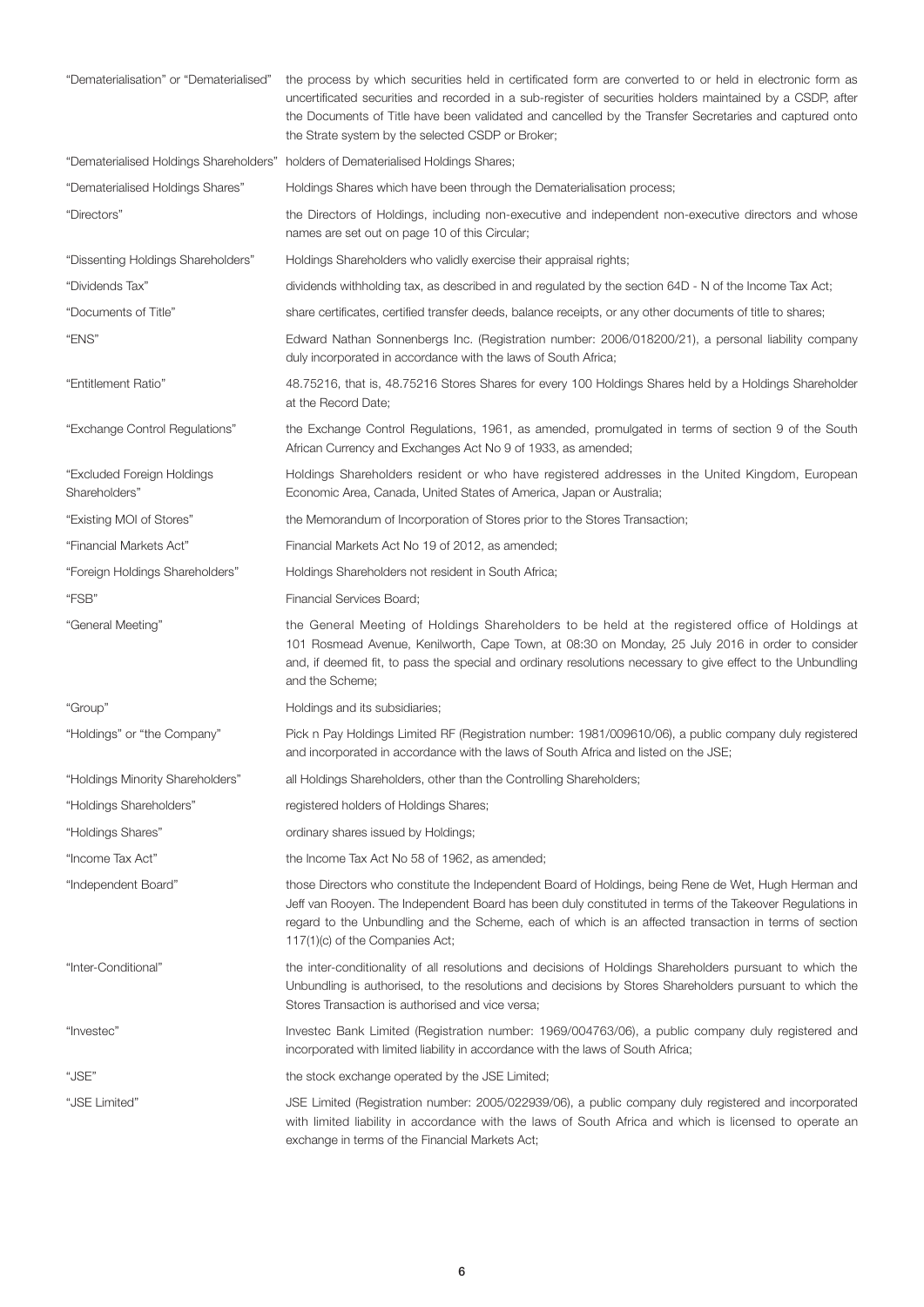| "Last Practicable Date"            | Friday, 10 June 2016 being the last practicable date prior to the finalisation of this Circular;                                                                                                                                                                                                                                                                                                                                                                                                                                                                                                                                                                                                |
|------------------------------------|-------------------------------------------------------------------------------------------------------------------------------------------------------------------------------------------------------------------------------------------------------------------------------------------------------------------------------------------------------------------------------------------------------------------------------------------------------------------------------------------------------------------------------------------------------------------------------------------------------------------------------------------------------------------------------------------------|
| "Listings Requirements"            | the Listings Requirements published by the JSE Limited from time to time;                                                                                                                                                                                                                                                                                                                                                                                                                                                                                                                                                                                                                       |
| "MOI of Holdings"                  | the Memorandum of Incorporation of Holdings;                                                                                                                                                                                                                                                                                                                                                                                                                                                                                                                                                                                                                                                    |
| "New MOI of Stores"                | the Memorandum of Incorporation of Stores embodying the B Share Terms which will replace the Existing<br>MOI of Stores pursuant to the Stores Transaction;                                                                                                                                                                                                                                                                                                                                                                                                                                                                                                                                      |
| "Non-resident"                     | a person who is not considered to be an ordinary resident in South Africa in terms of the Exchange Control<br>Regulations;                                                                                                                                                                                                                                                                                                                                                                                                                                                                                                                                                                      |
| "Operative Date"                   | the date upon which the Unbundling and/or the Scheme becomes operative, being the first Monday<br>immediately following the Record Date or such other date as the JSE may direct, which Operative Date is<br>expected to be Monday, 29 August 2016;                                                                                                                                                                                                                                                                                                                                                                                                                                             |
| "Other Ackerman Shareholders"      | members of the Ackerman family, their successors in title, controlled trusts, and legal entities (excluding<br>AlH) who directly or indirectly hold in aggregate 2.5% of the Total Holdings Shares (voting interest of 2.6%).<br>Made up as follows (expressed as a percentage of the Total Holdings Shares):<br>• The Mistral Trust (1.05%);<br>• Burrumbuck Investments Proprietary Limited (0.63%);<br>• RD Ackerman (0.24%)<br>• The Jongus Trust (0.22%)<br>• The Bermack Trust (0.11%)<br>• The Sudale Trust (0.07%)<br>$\bullet$ J Ackerman (0.05%);<br>• S Ackerman (0.05%);<br>• K Robins (0.04%);<br>• A Ackerman (0.01%); and<br>• 15 other individuals (collectively owning 0.05%); |
| "Pick n Pay"                       | a trademark owned by Pick n Pay Retailers Proprietary Limited (Registration number: 1973/004739/07);                                                                                                                                                                                                                                                                                                                                                                                                                                                                                                                                                                                            |
| "Pre-Unbundling Disposal"          | the on-market disposal of 300 000 Stores Shares (representing 0.1% of Stores Shares held by Holdings) by<br>Holdings, prior to the Unbundling, at the prevailing market price, to provide Holdings with sufficient cash to<br>discharge its costs and expenses, including but not limited to the Transaction expenses, as more fully<br>described in paragraph 20;                                                                                                                                                                                                                                                                                                                              |
| "Pyramid Control Structure"        | the current shareholding structure of Stores, whereby the Controlling Shareholders control Stores through a<br>52.3% voting interest in Holdings, which in turn holds a 52.9% voting interest in Stores, before the Pre-<br>Unbundling Disposal;                                                                                                                                                                                                                                                                                                                                                                                                                                                |
| "Rand" or "R" or "ZAR" and "cents" | South African rands and cents, the official currency of South Africa;                                                                                                                                                                                                                                                                                                                                                                                                                                                                                                                                                                                                                           |
| "Rand Merchant Bank"               | Rand Merchant Bank, a division of FirstRand Bank Limited (Registration number: 1929/001225/06), a<br>public company duly registered and incorporated with limited liability in accordance with the laws of South<br>Africa;                                                                                                                                                                                                                                                                                                                                                                                                                                                                     |
| "Record Date"                      | the last day for Holdings Shareholders to be recorded in the Register of the Company in order to participate<br>in the Unbundling and/or to become a Scheme Participant, being 17:00 on Friday, 26 August 2016;                                                                                                                                                                                                                                                                                                                                                                                                                                                                                 |
| "Register"                         | the register of Certificated Holdings Shareholders maintained by the Transfer Secretaries and the sub-<br>register of Dematerialised Holdings Shareholders maintained by the relevant CSDPs in accordance with<br>section 50 of the Companies Act;                                                                                                                                                                                                                                                                                                                                                                                                                                              |
| "Scheme"                           | the scheme of arrangement in terms of section 114(1)(c) of the Companies Act between Holdings and the<br>Holdings Shareholders registered as such on the Record Date, in terms of which Stores will, if<br>the Unbundling becomes operative and the Scheme becomes operative, acquire the Scheme Shares for<br>the Scheme Consideration;                                                                                                                                                                                                                                                                                                                                                        |
| "Scheme Conditions"                | the conditions precedent detailed in paragraph 3.7.3;                                                                                                                                                                                                                                                                                                                                                                                                                                                                                                                                                                                                                                           |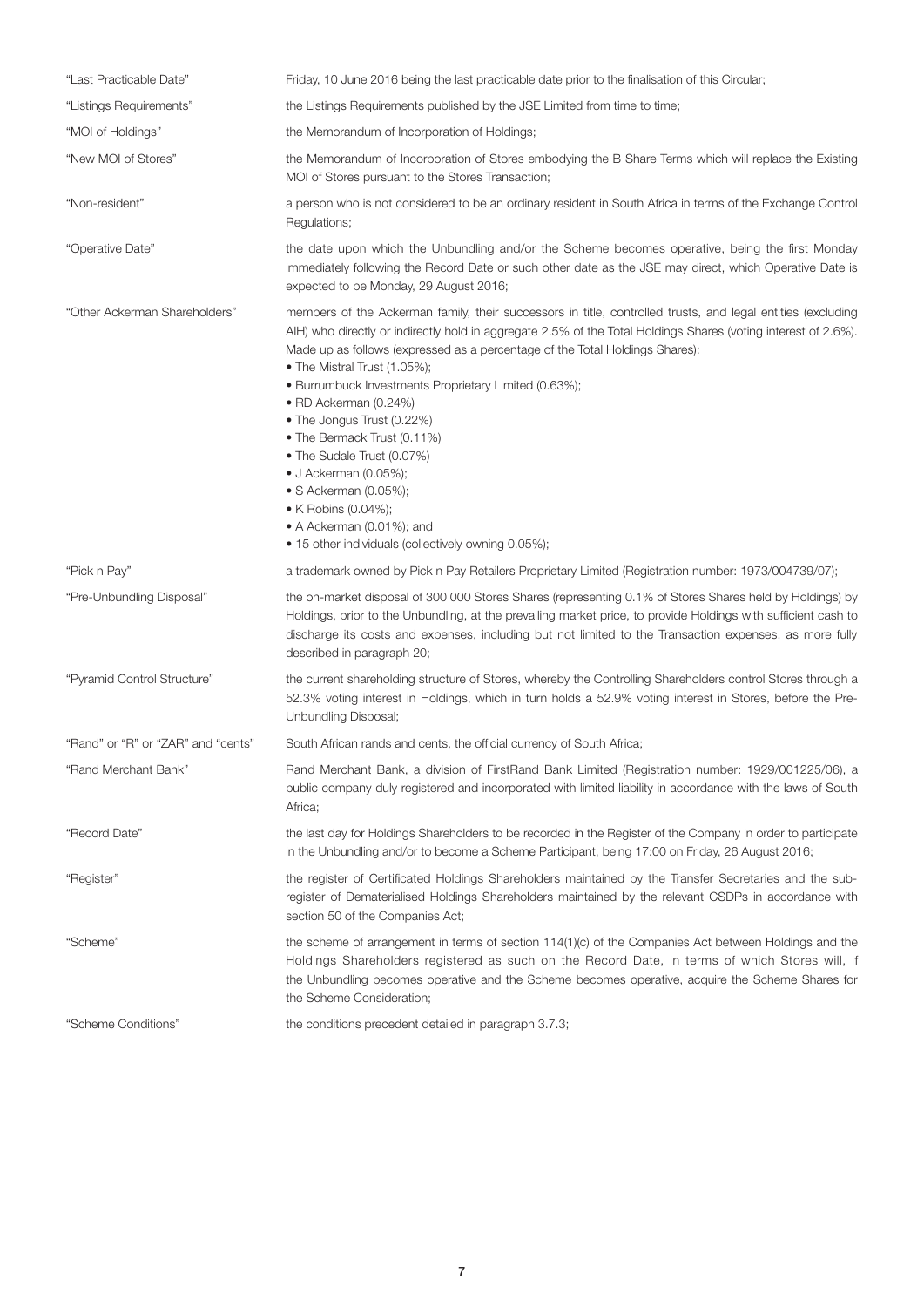| "Scheme Consideration"                       | the cash consideration payable to Scheme Participants in terms of the Scheme, being an amount equal to<br>the greater of:                                                                                                                                                                                                                                                                                                                                                             |
|----------------------------------------------|---------------------------------------------------------------------------------------------------------------------------------------------------------------------------------------------------------------------------------------------------------------------------------------------------------------------------------------------------------------------------------------------------------------------------------------------------------------------------------------|
|                                              | • R0.00001 per Scheme Share, rounded up in aggregate to the nearest cent; or                                                                                                                                                                                                                                                                                                                                                                                                          |
|                                              | • the net asset value of Holdings immediately after the Unbundling, for the avoidance of doubt, including<br>the proceeds of the Pre-Unbundling Disposal and any provision for expenses relating to the Transaction<br>and the Scheme, expressed on a per Scheme Share basis;                                                                                                                                                                                                         |
| "Scheme Participants"                        | all Holdings Shareholders who hold Holdings Shares recorded in the Register at 17:00 on the Record Date,<br>being Holdings Shareholders who are entitled to receive the Scheme Consideration therefor but excluding<br>Dissenting Holdings Shareholders;                                                                                                                                                                                                                              |
| "Scheme Shares"                              | the Holdings Shares held by Scheme Participants;                                                                                                                                                                                                                                                                                                                                                                                                                                      |
| "SENS"                                       | the Stock Exchange News Service of the JSE Limited;                                                                                                                                                                                                                                                                                                                                                                                                                                   |
| "South Africa"                               | the Republic of South Africa;                                                                                                                                                                                                                                                                                                                                                                                                                                                         |
| "Stapled Ordinary Shares"                    | the Stores Shares held by the B Shareholders at the time of the issue and allotment of the B Shares,<br>determined in accordance with the B Share Issue Ratio, which Stores Shares are subject to the restrictions<br>on disposal described in paragraph 3.2.3;                                                                                                                                                                                                                       |
| "Stores"                                     | Pick n Pay Stores Limited (Registration number: 1968/008034/06), a public company duly registered and<br>incorporated in accordance with the laws of South Africa and listed on the JSE;                                                                                                                                                                                                                                                                                              |
| "Stores Circular"                            | the Circular dated Friday, 24 June 2016, issued by Stores to Stores Shareholders in respect of, inter alia, to<br>the Stores Transaction and accompanying this Circular as a reference;                                                                                                                                                                                                                                                                                               |
| "Stores General Meeting"                     | the General Meeting of Stores Shareholders to be held at the registered office of Pick n Pay at<br>101 Rosmead Avenue, Kenilworth, Cape Town, on Monday, 25 July 2016 after the completion of the<br>General Meeting or 09:00 (whichever is the later) in order to consider and, if deemed fit, to pass the special<br>and ordinary resolutions necessary to replace the Existing MOI of Stores with the New MOI of Stores and to<br>issue and allot the B Shares;                    |
| "Stores Minority Shareholders"               | all Stores Shareholders excluding Holdings;                                                                                                                                                                                                                                                                                                                                                                                                                                           |
| "Stores Shareholders"                        | registered holders of Stores Shares;                                                                                                                                                                                                                                                                                                                                                                                                                                                  |
| "Stores Shares"                              | ordinary shares issued by Stores;                                                                                                                                                                                                                                                                                                                                                                                                                                                     |
| "Stores Transaction"                         | replacement of the Existing MOI of Stores with the New MOI of Stores to create the B Shares and the<br>subsequent issue and allotment of 259 682 928 B Shares (the exact number to be determined by applying<br>the B Share Issue Ratio on the Record Date) to the Controlling Shareholders in terms of section 41 of the<br>Companies Act, which is fully conditional on the fulfilment of the conditions precedent to the Stores<br>Transaction as detailed in the Stores Circular; |
| "Strate"                                     | Strate Proprietary Limited (Registration number: 1998/022242/07), a private company duly registered and<br>incorporated in South Africa, which provides electronic settlement of equities and bonds transactions<br>concluded on the JSE;                                                                                                                                                                                                                                             |
| "STT"                                        | securities transfer tax payable in respect of the transfer of shares in terms of the Securities Transfer Tax Act<br>No 25 of 2007;                                                                                                                                                                                                                                                                                                                                                    |
| "Takeover Regulations"                       | the Takeover Regulations issued in terms of section 120 of the Companies Act;                                                                                                                                                                                                                                                                                                                                                                                                         |
| "Total Holdings Shares"                      | the total issued ordinary share capital of Holdings, being 527 249 082 Holdings Shares;                                                                                                                                                                                                                                                                                                                                                                                               |
| "Total Stores Shares"                        | the total issued ordinary share capital of Stores, being 488 450 321 Stores Shares;                                                                                                                                                                                                                                                                                                                                                                                                   |
| "Transaction"                                | the proposed restructure of the Pyramid Control Structure by way of the Unbundling and, Inter-Conditional<br>thereto, the Stores Transaction;                                                                                                                                                                                                                                                                                                                                         |
| "Transfer"                                   | the transfer of all of the issued Holdings Shares to Stores pursuant to the Scheme;                                                                                                                                                                                                                                                                                                                                                                                                   |
| "Transfer Secretaries" or<br>"Computershare" | Computershare Investor Services Proprietary Limited (Registration number: 2004/003647/07), a private<br>company duly registered and incorporated with limited liability in accordance with the laws of South Africa;                                                                                                                                                                                                                                                                  |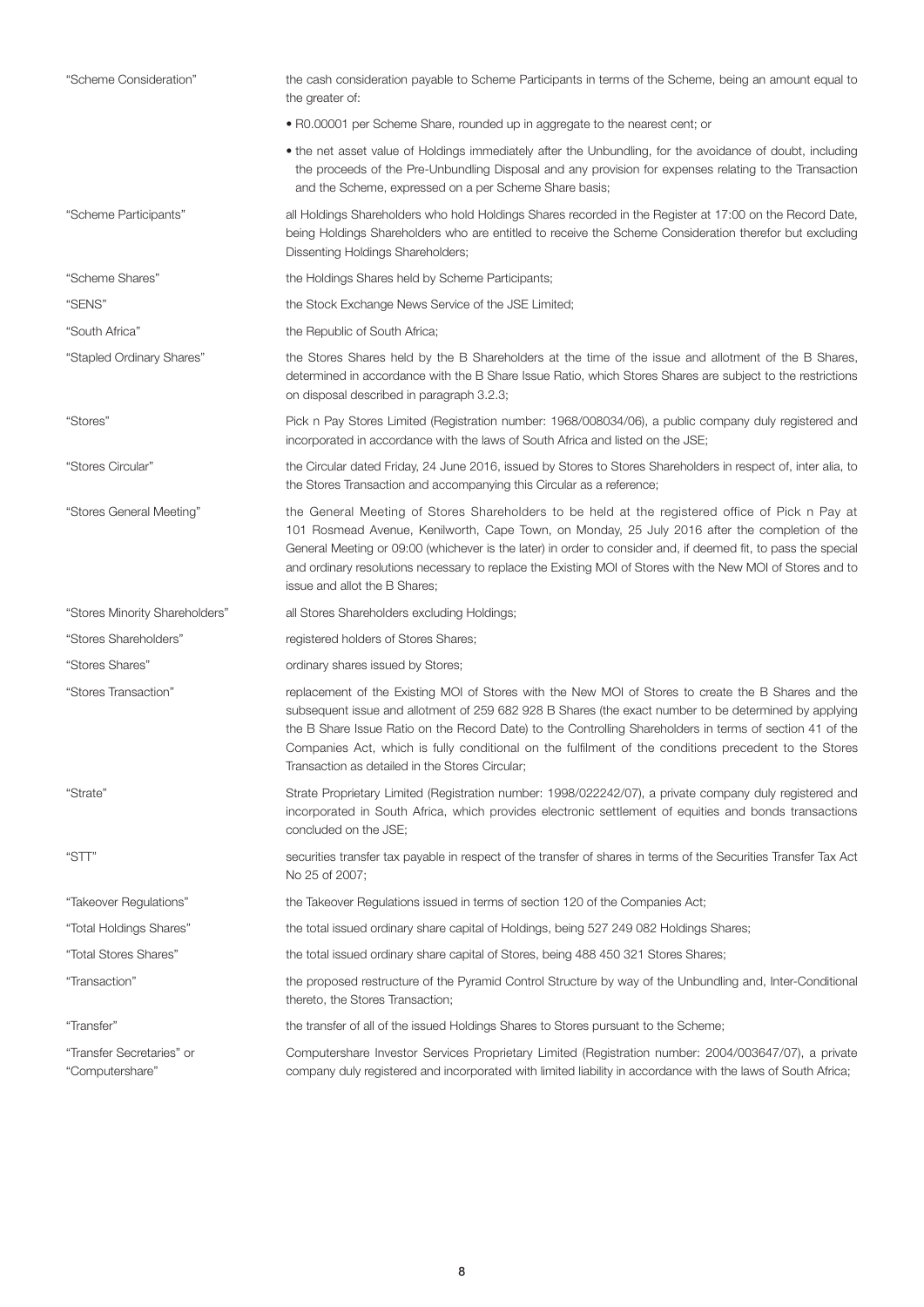| "Treasury Shares"         | equity shares of an applicant issuer (as defined in the Listings Requirements) held by a subsidiary and/or by<br>a trust through a scheme, and/or by another entity where the equity shares in the applicant issuer are<br>controlled by the applicant issuer from a voting perspective, the votes of which will not be taken into<br>account for the purposes of resolutions proposed pursuant to the Listings Requirements. In the case of<br>Holdings, 13 037 487 Holdings Shares are held as Treasury Shares, and in the case of Stores, 1 599 031<br>Stores Ordinary Shares are held as Treasury Shares; |
|---------------------------|---------------------------------------------------------------------------------------------------------------------------------------------------------------------------------------------------------------------------------------------------------------------------------------------------------------------------------------------------------------------------------------------------------------------------------------------------------------------------------------------------------------------------------------------------------------------------------------------------------------|
| "TRP"                     | the Takeover Regulation Panel established in terms of section 196 of the Companies Act;                                                                                                                                                                                                                                                                                                                                                                                                                                                                                                                       |
| "Unbundled Stores Shares" | 257 045 334 Stores Shares to be transferred to Holdings Shareholders pursuant to the Unbundling, in<br>accordance with the Entitlement Ratio;                                                                                                                                                                                                                                                                                                                                                                                                                                                                 |
| "Unbundling"              | the proposed distribution in specie of the 257 045 334 Stores Shares, after the Pre-Unbundling Disposal,<br>held by Holdings at the time of such distribution, equating to 52.6% of the Total Stores Shares to Holdings<br>Shareholders in the Entitlement Ratio (after the Pre-Unbundling Disposal) in terms of section 46 of the<br>Income Tax Act, and section 46 of the Companies Act, and which is regarded in terms of a section 112 of<br>the Companies Act as the disposal of all or a greater part of the assets of Holdings;                                                                        |
| "VAT"                     | value-added tax, payable in terms of the Value-Added Tax Act No 89 of 1991, as amended;                                                                                                                                                                                                                                                                                                                                                                                                                                                                                                                       |
| "Werksmans"               | Werksmans Inc. (Registration number: 1990/007215/21), a personal liability company duly incorporated in<br>accordance with the laws of South Africa.                                                                                                                                                                                                                                                                                                                                                                                                                                                          |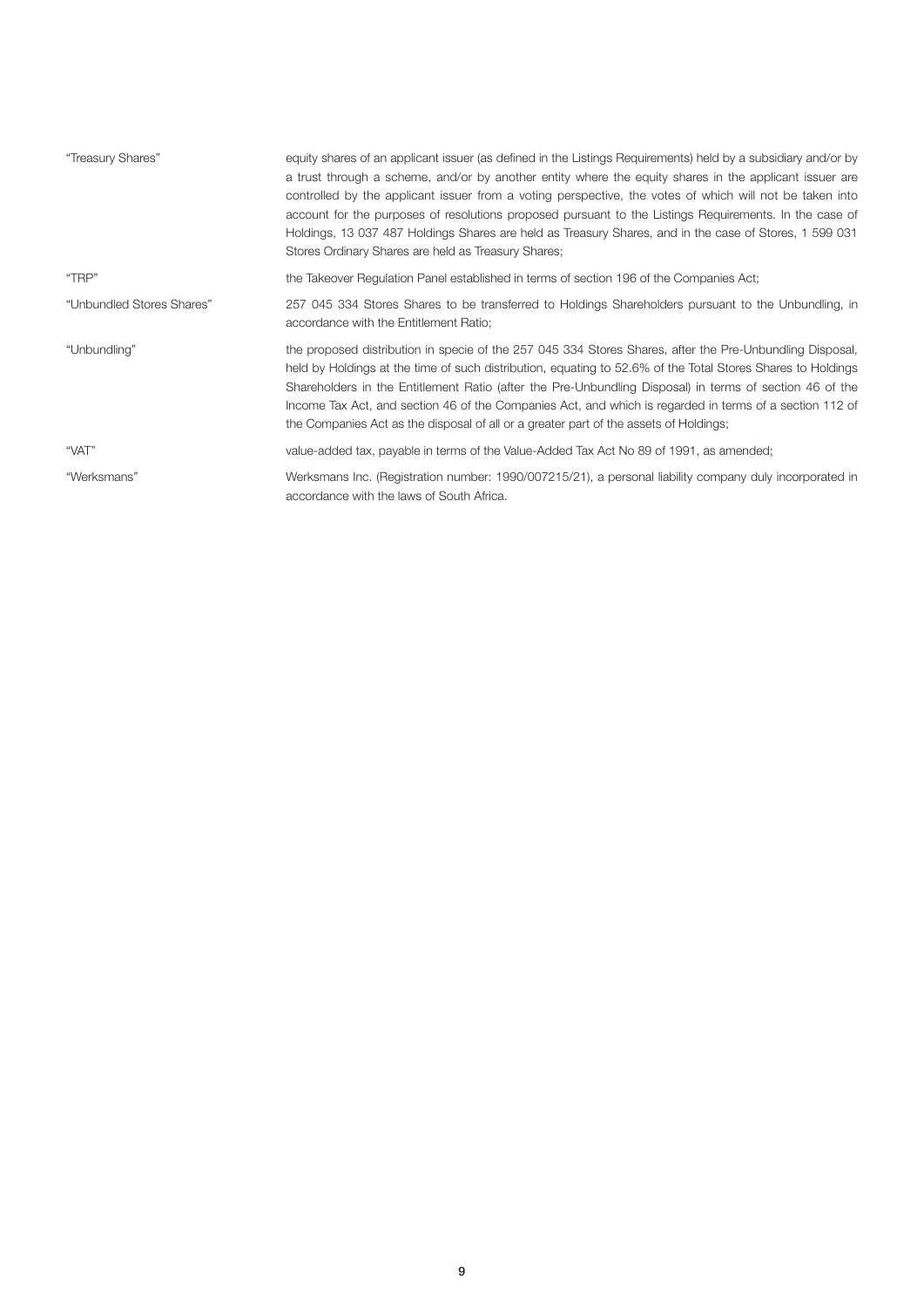

# Pick n Pay Holdings Limited RF

(Incorporated in the Republic of South Africa) (Registration number: 1981/009610/06) JSE Code: PWK ISIN: ZAE000005724 ("Holdings" or "the Company")

**Directors** *Non-executive Independent Non-executive* Raymond Ackerman *(Chairman)* René de Wet Wendy Ackerman **Hugh Herman** Gareth Ackerman and Deff van Rooven

# CIRCULAR TO HOLDINGS SHAREHOLDERS

# 1. INTRODUCTION AND BACKGROUND

 On Tuesday, 14 June 2016 Holdings and Stores announced on SENS the intention to restructure the Pyramid Control Structure. The restructure will comprise the Pre-Unbundling Disposal followed by the Unbundling and then the Scheme and consequential Delisting of Holdings and, Inter-Conditional on the Unbundling, the Stores Transaction, being the issue of the B Shares to the Controlling Shareholders.

 Holdings has no material investments other than its holding of Stores Shares. As a result of the Unbundling leading to Holdings disposing of substantially all of its investments, Holdings Shareholders will be left holding Holdings Shares in a dormant shell, having no assets other than the cash required to discharge its costs and expenses, save as expressly provided below, and Holdings will accordingly be wound-up. To facilitate the winding-up, it is proposed that the Scheme be implemented, Holdings delisted and that the winding-up process be carried out once Holdings is a wholly-owned subsidiary of Stores.

 Holdings will dispose of certain Stores Shares, prior to the Unbundling, in order to provide Holdings with sufficient cash to discharge its costs and expenses as more fully provided for in clause 21 below. To the extent that Holdings may have any surplus cash, over and above the cash required to discharge its costs and expenses, this surplus will form part of the net asset value of Holdings, factored into the Scheme Consideration (as defined), and accordingly any such surplus amounts will be payable to Holdings Shareholders upon implementation of the Scheme.

 Holdings is currently the controlling shareholder of Stores, a food and general merchandise retailer listed on the JSE. Holdings holds 52.7% of the Total Stores Shares, which entitles Holdings to a voting interest of 52.9% in Stores due to Treasury Shares that do not carry voting rights. The Controlling Shareholders currently hold 51.0% of the Total Holdings Shares which entitles them to a voting interest of 52.3% in Holdings due to Treasury Shares that do not carry voting rights. Stores is the only investment of Holdings, which derives its income solely from the dividends received from Stores. Holdings is a "pyramid company" as contemplated by section 14 of the Listings Requirements in circumstances where pyramid shareholding structures are not encouraged by the JSE. This structure was however maintained due to its historical nature (i.e. being in place prior to the introduction of the JSE listing requirement prohibiting pyramid structures of this nature). The Transaction seeks to eliminate the pyramid structure.

The Pyramid Control Structure has resulted in:

- a discount between the intrinsic value of Holdings' investment in Stores and the traded market value of Holdings Shares;
- lower levels of liquidity and tradability for Stores Shares due to the control structure with multiple listed entry points into Stores;
- lower weighting in various local and international stock exchange indices as a result of the reduced free float in Holdings and Stores Shares; and
- additional operating expenditure and infrastructure to administer the Pyramid Control Structure.

 The Controlling Shareholders have proposed and the Independent Board and the Independent Board of Directors of Stores have resolved to restructure the Pyramid Control Structure, in order to enhance the liquidity and, potentially, the value of Stores Shares on the JSE, as well as potentially Stores' ability to appeal to the broader international investor base.

Key features of the Transaction and Scheme include:

- in the interests of good corporate governance and as required by the JSE, (i) the Controlling Shareholders have undertaken not to vote their Holdings shares on the resolutions to be proposed at the General Meetings of Holdings, and (ii) Holdings will not vote on the resolutions to be proposed at the Stores General Meeting;
- the Transaction steps, comprising the Unbundling and the Stores Transaction are fully Inter-Conditional;
- the Scheme is conditional on the Transaction becoming operative and effective. However, the Transaction can proceed without the Scheme being implemented. Should the Holdings Minority Shareholders not approve the Scheme, it is likely that Holdings would in any event be delisted in due course given it will no longer comply with the Listings Requirements;
- the Pre-Unbundling Disposal in which Holdings will dispose of 300 000 Stores Shares, will reduce Holdings' interest in the Total Stores Shares from 52.7% to 52.6% and consequently Holdings' voting interest will decrease from 52.9% to 52.8%;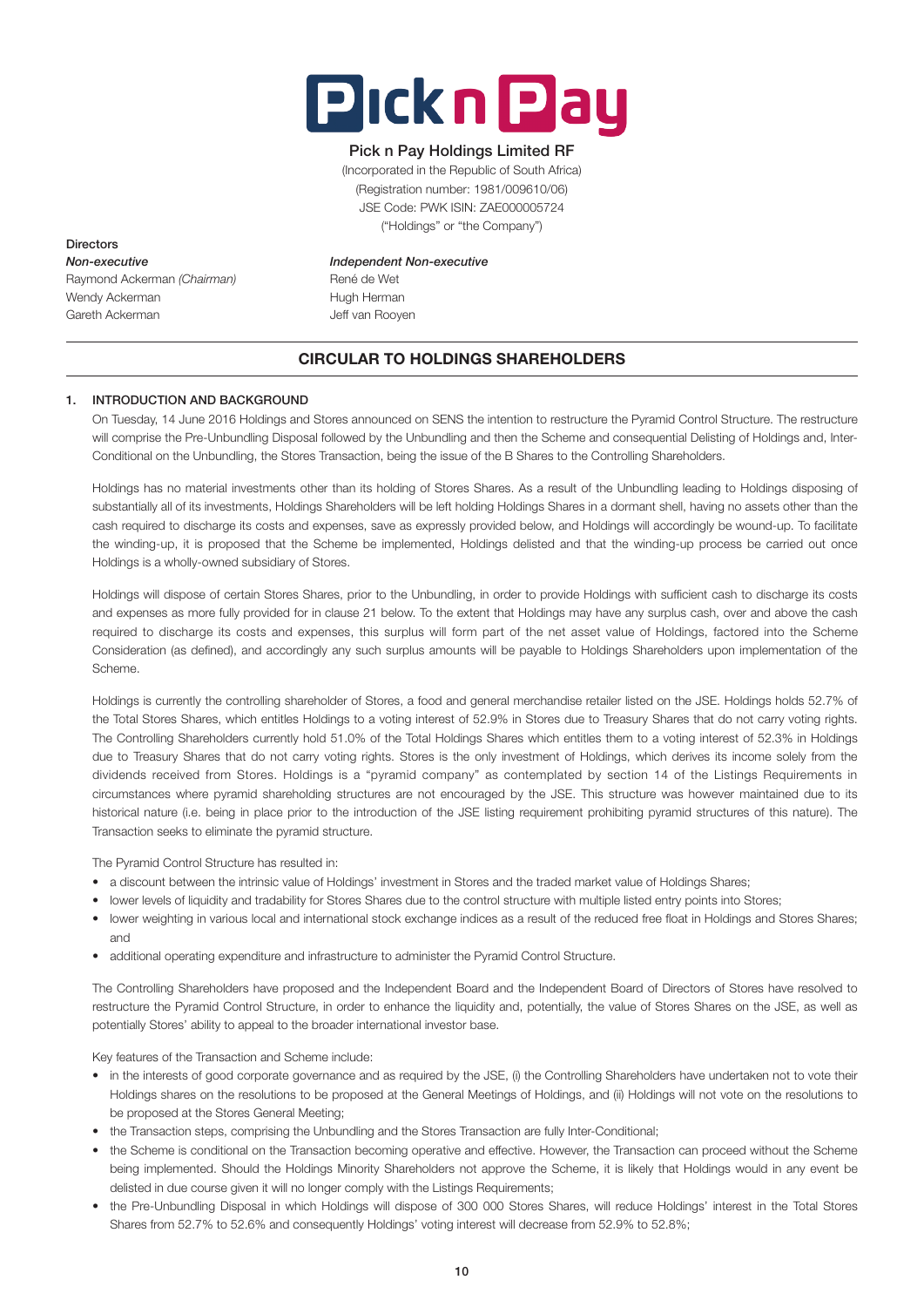- the Transaction seeks to maintain the effective 52.8% (after the Pre-Unbundling Disposal) voting position in Stores held by the Controlling Shareholders through Holdings and does not confer any additional economic rights on the Controlling Shareholders (i.e. the Controlling Shareholders are able to effectively vote Holdings' voting interest in Stores of 52.8% and have an indirect economic interest in Stores of 26.8% before the Transaction (after the Pre-Unbundling Disposal) and will have a direct voting interest of 52.8% and a direct economic interest of 26.8% in Stores after the Transaction);
- the Controlling Shareholders will retain their current level of voting control in Stores (i.e. as at the Last Practicable Date, but after taking the Pre-Unbundling Disposal into account) through the proposed creation and issue of 259 682 928 B Shares and the resulting dilution of voting rights by Stores and Holdings Minority Shareholders pursuant to the Stores Transaction. Namely, the Transaction together with the Stores Transaction envisages the restructuring of the Pyramid Control Structure, such that the Controlling Shareholders' effective interest in Stores is held by way of a direct holding rather than by way of an indirect holding;
- while Holdings Minority Shareholders currently have no direct vote in Stores, and no material influence in Stores through its minority voting right in Holdings, on the implementation of the Unbundling they will become Stores Shareholders entitled to vote Stores Shares. The votes exercisable by Holdings Minority Shareholders in Stores after the Unbundling will, despite no change in the economic position of Holdings Shareholders, be c.35.9% less than the votes they currently notionally exercise at meetings of Stores Shareholders (after the Pre-Unbundling Disposal). A table illustrating the dilutive effect on votes of Holdings Shareholders in Stores compared to the notional vote they currently enjoy in Stores is contained in Annexure 8 of this Circular. Stores Minority Shareholders will also experience a dilution in voting rights due to the Stores Transaction; and
- no Holdings Shareholder or Stores Shareholder will suffer any economic dilution as a result of the implementation of the Unbundling and the Stores Transaction.

 This Circular sets out, amongst other things, how the Transaction and Scheme will be implemented. However, Holdings Shareholders are encouraged to also familiarise themselves with the content of the Stores Circular for a full understanding of the Transaction.

Shareholding structure of Stores pre-implementation of the Transaction:



*Note: After the Pre-Unbundling Disposal. Economic rights express Holdings Shares as a percentage of the Total Holdings Shares or Stores Shares as a percentage of the Total Stores Shares. Voting rights express Holdings Shares as a percentage of the Total Holdings Shares less Treasury Shares or Stores Shares as a percentage of the Total Stores Shares less Treasury Shares.*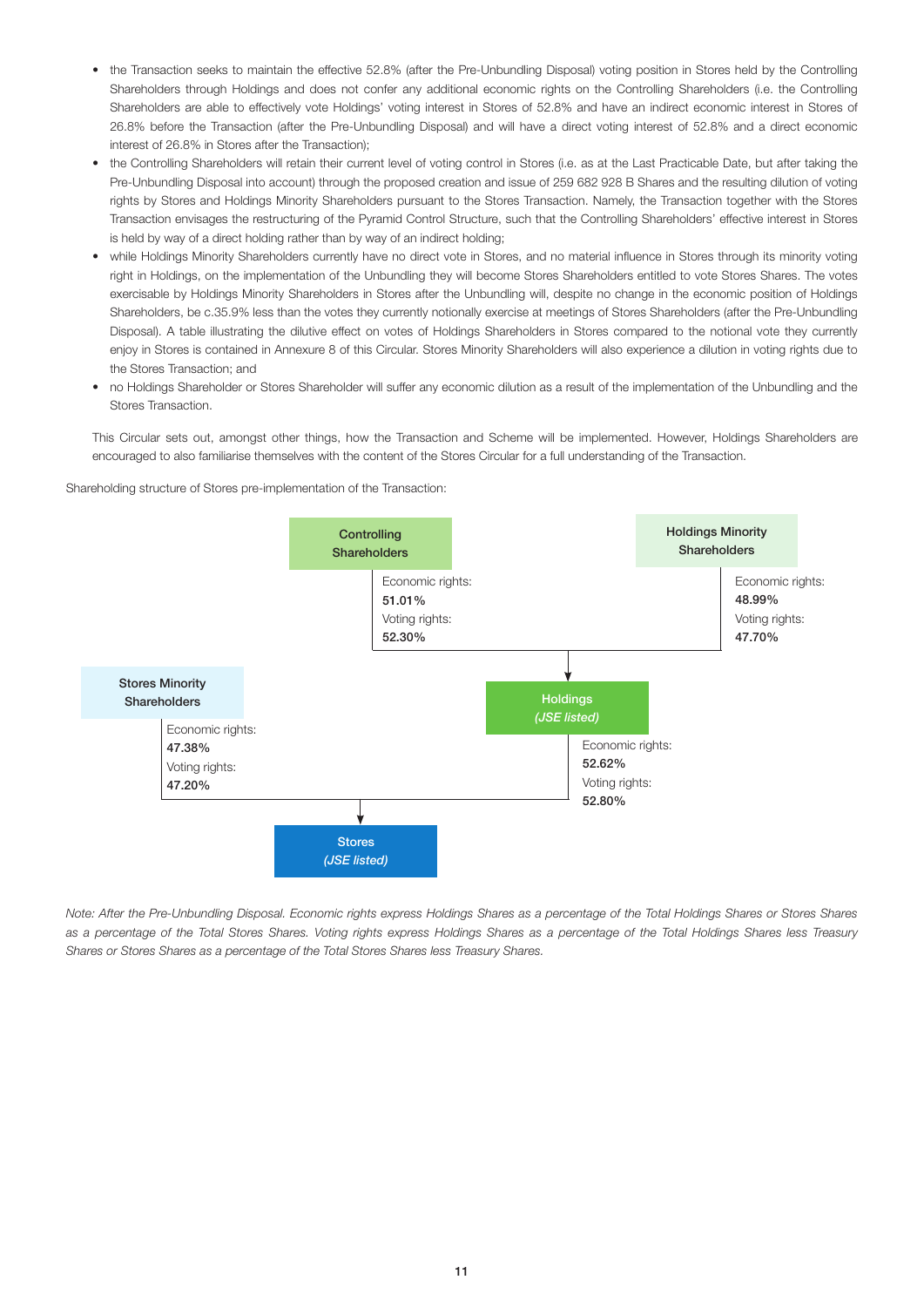Shareholding structure of Stores post-implementation of the Transaction:



*Note: The Controlling Shareholders, through their holding in Holdings, will have the same voting rights of 52.8% before and after the Transaction. After the Pre-Unbundling Disposal. Economic rights express Stores Shares as a percentage of the Total Stores Shares. Voting rights*  express Stores Shares as a percentage of the sum of Total Stores Shares and the total B Shares in issue less expected number of treasury shares after the Transaction. The Holdings Minority Shareholders need to note the effective dilution in their voting rights of 35.9% post implementation of the *Stores Transaction as illustrated in the table contained in Annexure 8 of the Circular.*

# 2. RATIONALE FOR THE TRANSACTION AND SCHEME

# 2.1. Rationale for the Unbundling

 The Independent Board believes that the Unbundling as part of the restructure of the Pyramid Control Structure would be to the benefit of Holdings and Holdings Shareholders as follows:

- the restructure of the Pyramid Control Structure, through the Transaction, will result in the elimination of the cumbersome structure, thereby removing the multiple entry points to Stores while retaining the stability and continuity of an anchor shareholder through the maintenance of the Controlling Shareholders' interest in Stores;
- the Unbundling is expected to result in an increased free float of Stores Shares, which will enhance the weighting of Stores Shares in stock market indices both on the JSE and internationally. The higher levels of free float and enhanced weighting in stock market indices is likely to improve the demand, liquidity and marketability of the Stores Shares;
- it is anticipated that the Unbundling could unlock value for Holdings Shareholders and, through the elimination of associated regulatory costs, is likely to facilitate Stores Shares trading at their intrinsic value; and
- the simplified structure should improve Stores' investment appeal to both foreign and local investors, enhancing its access to equity capital and therefore its long-term growth strategy.

# 2.2. Rationale for the Scheme and Delisting

 After the Unbundling through a distribution in specie of its Stores Shares, Holdings will essentially be a shell with no purpose. The Holdings Shareholders will have received shares in Stores in the Entitlement Ratio, and shares in Holdings will no longer be of any material value. In the circumstances, the Controlling Shareholders intend to wind-up Holdings. Accordingly, it is proposed that, pursuant to the Scheme, Stores will acquire Holdings Shares for nominal value, being the Scheme Consideration paid to all Scheme Participants, to facilitate the winding-up.

 The Transfer will enable an orderly, effective and efficient winding-up of Holdings without impacting on the Transaction. After the Transfer, Holdings will no longer qualify for listing and will subsequently be delisted.

### 3. TERMS OF THE TRANSACTION AND THE SCHEME

# 3.1. Unbundling

#### 3.1.1. The Unbundling

 Holdings will, subject to the fulfilment of the conditions precedent set out in paragraph 3.7 below, distribute via the Unbundling all the Stores Shares held by Holdings as at the Last Practicable Date to Holdings Shareholders in the Entitlement Ratio of 48.75216 Stores Shares for every 100 Holdings Shares held on the Record Date.

 In the event that the Unbundling results in a Holdings Shareholder becoming entitled to a fraction of a Stores Share, the relevant fraction will be rounded so that the Holdings Shareholder will have an entitlement to Stores Shares rounded down to the nearest whole number. Holdings will thereafter sell the aggregated fractions and pay to each Holdings Shareholder, whose fractional entitlement has been so rounded down, the value of such fractional entitlement.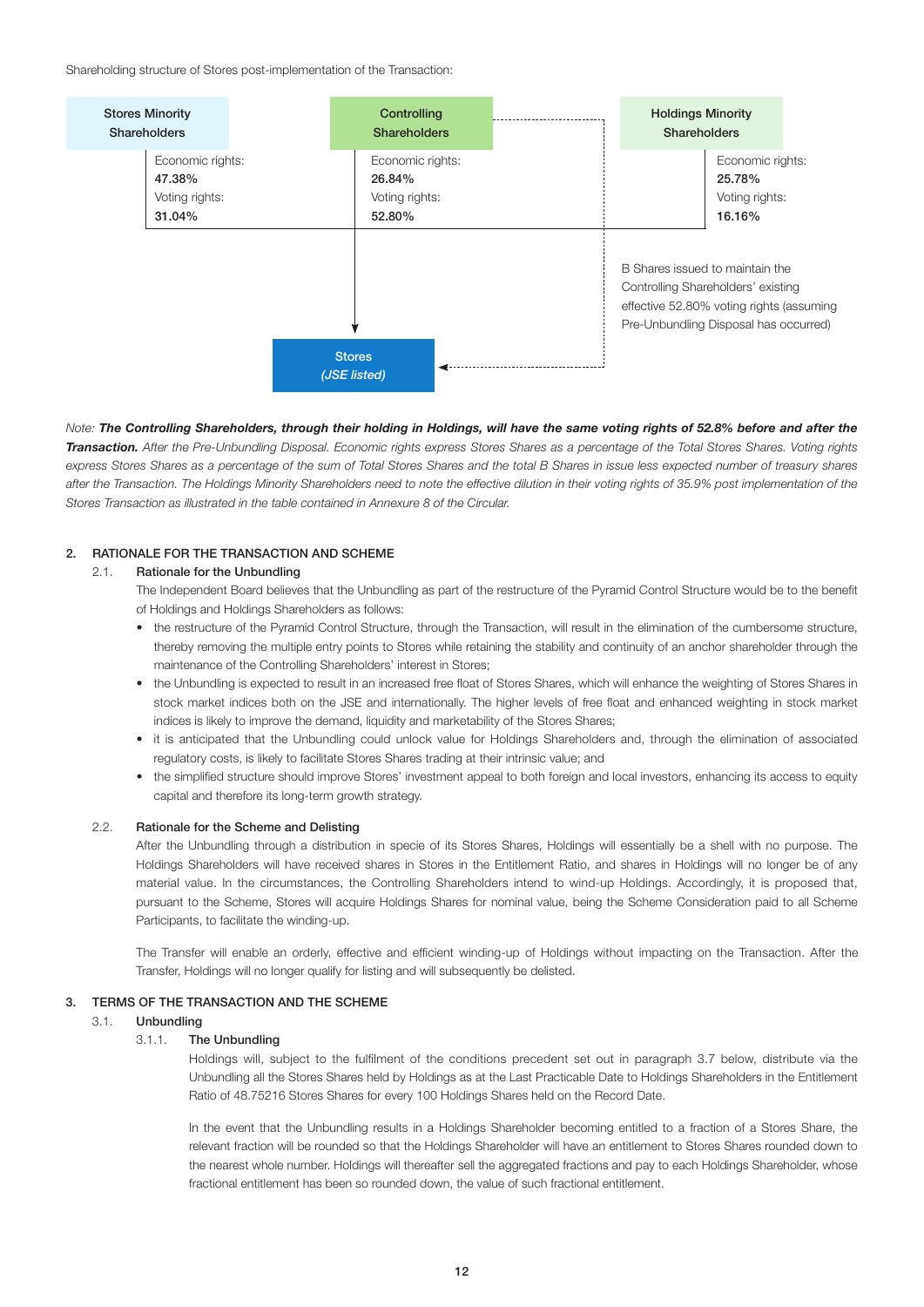The Memorandum of Incorporation of Holdings does not currently expressly cater for the above mentioned rounding down and sale of fractional entitlements, and it is accordingly proposed that the Memorandum of Incorporation of Holdings be amended in the manner set out in the Notice of General Meeting forming part of this Circular.

 In the event that the Transfer Secretaries are unable to locate Holdings Shareholders in order to deliver Unbundled Stores Shares, these shares and the related share certificates (for Certificated Shareholders) will be held by the Transfer Secretaries.

 Holdings Shareholders are referred to the table of entitlement to Unbundled Stores Shares in Annexure 2 of this Circular for further detail.

### 3.1.2. Implementation of the Unbundling

 At the General Meeting of Holdings Shareholders convened in terms of the notice of General Meeting forming part of this Circular, Holdings Shareholders will be asked to consider and, if deemed fit, pass the resolutions necessary to give effect to the Unbundling. In terms of section 112, read with section 115, of the Companies Act the resolution to approve the Unbundling requires the approval of a 75% majority of the voting rights exercised, as the Unbundling constitutes an affected transaction in terms of section 117(1)(c) of the Companies Act and the Takeover Regulations, and a fundamental transaction in terms of section 112 of the Companies Act.

If the conditions precedent referred to in paragraph 3.7 are fulfilled:

- the Record Date to participate in the Unbundling will be 17:00 on Friday, 26 August 2016; and
- all of the Stores Shares held by Holdings will on Monday, 29 August 2016, be distributed to Holdings Shareholders, by way of a distribution in specie in accordance with the provisions of section 46 of the Income Tax Act.

 Certificated Holdings Shareholders will be issued their respective Stores Shares in certificated form. Pursuant to the Unbundling share certificates will be posted, at the risk of the Certificated Holdings Shareholders, by registered post in South Africa on or about Monday, 29 August 2016 to the addresses reflected in the Register of Holdings on the Record Date. Such Certificated Holdings Shareholders are advised that they will have to dematerialise the Unbundled Stores Shares received by them in certificated form prior to trading in such Stores Shares on the JSE.

 Dematerialised Holdings Shareholders will have their accounts at their CSDP or Broker updated on Monday, 29 August 2016 with the relevant Stores Shares pursuant to the Unbundling. Documents of Title in respect of Holdings Shares held are not required to be surrendered in order to receive the Stores Shares. Post the Unbundling (and the Stores Transaction more fully described herein and in the Stores Circular) the shareholding structure of Stores will be as follows:

### 3.2. Salient terms of the B Shares

 B Shares will, subject to the fulfilment of the conditions precedent set out in paragraph 3.7 below, be issued to the Controlling Shareholders on a once-off basis (subject to the adjustment provisions of paragraph 3.2.4 below) in the B Share Issue Ratio of 198.06089 B Shares for every 100 Stores Shares held by the Controlling Shareholders as at the Last Practicable Date, equating to 259 682 928 of the 1 000 000 000 authorised B Shares and maintaining the current voting rights of Holdings in Stores (after the Pre-Unbundling Disposal).

 Shareholders are referred to the Stores Circular for further information. Annexure 6 contains the relevant extracts of the proposed amendments to the Existing MOI of Stores to enable the creation and subsequent issue of the unlisted B Shares to the Controlling Shareholders and Annexure 10 contains a summary of the B Share terms. The following are the key salient terms of the B Shares:

# 3.2.1. Economic rights of the B Shares

 The B Shares issued to the Controlling Shareholders will be entitled only to voting rights and will have no economic participation. The B Shares will be unlisted, non-convertible, non-participating, no par value shares. Furthermore, the B Shares will not be entitled to distributions and will have no rights to proceeds in the event of a winding up or liquidation of Stores.

### 3.2.2. Voting rights of the B Shares

 The issue of the B Shares seeks to maintain the effective 52.8% (after the Pre-Unbundling Disposal) voting position in Stores held by the Controlling Shareholders and does not confer any additional economic rights on the Controlling Shareholders. The B Shares will provide sufficient voting rights to the Controlling Shareholders at all Stores shareholder meetings where voting is required, in order to maintain the Controlling Shareholders' 52.8% (after the Pre-Unbundling Disposal) voting position in Stores.

# 3.2.3. Disposal of the B Shares

 No individual B Share can be disposed of without a concurrent disposal of a corresponding ratio of Stapled Ordinary Share(s), and any disposal of Stapled Ordinary Shares held by the B Shareholders will result in a pro rata disposal of B Shares at the B Share Issue Ratio.

 Nothing contained in these B Share terms shall be construed as restricting the disposal of Stapled Ordinary Shares, provided that in such disposal the consequences insofar as the B Shares are set out below.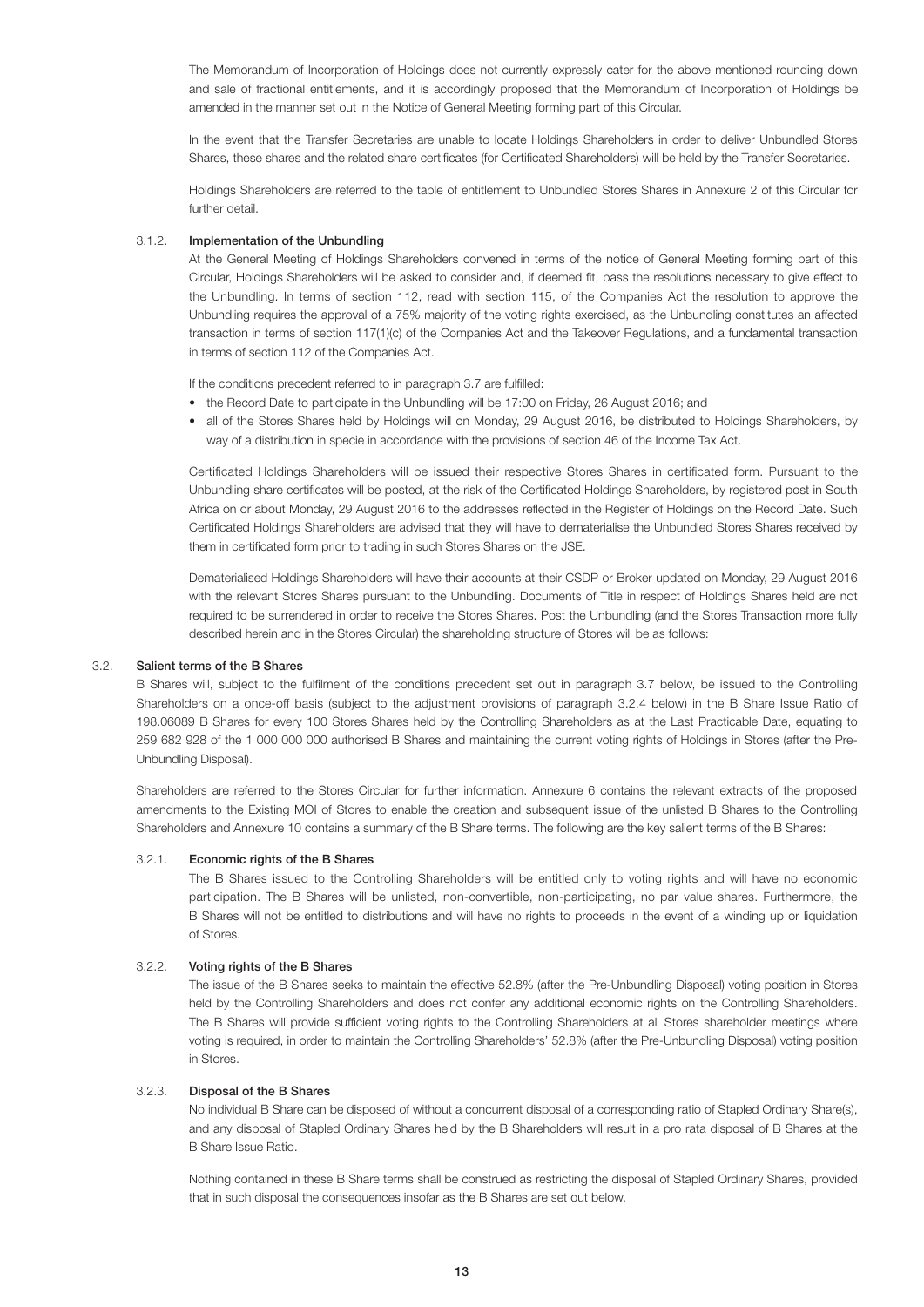The B Shares will be unlisted and as such, as per the New MOI of Stores, the company secretary will need to be informed of any disposal of Stapled Ordinary Shares and the corresponding B Shares for the purposes of sufficient record keeping. The B Shares will be transferred off-market. Any disposal of which the company secretary is not informed of such transfer will result in the cessation of the voting rights attaching to those B Shares, and Stores will then be entitled, at its election, to repurchase the B Shares corresponding to the number of Stapled Ordinary Shares sold.

 Stapled Ordinary Shares can be disposed of off-market (i.e. not via the JSE's normal order book) or on-market (i.e. via the JSE's normal order book). Any disposal of Stapled Ordinary Shares on-market will result in the cessation of the voting rights attaching to those B Shares, and Stores will then be entitled, at its election, to repurchase the B Shares corresponding to the number of Stapled Ordinary Shares sold on-market.

 To the extent that the combined voting rights of all Stapled Ordinary Shares and B Shares held by any B Shareholder (together with such B Shareholder's related and concert parties) at a given time are less than an effective aggregate 25% voting rights of the total issued shares of Stores (including the B Shares), the voting rights attaching to such B Shares of that B Shareholder will cease, and Stores will be entitled, at its election, to repurchase that B Shareholder's B Shares.

In the event that no single B Shareholder holds more than 25% of the total voting rights of Stores (together with such B Shareholder's related and concert parties), the voting rights attaching to all B Shares will cease at that time, and Stores will be entitled, at its election, to repurchase all B Shares.

 In the event that a particular B Shareholder does not hold more than 25% of the total voting rights of Stores (together with such B Shareholder's related and concert parties), the voting rights attaching to that particular B Shareholder's B Shares will cease, and Stores will be entitled, at its election, to repurchase that B Shareholder's B Shares.

Should the combined voting rights of a transferring B Shareholder(s) (the "Transferor") together with any other B Shareholder(s) related to or acting in concert with the Transferor comprise more than 25% of the total voting rights of the Company, and the combined voting rights of the person(s) to whom such B Shares, and a corresponding number of Ordinary Shares, are transferred (the "Transferee") together with any other B Shareholder(s) related to or acting in concert with the Transferee, comprise more than 25% of the total voting rights of the Company, and such Transferee does not, at its sole discretion, elect to make an offer to all of the other holders of the B Shares and the Ordinary Shares, mutatis mutandis, in accordance with section 123 of the Companies Act, then the voting rights attaching to those B Shares will cease at that time, and Stores will be entitled, at its election, to repurchase those B Shares.

In circumstances where an offer to minorities is triggered, the full consideration payable to the Transferor under the transaction which triggers the offer shall be attributed to the Ordinary Shares and no value shall be attributed to the B Shares.

 Immediately following receipt of the necessary shareholder approvals and fulfilment of any and all other legal requirements (if any) required to authorise the exercise of the option to repurchase B Shares, Stores shall be entitled to exercise the option to repurchase B Shares by giving written notice to that effect to the relevant B Shareholder and paying the relevant B Shareholder consideration equal to R0,00001 (zero point zero zero zero zero one Rand) per B Share.

# 3.2.4. Adjustment

 The intention of the terms described in this clause 3.2.4 is to ensure that the B Shareholders continue to exercise the same portion of the total voting rights exercisable at meetings of Stores after the occurrence of a renounceable rights issue in which the B Shareholders follow their rights or a consolidation of shares or the similar alteration of the capital structure of Stores as they did prior to the occurrence of the before mentioned (i.e. that there is no unwarranted dilution or accretion of voting rights of the B Shareholders). Accordingly, in the event of a corporate event in or alteration of capital of the Company, which has the effect of increasing or decreasing the number of Stapled Ordinary Shares held by any B Shareholder, the number of B Shares held by such B Shareholder shall be increased or decreased, as the case may be, to maintain the B Share Issue Ratio of Stapled Ordinary Shares to B Shares held by such B Shareholder.

 Thus, in the event of any renounceable rights issue of Stores Shares in which the B Shareholders elect to follow their rights in terms of their Stores Shares, B Shares will be issued in the B Share Issue Ratio (of B Shares to Stapled Ordinary Shares) to the B Shareholders in order to prevent any unwarranted dilution of their voting rights. B Shares will also be issued in the B Share Issue Ratio to the B Shareholders in the event of any alteration to the capital structure of the Company which has a dilutionary effect on the voting rights of the B Shareholders, such as a share split or capital distribution.

 Further, in the event of a consolidation of shares or similar alteration of the capital structure of Stores Shares which has an accretion effect on the B Shareholders, the number of B Shares held by the B Shareholders shall be decreased to accord with the B Share Issue Ratio.

 Any increase in the B Shareholding of the B Shareholders in accordance with the aforegoing provisions of this clause 3.2.4 shall be effected by way of the allotment and issue to the B Shareholders of the requisite number of B Shares for a subscription consideration equal to R0,00001 (zero point zero zero zero zero one Rand) per B Share.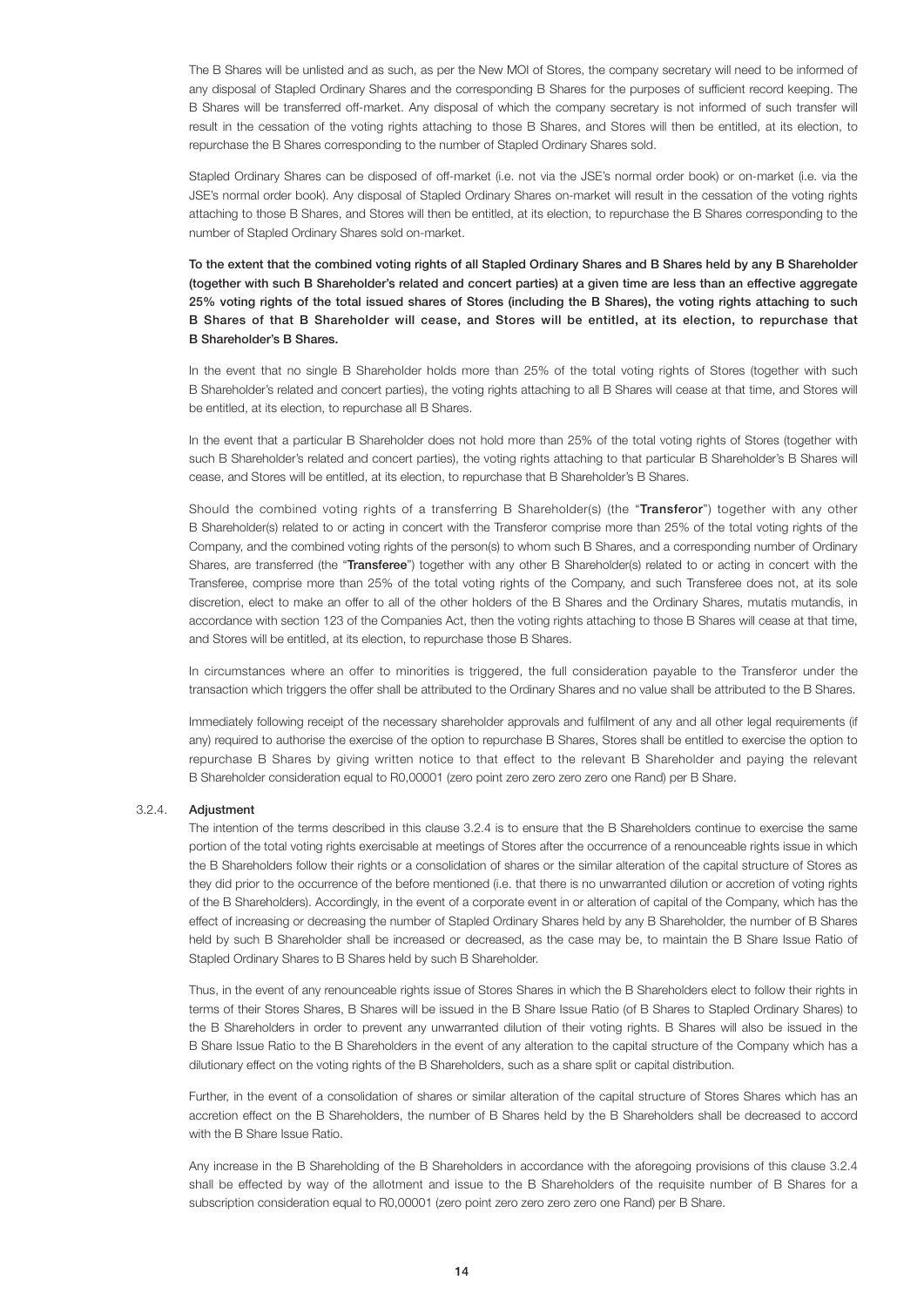Any decrease in the B Shareholding of the B Shareholders in accordance with the aforegoing provisions of this clause 3.2.4 shall be effected by way of a repurchase by Stores of the requisite number of B Shares for a repurchase consideration of R0,00001 (zero point zero zero zero zero one Rand) per B Share, in accordance with the provisions of the Companies Act and the Listings Requirements.

For the avoidance of doubt, in the event of:

- 1. an issuance in respect of which Ordinary Shareholders (including the B Shareholders) are not entitled to participate, such as an increase in Stores Shares under a share incentive scheme;
- 2. a rights issue in respect of the Stores Shares where the B Shareholders elect not to follow their rights;
- 3. an issue of Stores Shares pursuant to an acquisition;
- 4. a vendor placing of Stores Shares;
- 5. an issue of Ordinary Shares for cash (or the extinction of a liability, obligation or commitment, restraint, or settlement of expenses);
- 6. an amalgamation or merger in accordance with the provisions of section 113 of the Companies Act; or
- 7. a similar alteration of capital or capital event;

there shall be no increase or decrease in the shareholding of the B Shareholders and B Shareholders will be diluted.

# 3.3. The Scheme

- 3.3.1. Pursuant to the Unbundling in terms of which Holdings will dispose of substantially all of its investments, Holdings will essentially be a shell with no material assets other than the cash required to discharge its costs and expenses, and will serve no real purpose. Accordingly, it is intended that Holdings be delisted and wound-up, pursuant to the Scheme. To the extent that Holdings may have any surplus cash, over and above the cash required to discharge its costs and expenses, this will be recognised in the Scheme Consideration payable to Holdings Shareholders upon implementation of the Scheme.
- 3.3.2. In terms of section 114(1)(c) of the Companies Act, the Scheme is proposed between Holdings and the Holdings Shareholders on the basis set out in this paragraph 3.3.
- 3.3.3. In terms of the Scheme, on the Operative Date, Stores will acquire the Scheme Shares of all Scheme Participants, and each of the Scheme Participants will receive the Scheme Consideration, payable in cash. Subject to the Scheme becoming unconditional, with effect from the Operative Date:
	- 3.3.3.1 the Scheme Participants, whether they voted in favour of the Special Resolution to approve the Scheme or not, or abstained or refrained from voting, shall be deemed to have disposed of (or shall be deemed to have undertaken to transfer) their Scheme Shares, free of encumbrances, to Stores in exchange for the Scheme Consideration and Stores shall be deemed to have acquired all such Scheme Shares against discharge of the Scheme Consideration;
	- 3.3.3.2 the Scheme Participants shall be deemed to have:
		- 3.3.3.2.1 irrevocably authorised and instructed Holdings to instruct and authorise every CSDP or Broker concerned to transfer, against receipt of the Scheme Consideration, the Scheme Shares of the Scheme Participant holding Dematerialised Shares to Stores in the manner described in sections 53(1) and (2) of the Companies Act;
		- 3.3.3.2.2 irrevocably authorised and instructed Holdings to dispose, and procure the transfer, of the Scheme Shares to Stores, which will be deemed to have acquired the Holdings Shares of the Scheme Participants holding Certificated Holdings Shares in exchange for the payment by Stores of the Scheme Consideration;
		- 3.3.3.2.3 irrevocably authorised and instructed Holdings as their agent to procure the transfer and cession of the Scheme Shares into the name of Stores;
		- 3.3.3.2.4 irrevocably authorised and instructed Holdings, as principal, but with the power to appoint agents, to collect from Stores the Scheme Consideration for delivery by Holdings to the Scheme Participants; and
		- 3.3.3.2.5 ceded and transferred to Stores all of the Scheme Shares, and all right, title and interest in such Holdings Shares without any further act or instrument being required.
- 3.3.4. Subject to the provisions of paragraph 8 below in respect of Dissenting Holdings Shareholders, on the Operative Date Holdings shall instruct the Transfer Secretaries and relevant CSDPs to record the transfer of Scheme Shares to Stores in Holdings' Register. Holdings shall do all such things and take all such steps (including the signing of any transfer form and instructing of any CSDP or its nominee) in order to record or effect that cession and transfer of ownership and registration.
- 3.3.5. The Scheme Consideration shall not bear interest.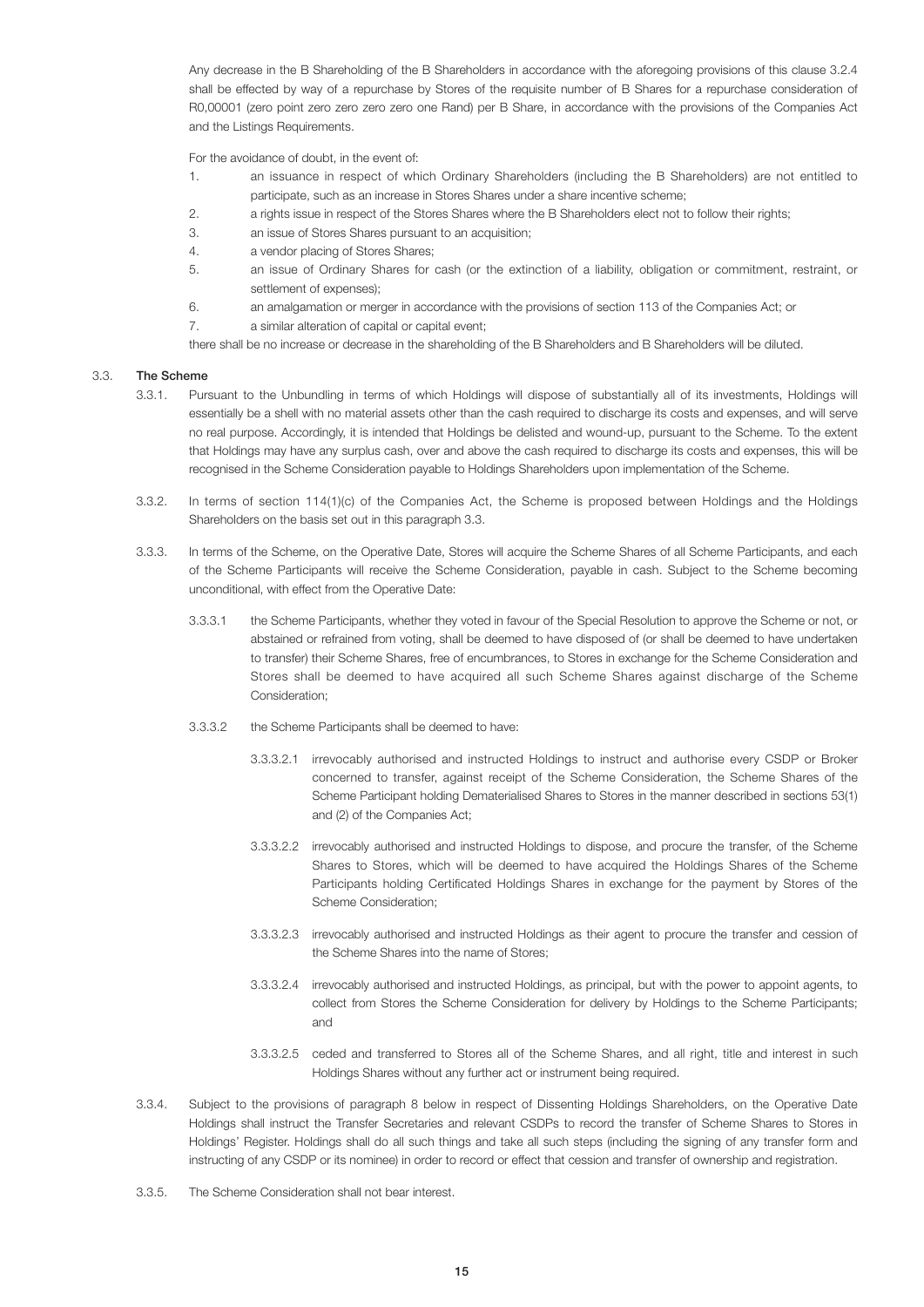- 3.3.6. The rights of the Scheme Participants to receive the Scheme Consideration will be rights enforceable by Scheme Participants against Holdings only. Scheme Participants will be entitled to require Holdings to enforce their rights in terms of the Scheme against Stores, it being recorded that Holdings alone shall have the right to enforce the obligations of Stores under the Scheme.
- 3.3.7. Scheme Participants shall not be entitled to require Holdings to deliver or procure the delivery of the Scheme Consideration if Holdings has not received the Scheme Consideration or to hold Holdings liable for damage or the payment of any amount, save to the extent that Holdings itself is in breach of its obligations in terms of the Scheme.
- 3.3.8. The effect of the Scheme will be that Stores shall, with effect from the Operative Date and against discharge of the Scheme Consideration, become the owner of all the Scheme Shares, free of encumbrances, and the Scheme Participants shall receive the Scheme Consideration.
- 3.3.9. After implementation of the Scheme, Holdings Shares may no longer be traded on the JSE or ceded, transferred or disposed of to any person other than Stores pursuant to the Scheme, or to Holdings pursuant to the exercise by Dissenting Holdings Shareholders of their appraisal rights more fully explained in paragraph 8 below.
- 3.3.10. Stores and Holdings have agreed that, upon the Scheme becoming operative, they will give effect to the terms and conditions of the Scheme and will take all actions and sign all necessary documents to give effect to the Scheme.
- 3.3.11. Holdings will be entitled, and will have the authority, in rem suam, on behalf of each Scheme Participant, to authorise any person nominated by Holdings to sign all documents and do all such things required to carry the Scheme into effect.
- 3.3.12. Subject to the fulfilment or waiver, as the case may be, of all the Scheme Conditions, the Scheme will be implemented with effect from the Operative Date.
- 3.3.13. If the Scheme Conditions fail to be fulfilled the Scheme will not be implemented.

### 3.4. Implementation of the Scheme

Subject to the remaining provisions of this paragraph 3.4, if the Scheme becomes unconditional:

- 3.4.1. The Scheme Participants will be entitled to receive the Scheme Consideration.
- 3.4.2. Stores will deliver to Holdings, or to the Transfer Secretaries for and on behalf of Holdings, on the Operative Date, the Scheme Consideration (calculated to include all Dissenting Holdings Shareholders), in full and final discharge of Stores' obligations to pay the Scheme Consideration under the Scheme, subject to the rights of Dissenting Holdings Shareholders set out in paragraph 8 below.
- 3.4.3. Against transfer of the Scheme Shares to Stores, Holdings will administer and effect payment of the Scheme Consideration to Scheme Participants in accordance with the provisions below and without regard to any lien, right of set-off, counterclaim or other analogous right to which Holdings or Stores may otherwise be, or claim to be, entitled against any Scheme Participant.
- 3.4.4. Scheme Participants who hold Dematerialised Holdings Shares will have their accounts held at their CSDPs or Brokers credited with the Scheme Consideration and debited with the Scheme Shares they are transferring to Stores pursuant to the Scheme on the Operative Date or, in the case of Dissenting Holdings Shareholders who subsequently become Scheme Participants in terms of paragraph 8. Dematerialised Holdings Scheme Participants need not take any action regarding the surrender of their Documents of Title once the Scheme becomes operative as the process will be handled by the relevant CSDP or Broker.
- 3.4.5. Scheme Participants who hold Certificated Holdings Shares:
	- 3.4.5.1 who have surrendered their Documents of Title and completed Form of Surrender and Transfer (green) to the Transfer Secretaries on or before 12:00 on the Record Date, will have the Scheme Consideration posted to them by registered post, at their own risk, on or about Monday, 29 August 2016, unless they have elected to receive the Scheme Consideration by way of an electronic funds transfer by completing the relevant sections of the Form of Surrender and Transfer (green) and stipulating therein a valid bank account to receive payment, in which case the Scheme Consideration will be paid to them on the Operative Date; or
	- 3.4.5.2 who surrender their Documents of Title and completed Form of Surrender and Transfer (green) to the Transfer Secretaries after 12:00 on the Record Date, will have the Scheme Consideration posted to them by registered post, at their own risk, or paid to them by way of an electronic funds transfer (if this option was selected on the Form of Surrender and Transfer (green) and a valid bank account stipulated for payment), within five Business Days of the Transfer Secretaries receiving their Documents of Title and completed Form of Surrender and Transfer (green), unless such Scheme Participants are Dissenting Holdings Shareholders who have subsequently become Scheme Participants, in which case such Scheme Participants will still need to surrender their Documents of Title, together with completed Form of Surrender and Transfer (green), to the Transfer Secretaries and payment of the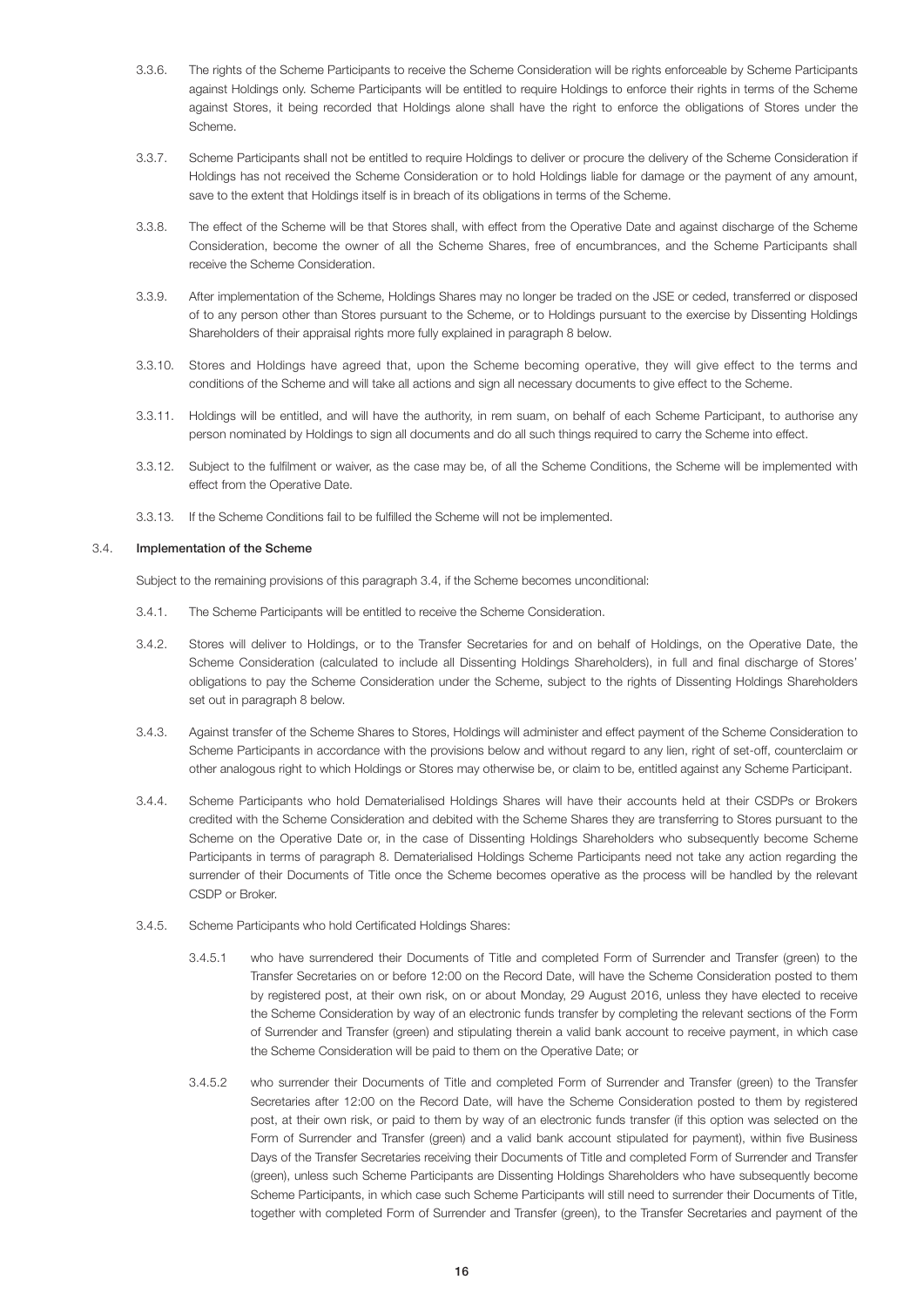Scheme Consideration will only be posted to such Scheme Participants by registered post, at their own risk, or paid to them by way of electronic funds transfer (if this option was selected on the Form of Surrender and Transfer (green)) on Monday, 29 August 2016.

- 3.4.6. In the event that any Scheme Participant who holds Certificated Holdings Shares fails to surrender its Documents of Title and completed Form of Surrender and Transfer (green) to the Transfer Secretaries, then, unless otherwise agreed between Stores, Holdings and the Scheme Participants concerned, the relevant Scheme Consideration will be held in trust by Stores (or any third party nominated by it for this purpose) for the benefit of the Scheme Participant concerned for a maximum period of five years, after which period such funds shall be paid over to the Guardian's Fund of the High Court. For the avoidance of doubt, no interest will accrue on the funds held by Stores or any such third party in accordance with this paragraph.
- 3.4.7. Where, on or subsequent to the Operative Date, a person, who is not a registered holder of Scheme Shares on the Record Date, tenders to the Transfer Secretaries his Documents of Title, together with a duly completed Form of Surrender and Transfer (green), purporting to have been executed by or on behalf of the registered holder of such Scheme Shares and, provided that the Scheme Consideration shall not already have been posted or delivered to the registered holder of the relevant Scheme Shares, then such transfer may be accepted by Stores as if it were a valid transfer to such person of the Scheme Shares concerned, provided that Stores and Holdings have been, if so required by either or both of them, provided with an indemnity on terms acceptable to them in respect of such Scheme Consideration.
- 3.4.8. No receipt will be issued for Documents of Title surrendered unless specifically requested. Persons requiring receipts must prepare a receipt and forward it, together with their Documents of Title, to be received by the Transfer Secretaries by no later than 12:00 on the Business Day before the Record Date.
- 3.4.9. Documents of Title surrendered by Certificated Scheme Participants prior to the Operative Date, in anticipation of the Scheme becoming operative, will be held in trust by the Transfer Secretaries on behalf of such Certificated Scheme Participants, at the risk of those Scheme Participants. If the Scheme does not become operative for any reason whatsoever, the Transfer Secretaries will, within five Business Days after the date on which it becomes known that the Scheme will not become operative, return the Documents of Title to the Scheme Participants concerned, by registered post, at the risk of such Scheme Participant, to the return address specified on the Form of Surrender and Transfer (green) or, if no return address is specified on the Form of Surrender and Transfer (green), to the address recorded in the Register.
- 3.4.10. If Documents of Title relating to any Scheme Shares are surrendered, are lost or destroyed, Certificated Scheme Participants should nevertheless return the Form of Surrender and Transfer (green) duly signed and completed, together with an indemnity form which is obtainable from the Transfer Secretaries.
- 3.4.11. The attention of Certificated Scheme Participants is drawn to the fact that, if they surrender their Documents of Title in advance, they will be unable to Dematerialise and/or trade in their Scheme Shares on the JSE from the date of surrender. However, their right to participate in or attend a vote at the General Meeting will remain unaffected.
- 3.4.12. Certificated Scheme Participants will, notwithstanding the transfer of ownership on the Operative Date, be entitled to receive the Scheme Consideration only once they have surrendered their Documents of Title.

# 3.5. Delisting

 Pursuant to the Unbundling, Holdings will no longer meet the Listings Requirements. Holdings will accordingly be delisted pursuant to the Scheme.

 Subject to the fulfilment of the Transaction Conditions, the listing of the Holdings Shares will be suspended from trading on the JSE at the commencement of business on Wednesday, 24 August 2016 and Holdings will delist from the "Consumer Services – Retail – Food and Drug – Food" sector of the JSE with effect from the commencement of business on Tuesday, 30 August 2016.

 Should the Scheme not be approved, Holdings will have no material assets, other than the cash required to discharge its costs and expenses, and its listing on the JSE will be suspended as a result.

### 3.6. Holdings Shareholder approvals

 The Unbundling will require the approval, by way of special resolution, of the Minority Shareholders. The Stores Transaction will require the approval, by way of special resolution, of the Stores Minority Shareholders (since the Controlling Shareholders have, in the interests of good corporate governance, undertaken not to vote their Holdings Shares at the General Meeting and Holdings will not vote its Stores Shares at the Stores General Meeting). These approvals are separate but Inter-Conditional in order for the Transaction to be approved.

 The Scheme will require the approval, by way of special resolution, of Holdings Minority Shareholders (since the Controlling Shareholders have, in the interests of good corporate governance, undertaken not to vote their Holdings Shares).

 The amendments required to the long-term employee share incentive schemes, described in paragraph 5 below, will require the approval, by way of special resolution, of both Stores and Holdings Minority Shareholders (since the Controlling Shareholders have, in the interests of good corporate governance, undertaken not to vote their Holdings Shares, and Holdings will not vote its Stores Shares at the Stores General Meeting).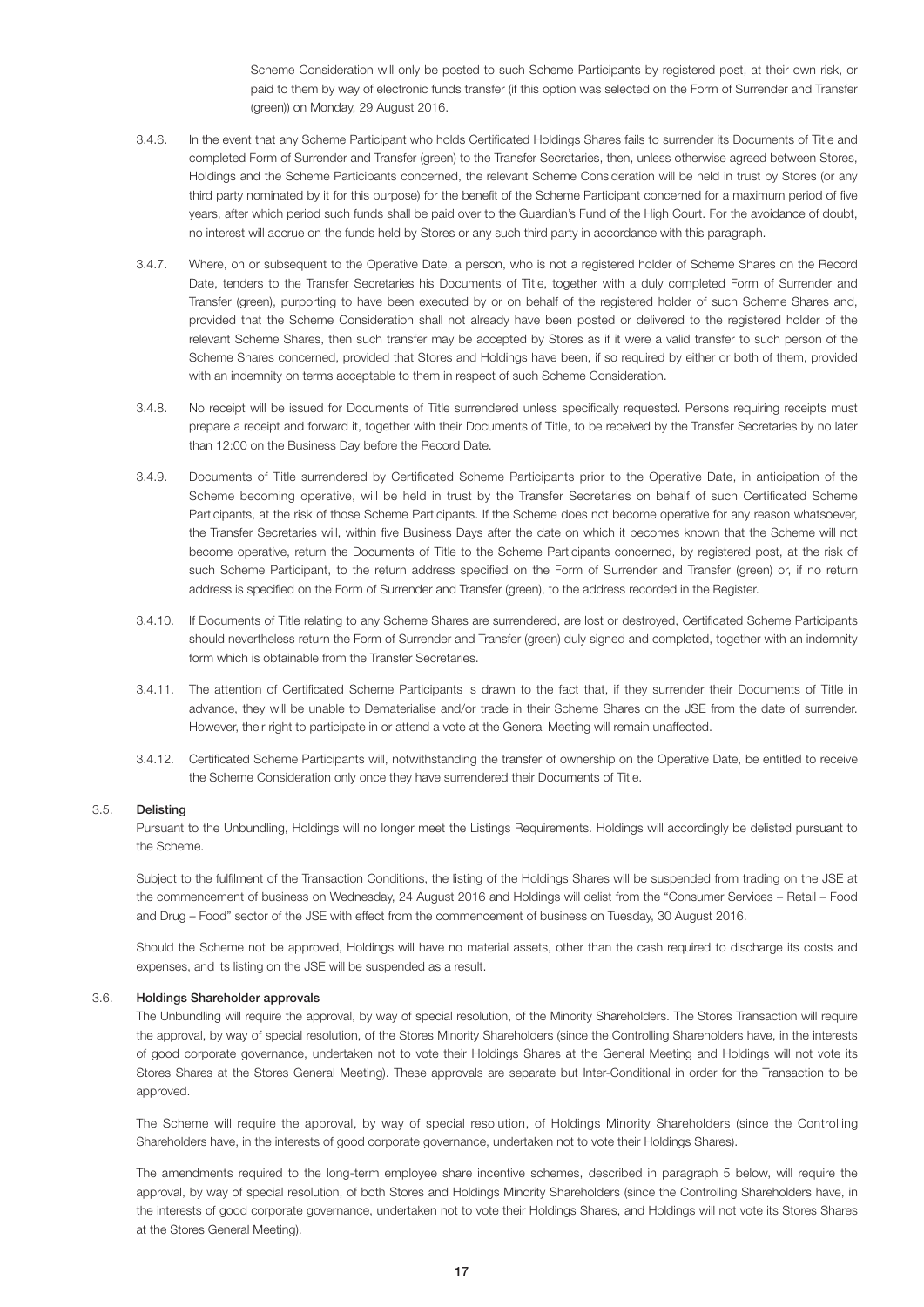# 3.7. Conditions precedent

- 3.7.1. The Unbundling and the Stores Transaction are Inter-Conditional. In addition, the Scheme is conditional on the Transaction but not vice versa. Accordingly, the conditions precedent to the Transaction and the Scheme are as described below.
- 3.7.2. The Unbundling is subject to the following conditions precedent being fulfilled, namely:
	- the approval by Holdings Shareholders at the General Meeting of the special resolution to unbundle the Stores Shares held by Holdings in terms of section 46 of the Income Tax Act and section 112 (read with section 115) of the Companies Act;
	- the approval by Holdings Shareholders at the General Meeting of the special resolution to replace the existing Memorandum of Incorporation of the Company with the new Memorandum of Incorporation in terms of which, inter alia, the Company shall be permitted to round down entitlements to fractions of securities, to the nearest whole number, and to pay the value of such a fraction of a security to any such shareholder, which new Memorandum of Incorporation is tabled at this General Meeting and initialled by the Chairman for the purposes of identification in accordance with the provisions of section 16(1)(c) (read together with sections 16(5) and 36(2)(a)) of the Companies Act;
	- that within the period prescribed by section 164(7) of the Companies Act (see Annexure 4 to this Circular), no demands, or valid demands which in aggregate represent less than 5% of Holdings Shares, are received by Holdings in accordance with section 115(8) of the Companies Act; and
	- the approval by Stores Minority Shareholders at the Stores General Meeting of the special resolution to replace the Existing MOI of Stores with the New MOI of Stores incorporating the B Share Terms, together with the lodgement thereof with the Companies and Intellectual Property Commission; and
	- the approval by Stores Minority Shareholders at the Stores General Meeting of the special resolution to issue and allot the B Shares to the Controlling Shareholders.
- 3.7.3. The Scheme is subject to the following conditions precedent being fulfilled, namely:
	- the fulfilment of the conditions precedent to the Unbundling described in 3.7.2;
	- the approval by Holdings Shareholders at the Holdings General Meeting of the special resolution to acquire all of the Holdings Shares from Holdings Shareholders pursuant to a scheme of arrangement as contemplated in section 114 (read with section 115 of the Companies Act); and
	- within the period prescribed by section 164(7) of the Companies Act (see Annexure 5 to this Circular), no demands, or valid demands which in aggregate represent less than 5% of the Holdings Shares, are received by Holdings in accordance with section 115(8) of the Companies Act.

# 4. OVERVIEW OF STORES

 Stores is a food and general merchandise retailer listed in the "Consumer Services – Retail – Food and Drug – Food" sector of the JSE. Stores' core business is the retail of food, clothing, general merchandise, pharmaceuticals, and liquor in South Africa and the rest of Africa. The company owns, franchises, and invests in supermarkets, liquor stores, hypermarkets, clothing stores, express convenience stores, and pharmacies under the Pick n Pay and Boxer brands. Stores operates 1 353 stores, including 804 owned and 549 franchised retail stores across South Africa and six southern African countries and 57 stores in Zimbabwe, as well as an Internet shopping platform, picknpayonline.co.za.

 Further information on Stores may be accessed on its website www.picknpay.co.za and its most recent published financial results for the year ended 28 February 2016 and for the six month interim period ended 31 August 2015.

# 5. LONG-TERM EMPLOYEE SHARE INCENTIVE SCHEME

 Given no acceleration of Holdings options and that option holders will not participate in the Unbundling, both Holdings and Stores have elected to restructure the relevant share options (and other rights) awarded to employees of the respective companies and other employees within the Group of companies.

 The relevant scheme rules shall be amended to provide for the substitution of Holdings shares for Stores shares of equivalent value and Holdings options with Stores options of equivalent value, with the intent and purpose that the participants in question should continue to derive the same benefit in respect thereof insofar as is possible.

Shareholders are referred to Annexure 9 for further information on the amendments of the share schemes.

# 6. TRP IMPLICATIONS

 The Transaction and Scheme have been fully canvassed with the TRP and the TRP has, without considering the commercial advantages or disadvantages thereof:

- 6.1. concluded that the Transaction does not result in a change of control of Stores which would trigger a mandatory offer as contemplated in section 123 of the Companies Act;
- 6.2. granted an exemption from the requirement that an independent expert be retained as contemplated in regulation 90 of the Companies Act Regulations, 2011 to express an opinion in respect of the Unbundling;
- 6.3. granted an exemption from the provision of regulations 106 and 111 of the Companies Act Regulations, 2011, insofar as such information is not applicable to a scheme where a shell is acquired; and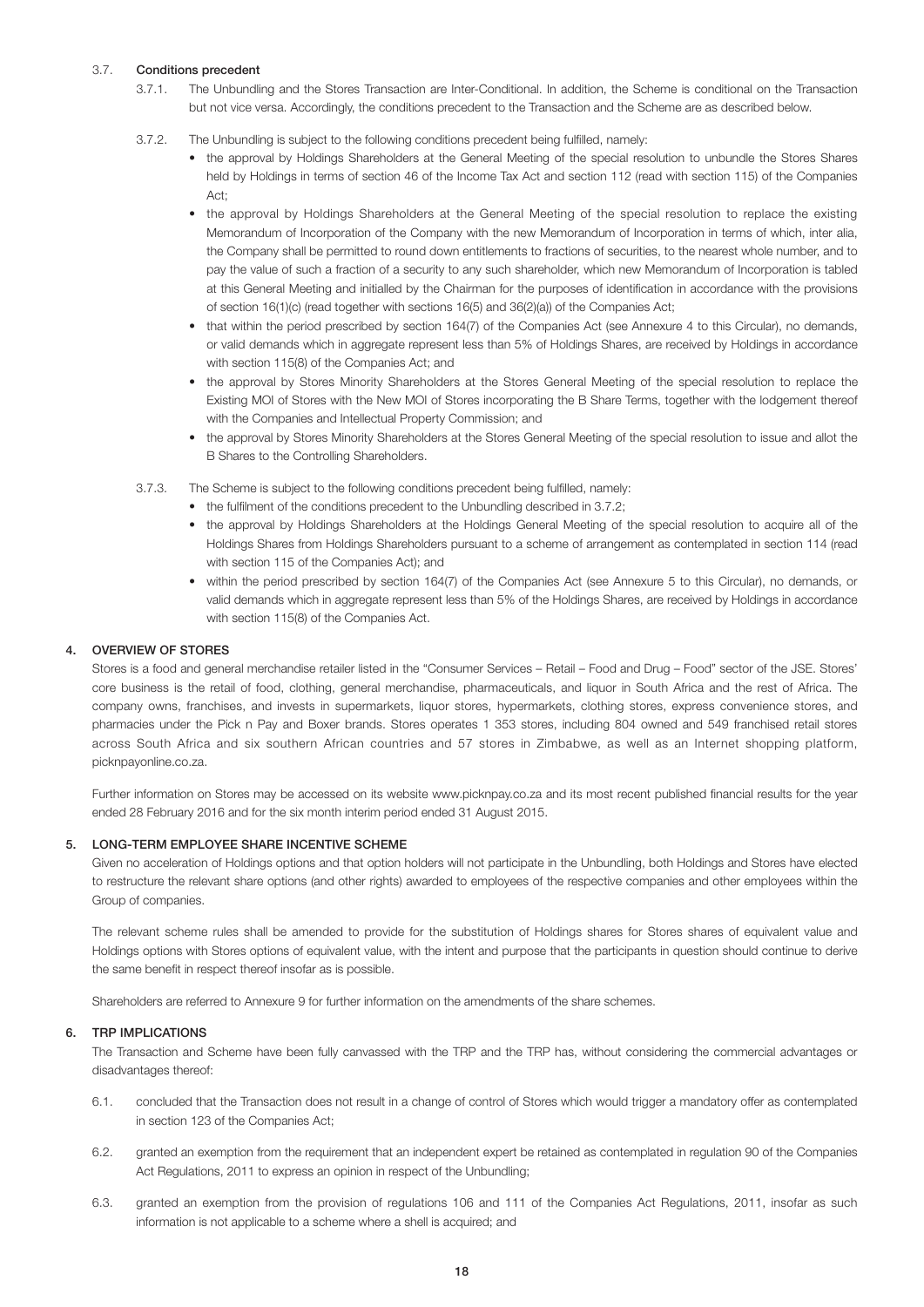### 6.4. confirmed that regulation 85 of the Takeover Regulations does not apply to the Transaction.

 The aforesaid decisions of the TRP are embodied in letters from the TRP dated 22 February 2016 and 19 April 2016. Such letters will be made available for inspection as per paragraph 31 below.

### 7. REGULATORY APPROVALS

 The Transaction structure and the Circular have been approved by the JSE on the basis that the Controlling Shareholders' position in Stores will be unchanged, the Unbundling requires the approval of both the Company's Minority Shareholders and the Stores Transaction requires the approval of the Stores Minority Shareholders and that, for the Transaction to be approved, these separate but Inter-Conditional resolutions need to be approved.

SARS has issued an ATR to AIH, as well as to Holdings, noting the Transaction will have the tax consequences as described in this Circular.

### 8. DISSENTING HOLDINGS SHAREHOLDERS' APPRAISAL RIGHTS

- 8.1. Section 164 of the Companies Act provides that:
	- 8.1.1 at any time before the resolution to implement the Unbundling or the Scheme to be voted on, a Holdings Shareholder may give a written notice objecting thereto ("notice of objection");
	- 8.1.2 within ten Business Days after the Holdings Shareholders have adopted the resolution(s) to implement the Unbundling and/or the Scheme, as the case may be, Holdings must send a notice that the resolution(s) has/have been adopted to each Holdings Shareholder who gave notice of objection and neither withdrew the notice of objection nor voted in favour of the resolution(s) in question;
	- 8.1.3 a Holdings Shareholder may demand in writing within twenty Business Days after receipt of the notice referred to in paragraph 8.1.2 that Holdings pay the Shareholder the fair value for all the Holdings Shares held by that person if:
		- 8.1.3.1 the Holdings Shareholder sent Holdings a notice of objection;
		- 8.1.3.2 Holdings has adopted the resolution(s) in question; and
		- 8.1.3.3 the Holdings Shareholder voted against the resolution(s) in question and has complied with all of the procedural requirements of section 164 of the Companies Act.
	- 8.1.4 The demand sent by the Holdings Shareholders to Holdings as provided in paragraph 8.1.3 above must set out:
		- 8.1.4.1 the Holdings Shareholder's name and address;
		- 8.1.4.2 the number of Holdings Shares in respect of which the Holdings Shareholder seeks payment; and
		- 8.1.4.3 a demand for payment of the fair value of those Holdings Shares. The fair value of the Holdings Shares is determined as at the date on which, and the time immediately before, Holdings adopted the resolution(s) in question.
	- 8.1.5 Any Holdings Shareholder who is in doubt as to what action to take should consult their legal or professional adviser in this regard.
	- 8.1.6 Before exercising their rights under section 164 of the Companies Act, Holdings Shareholders should have regard to the fact that the court is empowered to grant a costs order in favour of, or against, a Dissenting Shareholder, as may be applicable.
	- 8.1.7 It should be noted that one of the conditions precedent of the resolutions to implement the Unbundling and Scheme respectively is that within thirty Business Days following the General Meeting, Holdings Shareholders exercise appraisal rights in terms of section 164 of the Companies Act by giving valid demands in terms of section 164(7) of the Companies Act, in respect of no more than 5% of the Holdings Shares.
	- 8.1.8 With respect to the Scheme, in the event that any of the circumstances in section 164(9)(a) and (b) of the Companies Act occur, then a Dissenting Shareholder shall:
		- 8.1.8.1 if such event takes place on or before the Record Date, be deemed to be a Scheme Participant and be subject to the provisions of the Scheme; and
		- 8.1.8.2 if such event takes place after the Record Date, be deemed to have been a Holdings Shareholder as at the Operative Date, provided that settlement of the Scheme Consideration and transfer of that Dissenting Holdings Shareholders' Scheme Shares to Stores shall take place on the later of: (i) the Operative Date; (ii) the date which is five Business Days after the Dissenting Holdings Shareholder so withdrew its demand or allowed Stores' offer to lapse, as the case may be; and (iii) if that Dissenting Shareholder is a Certificated Shareholder, the date which is five Business Days after that Dissenting Holdings Shareholder surrendered its Documents of Title and completed a Form of Surrender and Transfer (green) accepting the offer to the Transfer Secretaries.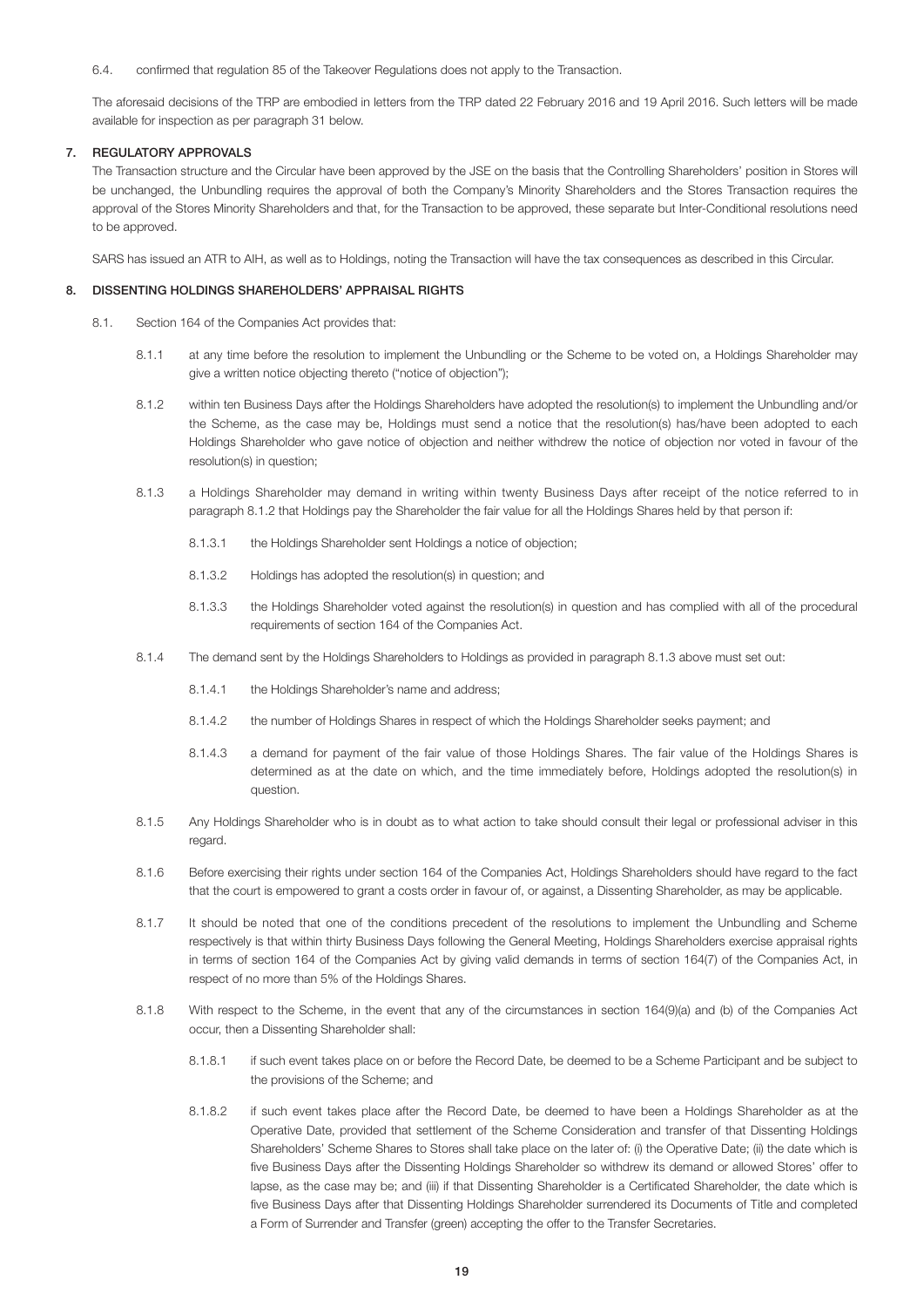### 8.2. A copy of section 164 of the Companies Act forms Annexure 5 to this Circular.

### 9. FINANCIAL EFFECTS OF THE TRANSACTION

 Post implementation of the Transaction the remainder of assets and liabilities within Holdings will be of an immaterial value. Accordingly, the Scheme has been proposed to facilitate the winding-up of Holdings.

#### 10. GOVERNING LAW

The Unbundling and the Scheme will be governed by the laws of South Africa.

#### 11. FOREIGN HOLDINGS SHAREHOLDERS

 The distribution of Stores Shares to Foreign Holdings Shareholders in terms of the Unbundling may be affected by the laws of such Foreign Holdings Shareholders' relevant jurisdiction. Those Foreign Holdings Shareholders should consult their professional advisers as to whether they require any governmental or other consent or need to observe any other formalities to enable them to realise their entitlement in terms of the Unbundling.

Foreign Holdings Shareholders are referred to Annexure 3 for further information on the restrictions applicable to Foreign Holdings Shareholders.

### 12. EXCHANGE CONTROL

 Holdings Shareholders whose registered address is outside the Common Monetary Area will need to comply with the exchange control regulations contained in Annexure 3.

If Holdings Shareholders are in any doubt as to what action to take they should consult their professional advisers.

#### 13. TAXATION CONSIDERATIONS RELATING TO THE UNBUNDLING AND THE SCHEME

 For the benefit of Holdings Shareholders, Holdings intends to rely on the provisions of section 46 of the Income Tax Act in respect of the Unbundling. This section provides relief from income tax, CGT, Dividends Tax and STT which would ordinarily be payable in respect of an unbundling of this nature.

Holdings Shareholders are referred to Annexure 4 for information on the taxation consequences relating to the Unbundling and of the Scheme.

#### 14. HOLDINGS' SHARE CAPITAL

The authorised and issued capital of Holdings at the Last Practicable Date is set out below:

# *Authorised and issued share capital* Authorised share capital 800 000 000 ordinary shares of 1.25 cents each Issued share capital

527 249 082 ordinary shares of 1.25 cents each

*1. All issued Holdings Shares are listed on the main board of the JSE*

*2. There is share premium of R120.8 million*

*3. There are 13 037 487 Holdings Shares held as Treasury Shares*

# 15. MAJOR HOLDINGS AND STORES SHAREHOLDERS

Insofar as it is known to the applicant, the names of all Holdings Shareholders, other than a Director, that, directly or indirectly, are interested in 5% or more of Holdings Shares, together with the amount of such interests, as at 27 May 2016, are as follows:

### Holdings

| Shareholder                                               | Number of<br>Shares held | Shareholding <sup>1</sup><br>(%) | Shareholding<br>excluding<br>Controlling<br>Shareholders <sup>2</sup><br>(%) |
|-----------------------------------------------------------|--------------------------|----------------------------------|------------------------------------------------------------------------------|
| Controlling Shareholders <sup>3</sup>                     | 268 937 139              | 52.3%                            | N/A                                                                          |
| Allan Gray Proprietary Limited <sup>4</sup>               | 48 751 540               | $9.5\%$                          | 19.9%                                                                        |
| Visio Capital Management Proprietary Limited <sup>4</sup> | 43 285 875               | 8.4%                             | 17.6%                                                                        |
| Coronation Fund Managers Limited <sup>4</sup>             | 33 040 311               | 6.4%                             | 13.5%                                                                        |
| Total                                                     | 394 014 865              | 76.6%                            | 51.0%                                                                        |

*1 Based on the total Holdings Shares of 527 249 082 less the 13 037 487 Holdings Shares held as Treasury Shares*

*<sup>2</sup> Based on the total Holdings Shares of 527 249 082 less the 13 037 487 Holdings Shares held as Treasury Shares and 268 937 139 Holdings Shares held by the Controlling Shareholders*

<sup>3</sup> Insofar as it is known to the Company, AIH is the only Holdings Shareholder that has a direct or indirect beneficial interest of more than 5% in *the Total Holdings Shares*

*<sup>4</sup> Includes beneficial and non-beneficial interests*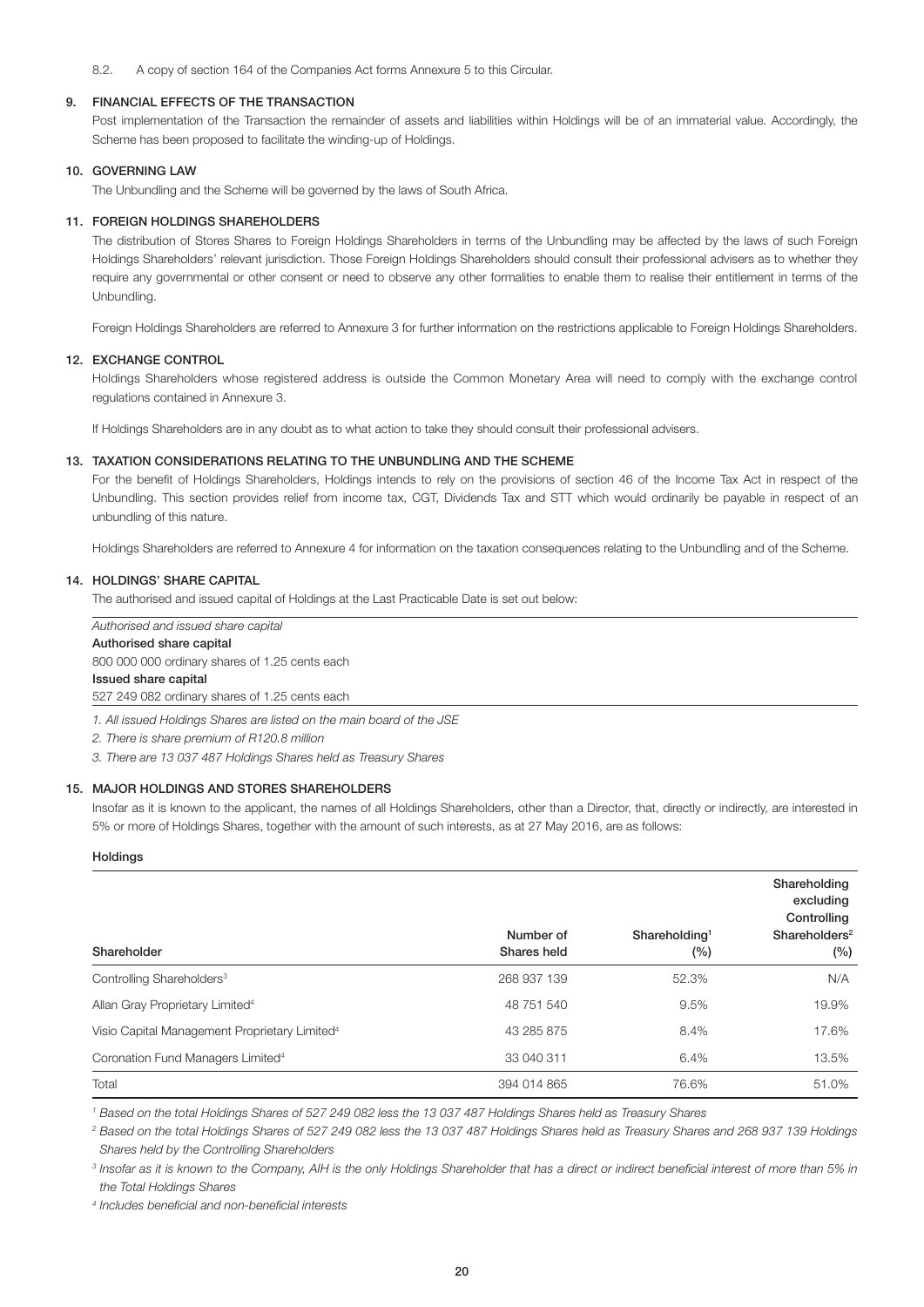Insofar as it is known to the applicant, the names of all Stores Shareholders, other than a Director, that, directly or indirectly, are interested in 5% or more of Stores Shares, together with the amount of such interests, as at 27 May 2016, are as follows:

Stores

|                                                                       |             |                           | Shareholding<br>excluding<br>Controlling |
|-----------------------------------------------------------------------|-------------|---------------------------|------------------------------------------|
|                                                                       | Number of   | Shareholding <sup>1</sup> | Shareholders <sup>2</sup>                |
| Shareholder                                                           | Shares held | $(\%)$                    | (%)                                      |
| Holdings $3, 4$                                                       | 257 345 334 | 52.9%                     | N/A                                      |
| Coronation Fund Managers Limited <sup>5</sup>                         | 27 300 974  | 5.6%                      | 11.9%                                    |
| Public Investment Corporation Limited <sup>4</sup>                    | 26 732 886  | 5.5%                      | 11.6%                                    |
| Genesis Investment Management Limited Liability Partners <sup>5</sup> | 23 675 611  | 4.9%                      | 10.3%                                    |
| Total                                                                 | 335 054 805 | 68.9%                     | 33.8%                                    |

*1 Based on the total Stores Shares of 488 450 321 less the 1 599 031 Stores Shares held as Treasury Shares*

*<sup>2</sup> Based on the total Stores Shares of 488 450 321 less the 1 599 031 Stores Shares held as Treasury Shares and 257 345 334 Stores Shares held by the Controlling Shareholders before the Pre-Unbundling Disposal*

*<sup>3</sup> Before the Pre-Unbundling Disposal of 300 000 Stores Shares*

*<sup>4</sup> Insofar as it is known to the Company, Holdings and Public Investment Corporation Limited are the only Stores Shareholders that have a direct or indirect beneficial interest of more than 5% in the Total Stores Shares*

*<sup>5</sup> Includes beneficial and non-beneficial interests*

Post the Pre-Unbundling Disposal and the Transaction the shareholders of Stores that are either directly or indirectly interested in 5% or more of Stores Shares will have the following economic and voting interest in Stores:

| .<br>$\sim$<br>. .<br>$\sim$<br>۰.<br>. . |
|-------------------------------------------|
|-------------------------------------------|

| Shareholder                                              | Number of<br><b>Stores Shares</b><br>held | Economic<br>interest <sup>1</sup> | Number of<br><b>Stores Shares</b><br>and B Shares<br>held | Voting<br>interest <sup>2</sup><br>$(\%)$ |
|----------------------------------------------------------|-------------------------------------------|-----------------------------------|-----------------------------------------------------------|-------------------------------------------|
| <b>Controlling Shareholders</b>                          | 131 112 673                               | 26.8%                             | 390 795 600                                               | 52.8%                                     |
| Coronation Fund Managers Limited                         | 43 408 840                                | 8.9%                              | 43 408 840                                                | 5.9%                                      |
| Public Investment Corporation Limited                    | 26 732 886                                | 5.5%                              | 26 732 886                                                | 3.6%                                      |
| Genesis Investment Management Limited Liability Partners | 25 819 668                                | 5.3%                              | 25 819 668                                                | 3.5%                                      |
| Total                                                    | 227 074 067                               | 46.5%                             | 486 756 994                                               | 65.8%                                     |

*1 Based on Total Stores Shares of 488 450 321*

<sup>2</sup> Based on the sum of the Stores Shares of 448 450 321 and B Shares less the 7 955 088 Stores Shares expected to be held as Treasury Shares *after the Transaction*

# 16. MATERIAL INTERESTS OF DIRECTORS

As at the Last Practicable Date the Directors held the following voting interest in Holdings Shares:

|                                                  |                 | Direct beneficial interest |                 | Indirect beneficial interest |                 | <b>Total beneficial interest</b> |  |
|--------------------------------------------------|-----------------|----------------------------|-----------------|------------------------------|-----------------|----------------------------------|--|
|                                                  | <b>Holdings</b> | Percentage                 | <b>Holdings</b> | Percentage                   | <b>Holdings</b> | Percentage                       |  |
| Name of Director <sup>2</sup>                    | <b>Shares</b>   | interest <sup>1</sup>      | <b>Shares</b>   | interest <sup>1</sup>        | <b>Shares</b>   | interest <sup>1</sup>            |  |
| Raymond Ackerman <sup>3</sup>                    | 269 400         | 0.25%                      |                 | $0.00\%$                     | 1 269 400       | 0.25%                            |  |
| Gareth Ackerman <sup>3</sup>                     | 543             | $0.00\%$                   | 3 342 900       | 0.65%                        | 3 343 443       | 0.65%                            |  |
| Mistral Trust <sup>4</sup>                       | 5 540 200       | 1.08%                      | -               | $0.00\%$                     | 5 540 200       | 1.08%                            |  |
| Hugh Herman                                      | 60 000          | 0.01%                      | 527             | $0.00\%$                     | 60 527          | 0.01%                            |  |
| Jonathan Ackerman <sup>3</sup> (alternate)       | 251 979         | 0.05%                      | 1 175 459       | 0.23%                        | 1 427 438       | 0.28%                            |  |
| Suzanne Ackerman-Berman <sup>3</sup> (alternate) | 242 099         | 0.05%                      | 959 090         | 0.19%                        | 1 201 189       | 0.23%                            |  |
| David Robins (alternate)                         | 2 0 0 0         | $0.00\%$                   |                 | $0.00\%$                     | 2 0 0 0         | $0.00\%$                         |  |
| Total                                            | 7 366 221       | $1.44\%$                   | 5477976         | 1.07%                        | 12 844 197      | 2.50%                            |  |

*1 Based on the total Holdings Shares of 527 249 082 less the 13 037 487 Holdings Shares held as Treasury Shares*

*2 No Directors resigned within the last 18 months*

<sup>3</sup> Raymond Ackerman, Gareth Ackerman, Jonathan Ackerman and Suzanne Ackerman-Berman hold a non-beneficial interest in AIH and Mistral *Trust that hold 48.5% and 1.1% respectively in Holdings (including Treasury Shares)*

*4 Associate of Raymond Ackerman, Gareth Ackerman, Jonathan Ackerman and Suzanne Ackerman-Berman*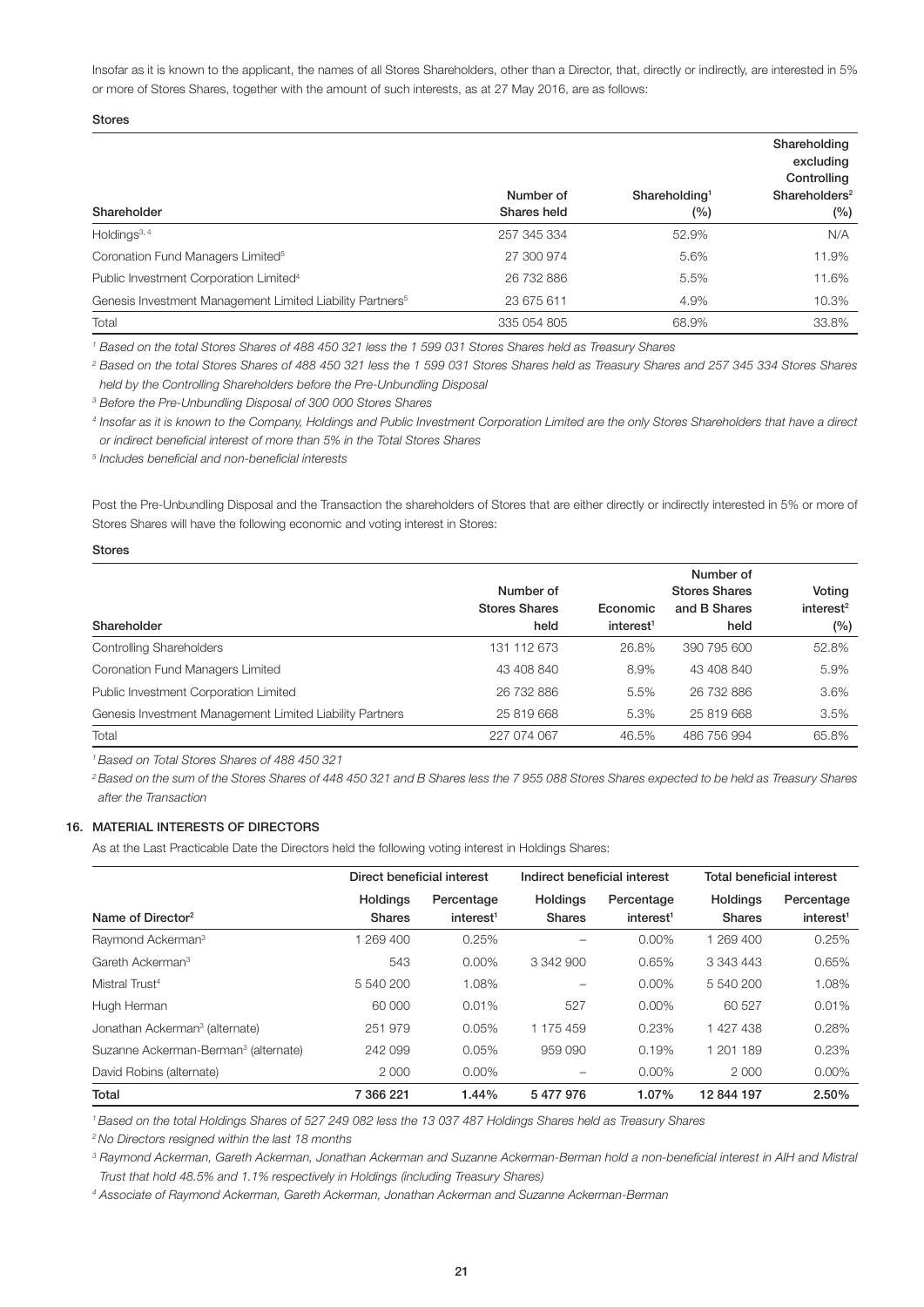As at the Last Practicable Date, there were no dealings by Directors subsequent to the financial period ended 28 February 2016.

Post the Scheme being implemented the above mentioned Directors and their associates will no longer own any interest in Holdings Shares.

#### 17. VOTING DILUTION IMPACT ON SHAREHOLDERS

 The Controlling Shareholders currently have an effective voting control over Stores of 52.8% (after the Pre-Unbundling Disposal) with an effective economic interest of 26.8% (post the Pre-Unbundling Disposal). Albeit that the Transaction will result in a simplification of the current shareholder structure in Stores, the Controlling Shareholders will retain the same level of 52.8% effective voting control (after the Pre-Unbundling Disposal), and 26.8% (after the Pre-Unbundling Disposal) economic interest in Stores post implementation of the Transaction.

 All shareholders, including the Controlling Shareholders, will retain the same economic rights at the Last Practicable Date and after implementation of the Transaction.

 The issuance of the B Shares to the Controlling Shareholders by Stores will however result in effective voting dilution to Holdings Minority Shareholders of 35.9% as detailed in Annexure 8. While Holdings Minority Shareholders currently have no direct vote in Stores, on the implementation of the Unbundling they will become Stores Shareholders entitled to vote Stores Shares. The votes exercisable by Holdings Minority Shareholders in Stores after the Unbundling will, despite no change in the economic position of Holdings Shareholders, effectively be less than votes they currently exercise at meetings of Holdings Shareholders. In short, prior to implementation of the Transaction, Holdings Minority Shareholders held, in aggregate, a notional effective 25.2% (after the Pre-Unbundling Disposal) of the voting rights in Stores. Post implementation of the Transaction, Holdings Minority Shareholders will hold, in aggregate, 16.2% of the voting rights in Stores. Together with the Stores Minority Shareholders, the Holdings Minority Shareholders will in aggregate be able to exercise 47.2% of the voting rights in Stores.

 Holdings Minority Shareholders need to note the notional effective dilution of 35.9% in their voting rights after implementation of the Transaction as detailed in Annexure 8.

 Stores Minority Shareholders will also experience a voting dilution. However, their voting dilution of 34.2% (after the Pre-Unbundling Disposal) will be slightly less than the voting dilution of Holdings Minority Shareholders due to Holdings having more Treasury Shares than Stores.

# 18. GENERAL MEETING

 A General Meeting of Shareholders will be held at Pick n Pay Office Park, 101 Rosmead Avenue, Kenilworth, Cape Town at 08:30 on Monday, 25 July 2016, to consider and, if deemed fit, pass with or without modification the resolutions required to authorise and implement the Unbundling and the Scheme. A notice convening a General Meeting of Shareholders is attached to and forms part of this Circular.

In the interests of good corporate governance, the Controlling Shareholders have undertaken not to vote their Holdings Shares on the resolutions to be proposed at the General Meetings and Holdings will not vote its Stores Shares on the resolutions to be proposed at the Stores General Meeting.

# 19. INDEPENDENT BOARD'S OPINION AND RECOMMENDATIONS

 Holdings established an Independent Board as is required by the Takeover Regulations to provide their opinion on the section 112 disposal of all or a greater part of the Company's assets as well as on the Scheme in terms of section 114 of the Companies Act. The Independent Board has considered the terms of the Unbundling and the Scheme and is of the opinion that such terms are for the benefit of all Holdings Shareholders and, accordingly, recommends that Holdings Shareholders vote in favour of the resolutions required to implement the Unbundling and the Scheme.

# 20. TRANSACTION EXPENSES

 The estimated expenses (excluding VAT) that will be incurred by Holdings in the implementation of the Transaction and the Scheme, and which will be settled from Holdings' cash resources (as contemplated in paragraph 21 below), are as set out in the table below:

| Service                                                                  | Service provider                            | Estimated amount (R) |
|--------------------------------------------------------------------------|---------------------------------------------|----------------------|
| In their capacity as Transaction Originator and Coordinator              | <b>Rand Merchant Bank</b>                   | 6 000 000            |
| Legal Adviser to the Controlling Shareholders and Transaction Originator |                                             |                      |
| and Coordinator                                                          | <b>Edward Nathan Sonnenbergs</b>            | 3 500 000            |
| Adviser and Sponsor to Holdings                                          | Investec                                    | 2 500 000            |
| Legal adviser to Holdings                                                | Werksmans                                   | 1 250 000            |
| <b>JSE</b> documentation fee                                             | <b>JSE</b>                                  | 82 000               |
| Circular printing                                                        | <b>Bastion Graphics Proprietary Limited</b> | 250 000              |
| <b>TRP</b>                                                               | <b>TRP</b>                                  | 268 000              |
| <b>Transfer Secretaries</b>                                              | Computershare                               | 530 000              |
| Holdings liquidator                                                      |                                             | 500 000              |
| Independent Expert                                                       | PricewaterhouseCoopers                      | 650 000              |
| Total                                                                    |                                             | 15 530 000           |

The Controlling Shareholders will meet and pay their own costs and expenses.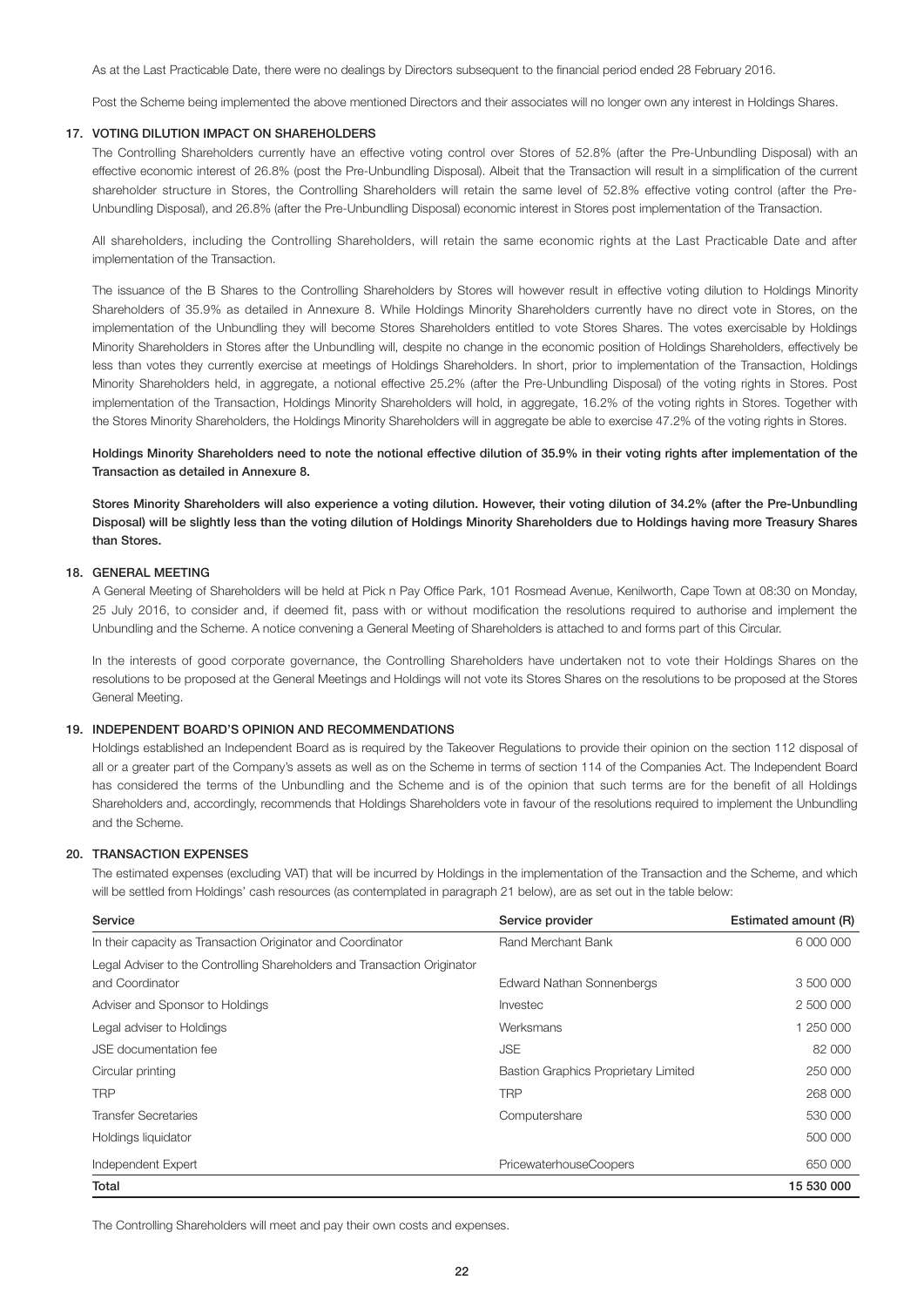# 21. SOLVENCY AND LIQUIDITY

 The Independent Board has considered the effects of the Unbundling and the Scheme and believes that, immediately following implementation thereof and for a period of at least 12 months thereafter:

- Holdings will be able to pay its debts as they become due in the ordinary course of business; and
- the consolidated assets of Holdings, fairly valued, will be in excess of the consolidated liabilities of Holdings, fairly valued.

 In order to ensure that Holdings has sufficient cash to discharge its costs and expenses, the Board of Directors of Holdings has authorised the Company to sell 300 000 of Stores shares, which sale shall take effect prior to the Unbundling, should the Unbundling be approved. The Entitlement Ratio has been determined after taking into account this Pre-Unbundling Disposal.

Notwithstanding the aforegoing, the intention is to wind-up Holdings as soon as possible after the Scheme, if the Scheme becomes operative.

### 22. RESPONSIBILITY STATEMENT

 The Directors, collectively and individually, accept full responsibility for the accuracy of the information given in this Circular and certify that to the best of their knowledge and belief there are no facts that have been omitted which would make any statement false or misleading, and that all reasonable enquiries to ascertain such facts have been made and that this Circular contains all information required by law and the Listings Requirements.

The Independent Board, insofar as any information in this Circular relates to Holdings or to the matters on which it is required to opine:

- accepts responsibility for the information contained in this Circular;
- certifies that, to the best of its knowledge and belief, the information contained in this Circular is true and that there are no other facts, the omission of which would make any statement false or misleading; and
- certifies that, to the best of its knowledge and belief, this Circular has not omitted anything that is likely to affect the importance of the information contained herein insofar as it relates to Holdings or to a matter on which it is required to opine.

#### 23. CONSENTS

 The adviser and sponsor to Holdings, the legal adviser to Holdings, the financial adviser and merchant bank to the Controlling Shareholders and transaction originator and coordinator, the legal adviser to the Controlling Shareholders and transaction originator and coordinator and the Transfer Secretaries to the Controlling Shareholders and Holdings, as detailed on the inside front cover of this Circular, have provided their written consent to their names being published in this Circular and have not withdrawn their consents prior to the publication of this Circular.

### 24. INCLUSION BY REFERENCE

 As at the Last Practicable Date, the information below is the most recent available to Holdings and is available in the annual reports on Holdings' website at www.picknpayinvestor.co.za. The documents are also available for inspection at the Holdings' registered office during business hours at no charge from the date of issue of this Circular up to and including the date of the General Meeting:

| Information                            | Reference                                                                                       | Page number             |
|----------------------------------------|-------------------------------------------------------------------------------------------------|-------------------------|
| Directors' Details                     | Pick n Pay integrated annual report 2016                                                        | 86                      |
| Directors' interest in Holdings Shares | Pick n Pay audited annual financial statements 2016                                             | 46                      |
| Directors' service contracts           | Pick n Pay integrated annual report 2016                                                        | 84                      |
| Directors' remuneration                | Pick n Pay audited annual financial statements 2016                                             | 43                      |
| Historical financial information       | Pick n Pay integrated annual report 2015<br>Pick n Pay audited annual financial statements 2016 | $92 - 165$<br>$1 - 103$ |

### 25. MATERIAL CHANGES

 The Directors are not aware of any material changes in the financial or trading position of Holdings or its subsidiaries subsequent to the latest published annual report for the 52 weeks ended 28 February 2016, other than the changes noted in this Circular and the Stores Circular.

### 26. LITIGATION

 There are currently no legal or arbitration proceedings, including any such proceedings that are pending or threatened, which may have, or have had, a material effect on the Group's financial position during the 12 months preceding the date of issue of this Circular.

# 27. MATERIAL CONTRACTS

 Holdings has not entered into any material contract either verbally or in writing that is outside the ordinary course of business in the preceding two years to the date of issue of this Circular.

### 28. DIRECTORS' SERVICE CONTRACTS AND REMUNERATION

 The Directors' service contracts and remuneration will not be varied as a result of the Transaction. If the Scheme is implemented the Directors will resign.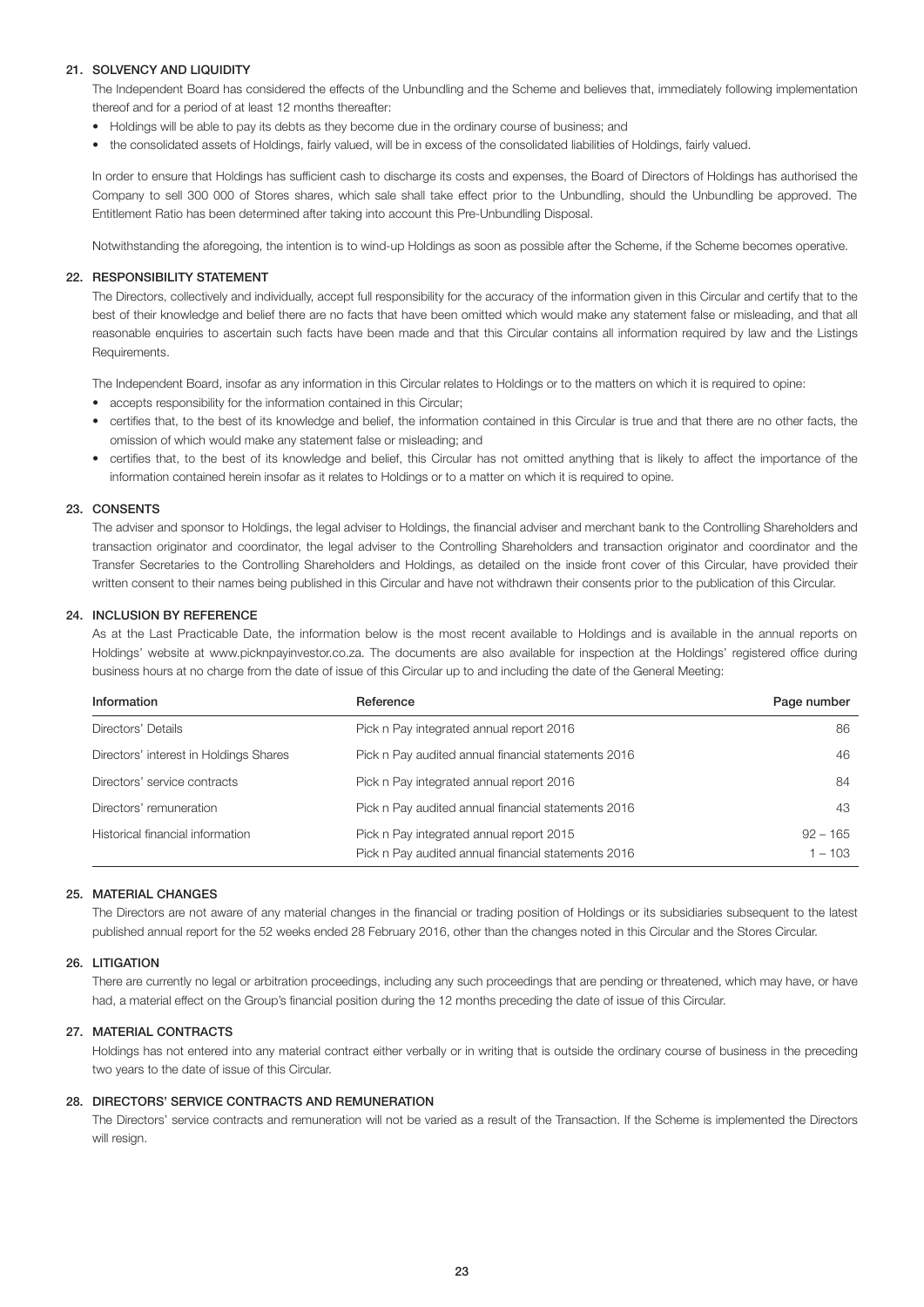# 29. DIRECTORS' INTERESTS IN THE TRANSACTION

 All Shareholders will be treated equally in relation to the Unbundling and the Scheme. The Directors will receive Stores shares in the Entitlement Ratio and if the Scheme is implemented, they will receive the Scheme Consideration for every Holdings Share that they own. The Directors' interests in Holdings are noted in paragraph 16. Directors who are members of the Ackerman family, as noted in the definition of the Other Ackerman Shareholders, have recused themselves from voting on any of the resolutions to be passed in terms of the Transaction and the Scheme.

# 30. WORKING CAPITAL STATEMENT

 The Directors have considered the effects of the Transaction and are of the opinion that the working capital of Holdings and its subsidiaries is sufficient for the working capital requirements for the next 12 months from the date of issue of the Circular although it is the intention to wind-up Holdings as soon as possible after the Scheme, if the Scheme becomes operative.

# 31. DOCUMENTS AVAILABLE FOR INSPECTION

 Copies of the following documents will be available for inspection at the registered office of Holdings and the registered offices of Rand Merchant Bank, Investec Bank Limited and the Transfer Secretaries, whose details can be found in the "Corporate Information and Advisers" section of this Circular, during normal business hours (excluding Saturdays, Sundays and South African public holidays) from the date of issue of this Circular up to and including the date of the General Meeting:

- the written letters of consent as given in paragraph 23 above;
- the letters from the TRP, referred to in paragraph 6 above;
- the audited annual financial statements of Holdings for the financial years ended 28 February 2016, 2015 and 2014 referred to in paragraph 24 above;
- the letter from the TRP, approving this Circular;
- the MOI of Holdings;
- Directors' service agreements;
- a signed copy of the Independent Expert's report detailed in Annexure 1;
- copies of the relevant Pick n Pay employee share schemes and the proposed amendments thereto;
- a signed copy of this Circular; and
- a signed copy of the Stores Circular (which is also available on the Pick n Pay website: http://www.picknpayinvestor.co.za).

For and on behalf of the Directors

# Ms Debra Muller

Company secretary Cape Town

24 June 2016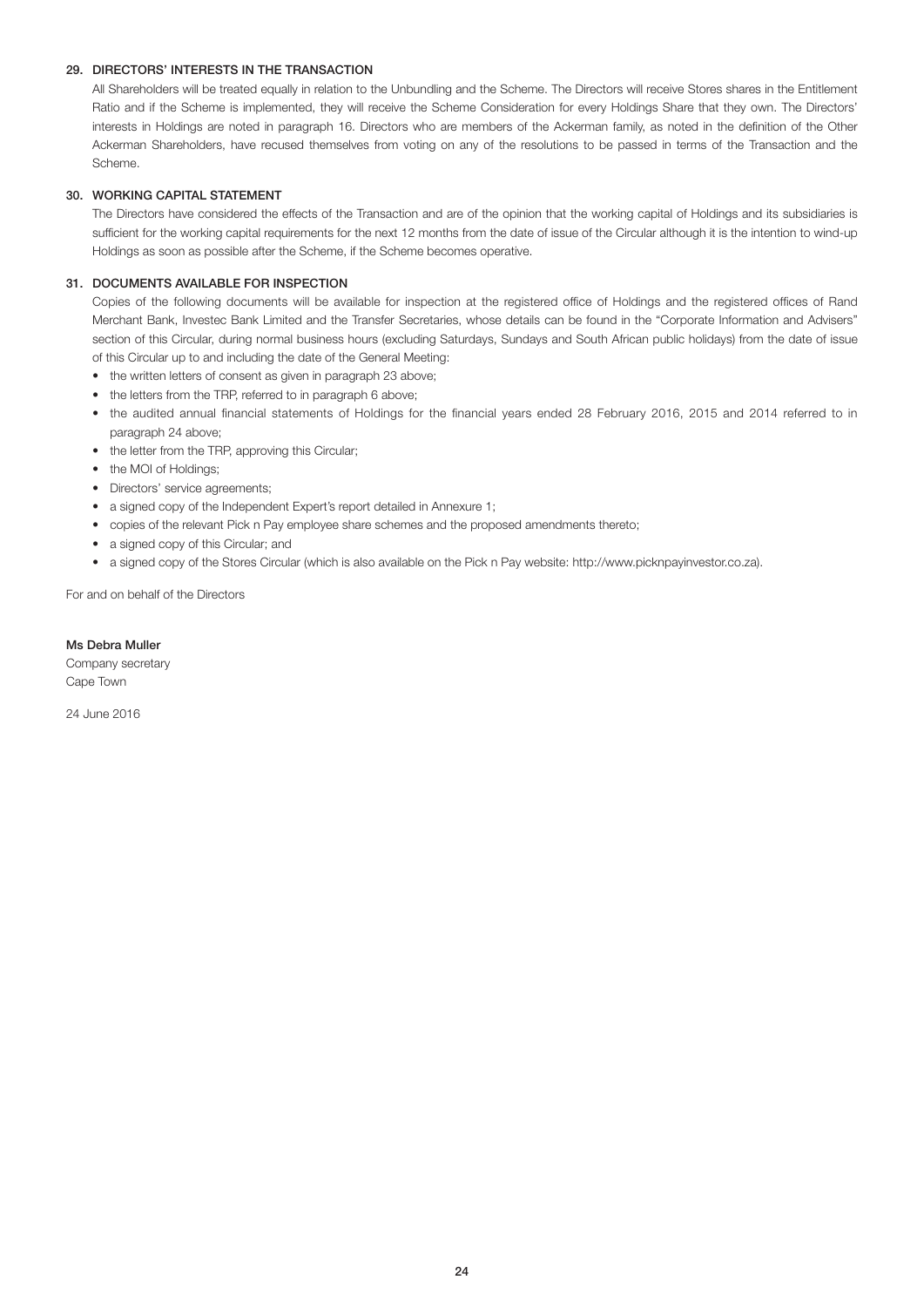14 June 2016

The Directors Pick n Pay Holdings Limited RF Pick n Pay Office Park 101 Rosmead Avenue Kenilworth 7708 South Africa

### Dear Directors

Fair and Reasonable opinion on the scheme of arrangement between Pick n Pay Holdings Limited RF and its Shareholders in accordance with section 114 of the Companies Act No 71 of 2008, as amended

# Introduction

Shareholders of Pick n Pay Holdings Limited RF ("Holdings" or the "Company") and Pick n Pay Stores Limited ("Stores") were advised in an announcement on SENS dated Tuesday, 14 June 2016 of the intention to restructure the Pyramid Control Structure of Stores. The restructure will comprise the unbundling of Stores shares held by Holdings to Holdings Shareholders ("the Unbundling"), followed by the consequential delisting of Holdings, and Inter-Conditional thereto, the issue of B Shares to the Stores Controlling Shareholders. After the Unbundling through a pro rata distribution in specie of its Stores shares, Holdings will be a shell, having no assets other than the cash required to discharge its costs and expenses, with no commercial purpose. It is accordingly envisaged that Holdings will be wound up. Therefore, to facilitate the winding up of Holdings, it is proposed that a scheme of arrangement ("the Scheme") in terms of section 114(1)(c) of the Companies Act No 71 of 2008, as amended ("the Companies Act") be implemented between Holdings and Holdings Shareholders, in terms of which Stores will, if the Scheme becomes operative, acquire the Holdings shares held by the Holdings Shareholders for the Scheme consideration of R0.00001 per share (rounded up in aggregate to the nearest cent) or the net asset value of Holdings, immediately after the Unbundling, including the proceeds of 300 000 Stores shares to be sold prior to the Unbundling and any provision for expenses relating to the Transaction and the Scheme, expressed on a per share basis. To the extent that Holdings may have any surplus cash, over and above the cash required to discharge its costs and expenses, this surplus will form part of the net asset value of Holdings, factored into the abovementioned Scheme consideration, and accordingly any such surplus amounts will be payable to Holdings shareholders upon implementation of the Scheme.

In accordance with section 114(2) of the Companies Act, Holdings is required to retain an independent expert to evaluate the consequences of the Scheme and assess the effect of the Scheme on the value of securities and the rights and interests of a holder of any securities. The Board of Directors of Holdings ("the Board") has therefore requested PwC to act as independent expert in terms of section 114(2) of the Companies Act.

### Definition of fair and reasonable

Market value is defined as the estimated amount for which an asset should exchange on the date of valuation between a willing buyer and a willing seller in an arm's length transaction after proper marketing wherein the parties had each acted knowledgeably, prudently and without compulsion.

In the case of an expropriation of securities, a transaction is generally Fair and Reasonable if the consideration paid to shareholders is equal to or greater than the value of the securities being acquired.

Fairness is primarily based on quantitative issues but certain qualitative issues surrounding the particular transaction may also need to be considered in arriving at our conclusion. Even though the consideration may differ from the Market Value of Holdings, the entire transaction may still be fair after considering other significant factors. An individual shareholder's decision as to whether to vote in favour of a transaction may be influenced by his or her particular circumstances (for example taxation).

The fair and reasonable opinion letter will not purport to cater for individual shareholder positions but rather the general body of shareholders. Should a shareholder be in doubt, he or she should consult an independent adviser.

We also considered qualitative and other factors in reaching our conclusion.

#### Valuation approach

In considering the Scheme, PwC performed an independent valuation of Holdings. For the purposes of our valuation, we used the net assets approach in order to determine the market value of Holdings.

#### Sources of information

In the course of our valuation analysis, we relied upon financial and other information, obtained from Holdings management and from various public, financial, and industry sources. Our conclusion is dependent on such information being complete and accurate in all material respects. The principal sources of information used in performing our valuation of Holdings:

- Discussions held with Holdings' management;
- Audited annual financial statements of Holdings for the financial years ended 2 March 2014 and 1 March 2015;
- Unaudited management accounts for Holdings as at 28 February 2016;
- Draft Holdings Circular dated 8 June 2016; and
- The PwC Valuation Methodology Survey, 2014/5 Edition.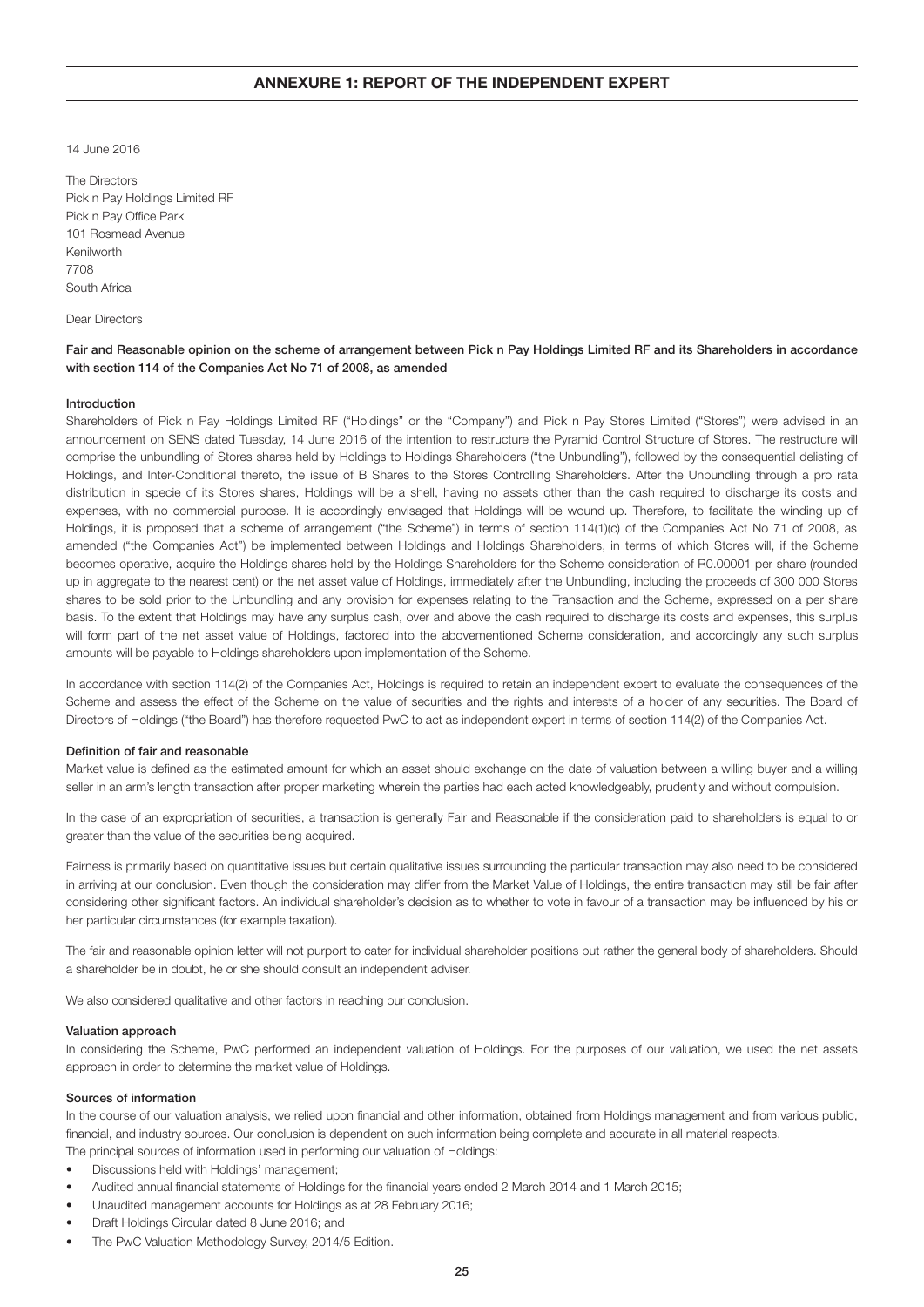Where practicable, we have corroborated the reasonableness of the information provided to us for the purpose of supporting our opinion, whether in writing or obtained through discussions with Holdings' management.

Our procedures and enquiries did not constitute an audit in terms of the International Standards on Auditing. Accordingly, we cannot express any opinion on the financial data or other information used in arriving at our opinion.

### **Procedures**

In respect to Holdings, the procedures that were followed included the following:

- We held discussions concerning the historical operations of Holdings with management;
- We held discussions with management to obtain an explanation and clarification of data provided;
- We considered the financial position of Holdings as at the valuation date;
- We performed a Net Assets Approach to estimate the Market Value of Holdings, as Holdings will not have any commercial operations after the Unbundling; and
- We estimated appropriate valuation discounts or premiums (e.g., marketability and controlling or minority interest) to apply to the results of our valuation analysis.

### Assumptions

Our opinion is based on the following key assumptions:

- Current economic, regulatory and market conditions will not change materially;
- Holdings is not involved in any other material legal proceedings other than those conducted in the ordinary course of business;
- Holdings does not have material outstanding disputes with the South African Revenue Service;
- There are no undisclosed contingencies that could affect the market value of Holdings;
- The Scheme will not give rise to any undisclosed tax liabilities; and
- Representations made by management during the course of forming this opinion.

### Opinion

Our opinion is based on the current economic, market, regulatory and other conditions and the information made available to us by Holdings management up to 7 June 2016. Accordingly, subsequent developments may affect this opinion, which we are under no obligation to update, revise or re-affirm. Based on the results of our procedures performed, our detailed valuation work and other considerations, we concluded that after the Unbundling of the Stores shares, but before the sale of the 300 000 Stores shares, Holdings would not have a positive equity value. Therefore, the Scheme consideration of the greater of R0.00001 per Holdings share and the net asset value of Holdings, immediately after the Unbundling, which includes the proceeds of the 300 000 Stores shares to be sold prior to the Unbundling and any provision for expenses relating to the Transaction and the Scheme, is greater than or equal to the Market Value of Holdings after the Unbundling.

Based on the results of our procedures performed, our detailed valuation work and other considerations, we are of the opinion that the Scheme is Fair and Reasonable as the consideration paid to Holdings Shareholders is equal to or greater than the value of the securities being acquired.

#### Independence

We confirm that we meet the competence, experience, and impartiality requirements of section 114(2)(a) of the Companies Act and we confirm that we meet the independence requirements set out in section 114(2)(b) of the Companies Act and Regulation 90(3)(a) of the Companies Regulations.

Furthermore, we confirm that our professional fees were R170 000 (excluding VAT), payable in cash, are not contingent on the outcome of the Scheme.

### Material interests of Directors

In accordance with sections 114 (3)(e) and (f) of the Companies Act, we confirm that Directors' interests in Holdings are as follows:

|                                                  |                 | Direct beneficial interest |               | Indirect beneficial interest |
|--------------------------------------------------|-----------------|----------------------------|---------------|------------------------------|
|                                                  | <b>Holdings</b> | Percentage                 | Holdings      | Percentage                   |
| Name of Director                                 | <b>Shares</b>   | interest <sup>1</sup>      | <b>Shares</b> | interest <sup>1</sup>        |
| Raymond Ackerman <sup>2</sup>                    | 1 269 400       | 0.25%                      | 0             | $0.00\%$                     |
| Gareth Ackerman <sup>2</sup>                     | 543             | $0.00\%$                   | 3 342 900     | 0.65%                        |
| Mistral Trust <sup>3</sup>                       | 5 540 200       | 1.08%                      | 0             | 0.00%                        |
| Hugh Herman                                      | 60 000          | 0.01%                      | 527           | 0.00%                        |
| Jeff van Rooyen                                  | 0               | $0.00\%$                   | $\Omega$      | 0.00%                        |
| Jonathan Ackerman <sup>2</sup> (alternate)       | 251 979         | 0.05%                      | 1 175 459     | 0.23%                        |
| Suzanne Ackerman-Berman <sup>2</sup> (alternate) | 242 099         | 0.05%                      | 959 090       | 0.19%                        |
| David Robins (alternate)                         | 2 0 0 0         | $0.00\%$                   | 0             | 0.00%                        |
| Total                                            | 7 366 221       | 1.43%                      | 5477976       | 1.07%                        |

*<sup>1</sup> Based on the total Holdings Shares of 527 249 082 less the 13 037 487 Holdings Shares held as Treasury Shares*

*<sup>2</sup> Raymond Ackerman, Gareth Ackerman, Jonathan Ackerman and Suzanne Ackerman-Berman hold a non-beneficial interest in AIH and Mistral Trust that hold approximately 48% and 1% respectively in Holdings (including treasury shares)*

*3 Associate of Raymond Ackerman, Gareth Ackerman, Jonathan Ackerman and Suzanne Ackerman-Berman*

We understand that the proposed Scheme will have the same effect on such Directors that it has on other shareholders of Holdings.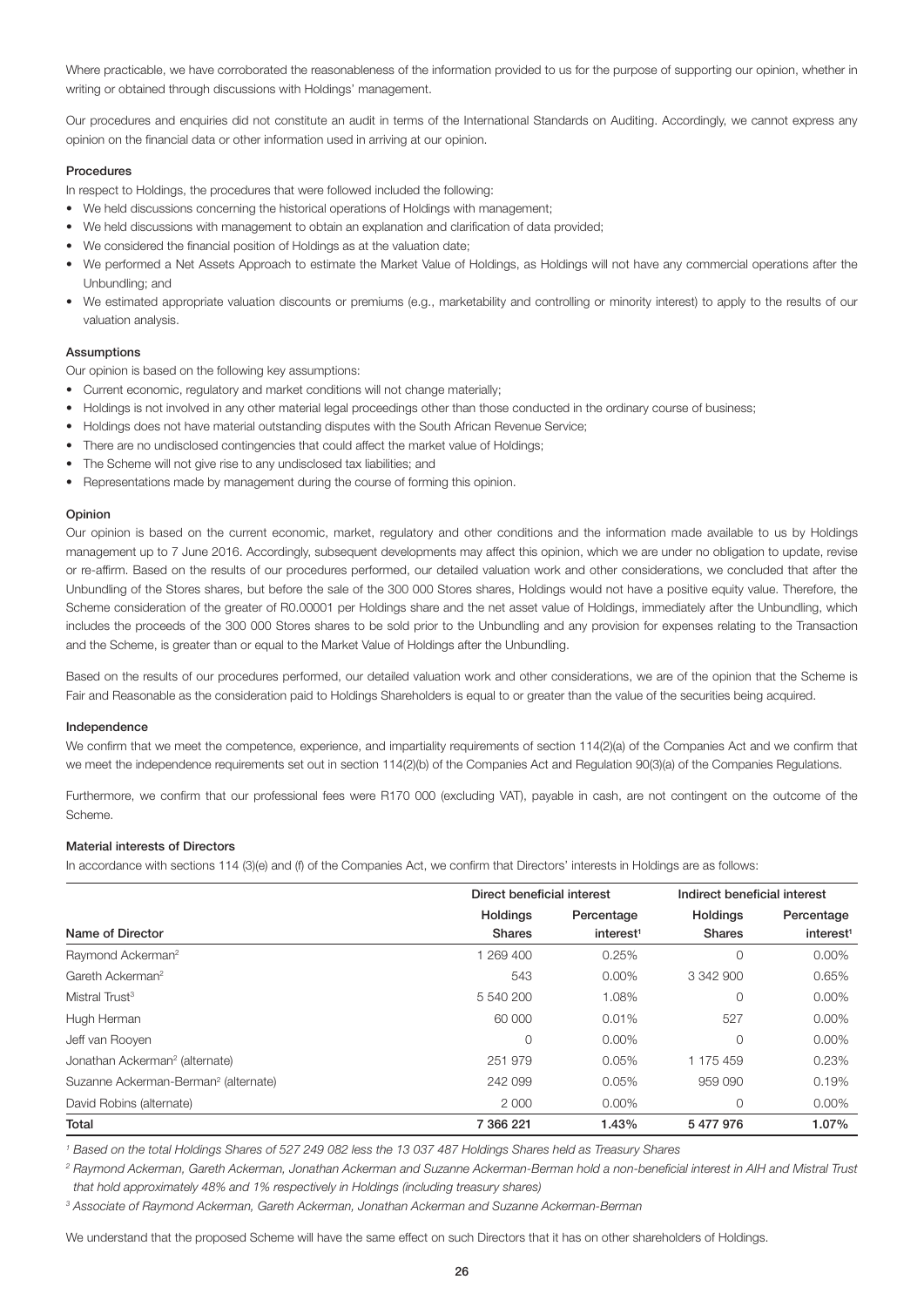# Limiting conditions

This letter and opinion is provided in terms of section 114(2) of the Companies Act. It does not constitute a recommendation to any shareholder of Holdings on any matter relating to the Scheme, nor as to the acceptance of the Scheme. Therefore, it should not be relied upon for any other purpose. We assume no responsibility to anyone if this letter and opinion are used or relied upon for anything other than its intended purpose.

While our work has involved an analysis of financial information and the preparation of financial models, our engagement does not include an audit in accordance with International Standards on Auditing of the business records and financial data of Holdings. Accordingly, we cannot express any opinion on the financial data or other information used in arriving at our opinion.

The valuation of companies and businesses is not a precise science, and conclusions arrived at in many cases will necessarily be subjective and dependent on the exercise of individual judgement. Further, whilst we consider our opinion to be defensible based on the information available to us others may have a different view and arrive at a different conclusion.

In accordance with section 114(3)(g) of the Companies Act, a copy of sections 115 and 164 of the Companies Act is attached hereto as Appendix A and also in Annexure 5 of the Circular, to which this opinion is annexed.

Yours sincerely

Wedmm

Matthew Human Director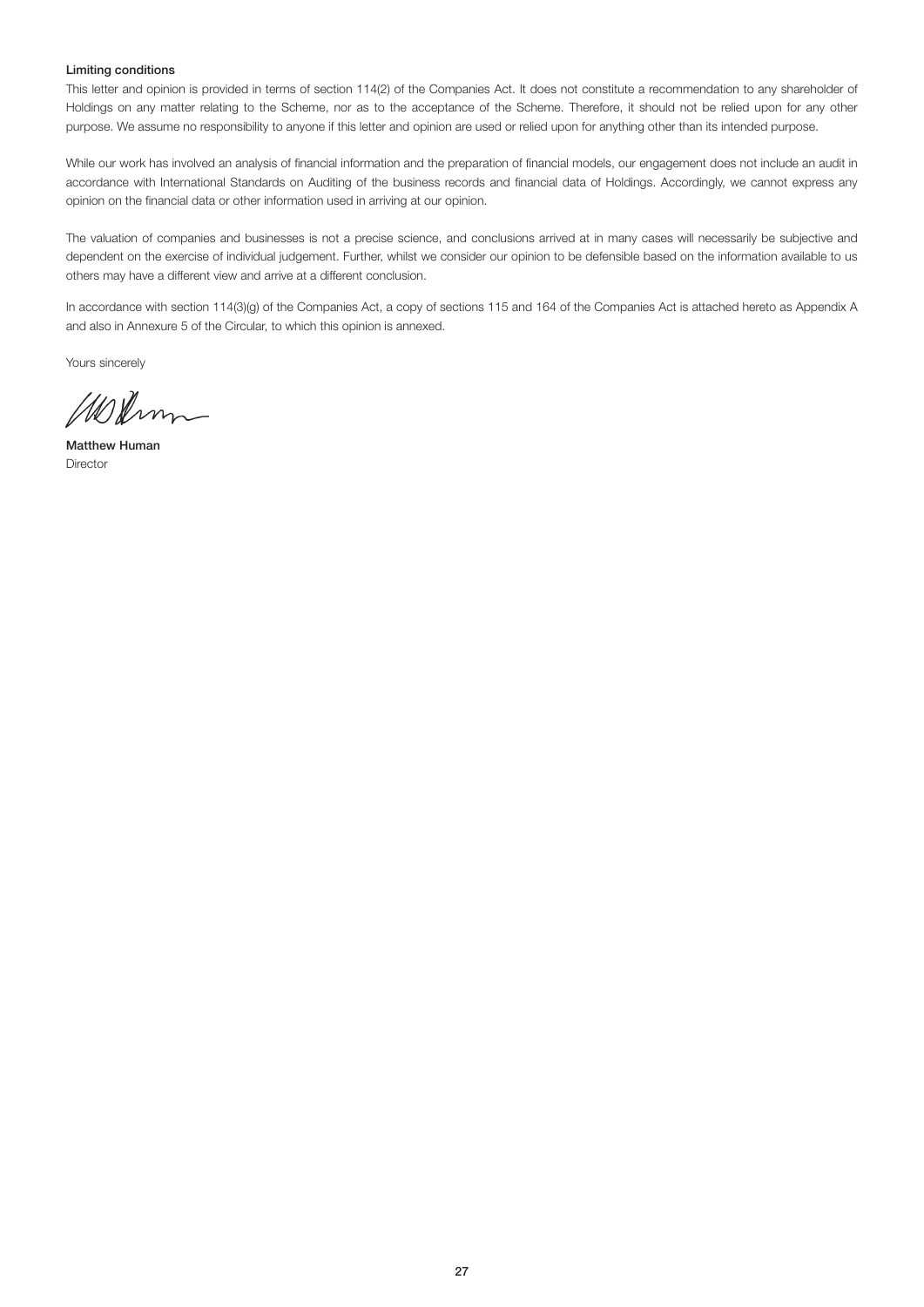# ANNEXURE 2: TABLE OF ENTITLEMENT TO UNBUNDLED STORES SHARES

The following table sets out the number of Stores Shares to which a Holdings Shareholder will be entitled, pursuant to the Unbundling (thus a Pre-Unbundling Disposal of 300 000 Stores Shares), based on the Entitlement Ratio. If a Holdings Shareholder becomes entitled to a fraction of a Stores Share, the relevant fraction will be rounded so that the Holdings Shareholder will have an entitlement to Stores Shares rounded down to the nearest whole number.

| Number of Holdings | Number of<br><b>Unbundled Stores</b><br>Shares to which a<br><b>Holdings Shareholder</b> | Number of Holdings | Number of<br><b>Unbundled Stores</b><br>Shares to which a<br><b>Holdings Shareholder</b> | Number of Holdings | Number of<br><b>Unbundled Stores</b><br>Shares to which a<br><b>Holdings Shareholder</b> |
|--------------------|------------------------------------------------------------------------------------------|--------------------|------------------------------------------------------------------------------------------|--------------------|------------------------------------------------------------------------------------------|
| Shares held        | will be entitled                                                                         | Shares held        | will be entitled                                                                         | Shares held        | will be entitled                                                                         |
| $\mathbf{1}$       | $\hbox{O}$                                                                               | 36                 | 17                                                                                       | 71                 | 34                                                                                       |
| $\sqrt{2}$         | $\mathbf 0$                                                                              | 37                 | 18                                                                                       | 72                 | 35                                                                                       |
| 3                  | 1                                                                                        | 38                 | 18                                                                                       | 73                 | 35                                                                                       |
| 4                  | 1                                                                                        | 39                 | 19                                                                                       | 74                 | 36                                                                                       |
| 5                  | $\mathbf{2}$                                                                             | 40                 | 19                                                                                       | 75                 | 36                                                                                       |
| 6                  | $\sqrt{2}$                                                                               | 41                 | 19                                                                                       | 76                 | 37                                                                                       |
| 7                  | 3                                                                                        | 42                 | 20                                                                                       | 77                 | 37                                                                                       |
| 8                  | 3                                                                                        | 43                 | 20                                                                                       | 78                 | 38                                                                                       |
| $\hbox{9}$         | $\overline{4}$                                                                           | 44                 | 21                                                                                       | 79                 | 38                                                                                       |
| 10                 | $\overline{4}$                                                                           | 45                 | 21                                                                                       | 80                 | 39                                                                                       |
| 11                 | 5                                                                                        | 46                 | 22                                                                                       | 81                 | 39                                                                                       |
| 12                 | 5                                                                                        | 47                 | 22                                                                                       | 82                 | 39                                                                                       |
| 13                 | 6                                                                                        | 48                 | 23                                                                                       | 83                 | 40                                                                                       |
| 14                 | 6                                                                                        | 49                 | 23                                                                                       | 84                 | 40                                                                                       |
| 15                 | 7                                                                                        | 50                 | 24                                                                                       | 85                 | 41                                                                                       |
| 16                 | $\overline{7}$                                                                           | 51                 | 24                                                                                       | 86                 | 41                                                                                       |
| 17                 | 8                                                                                        | 52                 | 25                                                                                       | 87                 | 42                                                                                       |
| 18                 | 8                                                                                        | 53                 | 25                                                                                       | 88                 | 42                                                                                       |
| 19                 | 9                                                                                        | 54                 | 26                                                                                       | 89                 | 43                                                                                       |
| 20                 | 9                                                                                        | 55                 | 26                                                                                       | 90                 | 43                                                                                       |
| 21                 | 10                                                                                       | 56                 | 27                                                                                       | 91                 | 44                                                                                       |
| 22                 | $10$                                                                                     | 57                 | 27                                                                                       | 92                 | 44                                                                                       |
| 23                 | 11                                                                                       | 58                 | 28                                                                                       | 93                 | 45                                                                                       |
| 24                 | 11                                                                                       | 59                 | 28                                                                                       | 94                 | 45                                                                                       |
| 25                 | 12                                                                                       | 60                 | 29                                                                                       | 95                 | 46                                                                                       |
| 26                 | 12                                                                                       | 61                 | 29                                                                                       | 96                 | 46                                                                                       |
| 27                 | 13                                                                                       | 62                 | 30                                                                                       | 97                 | 47                                                                                       |
| 28                 | 13                                                                                       | 63                 | $30\,$                                                                                   | 98                 | 47                                                                                       |
| 29                 | 14                                                                                       | 64                 | 31                                                                                       | 99                 | 48                                                                                       |
| 30                 | 14                                                                                       | 65                 | 31                                                                                       | 100                | 48                                                                                       |
| 31                 | 15                                                                                       | 66                 | 32                                                                                       | 500                | 243                                                                                      |
| 32                 | 15                                                                                       | 67                 | 32                                                                                       | 1 0 0 0            | 487                                                                                      |
| 33                 | 16                                                                                       | 68                 | 33                                                                                       | 10 000             | 4 8 7 5                                                                                  |
| 34                 | 16                                                                                       | 69                 | 33                                                                                       | 100 000            | 48752                                                                                    |
| 35                 | $17$                                                                                     | 70                 | 34                                                                                       | 1 000 000          | 487 521                                                                                  |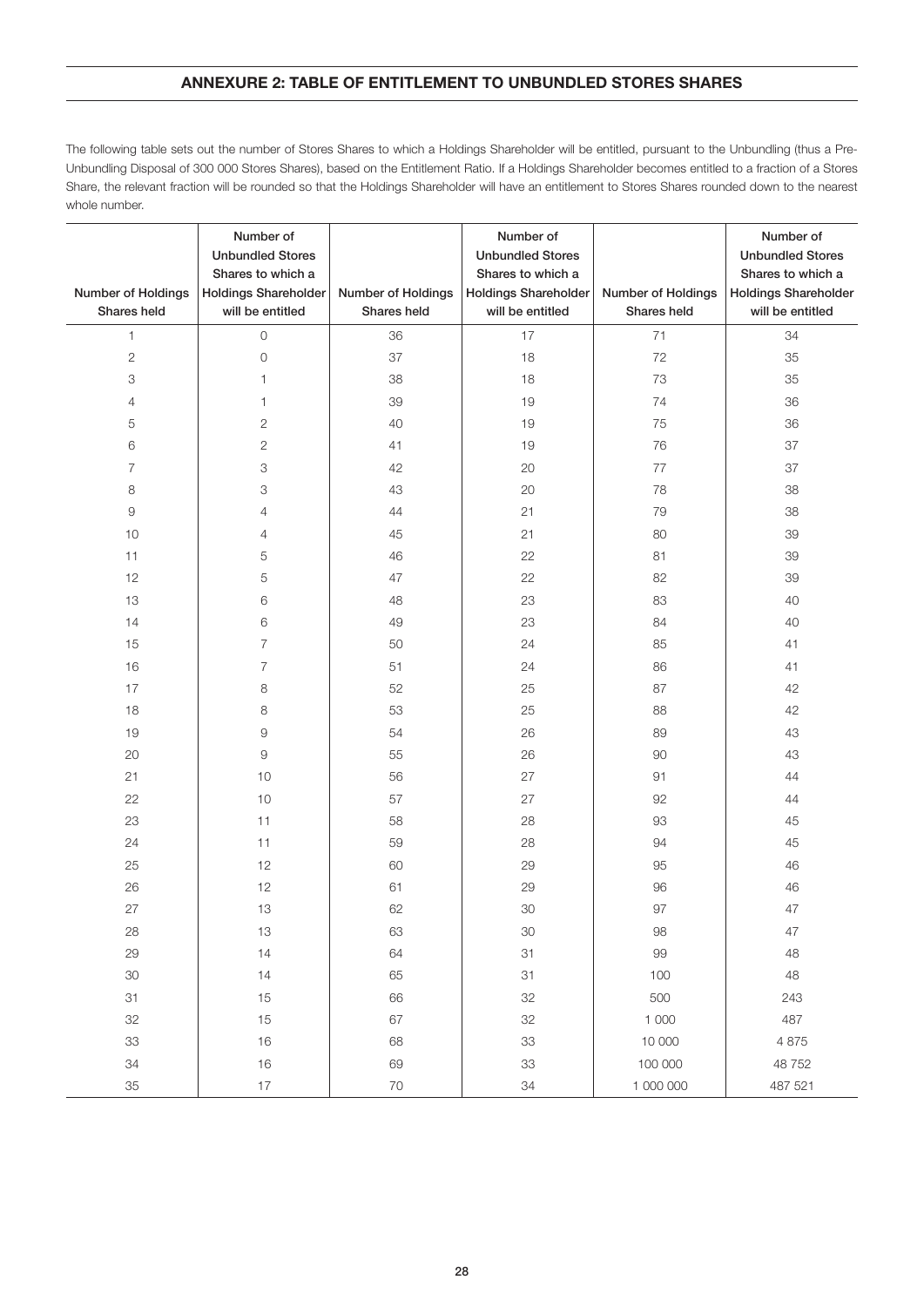# ANNEXURE 3: INFORMATION FOR FOREIGN HOLDINGS SHAREHOLDERS AND FOR ALL HOLDINGS SHAREHOLDERS IN RESPECT OF EXCHANGE CONTROLS

# 1. DISTRIBUTIONS TO FOREIGN HOLDINGS SHAREHOLDERS

 The distribution of Stores Shares to Foreign Holdings Shareholders in terms of the Unbundling may be affected by the laws of such Foreign Holdings Shareholders' relevant jurisdiction. Those Foreign Holdings Shareholders should consult their professional advisers as to whether they require any governmental or other consents or need to observe any other formalities to enable them to take up their entitlements.

 This section sets out the restrictions applicable to Holdings Shareholders who have registered addresses outside South Africa, who are nationals, citizens or residents of countries other than South Africa, or who are persons (including, without limitation, custodians, nominees and trustees) who have a contractual or legal obligation to forward this document to a jurisdiction outside South Africa or who hold shares for the account or benefit of any such Foreign Holdings Shareholder.

 It is the responsibility of any Foreign Holdings Shareholder (including, without limitation, nominees, agents and trustees for such persons) receiving this Circular and wishing to take up their entitlement to unbundled Stores Shares to satisfy themselves as to full observance of the applicable laws of any relevant territory, including obtaining any requisite governmental or other consents, observing any other requisite formalities and paying any issue, transfer or other taxes due in such territories. Foreign Holdings Shareholders are obliged to observe the applicable legal requirements of their relevant jurisdictions.

 Receipt of this Circular will not constitute an offer of unbundled Stores Shares ("offer") in those jurisdictions in which it would be illegal to make such an offer and, in those circumstances, this Circular if sent, will be sent for information only and should not be copied or redistributed. No person receiving a copy of this Circular in any territory, other than South Africa, may treat the same as constituting an offer to such person unless, in the relevant territory, such an offer could lawfully be made to him without contravention of any registration or other legal requirements.

 Accordingly, persons (including, without limitation, nominees, agents and trustees) receiving a copy of this Circular should not distribute or send the same to any person in, or citizen or resident of, or otherwise into any jurisdiction where to do so would or might contravene local securities laws or regulations. Any person who does distribute this Circular into any such territory (whether under a contractual or legal obligation or otherwise) should draw the recipient's attention to the contents of this annexure.

 Holdings reserves the right, but shall not be obliged, to treat as invalid any distribution of Stores Shares, in terms of the Unbundling, which appears to Holdings or its agents to have been executed, effected or dispatched in a manner which may involve a breach of the securities laws or regulations of any jurisdiction or if Holdings believes or its agents believe that the same may violate applicable legal or regulatory requirements.

An "Excluded Foreign Holdings Shareholder" includes any Foreign Holdings Shareholder who is unable to receive any of the Stores Shares to be distributed to him because of the laws of the jurisdiction of that shareholder, or any Foreign Holdings Shareholder that Holdings is not permitted to distribute any of the Stores Shares to because of the laws of the jurisdiction of that Holdings Shareholder. The Stores Shares to which Excluded Foreign Holdings Shareholders would be entitled in terms of the Unbundling may be aggregated and disposed of on the JSE in an orderly manner by the Transfer Secretaries on behalf of and for the benefit of Excluded Foreign Holdings Shareholders as soon as is reasonably practical after the implementation of the Unbundling at the best price that can reasonably be obtained at the time of sale. CSDPs will be responsible for informing the Transfer Secretaries of all Dematerialised Holdings Shares held by them on behalf of such Excluded Foreign Holdings Shareholders.

 Excluded Foreign Holdings Shareholders will, in respect of their entitlement to the Unbundled Stores Shares, receive the average consideration per Unbundled Stores Share (net of transaction and currency conversion costs) received by the Transfer Secretaries pursuant to the sale process as set out in the preceding paragraph. The average consideration per Unbundled Stores Share due to each Excluded Foreign Holdings Shareholder will only be paid once all such Unbundled Stores Shares have been disposed of.

# 2. EXCHANGE CONTROL

 The Unbundled Stores Shares are not freely transferable from the common monetary area and must be dealt with in terms of the Exchange Control Regulations. The following is a summary of the Exchange Control Regulations, is not comprehensive and is intended as a guide only. In the event that Holdings Shareholders have any doubts in respect of their obligations in terms of the Exchange Control Regulations they should consult their professional advisers.

# 2.1. Emigrants from the common monetary area

 The Unbundled Stores Shares received by the Holdings Shareholders who are emigrants from the common monetary area and whose registered address is outside the common monetary area will:

- in the case of Dematerialised Holdings Shareholders be credited to their blocked share accounts at the CSDP controlling their blocked portfolios; or
- in the case of Certificated Holdings Shareholders whose Documents of Title have been restrictively endorsed under the Exchange Control Regulations, be endorsed "Non-Resident" and will be sent to the authorised dealer in foreign exchange controlling their blocked assets.

 The CSDP or Broker will ensure that all requirements of the Exchange Control Regulations are adhered to in respect of their clients falling into this category of investor, whether shares are held in dematerialised or certificated form.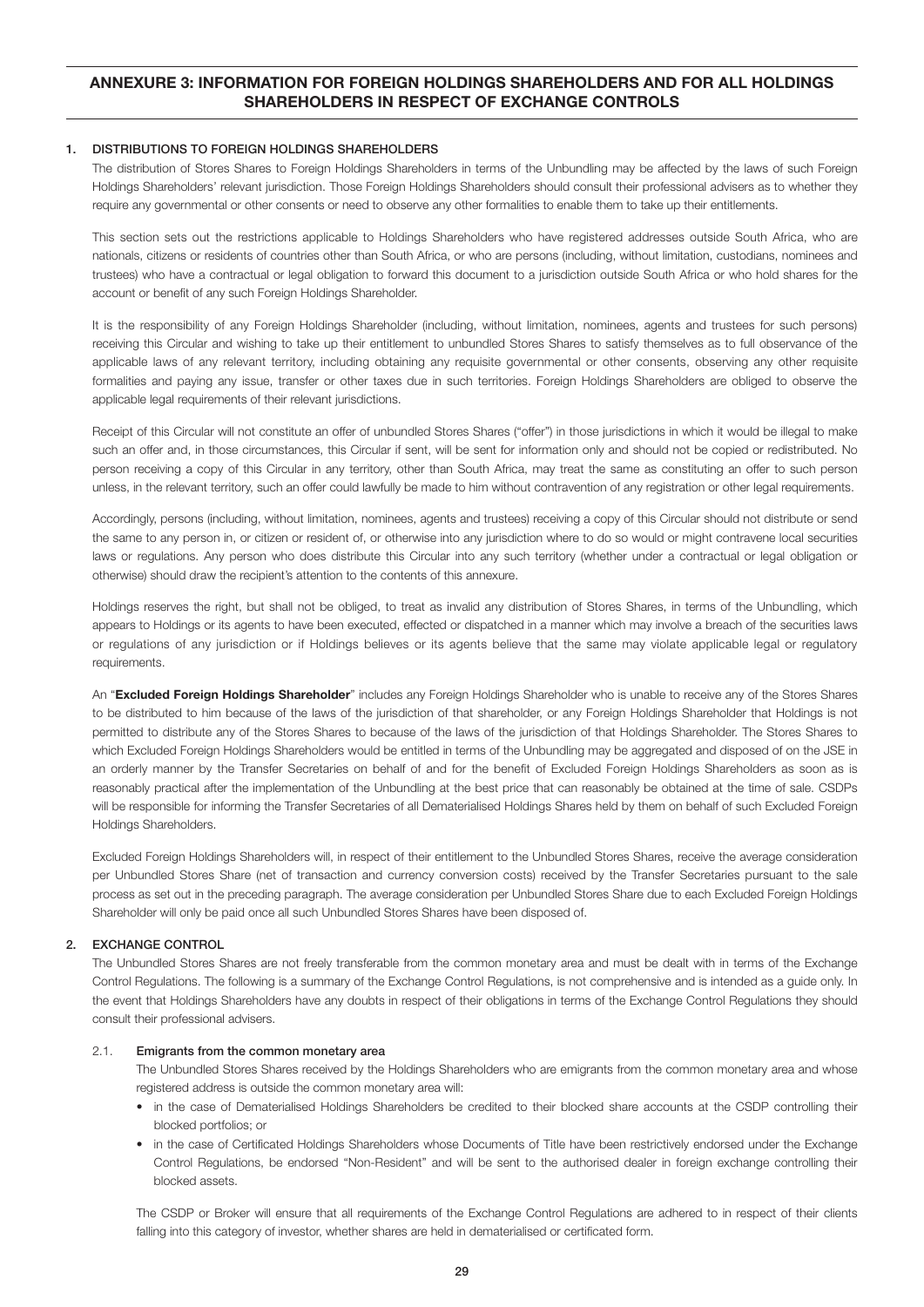Any payment of the Scheme Consideration pursuant to the Scheme will, in the case of Dematerialised Holdings Shareholders, be credited to their blocked banking account at the CSDP controlling their blocked portfolios or, in the case of Certificated Holdings Shareholders whose Documents of Title have been restrictively endorsed under the Exchange Control Regulations, be sent to the Authorised Dealer in foreign exchange controlling their blocked assets for credit to their blocked Rand account.

# 2.2. All other Non-Residents of the common monetary area

 The Unbundled Stores Shares received by the Holdings Shareholders who are Non-Residents of the common monetary area and who have never resided in the common monetary area and whose registered address are outside the common monetary area will:

- in the case of Dematerialised Holdings Shareholders be credited to their share accounts at the CSDP controlling their portfolios; or
- in the case of Certificated Holdings Shareholders whose Documents of Title have been restrictively endorsed under the Exchange Control Regulations, be deposited with an Authorised Dealer in foreign exchange in South Africa nominated by such Holdings Shareholder. It will be incumbent on the Holdings Shareholder concerned to nominate the Authorised Dealer and to instruct the nominated Authorised Dealer as to the disposal of the relevant Holdings Shares. If the information regarding the authorised dealer is not given, the Unbundled Stores Shares will be held in trust for the Holdings Shareholder concerned pending the receipt of the necessary information or instruction.

 The CSDP or Broker will ensure that all requirements of the Exchange Control Regulations are adhered to in respect of their clients falling into this category of investor, whether held in Dematerialised or Certificated form.

 Any payment of the Scheme Consideration distributed pursuant to the Scheme will be regarded as freely transferable and, in the case of Dematerialised Holdings Shareholders, be credited to their banking account at the CSDP controlling their portfolios or, in the case of Certificated Shareholders whose Documents of Title have been restrictively endorsed under the Exchange Control Regulations, be deposited with an Authorised Dealer in foreign exchange in South Africa nominated by such Holdings Shareholder. It will be incumbent on the Holdings Shareholder concerned to nominate the Authorised Dealer and to instruct the nominated Authorised Dealer as to the disposal of the relevant cash. If the information regarding the Authorised Dealer is not given, the cash will be held in trust for the Holdings Shareholder concerned pending the receipt of the necessary information or instruction.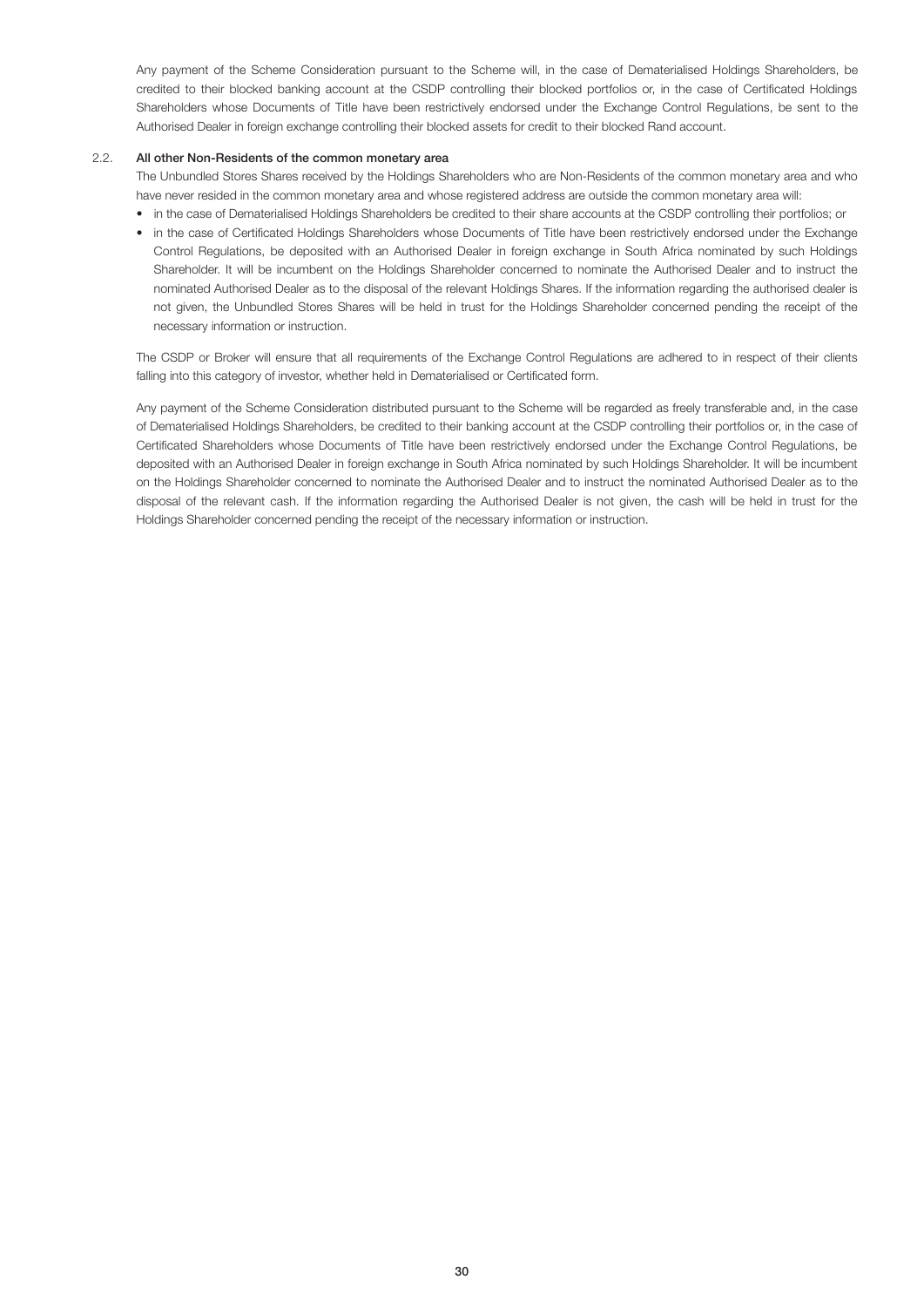# ANNEXURE 4: TAXATION CONSIDERATIONS RELATING TO THE UNBUNDLING AND THE SCHEME

The summary below is a general guide and is not intended to constitute a complete analysis of the taxation consequences of the Unbundling provisions in terms of South African taxation law. It is not intended to be, nor should it be considered as legal or taxation advice. Holdings and its advisers cannot be held responsible for the taxation consequences of the Unbundling and the Scheme and therefore Holdings Shareholders are advised to consult their own tax advisers in this regard.

The Unbundling will constitute a disposal by Holdings of its Stores Shares to the Holdings Shareholders. The disposal will be effected utilising the tax concessions provided for in section 46 of the Income Tax Act.

The concessions provided for in section 46 of the Income Tax Act are outlined below:

#### 1. DISPOSAL OF STORES SHARES BY HOLDINGS

 The distribution of Stores Shares by Holdings, in terms of the Unbundling, will be disregarded by Holdings in determining its taxable income or assessed loss in the tax year that the Unbundling takes place. Furthermore, on the basis that Holdings holds the Stores Shares as capital assets, the Unbundling should not attract CGT.

#### 2. HOLDINGS SHARES HELD AS TRADING STOCK

 Any Holdings Shareholder holding Holdings Shares as trading stock will be deemed to acquire the unbundled Stores Shares as trading stock. The combined expenditure of such Holdings Shares and Stores Shares will be the amount originally taken into account by the Holdings Shareholder in respect of those Holdings Shares, as contemplated in section 11(a), section 22(1), or section 22(2) of the Income Tax Act.

 The expenditure to be allocated to the Unbundled Stores Shares will be determined by applying the ratio that the market value of Stores Shares bears to the sum of the market value of the Stores Shares and the Holdings Shares at the end of the day after the Unbundling. Holdings will advise Shareholders of the specified ratio by way of an announcement expected to be released on SENS on or about Thursday, 25 August 2016. This ratio must be used in the determination of any profits or losses derived on any future disposals of the Unbundled Shares or Holdings Shares.

 The expenditure so allocated to the Unbundled Stores Shares will reduce the expenditure of the Holdings Shares held, thus allocating the expenditure between the Holdings Shares and the Unbundled Stores Shares.

 Shareholders will be deemed to have acquired the Unbundled Stores Shares on the date on which the Holdings Shares were originally acquired.

### 3. HOLDINGS SHARES HELD AS CAPITAL ASSETS

 Any Holdings Shareholder holding Holdings Shares as capital assets will be deemed to acquire the Unbundled Stores Shares as capital assets. The expenditure incurred in respect of the Holdings Shares, in terms of paragraph 20 of the Eighth Schedule to the Income Tax Act, and (where applicable) the CGT valuation of the Holdings Shares, as contemplated in paragraph 29 of the Eighth Schedule to the Income Tax Act, will be apportioned between the Stores Shares and the Holdings Shares by applying the ratio that the market value of Stores Shares bears to the sum of the market values of the Stores Shares and Holdings Shares at the end of the day after the Unbundling. Holdings will advise Shareholders of the specified ratio by way of an announcement expected to be released on SENS on or about Thursday, 25 August 2016. This ratio must be used in the determination of the capital gain or loss derived on any future disposals of the Unbundled Stores Shares or Holdings Shares.

 The base cost so allocated to the Unbundled Stores Shares will reduce the base cost of the Holdings Shares held, thus allocating the base cost between the Holdings Shares and the Unbundled Stores Shares.

 Shareholders will be deemed to have acquired the Unbundled Stores Shares on the date on which the Holdings Shares were originally acquired.

# 4. SECURITIES TRANSFER TAX

The transfer of the Unbundled Stores Shares in the names of the Holdings Shareholders will be exempt from the payment of any STT.

### 5. DIVIDENDS TAX AND RETURNS OF CAPITAL

 In terms of sections 46(5) and 46(5A) of the Income Tax Act, the distribution of the Stores Shares must be disregarded for Dividends Tax purposes and must also not be treated as a return of capital for the purposes of paragraph 76B of the Eighth Schedule to the Income Tax Act.

### 6. NON-RESIDENT SHAREHOLDERS

 Holdings Shareholders who are Non-Resident for tax purposes in South Africa are advised to consult their own professional tax advisers regarding the tax treatment of the Unbundling in their respective jurisdictions, having regard to the tax laws in their jurisdiction and any applicable tax treaties between South Africa and their country of residence.

### 7. TAX ON RECEIPT OF THE SCHEME CONSIDERATION

 In respect of Holdings Shares held by Holdings Shareholders as capital assets, to the extent that the proceeds realised by the Holdings Shareholders in respect of the disposal of such shares in terms of the Scheme exceed their base cost (as allocated above), this would give rise to a capital gain. However, on the basis that the Holdings Shares will be disposed of at a nominal market value, no material CGT (if any) should be triggered in this regard.

 In respect of Holdings Shares held by Holdings Shareholders on revenue account, to the extent that the Scheme Consideration received by the Holdings Shareholders in respect of the sale of such shares exceeds their expenditure (as allocated above), this would give rise to gross income in the hands of such Shareholders. However, on the basis that the Holdings Shares will be disposed of at a nominal market value, no material income tax liability (if any) should be triggered in this regard.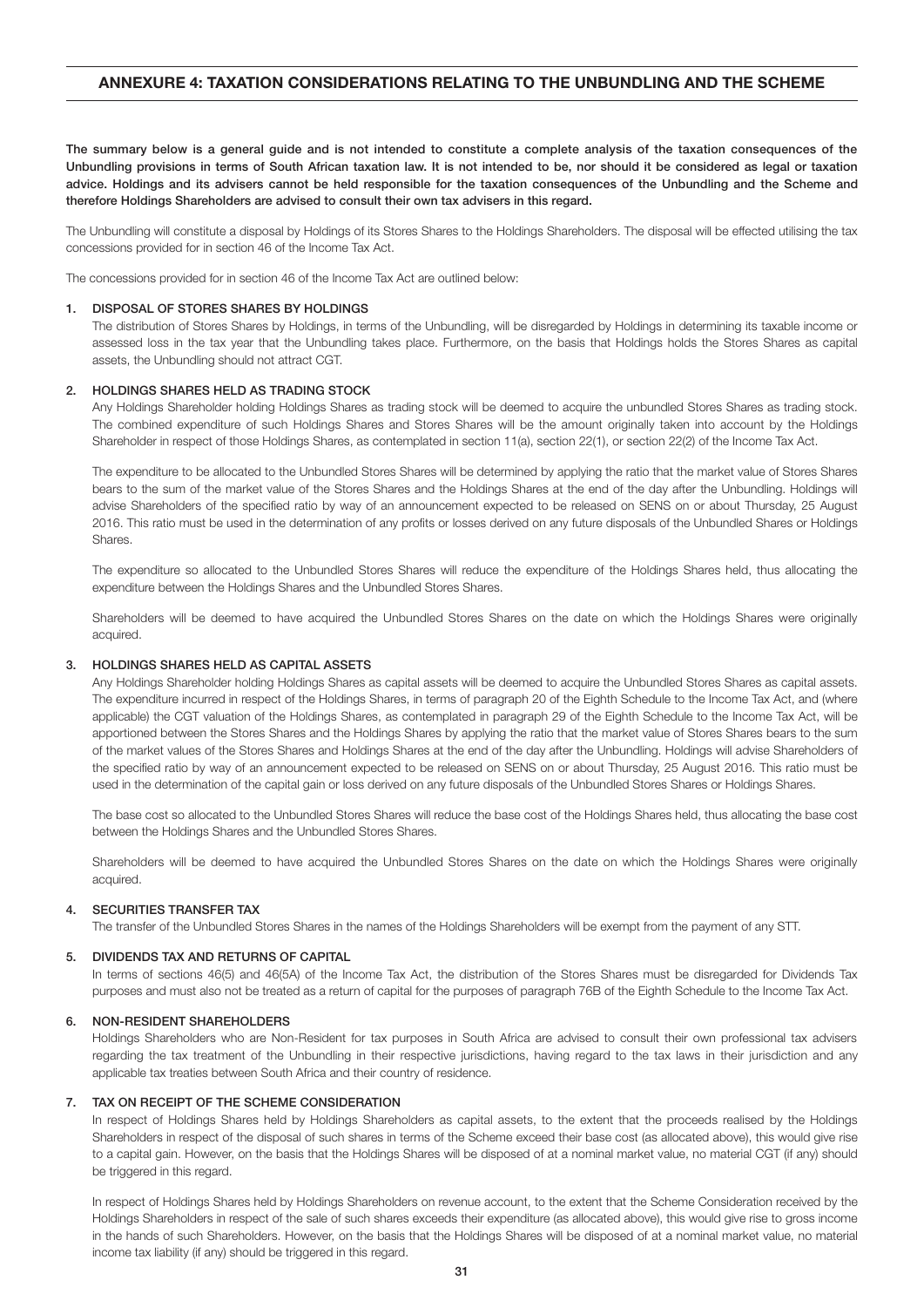# ANNEXURE 5: EXTRACTS OF SECTIONS 115 AND 164 OF THE COMPANIES ACT

# "Section 115: Required approval for transactions contemplated in Part A

- (1) Despite section 65, and any provision of a company's Memorandum of Incorporation, or any resolution adopted by its board or holders of its securities, to the contrary, a company may not dispose of, or give effect to an agreement or series of agreements to dispose of, all or the greater part of its assets or undertaking, implement an amalgamation or a merger, or implement a scheme of arrangement, unless:
	- (a) The disposal, amalgamation or merger, or scheme of arrangement:
		- (i) has been approved in terms of this section; or
		- (ii) is pursuant to or contemplated in an approved business rescue plan for that company, in terms of Chapter 6; and
	- (b) to the extent that Parts B and C of this Chapter and the Takeover Regulations apply to a company that proposes to:
		- (i) dispose of all or the greater part of its assets or undertaking;
		- (ii) amalgamate or merge with another company; or
		- (iii) implement a scheme of arrangement,

 the Panel has issued a compliance certificate in respect of the transaction, in terms of section 119 (4)(b), or exempted the transaction in terms of section 119(6).

- (2) A proposed transaction contemplated in subsection (1) must be approved:
	- (a) by a special resolution adopted by persons entitled to exercise voting rights on such a matter, at a meeting called for that purpose and at which sufficient persons are present to exercise, in aggregate, at least 25% of all of the voting rights that are entitled to be exercised on that matter, or any higher percentage as may be required by the company's Memorandum of Incorporation, as contemplated in section 64(2); and
	- (b) by a special resolution, also adopted in the manner required by paragraph (a), by the shareholders of the company's holding company if any, if:
		- (i) the holding company is a company or an external company;
		- (ii) the proposed transaction concerns a disposal of all or the greater part of the assets or undertaking of the subsidiary; and
		- (iii) having regard to the consolidated financial statements of the holding company, the disposal by the subsidiary constitutes a disposal of all or the greater part of the assets or undertaking of the holding company; and
	- (c) by the court, to the extent required in the circumstances and manner contemplated in subsections (3) to (6).
- (3) Despite a resolution having been adopted as contemplated in subsections (2)(a) and (b), a company may not proceed to implement that resolution without the approval of a court if:
	- (a) the resolution was opposed by at least 15% of the voting rights that were exercised on that resolution and, within five business days after the vote, any person who voted against the resolution requires the company to seek court approval; or
	- (b) the court, on an application within 10 business days after the vote by any person who voted against the resolution, grants that person leave, in terms of subsection (6), to apply to a court for a review of the transaction in accordance with subsection (7).
- (4) For the purposes of subsections (2) and (3), any voting rights controlled by an acquiring party, a person related to an acquiring party, or a person acting in concert with either of them, must not be included in calculating the percentage of voting rights:
	- (a) required to be present, or actually present, in determining whether the applicable quorum requirements are satisfied; or
	- (b) required to be voted in support of a resolution, or actually voted in support of the resolution.
- (4A) In subsection (4), 'Act in Concert' has the meaning set out in section 117(1)(b).
- (5) If a resolution requires approval by a court as contemplated in terms of subsection (3)(a), the company must either:
	- (a) within 10 business days after the vote, apply to the court for approval, and bear the costs of that application; or
	- (b) treat the resolution as a nullity.
- (6) On an application contemplated in subsection (3)(b), the court may grant leave only if it is satisfied that the applicant:
	- (a) is acting in good faith;
	- (b) appears prepared and able to sustain the proceedings; and
	- (c) has alleged facts which, if proved, would support an order in terms of subsection (7).
- (7) On reviewing a resolution that is the subject of an application in terms of subsection (5)(a), or after granting leave in terms of subsection (6), the court may set aside the resolution only if:
	- (a) the resolution is manifestly unfair to any class of holders of the company's securities; or
	- (b) the vote was materially tainted by conflict of interest, inadequate disclosure, failure to comply with the Act, the Memorandum of Incorporation or any applicable rules of the company, or other significant and material procedural irregularity.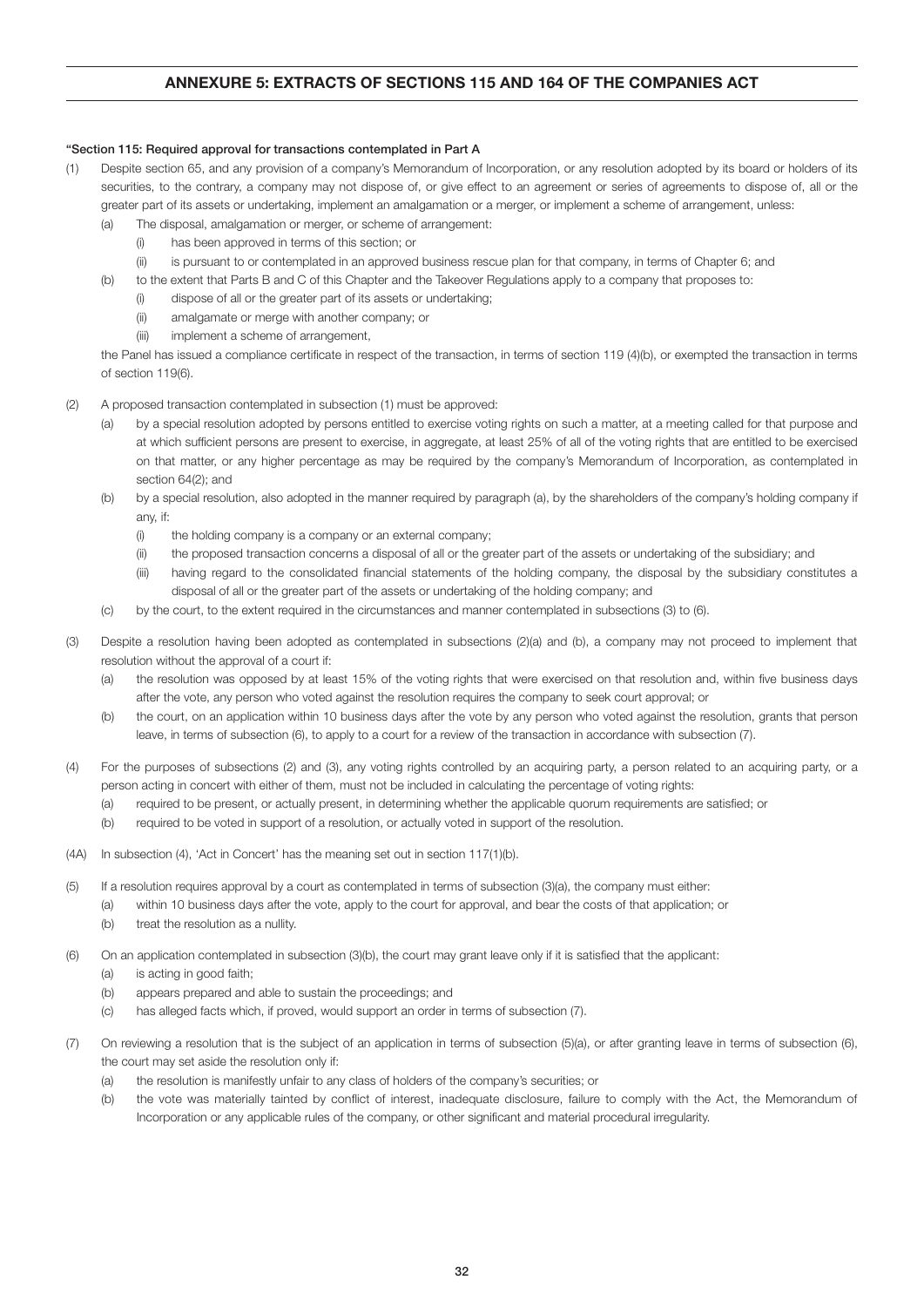- (8) The holder of any voting rights in a company is entitled to seek relief in terms of section 164 if that person:
	- (a) notified the company in advance of the intention to oppose a special resolution contemplated in this section; and
	- (b) was present at the meeting and voted against that special resolution.
- (9) If a transaction contemplated in this Part has been approved, any person to whom assets are, or an undertaking is, to be transferred, may apply to a court for an order to effect:
	- (a) the transfer of the whole or any part of the undertaking, assets and liabilities of company contemplated in that transaction;
	- (b) the allotment and appropriation of any shares or similar interests to be allotted or appropriated as a consequence of the transaction;
	- (c) the transfer of shares from one person to another;
	- (d) the dissolution, without winding-up, of a company, as contemplated in the transaction;
	- (e) incidental, consequential and supplemental matters that are necessary for the effectiveness and completion of the transaction; or
	- (f) any other relief that may be necessary or appropriate to give effect to, and properly implement, the amalgamation or merger."

# "Section 164: Dissenting shareholders appraisal rights

- (1) This section does not apply in any circumstances relating to a transaction, agreement or offer pursuant to a business rescue plan that was approved by shareholders of a company, in terms of section 152.
- (2) If a company has given notice to shareholders of a meeting to consider adopting a resolution to:
	- (a) amend its Memorandum of Incorporation by altering the preferences, rights, limitations or other terms of any class of its shares in any manner materially adverse to the rights or interests of holders of that class of shares, as contemplated in section 37(8); or
	- (b) enter into a transaction contemplated in section 112, 113 or 114, that notice must include a statement informing shareholders of their rights under this section.
- (3) At any time before a resolution referred to in subsection (2) is to be voted on, a dissenting shareholder may give the company a written notice objecting to the resolution.
- (4) Within 10 business days after a company has adopted a resolution contemplated in this section, the company must send a notice that the resolution has been adopted to each shareholder who:
	- (a) gave the company a written notice of objection in terms of subsection (3); and
	- (b) has neither:
		- (i) withdrawn that notice; or
		- (ii) voted in support of the resolution.
- (5) A shareholder may demand that the company pay the shareholder the fair value for all of the shares of the company held by that person if: (a) the shareholder:
	- (i) sent the company a notice of objection, subject to subsection (6); and
	- (ii) in the case of an amendment to the company's Memorandum of Incorporation, holds shares of a class that is materially and adversely affected by the amendment;
	- (b) the company has adopted the resolution contemplated in subsection (2); and
	- (c) the shareholder:
		- (i) voted against that resolution; and
		- (ii) has complied with all of the procedural requirements of this section.
- (6) The requirement of subsection (5)(a)(i) does not apply if the company failed to give notice of the meeting, or failed to include in that notice a statement of the shareholder's rights under this section.
- (7) A shareholder who satisfies the requirements of subsection (5) may make a demand contemplated in that subsection by delivering a written notice to the company within:
	- (a) 20 business days after receiving a notice under subsection (4); or
	- (b) if the shareholder does not receive a notice under subsection (4), within 20 business days after learning that the resolution has been adopted.
- (8) A demand delivered in terms of subsections (5) to (7) must also be delivered to the Panel, and must state:
	- (a) the shareholder's name and address;
	- (b) the number and class of shares in respect of which the shareholder seeks payment; and
	- (c) a demand for payment of the fair value of those shares.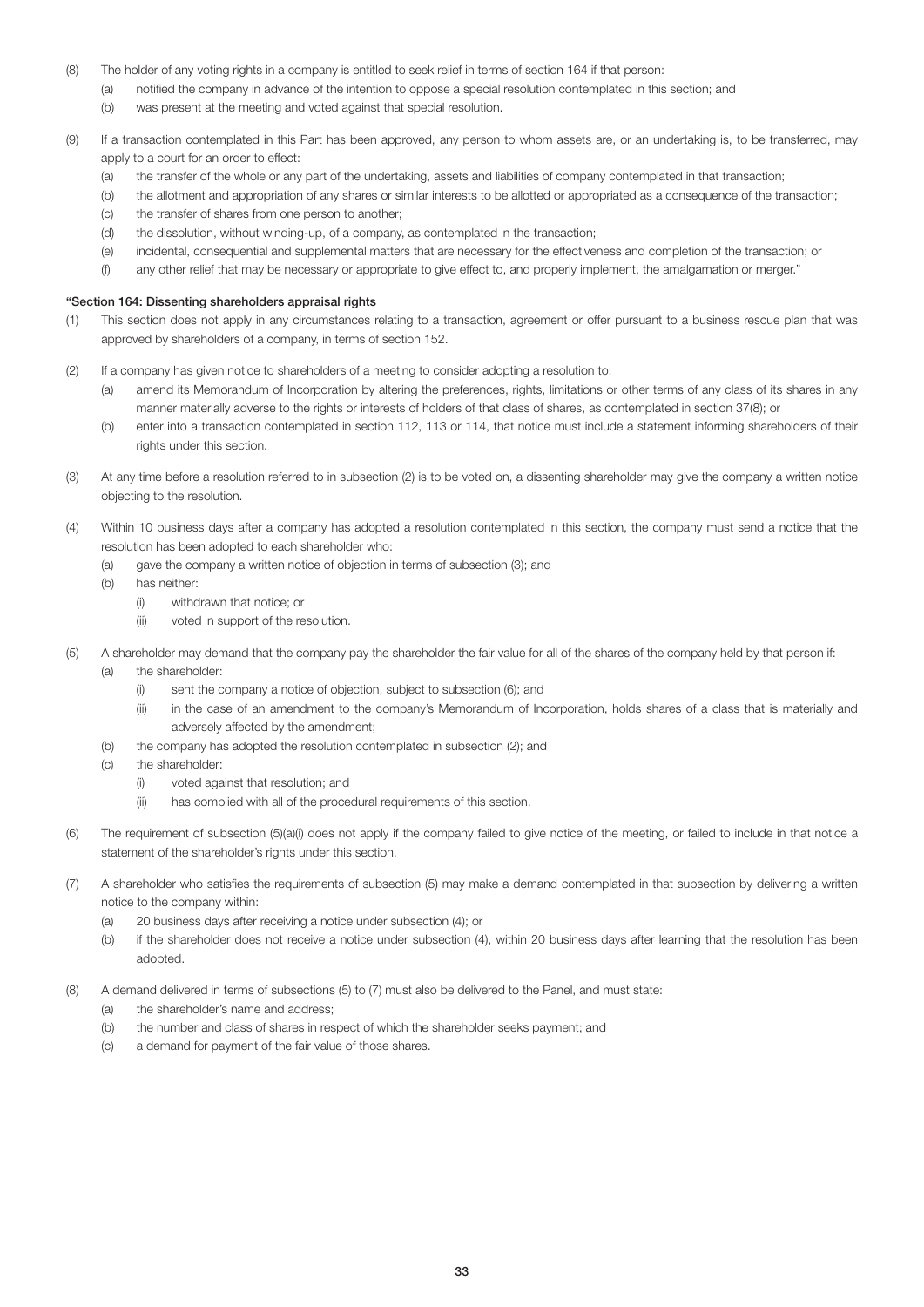- (9) A shareholder who has sent a demand in terms of subsections (5) to (8) has no further rights in respect of those shares, other than to be paid their fair value, unless:
	- (a) the shareholder withdraws that demand before the company makes an offer under subsection (11), or allows an offer made by the company to lapse, as contemplated in subsection (12)(b);
	- (b) the company fails to make an offer in accordance with subsection (11) and the shareholder withdraws the demand; or
	- (c) the company, by a subsequent special resolution, revokes the adopted resolution that gave rise to the shareholder's rights under this section.
- (10) If any of the events contemplated in subsection (9) occur, all of the shareholder's rights in respect of the shares are reinstated without interruption.
- (11) Within five business days after the later of:
	- (a) the day on which the action approved by the resolution is effective;
	- (b) the last day for the receipt of demands in terms of subsection (7)(a); or
	- (c) the day the company received a demand as contemplated in subsection (7)(b), if applicable, the company must send to each shareholder who has sent such a demand a written offer to pay an amount considered by the company's directors to be the fair value of the relevant shares, subject to subsection (16), accompanied by a statement showing how that value was determined.
- (12) Every offer made under subsection (11):
	- (a) in respect of shares of the same class or series must be on the same terms; and
	- (b) lapses if it has not been accepted within 30 business days after it was made.
- (13) If a shareholder accepts an offer made under subsection (12):
	- (a) the shareholder must either in the case of:
		- (i) shares evidenced by certificates, tender the relevant share certificates to the company or the company's transfer agent; or
		- (ii) uncertificated shares, take the steps required in terms of section 53 to direct the transfer of those shares to the company or the company's transfer agent; and
	- (b) the company must pay that shareholder the agreed amount within 10 business days after the shareholder accepted the offer and:
		- (i) tendered the share certificates; or
		- (ii) directed the transfer to the company of uncertificated shares.
- (14) A shareholder who has made a demand in terms of subsections (5) to (8) may apply to a court to determine a fair value in respect of the shares that were the subject of that demand, and an order requiring the company to pay the shareholder the fair value so determined, if the company has:
	- (a) failed to make an offer under subsection (11); or
	- (b) made an offer that the shareholder considers to be inadequate, and that offer has not lapsed.
- (15) On an application to the court under subsection (14):
	- (a) all dissenting shareholders who have not accepted an offer from the company as at the date of the application must be joined as parties and are bound by the decision of the court;
	- (b) the company must notify each affected dissenting shareholder of the date, place and consequences of the application and of their right to participate in the court proceedings; and
	- (c) the court:
		- (a) may determine whether any other person is a dissenting shareholder who should be joined as a party;
		- (b) must determine a fair value in respect of the shares of all dissenting shareholders, subject to subsection (16);
		- (c) in its discretion may:
			- (aa) appoint one or more appraisers to assist it in determining the fair value in respect of the shares; or
			- (bb) allow a reasonable rate of interest on the amount payable to each dissenting shareholder from the date the action approved by the resolution is effective, until the date of payment;
		- (d) may make an appropriate order of costs, having regard to any offer made by the company, and the final determination of the fair value by the court; and
		- (e) must make an order requiring:
			- (aa) the dissenting shareholders to either withdraw their respective demands or to comply with subsection (13)(a); and
			- (bb) the company to pay the fair value in respect of their shares to each dissenting shareholder who complies with subsection (13)(a), subject to any conditions the court considers necessary to ensure that the company fulfils its obligations under this section.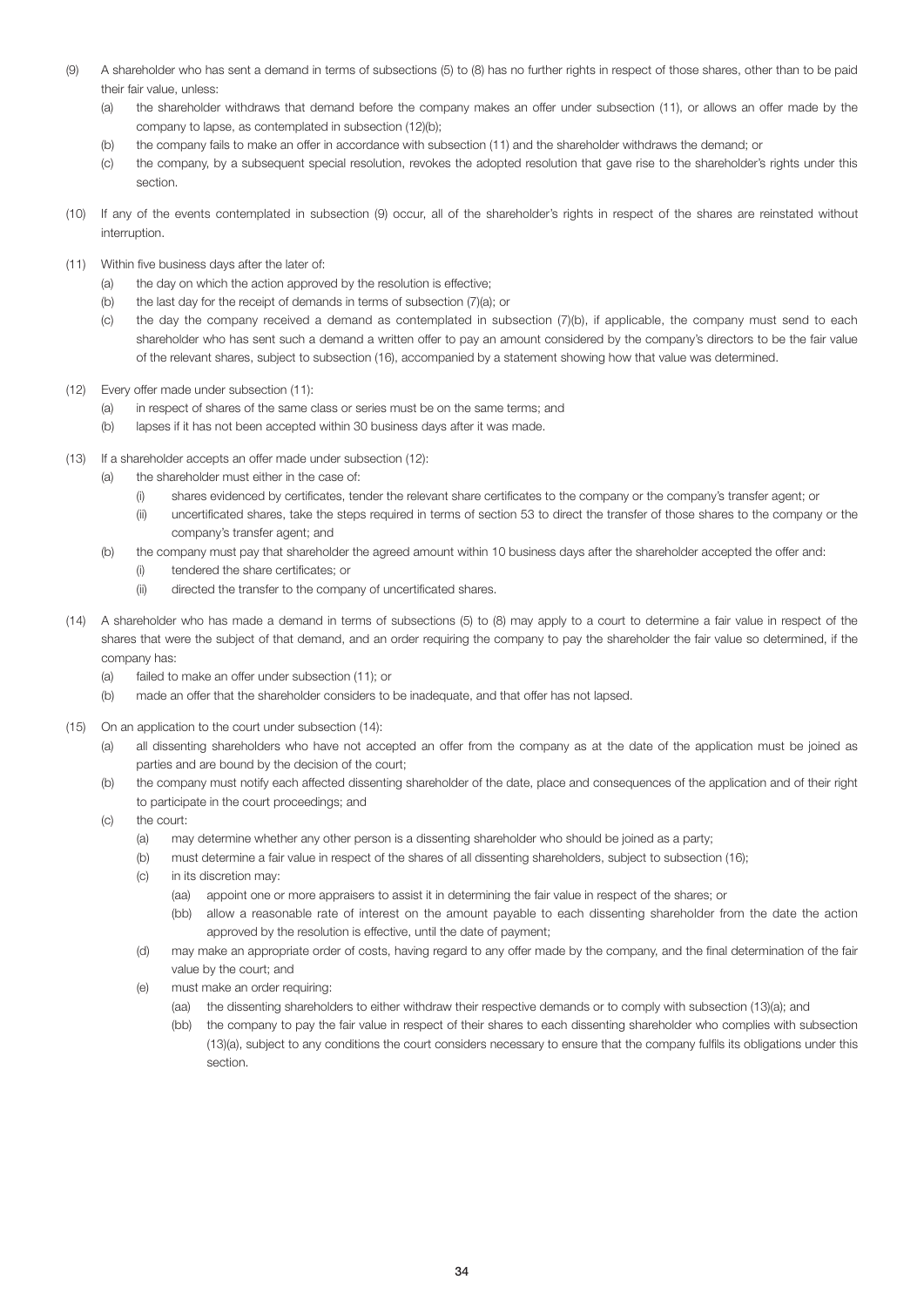- (15A) At any time until the court has made an order contemplated in subsection (15)(c)(v), a dissenting shareholder may accept the offer made by the company in terms of subsection (11), in which case:
	- (a) that shareholder must comply with the requirements of subsection 13(a); and
	- (b) the company must comply with the requirements of subsection 13(b).
- (16) The fair value in respect of any shares must be determined as at the date on which, and time immediately before, the company adopted the resolution that gave rise to a shareholder's rights under this section.
- (17) If there are reasonable grounds to believe that compliance by a company with subsection (13)(b), or with a court order in terms of subsection (15)(c)(v)(bb), would result in the company being unable to pay its debts as they fall due and payable for the ensuing 12 months:
	- (a) the company may apply to a court for an order varying the company's obligations in terms of the relevant subsection; and
	- (b) the court may make an order that:
		- (i) is just and equitable, having regard to the financial circumstances of the company; and
		- (ii) ensures that the person to whom the company owes money in terms of this section is paid at the earliest possible date compatible with the company satisfying its other financial obligations as they fall due and payable.
- (18) If the resolution that gave rise to a shareholder's rights under this section authorised the company to amalgamate or merge with one or more other companies, such that the company whose shares are the subject of a demand in terms of this section has ceased to exist, the obligations of that company under this section are obligations of the successor to that company resulting from the amalgamation or merger.
- (19) For greater certainty, the making of a demand, tendering of shares and payment by a company to a shareholder in terms of this section do not constitute a distribution by the company, or an acquisition of its shares by the company within the meaning of section 48, and therefore are not subject to:
	- (a) the provisions of that section; or
	- (b) the application by the company of the solvency and liquidity test set out in section 4.
- (20) Except to the extent :
	- (a) expressly provided in this section; or
	- (b) that the Panel rules otherwise in a particular case,

 a payment by a company to a shareholder in terms of this section does not obligate any person to make a comparable offer under section 125 to any other person."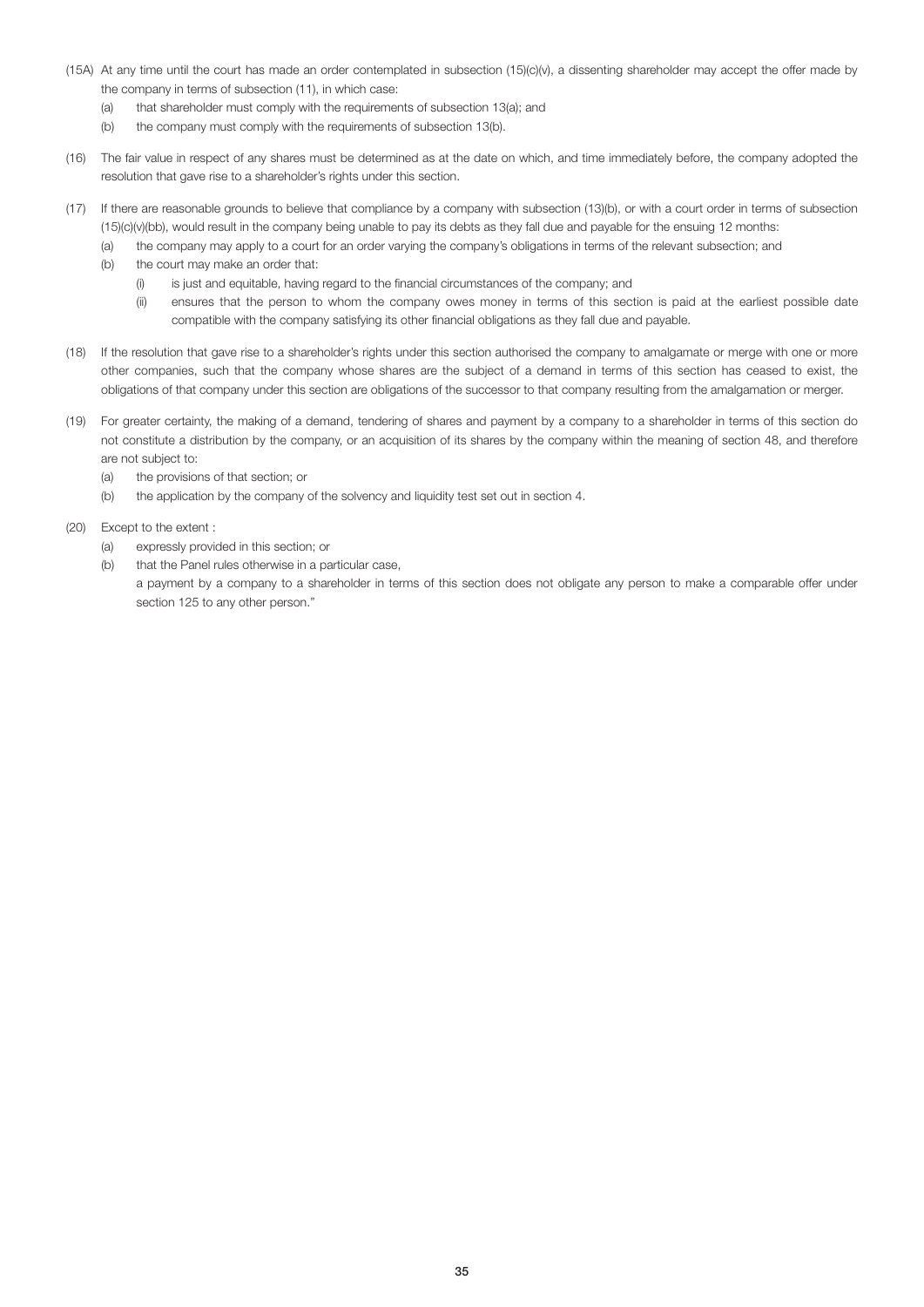# ANNEXURE 6: EXTRACT OF THE RIGHTS, PRIVILEGES AND CONDITIONS ATTACHING TO THE B SHARES FROM THE NEW MOI OF STORES

### *RIGHTS, PRIVILEGES AND CONDITIONS ATTACHING TO THE B SHARES*

*The B Shares shall carry the following rights and privileges and shall be subject to the following conditions –*

#### 1. DEFINITIONS

- 1.1. The following words and expressions shall, when used in this Annexure D, bear the meanings assigned to them below and cognate words and expressions shall bear corresponding meanings –
	- 1.1.1. "Act in Concert" shall bear the meaning ascribed thereto in section 117(b) of the Companies Act construed mutatis mutandis, and the phrase "Acting in Concert" shall be construed accordingly;
	- 1.1.2. "B Share Holding Ratio" means the ratio of B Shares held by each B Shareholder to the total number of B Shares in issue;
	- 1.1.3. "B Share Issue Ratio" means the ratio of 1.98061 (one point nine eight zero six one) B Shares for every 1 (one) Stapled Ordinary Share held by the B Shareholders at the time of the issue and allotment of the B Shares which, for the avoidance of doubt, shall continue to apply to any B Shareholder from time to time thereafter;
	- 1.1.4. "B Shares" means the unlisted, non-convertible, non-participating, no par value B ordinary shares which the Company is authorised to issue, having the rights, privileges and conditions set out in this Annexure D;
	- 1.1.5. "B Shareholders" means the holders of B Shares together with the corresponding number of Stapled Ordinary Shares (as determined in accordance with the B Share Issue Ratio) from time to time;
	- 1.1.6. "Call Option" means in relation to B Shares, the irrevocable and unconditional right and option which each B Shareholder of a B Share grants to the Company to enable the Company at its election to oblige that B Shareholder (which shall then be obliged) to sell B Shares to the Company, each for the Option Amount, upon the happening of an Option Event on the terms set out in this Annexure D;
	- 1.1.7. "Disposal" or "Transfer" means, when used in relation to a B Share, the sale, alienation, transfer, donation or other conveyance of that B Share or any part thereof including, without limitation, any rights attaching thereto and shall include any agreement or arrangement howsoever described to give effect to the aforegoing, and the expressions "Dispose", "Disposal", "Transfer" or "Transferred" shall be construed accordingly;
	- 1.1.8. "Initial Ackerman Family Holders" means the members of the Ackerman family who hold Ordinary Shares and to whom B Shares are to be issued in accordance with the B Share Issue Ratio, namely:
		- 1.1.8.1. Ackerman Investment Holdings Proprietary Limited (Registration number: 2010/018805/07) (owning 48.5%);
		- 1.1.8.2. The Mistral Trust (owning 1.05%);
		- 1.1.8.3. Burrumbuck Investments Proprietary Limited (owning 0.63%);
		- 1.1.8.4. RD Ackerman (owning 0.24%);
		- 1.1.8.5. The Jongus Trust (owning 0.22%);
		- 1.1.8.6. The Bermack Trust (owning 0.11%);
		- 1.1.8.7. The Sudale Trust (owning 0.07%);
		- 1.1.8.8. J Ackerman (owning 0.05%);
		- 1.1.8.9. S Ackerman (owning 0.05%);
		- 1.1.8.10. K Robins (owning 0.04%);
		- 1.1.8.11. A Ackerman (owning 0.01%); and
		- 1.1.8.12. 15 other individuals (collectively owning 0.05%);
	- 1.1.9. "Option Amount" means in relation to each B Share, an amount of R0.00001 which is payable by the Company to the B Shareholder of that B Share upon the exercise of the Call Option in respect of that B Share;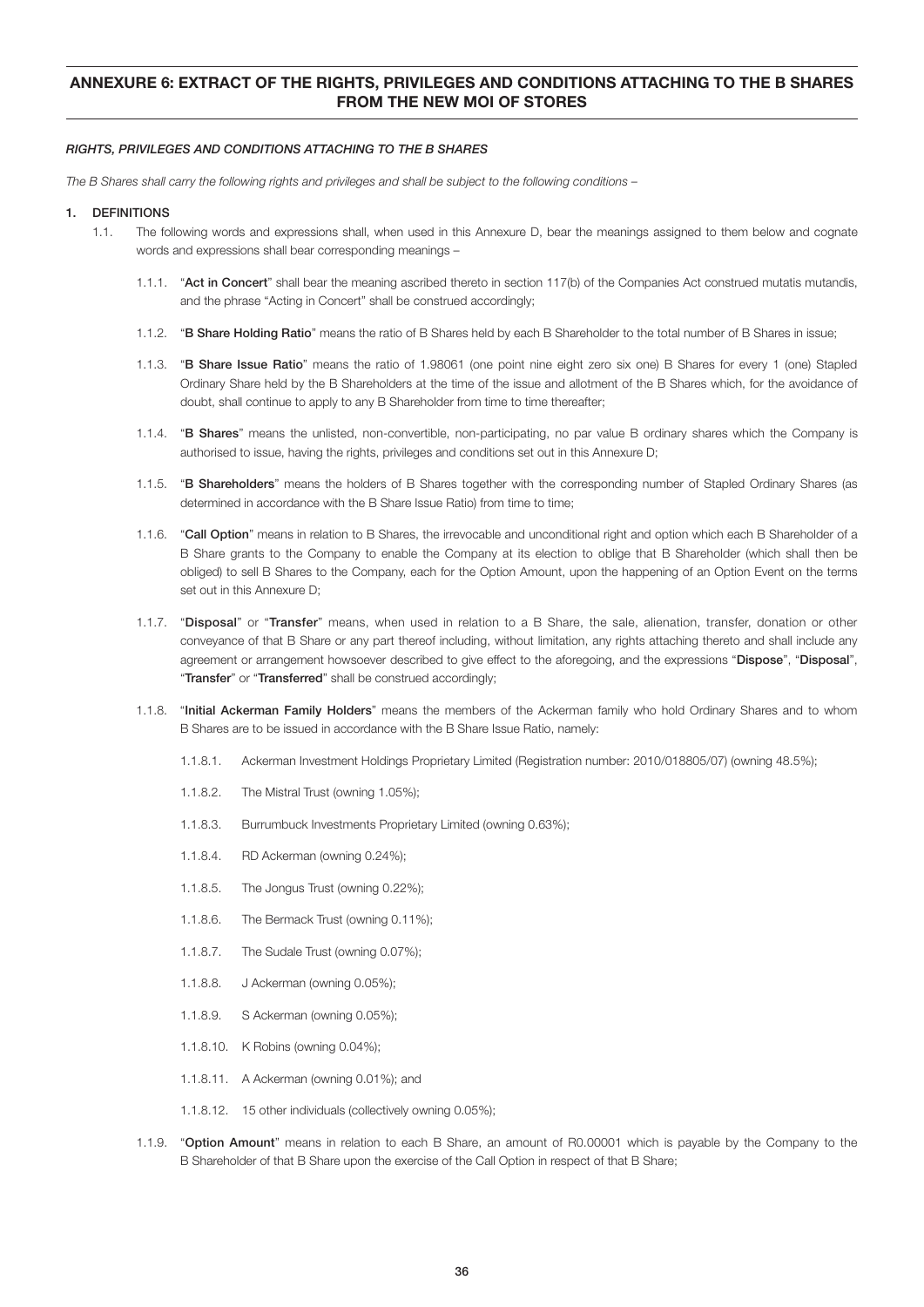- 1.1.10. "Option Event" means in respect of the B Shares -
	- 1.1.10.1. if no B Shareholder together with any other B Shareholder(s) Related to or Acting in Concert with such B Shareholder holds an amount of more than 25% (twenty five percent) of the total voting rights of the Company; or
	- 1.1.10.2. if any B Shareholder fails to notify the company secretary in writing of a Disposal of B Shares, prior to such Disposal, as contemplated in clause 6 below; or
	- 1.1.10.3. if any B Shareholder Disposes of or Transfers any Stapled Ordinary Shares on-market (which, for the avoidance of doubt, shall be via the JSE's normal order book); or
	- 1.1.10.4. if any B Shareholder Disposes of any B Shares without the Disposal of the corresponding number of Stapled Ordinary Shares as contemplated in clause 8.1 below; or
	- 1.1.10.5. if any B Shareholder Disposes of any B Shares and a corresponding number of Stapled Ordinary Shares, and the Transferee to whom such B Shares are Transferred, together with any other B Shareholder(s) Related to or Acting in Concert with such Transferee, does not, after the Disposal, hold more than 25% (twenty five percent) of the total voting rights of the Company upon Transfer of such B Shares (which amount shall, for the avoidance of doubt, be determined together with any other voting rights already held by such Transferee at the date of Transfer of the relevant B Shares);
	- 1.1.10.6. if any B Shareholder Disposes of any B Shares, and a corresponding number of Stapled Ordinary Shares and, as a result of such Disposal, such B Shareholder no longer holds more than 25% (twenty five percent) of the total voting rights of the Company (together with such B Shareholder's Related and Concert Parties at the date of Transfer of the relevant B Shares) upon Transfer of such B Shares; or
	- 1.1.10.7. if as a result of a transaction (or a series of integrated transactions (as contemplated in section 41(4)(b) of the Companies Act)) relating to the Disposal of B Shares, and a corresponding number of Stapled Ordinary Shares, as at the time of the transaction (or the culmination of a series of integrated transactions (as contemplated in section 41(4)(b) of the Companies Act)):
		- 1.1.10.7.1. the combined voting rights of the transferring B Shareholder(s) ("Transferor") together with any other B Shareholder(s) Related to or Acting in Concert with the Transferor comprise more than 25% (twenty five percent) of the total voting rights of the Company; and
		- 1.1.10.7.2. the combined voting rights of the persons(s) to whom such B Shares, and a corresponding number of Stapled Ordinary Shares, are transferred to a Transferee together with any other B Shareholder(s) and/ or holders of Ordinary Shares Related to or Acting in Concert with the Transferee, comprise more than 25% (twenty five percent) of the total voting rights of the Company, and such Transferee has not, at its sole discretion, elected to make an offer to all of the other holders of the Ordinary Shares, mutatis mutandis, in accordance with section 123 of the Companies Act;
- 1.1.11. "Ordinary Shareholders" means the holders of Ordinary Shares;
- 1.1.12. "Ordinary Shares" means the ordinary shares which the Company is authorised to issue, having the rights, privileges and conditions set in this MOI;
- 1.1.13. "Related" shall have the meaning ascribed thereto in section 2 of the Companies Act;
- 1.1.14. "Stapled Ordinary Shares" means the Ordinary Shares held by the B Shareholders at the time of the issue and allotment of the B Shares, determined in accordance with the B Share Issue Ratio, which Ordinary Shares are subject to the restrictions on disposal described in clause 6 below; and
- 1.1.15. "Transferee" shall mean any person(s) to whom B Shares are Transferred (as defined in clause 1.1.7 above), and "Transferor" shall bear a corresponding meaning.

# 2. WINDING-UP AND RETURN OF CAPITAL

 The B Shares shall not carry the right, on a winding-up of the Company or on any return or reduction of capital, to the payment or repayment of any amount.

#### 3. NO PARTICIPATION

The B Shares shall not be entitled to any participation in the profits of the Company or any distribution of the assets or capital of the Company.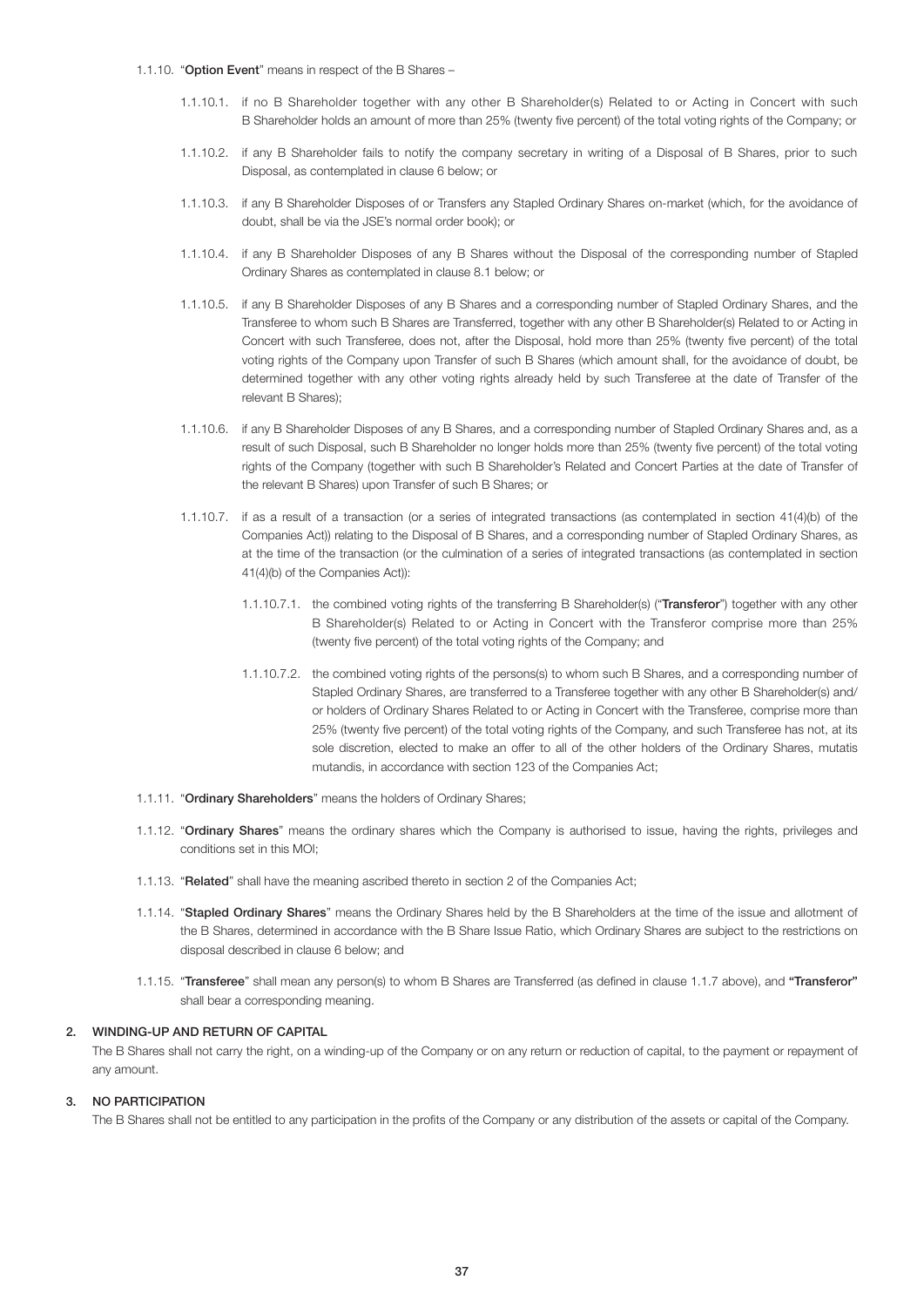# 4. VOTING

- 4.1. At every General Meeting or adjourned General Meeting of the Company at which Ordinary Shareholders and B Shareholders are present and entitled to vote on any particular matter, upon a poll, or in respect of any written resolution contemplated in section 60 of the Companies Act on which the Ordinary Shareholders and the B Shareholders are entitled to vote, each B Shareholder shall, in respect of that particular matter, be entitled to exercise 1 (one) vote for every B Share held and entitled to vote at that time.
- 4.2. Any B Shareholder shall, by giving written notice to that effect to the Company at any time when the B Shareholders are entitled to vote in terms of clause 4.1 above, be entitled to require the Company, which shall thereupon be obliged, to call a General Meeting of its Holders, or any class of them, to consider any matter (including, without limitation, a resolution requiring the Company to comply with its obligations to the B Shareholders, and any such resolution adopted at a meeting of all shareholders of the Company shall, notwithstanding anything to the contrary contained in this MOI, be binding upon and be given effect to by the Company and the Directors).

# 5. MODIFICATION OF THE TERMS OF THE B SHARES

 The terms of the B Shares may not be modified without a special resolution amending this MOI, which special resolution must be approved by Shareholders holding:

- 5.1. at least 75% (seventy five percent) of the voting rights exercisable at a meeting of all shareholders (which, for the avoidance of doubt, shall include the B Shareholders); and
- 5.2. at least 75% (seventy five percent) of the voting rights exercisable at a separate class meeting comprised of the B Shareholders only.

# 6. NOTIFICATION OF TRANSFER OF B SHARES

 No B Shareholder shall be entitled to Dispose of or Transfer its B Shares or any of them (together with the corresponding number of Stapled Ordinary Shares (as determined in accordance with the B Share Issue Ratio)) unless and until it has notified the company secretary in writing thereof and any failure by a B Shareholder to so notify the company secretary will on the Date of Transfer or Disposal constitute an Option Event, which shall result in immediate cancellation of the voting rights attached to such B Shares in accordance with the provisions of the clause 7 below.

# 7. CALL OPTION AND CESSATION OF B SHARE VOTING RIGHTS

- 7.1. On the occurrence of an Option Event, the voting rights which attach to the B Shares, in respect of that Option Event, shall immediately cease to be of force and effect and the B Shareholder(s) concerned hereby undertakes not to exercise or purport to exercise such voting rights. For the avoidance of doubt:
	- 7.1.1. the occurrence of the Option Event set out in clause 1.1.10.1 above shall result in the cessation of the voting rights attaching to all B Shares in issue;
	- 7.1.2. the occurrence of the Option Events set out in clauses 1.1.10.2, 1.1.10.3, 1.1.10.4, 1.1.10.5, or 1.1.10.6 above shall result in the cessation of the voting rights attaching to only those B Shares:
		- 7.1.2.1. the Disposal of which the company secretary was not notified of, in terms of clause 6 above, read with clause 1.1.10.2 above;
		- 7.1.2.2. the Disposal of Stapled Ordinary shares on-market in terms of clause 1.1.10.3 above;
		- 7.1.2.3. which were Disposed of without the Disposal of the corresponding number of Stapled Ordinary Shares, in terms of clause 8.1 below read with clause 1.1.10.4 above; or
		- 7.1.2.4. which were Disposed of to a Transferee who does not, together with any other B Shareholder(s) Related to or Acting in Concert with such Transferee, hold more than 25% (twenty five percent) of the total voting rights of the Company (which amount shall, for the avoidance of doubt, be determined together with any other voting rights already held by such Transferee at the date of Transfer of the relevant B Shares) in accordance with clause 1.1.10.5 above; or
		- 7.1.2.5. which are retained by a B Shareholder in circumstances where such B Shareholder has Disposed of B Shares, together with the corresponding number of Stapled Ordinary Shares, and as a result of such Disposal the relevant B Shareholder no longer holds more than 25% (twenty five percent) of the total voting rights of the Company, as contemplated in clause 1.1.10.6 above;
	- 7.1.3. the occurrence of the Option Event set out in clause 1.1.10.7 above shall result in the cessation of the voting rights attaching to those B Shares held by the Transferee together with all of the B Shares held by any person(s) Related to or Acting in Concert with the Transferee with effect from the date of Transfer.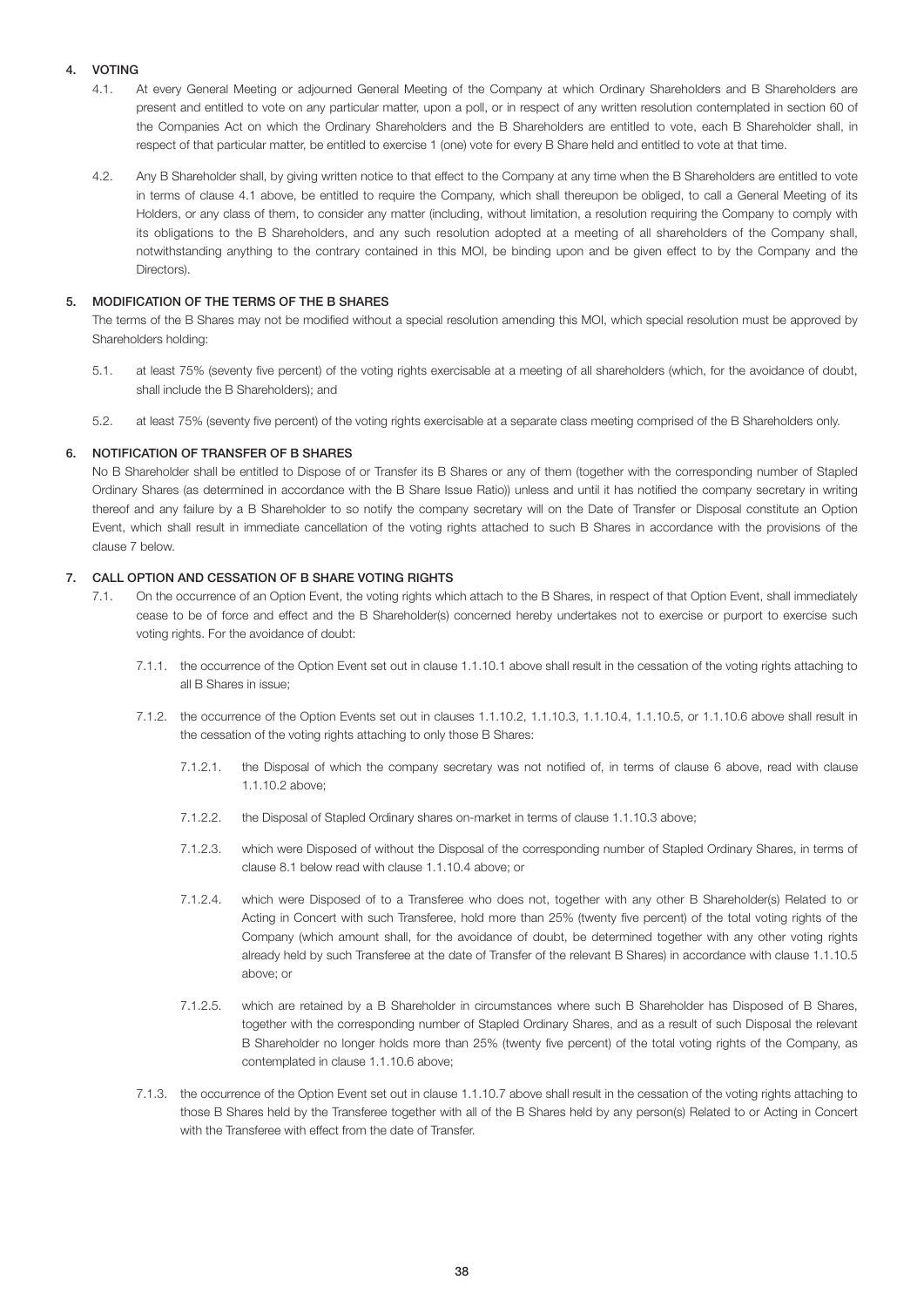- 7.2. Notwithstanding anything to the contrary in this MOI, the B Shareholders hereby irrevocably grant the Company the Call Option, exercisable at the Company's election, to repurchase:
	- 7.2.1. on the occurrence of the Option Event set out in clause 1.1.10.1 above, all of the B Shares in issue;
	- 7.2.2. on the occurrence of the Option Events set out in clauses 1.1.10.2, 1.1.10.3, 1.1.10.4, 1.1.10.5, or 1.1.10.6 above, all of those B Shares:
		- 7.2.2.1. the Disposal of which the company secretary was not notified of, in terms of clause 6 above, read with clause 1.1.10.2 above; or
		- 7.2.2.2. the Disposal of Stapled Ordinary shares on-market in terms of clause 1.1.10.3 above;
		- 7.2.2.3. which were Disposed of without the Disposal of the corresponding number of Stapled Ordinary Shares, in terms of clause 8.1 below read with clause 1.1.10.4 above;
		- 7.2.2.4. which were Disposed of to a Transferee who does not, together with any other B Shareholder(s) Related to or Acting in Concert with such Transferee, hold more than 25% (twenty five percent) of the total voting rights of the Company (which amount shall, for the avoidance of doubt, be determined together with any other voting rights already held by such Transferee at the date of Transfer of the relevant B Shares) in accordance with clause 1.1.10.5 above; or
		- 7.2.2.5. which are retained by a B Shareholder in circumstances where such B Shareholder has Disposed of B Shares, together with the corresponding number of Stapled Ordinary Shares, and as a result of such Disposal such B Shareholder no longer holds more than 25% (twenty five percent) of the total voting rights of the Company, as contemplated in clause 1.1.10.6 above;
	- 7.2.3. on the occurrence of the Option Event set out in clause 1.1.10.7 above, and provided that the Transferee in terms of clause 1.1.10.7.2 above has, at its sole discretion, not elected to make an offer to all other holders of Ordinary Shares on the date of Transfer, mutatis mutandis, in accordance with section 123 of the Companies Act, all of those B Shares held by the Transferee together with all of the B Shares held by any person(s) Related to or Acting in Concert with the Transferee in respect of that Option Event,

at any time on or after the happening of the relevant Option Event and for the Option Amount per B Share.

- 7.3. In circumstances where the Transferee elects to make an offer as provided for in clauses 1.1.10.7.2 read with 7.2.3 above (or where the Transferee is obliged to do so under section 123 of the Companies Act), the full consideration payable by the Transferee to the Transferor under the transaction which triggers the offer in question shall be attributable to the Ordinary Shares forming the subject matter of such offer and no consideration shall be attributable to the B Shares.
- 7.4. The Company shall, subject to the passing of any and all shareholders' resolutions and the fulfilment of any and all other legal requirements (if any) required to authorise the exercise of the Call Option, be entitled to exercise the Call Option at any time after the occurrence of an Option Event and repurchase all of the relevant B Shares in terms thereof.
- 7.5. Immediately following receipt of the necessary shareholder approvals and fulfilment of any and all other legal requirements (if any) required to authorise the exercise of the Call Option, the Company shall be entitled to exercise the Call Option by giving written notice to that effect to the relevant B Shareholder and paying the relevant B Shareholder the Option Amount for each B Share repurchased. The Option Amount shall be paid in cash by way of electronic funds transfer into such bank account as may be recorded by the Company in its records in respect of that B Shareholder. The B Shareholder shall be obliged to surrender to the Company the share certificate/s for the B Shares (or, if such certificate has been lost or destroyed, proof of such loss or destruction) upon receipt of payment of the Option Amount in relation to any B Shares.
- 7.6. In the event that a B Shareholder(s) holds its B Shares together with Related Parties, or parties Acting in Concert with such B Shareholder, for the purposes hereof, then the company secretary may from time to time require that such B Shareholder(s) furnish the Company with documentary proof of their Related Party or Concert Party relationship, to the company secretary's reasonable satisfaction, and the onus of proving such a relationship shall rest on the relevant B Shareholder(s).

# 8. GENERAL

- 8.1. A B Shareholder may only dispose of B Shares if, in the same transaction, the pro rata number of Stapled Ordinary Shares held by that B Shareholder (as determined in accordance with the B Share Issue Ratio) are also disposed of and vice versa. Ordinary Shares held by a B Shareholder may be disposed of off-market or on-market via the JSE order book, subject to the provisions of clause 7 above. Each B Shareholder must at all times hold at least the B Share Issue Ratio of Stapled Ordinary Shares to B Shares.
- 8.2. The Board of the Company shall resolve to issue and allot B Shares initially only to the Initial Ackerman Family Holders in the B Share Issue Ratio, and thereafter from time to time only to the B Shareholders in such circumstances as may be expressly contemplated and provided for in this MOI. For the avoidance of doubt, the Board shall not have a general authority to issue and allot B Shares in circumstances not expressly contemplated herein.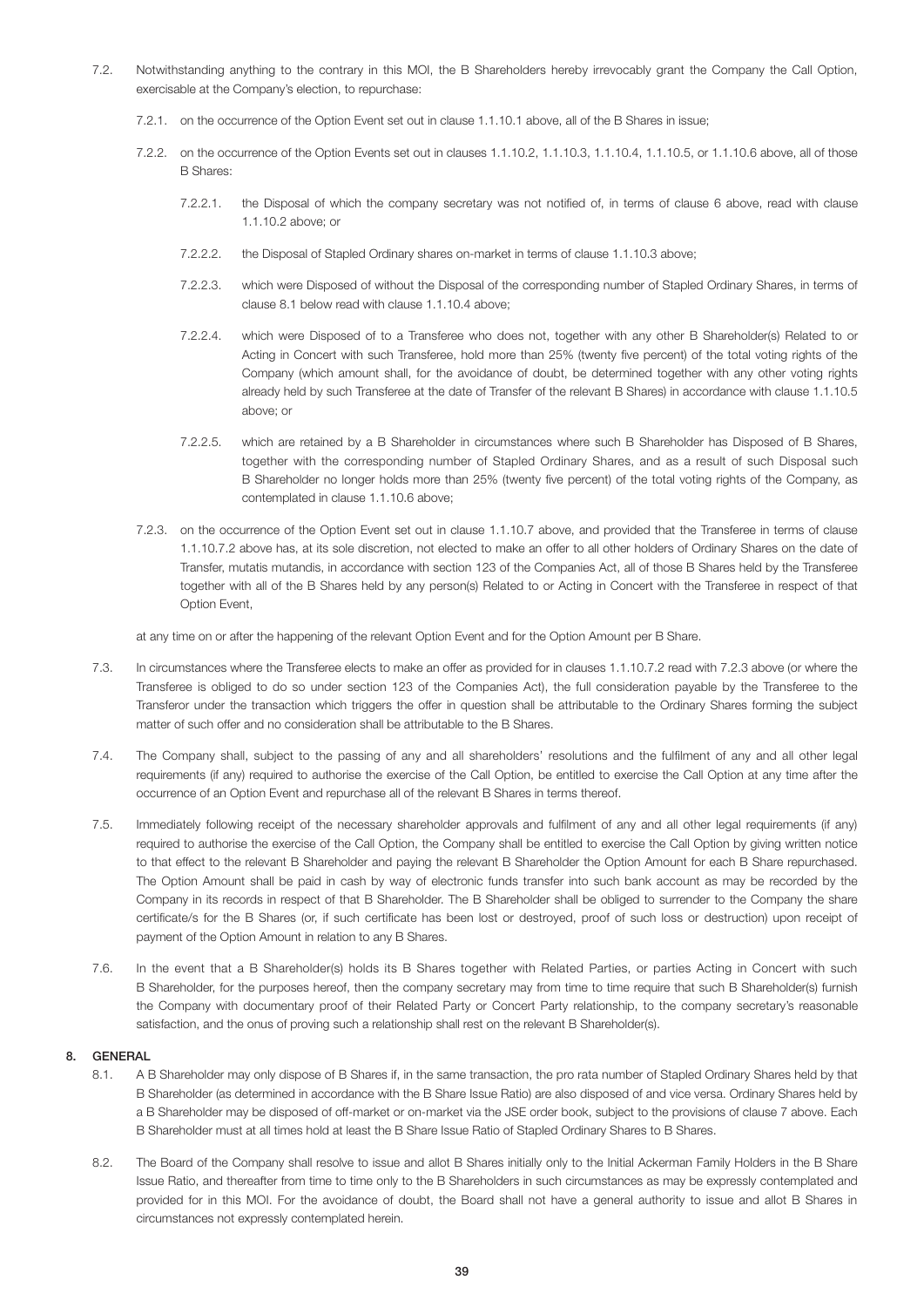- 8.3. To the extent that the application of the B Share Issue Ratio to the issue of B Shares to the initial B Shareholders, or the application of clause 9 below results in any B Shareholder becoming entitled to a fraction of a B Share, the fraction shall be rounded down to the nearest whole number.
- 8.4. In the event that all of the issued B Shares have:
	- 8.4.1. ceased to exercise voting rights, in terms of clause 7.1 above; and
	- 8.4.2. been repurchased by the Company in terms of clause 7.2 above (such that no B Shares are any longer in issue),

 then, for the avoidance of doubt, the Company shall thereafter no longer issue and allot B Shares, notwithstanding the number of authorised but unissued B Shares.

### 9. ADJUSTMENT

- 9.1. For the purpose of this clause 9 an "Adjustment Event" means -
	- 9.1.1. a restructure of the Ordinary Share capital of the Company; or
	- 9.1.2. any corporate action or event howsoever described
		- 9.1.2.1. pursuant to which new Ordinary Shares are allotted and issued to all holders of Ordinary Shares (including, without limitation, B Shareholders in respect of their Stapled Ordinary Shares); or
		- 9.1.2.2. in which all holders of Ordinary Shares have a right or entitlement to participate, to the extent that the B Shareholders have exercised such right or entitlement in respect of their Stapled Ordinary Shares; or
		- 9.1.2.3. pursuant to which Ordinary Shares are repurchased from all holders of Ordinary Shares (including, without limitation, the Stapled Ordinary Shares of B Shareholders); or
		- 9.1.2.4. in which all holders of Ordinary Shares have a right or entitlement to participate in a repurchase of some or all of their Ordinary Shares, to the extent that the B Shareholders have exercised such right or entitlement in respect of their Stapled Ordinary Shares;
	- 9.1.3. a combination of any one or more of the events referred to in 9.1.1 or 9.1.2.
	- 9.2. The intention of this clause 9 is to ensure that the B Shareholders continue to exercise the same portion of the total voting rights exercisable at meetings of the Company after the occurrence of an Adjustment Event as they did prior to the occurrence of the Adjustment Event (i.e. that there is no unwarranted dilution or accretion of voting rights of the B Shareholders). Accordingly, in the event of a corporate event in or alteration of capital of the Company which has the effect of increasing or decreasing the number of Stapled Ordinary Shares held by any B Shareholder, the number of B Shares held by such B Shareholder shall be increased or decreased, as the case may be, to maintain the B Share Issue Ratio of Stapled Ordinary Shares to B Shares held by such B Shareholder.
	- 9.3. Having regard to clause 9.2 and notwithstanding any other provision of this MOI, if an Adjustment Event occurs and such Adjustment Event results in –
		- 9.3.1. the B Shareholders exercising a smaller portion of the total voting rights exercisable at meetings of the Company after the occurrence of the Adjustment Event than they did prior to the occurrence of the Adjustment Event, then such number of new B Shares as will result in the B Shareholders exercising the same proportion of the total voting rights exercisable at meetings of the Company as they would have had the Adjustment Event not occurred (i.e. maintaining the ratio of B Shares to Stapled Ordinary Shares in the B Share Issue Ratio) will be allotted and issued to the B Shareholders (in proportion to their holding of Stapled Stores Shares) against payment of a subscription price of R0.00001 (zero point zero zero zero zero one Rand) per B Share;
		- 9.3.2. the B Shareholders exercising a greater portion of the total voting rights exercisable at meetings of the Company after the occurrence of the Adjustment Event than they did prior to the occurrence of the Adjustment Event, then the Company shall have the right and option to repurchase (in proportion to their holding of Ordinary Shares) such number of B Shares from the B Shareholders as will result in them exercising the same proportion of the total voting rights exercisable at meetings of the Company as they would have had the Adjustment Event not occurred (i.e. maintaining the ratio of B Shares to Stapled Ordinary Shares in the B Share Issue Ratio). The aforesaid right and option to repurchase shall be at a repurchase price of R0.00001 (zero point zero zero zero zero one Rand) per B Share and otherwise in accordance with clause 7.2 above which shall apply mutatis mutandis. Any B Shares which the Company is entitled to repurchase in terms of this clause 9.3.2 shall cease to enjoy voting rights immediately upon the occurrence of the Adjustment Event in question.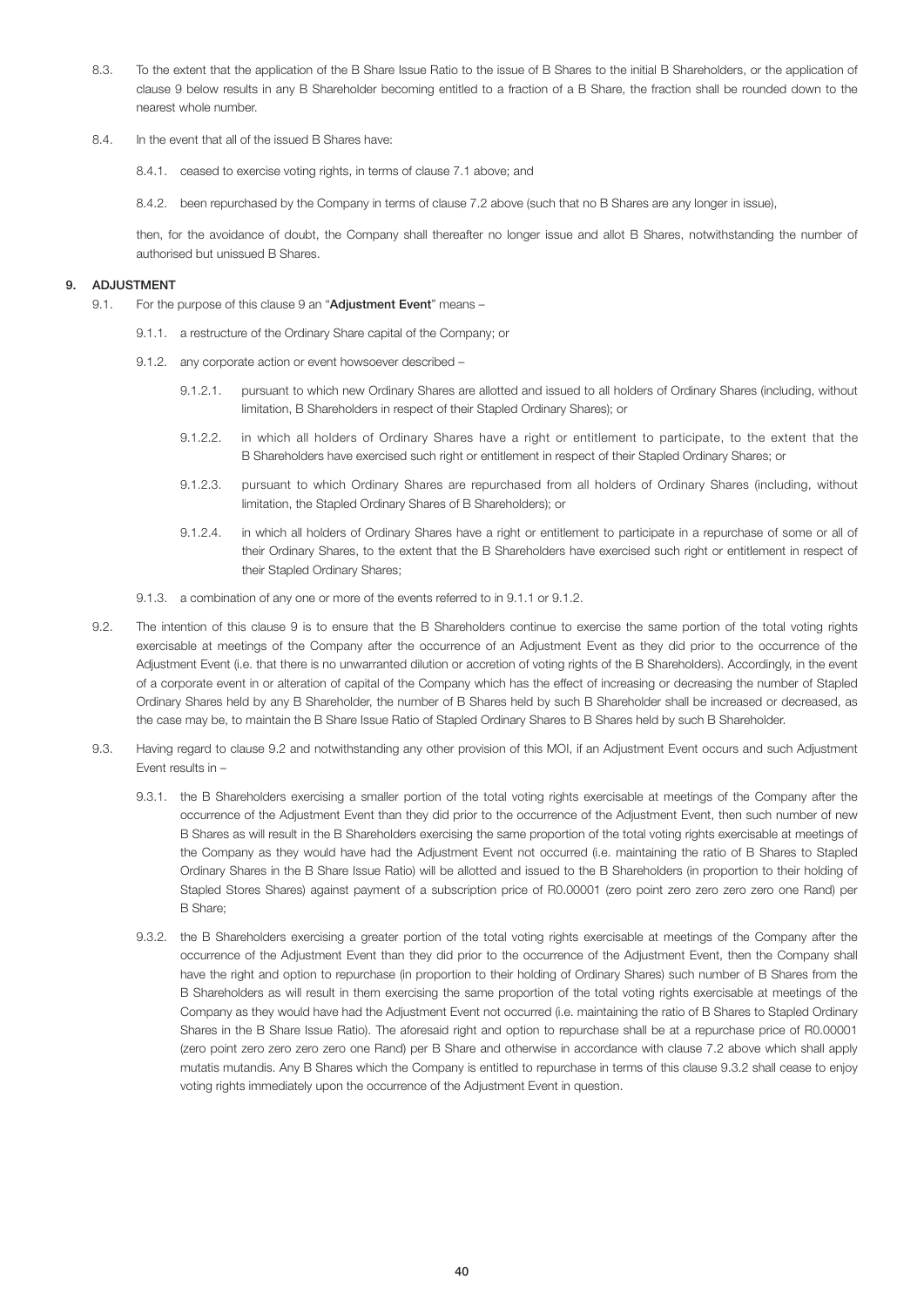- 9.4. For the avoidance of doubt, it is recorded that
	- 9.4.1. the following capital restructures or corporate actions and events shall constitute an Adjustment Event, namely
		- 9.4.1.1. a sub-division or consolidation of Ordinary Shares;
		- 9.4.1.2. a rights issue in respect of Ordinary Shares, to the extent that B Shareholders follow their rights in respect of their Stapled Stores Shares;
	- 9.4.2. the following corporate actions and events shall not constitute an Adjustment Event
		- 9.4.2.1. any issue of Ordinary Shares in which all Ordinary Shareholders would not be entitled to participate including, without limitation, any issue of Ordinary Shares under any employee incentive scheme;
		- 9.4.2.2. any acquisition issue of Ordinary Shares;
		- 9.4.2.3. any vendor consideration placing of Ordinary Shares;
		- 9.4.2.4. any issue of Ordinary Shares for cash or to settle any indebtedness, liability, obligation, commitment, expense or the like;
		- 9.4.2.5. any amalgamation or merger in accordance with section 113 of the Act; and
		- 9.4.2.6. any rights issue to the extent that the B Shareholders do not follow their rights in respect of their Stapled Ordinary Shares.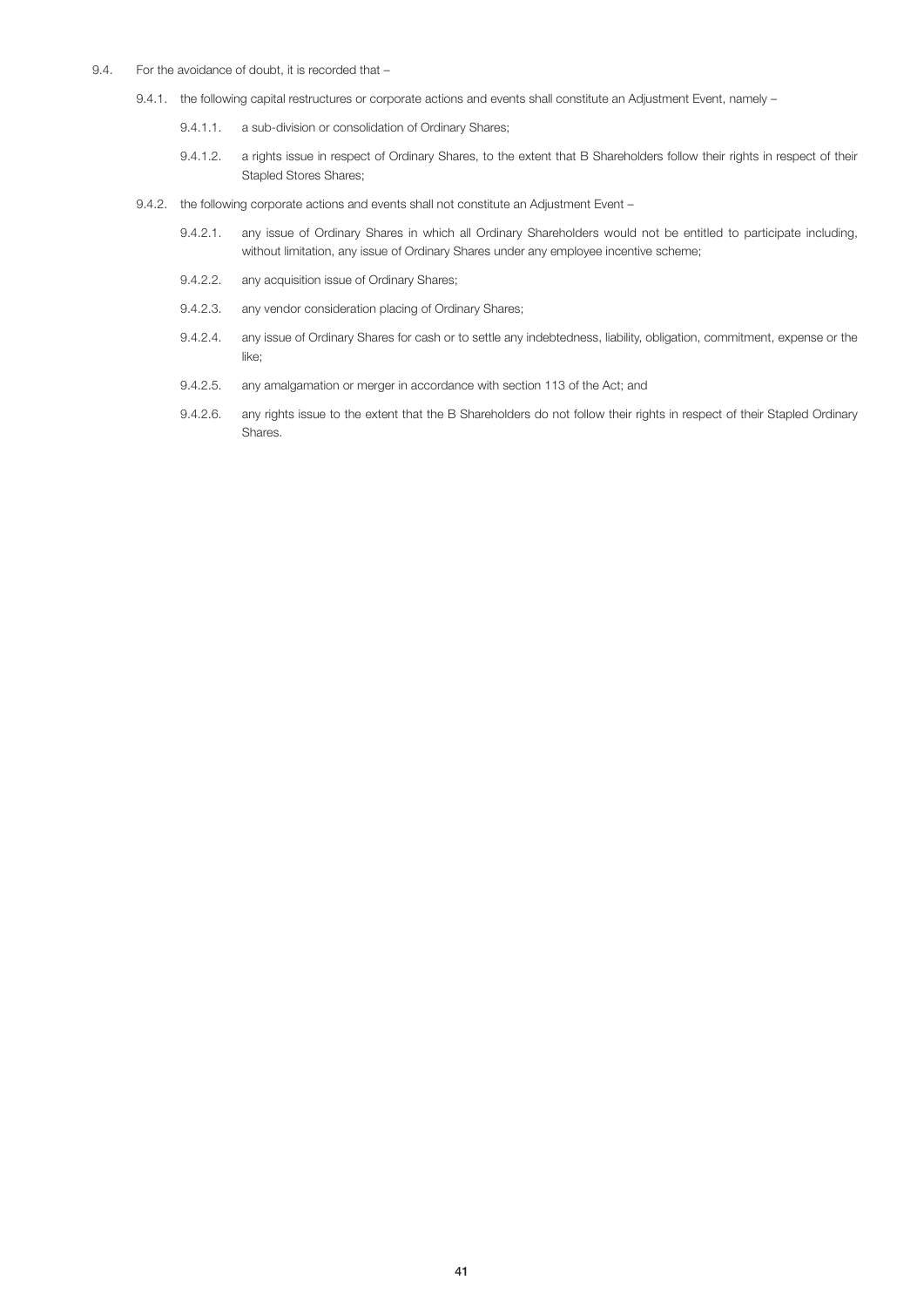# ANNEXURE 7: MANAGEMENT OF CONFLICT AND MAINTENANCE OF INDEPENDENCE

In compliance with the Companies Act and the Takeover Regulations, the Independent Board was established for the purposes of considering and dealing with the Transaction and the Scheme. The Independent Board being cognisant of actual and potential conflicts between the position of the Controlling Shareholders in relation to the Transaction and the Scheme and the position of Holdings Minority Shareholders have taken care to ensure that their independence was and will remain in place for the duration of the Transaction and the Scheme.

In particular:

- the Independent Board independently evaluated the Transaction without the presence of the Controlling Shareholders, their Directors and their advisers; and
- the Independent Board appointed independent advisers to those appointed by the Controlling Shareholders.

The Controlling Shareholders, who were likewise seized with the actual and potential conflicts flowing from their position in relation to the Transaction and the Scheme, have voluntarily undertaken (to the extent not in any event prohibited as a matter of law or the Listings Requirements) not to vote their Holdings Shares on the resolutions to be proposed at the General Meeting.

As a result of the different outcomes of the Transaction for Holdings Minority Shareholders and Stores Minority Shareholders, Holdings has undertaken not to vote its Stores Shares on the resolutions to be proposed at the Stores General Meeting.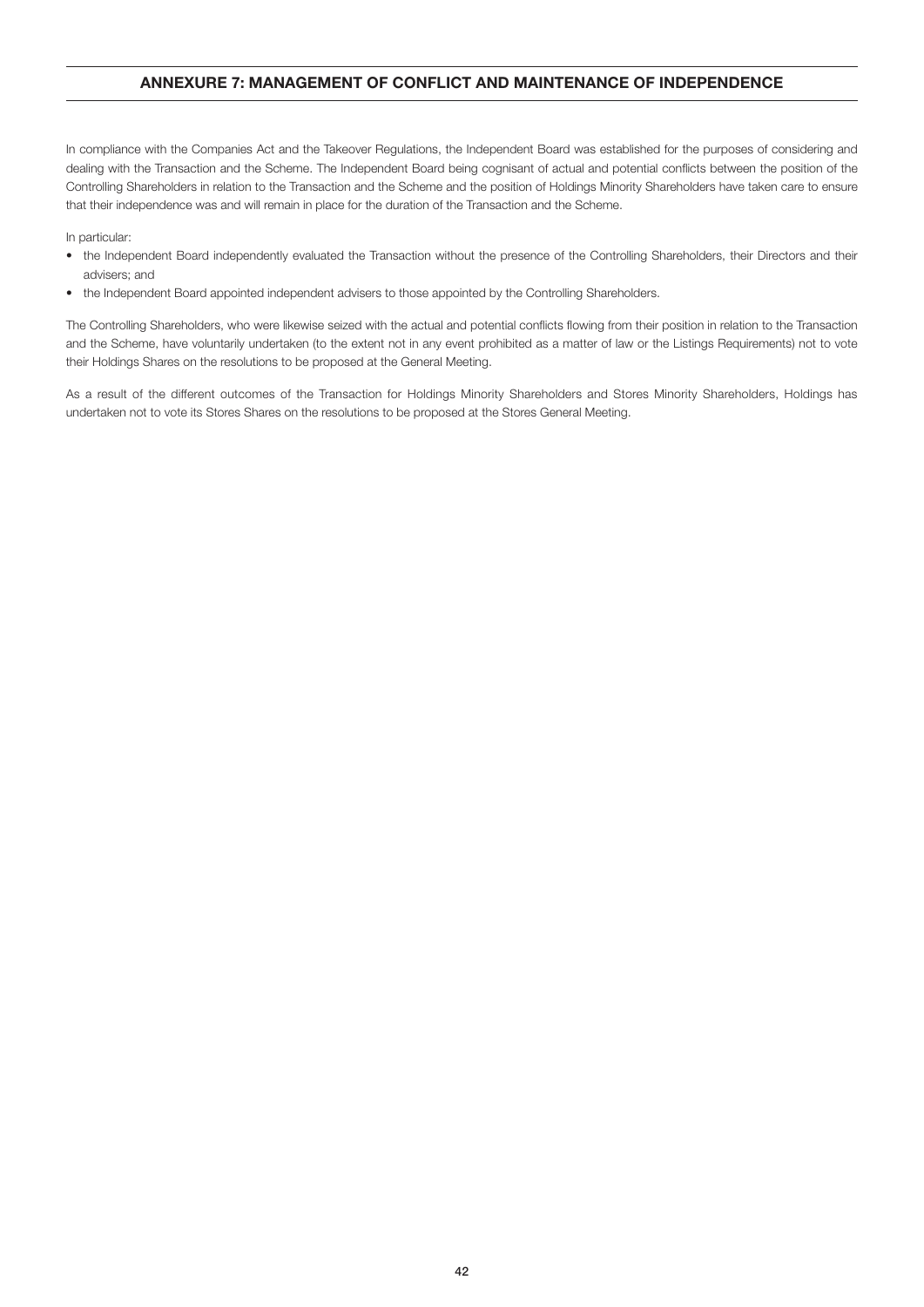# ANNEXURE 8: ILLUSTRATIVE DILUTIVE EFFECT ON VOTES NOTIONALLY EXERCISABLE BY HOLDINGS SHAREHOLDERS IN STORES

Effective voting interest after the Pre-Unbundling Disposal, but before Unbundling and the issue and allotment of the B Shares to the Controlling Shareholders

| Holdings' voting interest in Stores                                   | 52.8% |
|-----------------------------------------------------------------------|-------|
| Holdings Minority Shareholders' effective economic interest in Stores | 25.8% |
| Holdings Minority Shareholders' effective voting interest in Stores   | 25.2% |

# Effective voting interest after the Pre-Unbundling Disposal, Unbundling and the issue and allotment of the B Shares to the Controlling Shareholders

| Holdings Minority Shareholders' economic interest in Stores | 25.8% |
|-------------------------------------------------------------|-------|
| Holdings Minority Shareholders' voting interest in Stores   | 16.2% |
| Holdings Minority Shareholders' percentage dilution         | 35.9% |

Note: After the Transaction Stores Minority Shareholders will have a direct voting interest in Stores of 31.0%. The total voting interest held by Stores Minority Shareholders and Holdings Minority Shareholders equals the 47.2% voting interest that Stores Minority Shareholders had before the Transaction.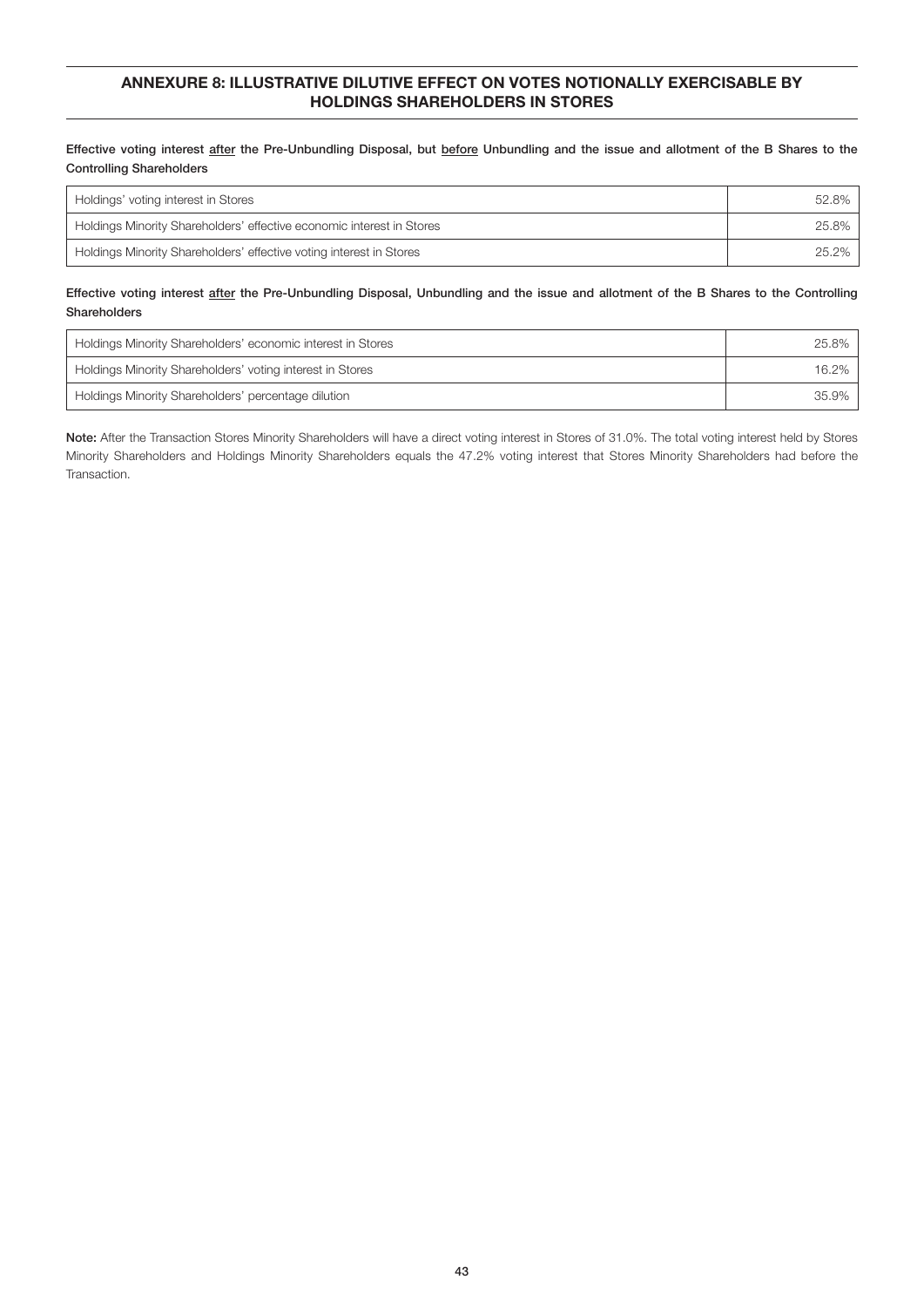# ANNEXURE 9: AMENDMENTS TO THE PICK N PAY EMPLOYEE SHARE SCHEME RULES

### Pick n Pay 1997 Share Option Scheme

The deletion of clause 11.4 and the replacement thereof with the following amended clause 11.4:

- "11.4 Should the Trustees cancel an unexercised Option, they shall elect to either:
	- 11.4.1 pay to a Participant (or his or her estate) such sum as would have been owing by them in terms of this Agreement had the Option been exercised, but the relevant Sale Shares not paid for or delivered, as at the date of the relevant event; or
	- 11.4.2 in respect of Options to acquire Shares in Pikwik, to substitute such Options with Options to acquire Shares in the Company of equivalent value, with the intent and purpose that pursuant to such substitution the Participant shall be in the same financial position but for such cancellation and substitution, insofar as is reasonably possible."

### Blue Ribbon Employee Share Purchase Trust

The addition of the following provisions:

- "11.3 It is recorded and agreed that in the event that any distribution in specie is made to participant holders of shares in the capital of Pick n Pay Holdings Limited, which distribution in specie comprises shares in the capital of Pick n Pay Stores Limited (the "Stores Substitution Shares"), during the currency of any pledge in terms of this clause 11, then, unless otherwise determined by way of resolution of the trustees, such Stores Substitution Shares shall:
	- 11.3.1 accrue to the relevant participant, but the trustees shall be entitled irrevocably and in rem suam to receive the share certificate(s) (if applicable) relating to the relevant Stores Substitution Shares on behalf of the relevant participant;
	- 11.3.2 be subject to a pledge in favour of the trust, in terms of which the participant pledges the relevant Stores Substitution Shares, on the terms contained in clause 11.2 above mutatis mutandis, as security for the due payment by the participant of his share debt; and
	- 11.3.3 otherwise be subject to the scheme rules as contained herein mutatis mutandis.
- 11.4 Should shares in the capital of Pick n Pay Holdings Limited become subject to a scheme of arrangement, within the meaning of section 114 of the Companies Act No 71 of 2008, pursuant to which the holders thereof become obliged to dispose of such shares then, subject to the provisions of clause 11.3 above, such shares shall be released from the operation of any pledge to which they are subject to, in terms of this clause 11.
- 11.5 The intent and purpose of clauses 11.3 and 11.4 above, and the powers conferred upon the trustees thereunder, are to ensure that participants entitled to shares in the capital of Pick n Pay Holdings Limited or whom are the owners of such shares, pledged to the trustees, are not prejudiced in the event of a scheme of arrangement or other corporate action which has the effect of reducing the value of the shares in the capital of Pick n Pay Holdings Limited and/or expropriating such shares."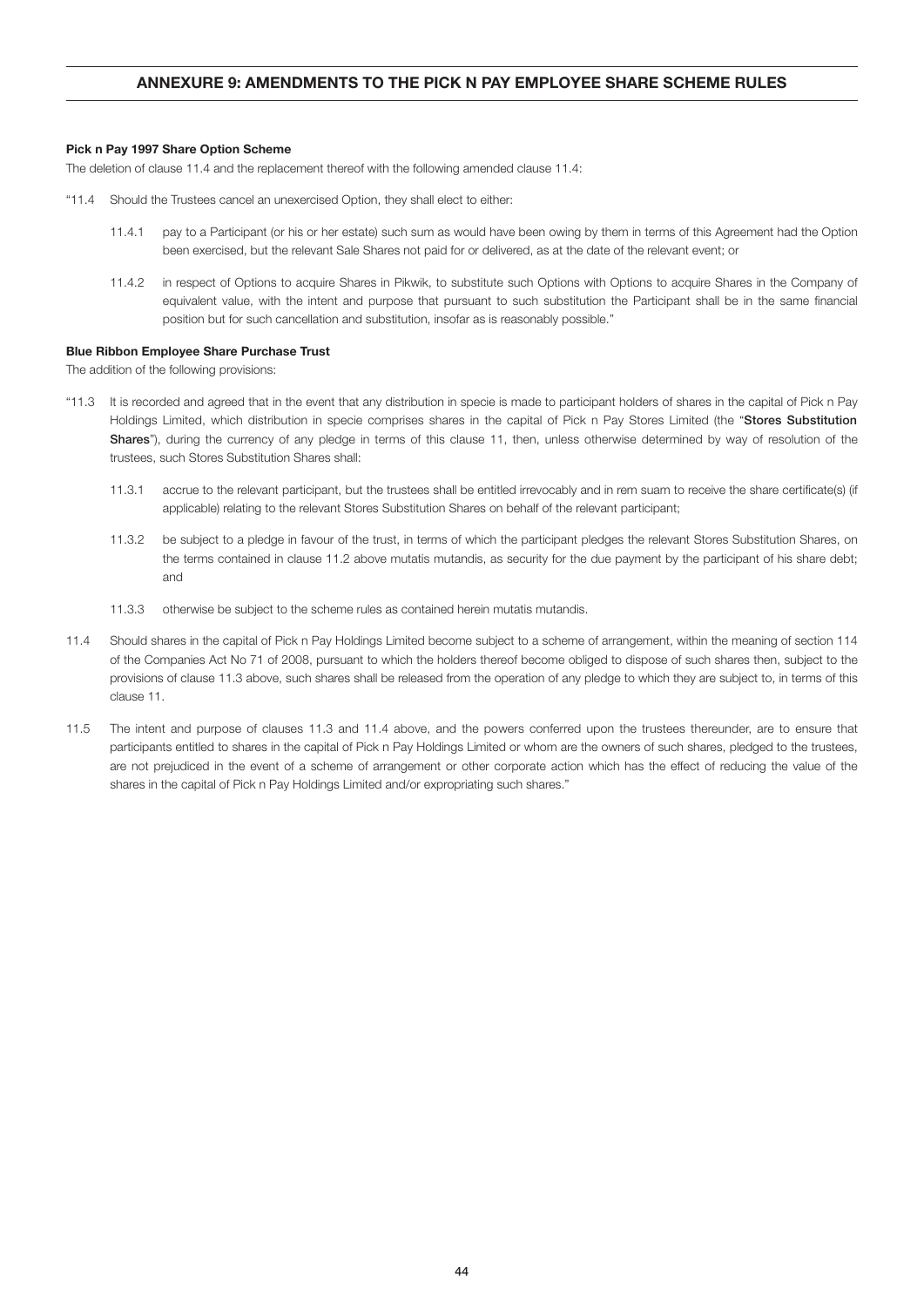# ANNEXURE 10: SUMMARY OF B SHARE TERMS

# KEY B SHARE TERMS

| Key term                      | <b>B</b> Share disposal term                                                                                                                                                                                                                                                                                                                                                                                                                                                                                                                                                                                                                                                                       |
|-------------------------------|----------------------------------------------------------------------------------------------------------------------------------------------------------------------------------------------------------------------------------------------------------------------------------------------------------------------------------------------------------------------------------------------------------------------------------------------------------------------------------------------------------------------------------------------------------------------------------------------------------------------------------------------------------------------------------------------------|
| Class of shares               | • Unlisted, non-convertible, non-participating, no par value shares<br>• Voting rights but no economic participation and no veto rights<br>• To be issued at a nominal value<br>. B Shares will be stapled to the Stores Shares on their issue (collectively for this Annexure "B/Stapled Ordinary<br><b>Shares</b> ") and cannot be traded separately from each other<br>• To be issued in a pre-determined ratio of B Shares to Stores Shares, i.e. the B Share Issue Ratio                                                                                                                                                                                                                      |
| Voting rights                 | • B Shares will provide additional voting rights to ensure that the Controlling Shareholders retain the same level of<br>voting control in Stores after the Proposed Transaction as they currently enjoy (i.e. 52.8% of the votes in Stores.)<br>(The current 52.9% effective control is reduced to 52.8% due to the Pre-Unbundling Disposal).                                                                                                                                                                                                                                                                                                                                                     |
| Economic rights               | • B Shares will not have any economic rights:<br>- Not entitled to participate in any profits of Stores<br>- Not entitled to dividends<br>- No rights in liquidation                                                                                                                                                                                                                                                                                                                                                                                                                                                                                                                               |
| <b>Administering B Shares</b> | . Disposal or transfer of B/Stapled Ordinary Shares held by a B Shareholder must be as follows:<br>- Stapled Ordinary Shares: on- or off-market; plus<br>- B Shares (together with Stapled Ordinary Shares linked to it): off-market disposal<br>. In order to ensure the "stapled" nature of B/Stapled Ordinary Shares, the Stores company secretary must be<br>informed of any proposed disposal of B/Stapled Ordinary Shares pre such disposal. Failure to notify the<br>company secretary will result in the voting rights attaching to the B Shares linked to the Stapled Ordinary Shares<br>being "cancelled" through a cessation of the voting rights (and subsequent repurchase by Stores) |
| Adjustments                   | • Should there be a corporate event or an alteration of the share capital of Stores, which increases or decreases<br>the number of Stapled Ordinary Shares, then in certain circumstances the number of B Shares held by such<br>B Shareholder shall be increased or decreased, as the case may be, to maintain the B Share Issue Ratio held<br>by such B Shareholder                                                                                                                                                                                                                                                                                                                              |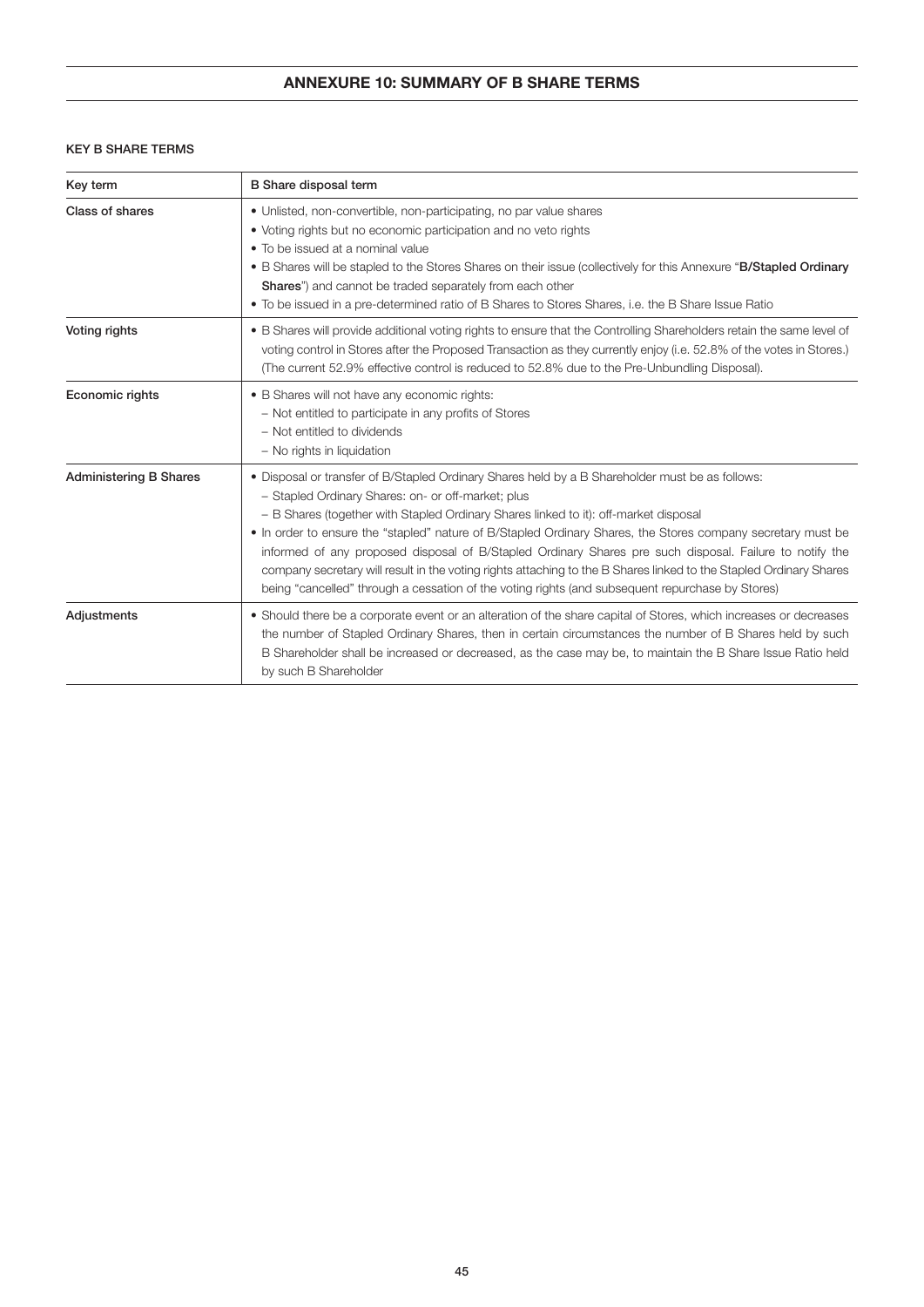# KEY B SHARE (LINKED TO STAPLED ORDINARY SHARES) DISPOSAL TERMS

| <b>Effective voting</b><br>threshold/<br>procedural issue | Disposal term                                                                                                                                                                                                                                                                                                                                                                                                                                                                                                                                                                                                         | Effect                                                                                                                                                                                                                                                                                                | Rationale for the term                                                                                                                                                                                                                                                                                                                                                                                                                                                                    |
|-----------------------------------------------------------|-----------------------------------------------------------------------------------------------------------------------------------------------------------------------------------------------------------------------------------------------------------------------------------------------------------------------------------------------------------------------------------------------------------------------------------------------------------------------------------------------------------------------------------------------------------------------------------------------------------------------|-------------------------------------------------------------------------------------------------------------------------------------------------------------------------------------------------------------------------------------------------------------------------------------------------------|-------------------------------------------------------------------------------------------------------------------------------------------------------------------------------------------------------------------------------------------------------------------------------------------------------------------------------------------------------------------------------------------------------------------------------------------------------------------------------------------|
| Procedural                                                | The Stores company secretary must<br>be informed of any proposed disposal<br>of B Shares linked to Stapled Ordinary<br>Shares ((collectively for this Annexure<br>"B/Stapled Ordinary Shares") pre<br>such disposal. The voting rights<br>attaching to the B Shares stapled to<br>those Stapled Ordinary Shares will be<br>"cancelled" through a cessation of the<br>voting rights and subsequent<br>repurchase if the company secretary is<br>not informed of a disposal.                                                                                                                                            | If the company secretary is not<br>informed pre a disposal of the<br>B Stapled Ordinary Shares, the voting<br>rights attaching to the B Shares<br>stapled to those Stapled Ordinary<br>Shares will effectively be cancelled<br>through a cessation of the voting rights<br>and subsequent repurchase. | As the B Shares are unlisted, the<br>transfer and holding thereof (to ensure<br>the stapled nature of the B Shares to<br>the Stapled Ordinary Shares) will be<br>managed by the company secretary.<br>The company secretary will only be<br>able to record who the holders of<br>B Shares (linked to Stapled Ordinary<br>Shares) are if information on the<br>disposal is provided to the company<br>secretary pre a disposal.                                                            |
|                                                           | The trading of Stapled Ordinary Shares<br>(linked to the B Shares) can take place<br>"off-market" (i.e. in materialised form,<br>or dematerialised form not via the JSE<br>normal order book) or "on-market" (i.e.<br>in dematerialised form via the JSE's<br>normal order book). However, if a<br>disposal of a Stapled Ordinary Share<br>which is stapled to a B Share is<br>performed "on-market" by a<br>B Shareholder, the voting rights<br>attaching to the B Shares stapled to<br>those Stapled Ordinary Shares will be<br>cancelled through a cessation of the<br>voting rights and subsequent<br>repurchase. | The voting rights attaching to B Shares<br>stapled to Stapled Ordinary Shares,<br>which are disposed of "on-market" will<br>be cancelled through a cessation of<br>the voting rights and subsequent<br>repurchase.                                                                                    | In an "on-market" transaction of<br>Stapled Ordinary Shares, it will not be<br>possible to identify the purchaser and<br>as such the company secretary will not<br>be able to appropriately record the<br>transfer of the B Shares. To ensure<br>proper recording of B Shareholders the<br>voting rights attaching to B Shares will<br>be cancelled through a cessation of<br>the voting rights and subsequent<br>repurchase in an "on-market"<br>transaction of Stapled Ordinary Shares. |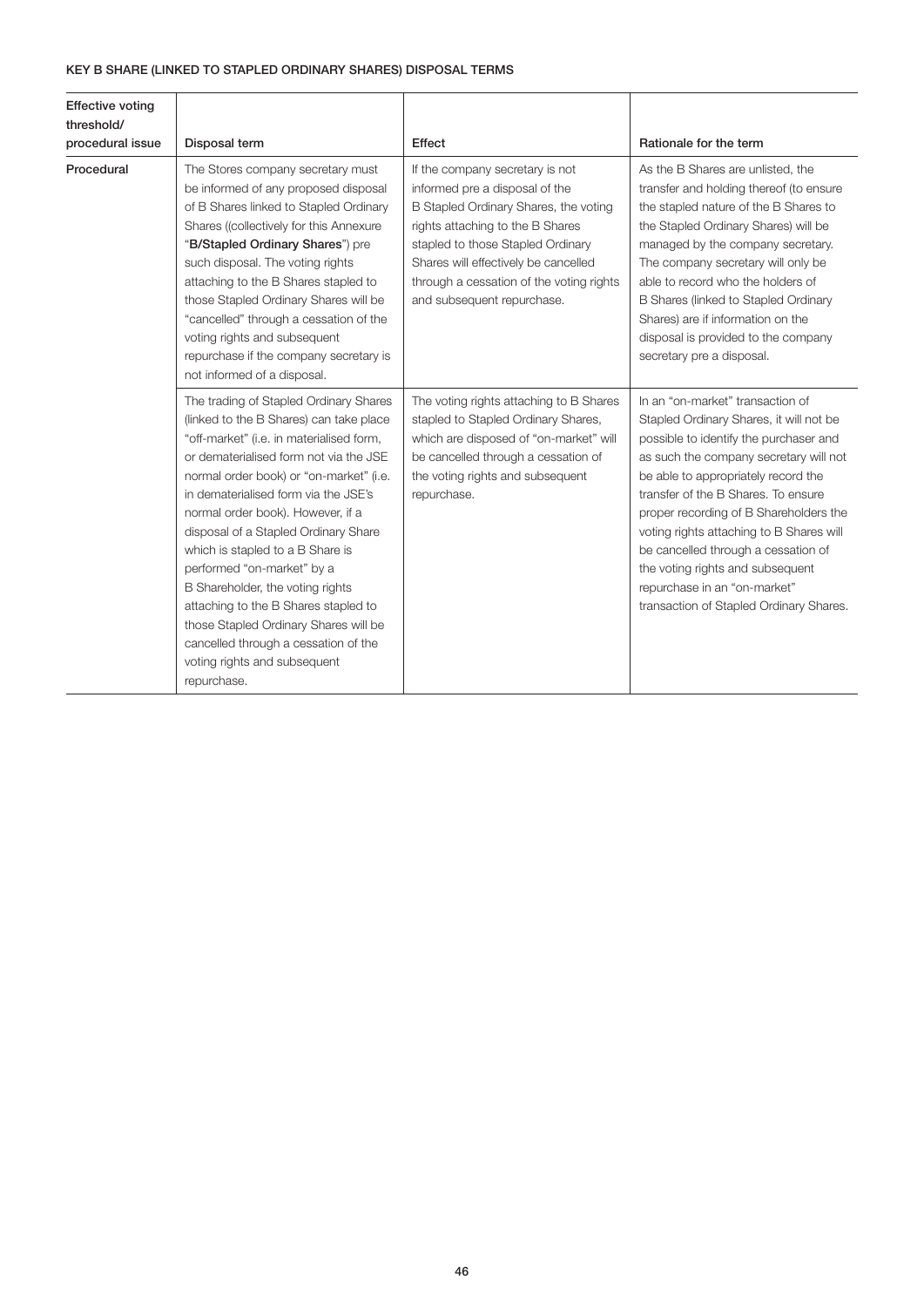| <b>Effective voting</b><br>threshold/ |                                                                                                                                                                                                                                                                                                                                                                                                                                                                                                                                                                                                                                                                                                                                                                                                                                                                                                                                                                                                                                                                              |                                                                                                                                                                                                                                                                                                            |                                                                                                                                                                                                                                                                                                                                                                                                                                                                                                                                                                                                                                                         |
|---------------------------------------|------------------------------------------------------------------------------------------------------------------------------------------------------------------------------------------------------------------------------------------------------------------------------------------------------------------------------------------------------------------------------------------------------------------------------------------------------------------------------------------------------------------------------------------------------------------------------------------------------------------------------------------------------------------------------------------------------------------------------------------------------------------------------------------------------------------------------------------------------------------------------------------------------------------------------------------------------------------------------------------------------------------------------------------------------------------------------|------------------------------------------------------------------------------------------------------------------------------------------------------------------------------------------------------------------------------------------------------------------------------------------------------------|---------------------------------------------------------------------------------------------------------------------------------------------------------------------------------------------------------------------------------------------------------------------------------------------------------------------------------------------------------------------------------------------------------------------------------------------------------------------------------------------------------------------------------------------------------------------------------------------------------------------------------------------------------|
| procedural issue                      | Disposal term                                                                                                                                                                                                                                                                                                                                                                                                                                                                                                                                                                                                                                                                                                                                                                                                                                                                                                                                                                                                                                                                | Effect                                                                                                                                                                                                                                                                                                     | Rationale for the term                                                                                                                                                                                                                                                                                                                                                                                                                                                                                                                                                                                                                                  |
| < 25%                                 | In a disposal of B/Stapled Ordinary<br>Shares by a B Shareholder, where the<br>combined voting rights of all other<br>Stores Shares plus B/Stapled Ordinary<br>Shares acquired by a purchaser<br>(together with its concert parties and<br>related parties) are not more than an<br>effective aggregated 25% of the total<br>Stores voting rights, the voting rights<br>attaching to the B Shares stapled to<br>the Stapled Ordinary Shares acquired<br>will be cancelled through a cessation of<br>the voting rights and subsequent<br>repurchase.<br>Similarly, if the combined voting rights<br>of all other Stores Shares plus<br>B/Stapled Ordinary Shares still held by<br>the selling B Shareholder (together with<br>its concert parties and related parties)<br>(initially the Controlling Shareholders)<br>are not more than an effective<br>aggregated 25% of the Stores total<br>voting rights, the voting rights attaching<br>to the B Shares held by the seller will<br>be cancelled through a cessation of<br>the voting rights and subsequent<br>repurchase. | The voting rights attaching to B Shares<br>stapled to the Stapled Ordinary Shares<br>are cancelled in the hands of a<br>B Shareholder that does not hold more<br>than 25% of Stores' total voting rights<br>(together with its concert parties and<br>related parties).                                    | Ordinarily any single shareholder and<br>its concert parties and related parties<br>would lose so-called "negative" control<br>below 25% shareholding, and hence<br>the cessation of the voting rights of the<br>B Shares is intended to simulate this<br>loss of "negative" control.<br>Further, it also ensures that when the<br>B Shareholder disposes of B/Stapled<br>Ordinary Shares in very small numbers<br>at a time, that in those instances the<br>voting rights attaching to the B Shares<br>also get cancelled, as it will not be<br>possible to administer the B Shares<br>and their holders if too many parties<br>started holding these. |
|                                       | If at any point in time there is not a<br>single B Shareholder (together with its<br>concert parties and related parties) that<br>holds more than an effective aggregate<br>25% of the Stores total voting rights,<br>then the voting rights attaching to all<br>B Shares will be cancelled through a<br>cessation of the voting rights and<br>subsequent repurchase.                                                                                                                                                                                                                                                                                                                                                                                                                                                                                                                                                                                                                                                                                                        | The voting rights attaching to all<br>B Shares are cancelled through a<br>cessation of the voting rights and<br>subsequent repurchase if there are no<br>more B Shareholders (together with<br>their concert parties and related<br>parties) that hold more than 25% of the<br>Stores total voting rights. | B Shares effectively provide voting<br>rights similar to the current effective<br>voting status quo. If no party holds<br>more than 25%, the B Shares should<br>not operate further to reflect the<br>current status quo.                                                                                                                                                                                                                                                                                                                                                                                                                               |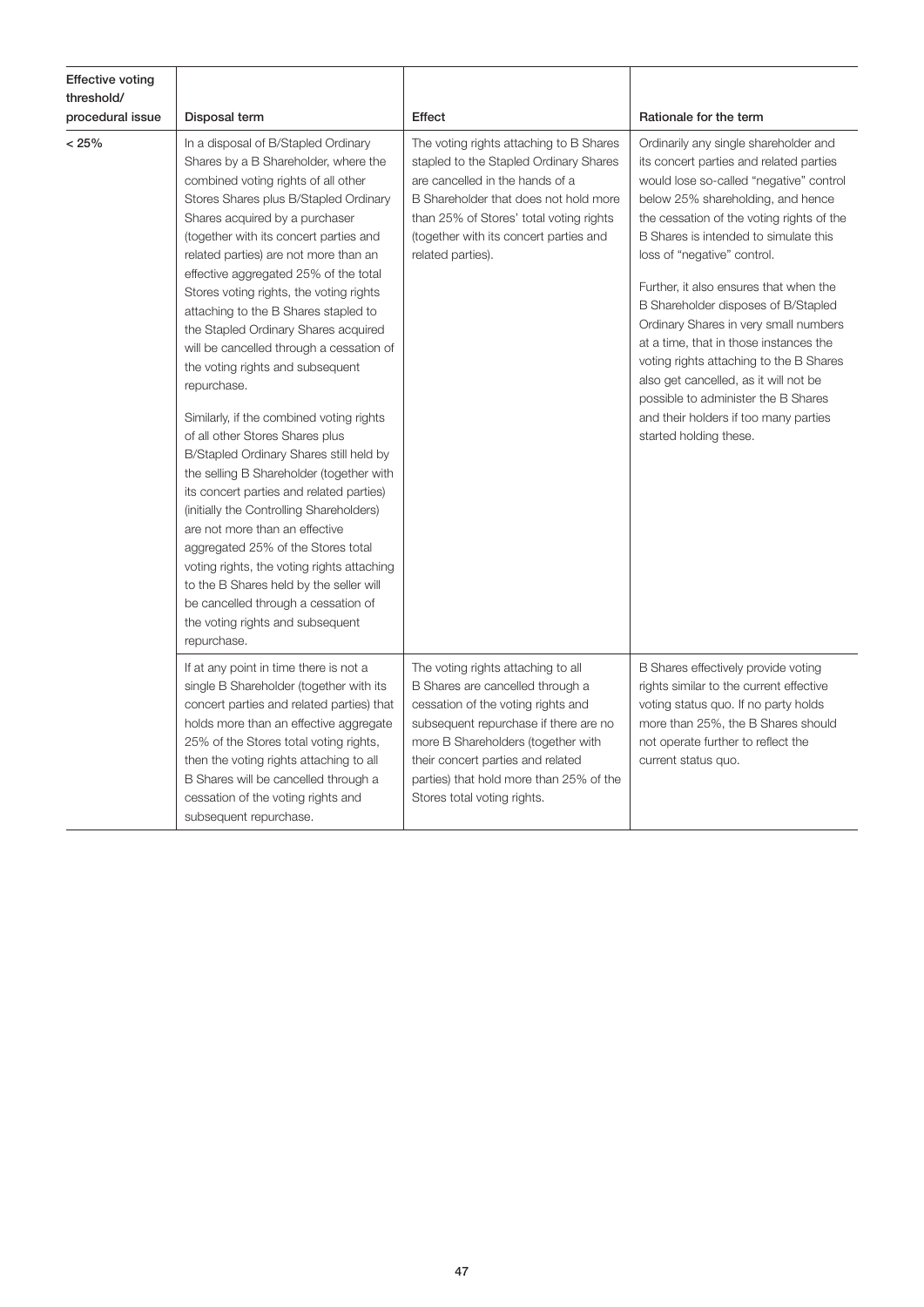| Effective voting<br>threshold/<br>procedural issue | Disposal term                                                                                                                                                                                                                                                                                                                                                                                                                                                                                                                                                                                                                                                                                                                                                                                                                                                                                                                                                                                                                                                                                                                                                                                                                                                                                                                                                                                           | Effect                                                                                                                                                                                                                                                                                                                                                                                                                      | Rationale for the term                                                                                                                                                                                                                                                                                                                                                                                                                                                                                                                                                                                                                                                                                                                                                                                                                                                                                                                                                                                                                                                                                                                                                                   |
|----------------------------------------------------|---------------------------------------------------------------------------------------------------------------------------------------------------------------------------------------------------------------------------------------------------------------------------------------------------------------------------------------------------------------------------------------------------------------------------------------------------------------------------------------------------------------------------------------------------------------------------------------------------------------------------------------------------------------------------------------------------------------------------------------------------------------------------------------------------------------------------------------------------------------------------------------------------------------------------------------------------------------------------------------------------------------------------------------------------------------------------------------------------------------------------------------------------------------------------------------------------------------------------------------------------------------------------------------------------------------------------------------------------------------------------------------------------------|-----------------------------------------------------------------------------------------------------------------------------------------------------------------------------------------------------------------------------------------------------------------------------------------------------------------------------------------------------------------------------------------------------------------------------|------------------------------------------------------------------------------------------------------------------------------------------------------------------------------------------------------------------------------------------------------------------------------------------------------------------------------------------------------------------------------------------------------------------------------------------------------------------------------------------------------------------------------------------------------------------------------------------------------------------------------------------------------------------------------------------------------------------------------------------------------------------------------------------------------------------------------------------------------------------------------------------------------------------------------------------------------------------------------------------------------------------------------------------------------------------------------------------------------------------------------------------------------------------------------------------|
| $\geq 25\%$                                        | If a purchaser acquires B/Stapled<br>Ordinary Shares from a B Shareholder<br>and post the acquisition holds more<br>than 25% of the effective aggregated<br>total voting rights together with its<br>concert parties and related parties<br>(B/Stapled Ordinary Shares acquired<br>and existing Stores Shares) in Stores<br>and the selling B Shareholder of the<br>B/Stapled Ordinary Shares also still<br>holds effective aggregated total voting<br>rights (B/Stapled Ordinary Shares and<br>existing Stores Shares) in Stores of<br>more than 25%, together with its<br>concert parties and related parties,<br>then the purchaser of the B/Stapled<br>Ordinary Shares will have the choice to<br>elect to either: (i) make an offer to all<br>other Stores Shareholders to acquire<br>their shares at the same price paid for<br>the B/Stapled Ordinary Shares; or (ii) to<br>have the voting rights attaching to the<br>B Shares stapled to the Stapled<br>Ordinary Shares acquired cancelled<br>through a cessation of the voting rights<br>and subsequent repurchase<br>("25% Election Term").<br>Should an offer to minorities be made<br>per the 25% Election Term, the<br>full consideration payable to the<br>B Shareholder under the transaction<br>which triggers the offer shall be<br>attributed to the Stapled Ordinary<br>Shares and no value shall be attributed<br>to the B Shares. | The purchaser of B/Stapled Ordinary<br>Shares can either:<br>• make the same offer to all other<br>Stores shareholders at the same<br>price it paid on the B/Stapled<br>Ordinary Shares; or<br>• have the voting rights attaching to its<br>B Shares in respect of the B/Stapled<br>Ordinary Shares cancelled through a<br>cessation of the voting rights and<br>subsequent repurchase and thus<br>only hold Stores Shares. | The 25% Election Term is meant to<br>counteract a "synthetic double 25%"<br>voting position where there are two<br>B Shareholders (after the disposal of<br>B/Stapled Ordinary Shares) with<br>greater than an effective 25% of the<br>Stores total voting rights by virtue of<br>the fact that the B Shares have voting<br>rights.<br>As such the purpose is to give an<br>election to the purchaser to decide<br>if he wishes to retain the B Shares or<br>if the effective 25% voting<br>(notwithstanding that the purchaser<br>may have acquired Stores Shares of<br>less than 25%, but get more than<br>25% due to the B Shares attaching<br>to the Stapled Ordinary Shares) arising<br>from this is important and the<br>purchaser is willing to pay a premium<br>for this, that all minority shareholder<br>also get the opportunity to be paid<br>such a premium, if any, to prevent<br>minority shareholders from being<br>disadvantaged.<br>The purpose of the term ascribing the<br>full value of an offer to minorities per<br>the 25% Election Term is to ensure that<br>minority shareholders enjoy the full<br>benefit of the offer (despite not owning<br>any B Shares). |
| $\geq 35\%$                                        | Should an offer to minorities be made<br>the full consideration payable to the<br>B Shareholder under the transaction<br>which triggers the offer shall be<br>attributed to the Stapled Ordinary<br>Shares and no value shall be attributed<br>to the B Shares.<br>No further specific terms applicable.                                                                                                                                                                                                                                                                                                                                                                                                                                                                                                                                                                                                                                                                                                                                                                                                                                                                                                                                                                                                                                                                                                | Where B/Stapled Ordinary Shares are<br>transferred that constitute 35% or<br>more the usual Take Over Regulation<br>Panel rules apply regarding a<br>mandatory offer to all Stores<br>shareholders.                                                                                                                                                                                                                         | The standard Take Over Regulation<br>Panel rules require a mandatory offer to<br>be made in any transaction where<br>more than 35% is transferred.<br>Provided the thresholds above are met,<br>the B Shares will be transferred and<br>not cancelled.<br>Again, the purpose of the term<br>ascribing the full value of an offer to<br>minorities is to ensure that minority<br>shareholders enjoy the full benefit of<br>the offer (despite not owning any<br>B Shares).                                                                                                                                                                                                                                                                                                                                                                                                                                                                                                                                                                                                                                                                                                                |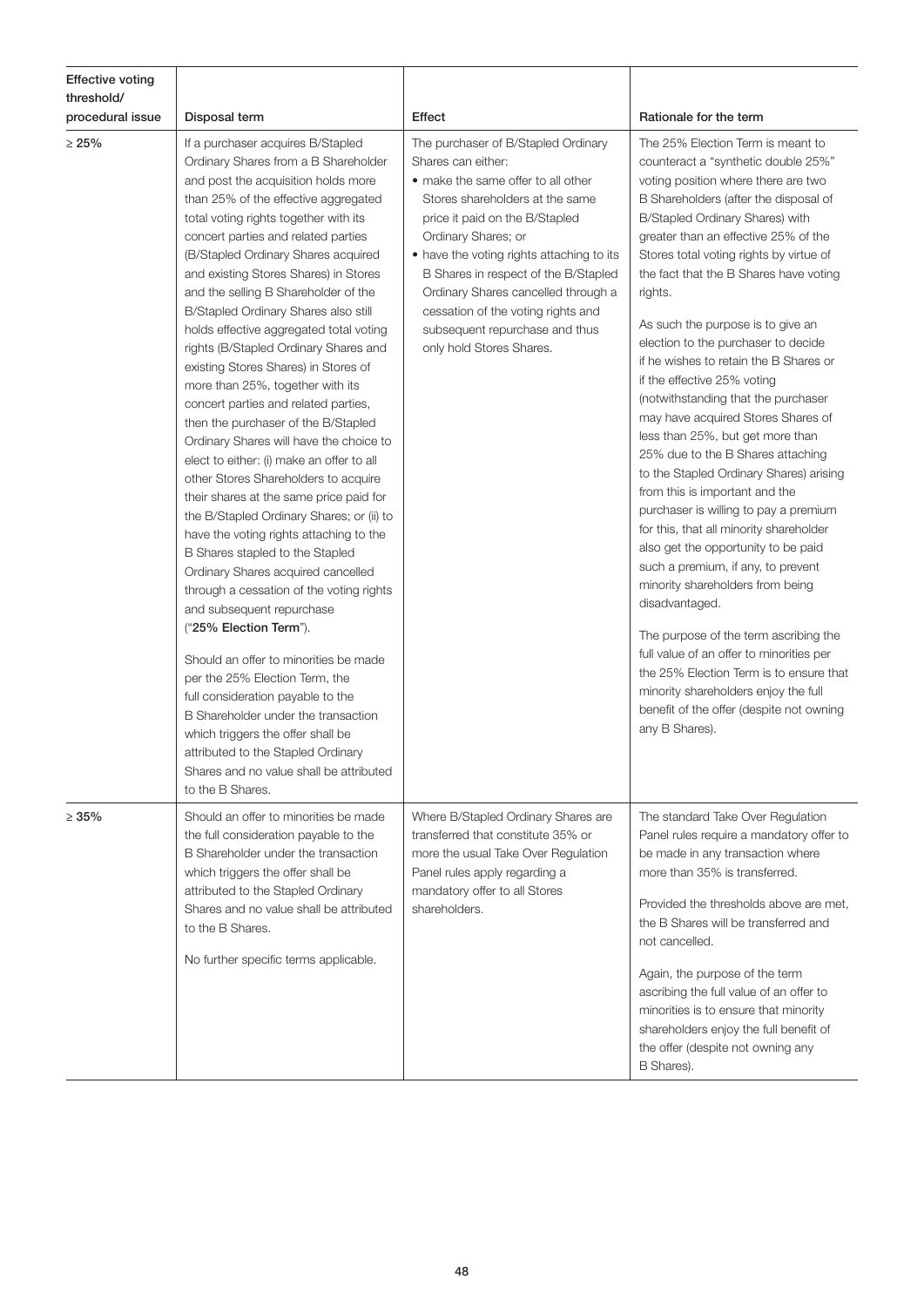

# Pick n Pay Holdings Limited RF

(Incorporated in the Republic of South Africa) (Registration number: 1981/009610/06) JSE Code: PWK ISIN: ZAE000005724 ("Holdings" or "the Company")

# NOTICE OF GENERAL MEETING OF HOLDINGS SHAREHOLDERS

All terms defined in the Circular to which this notice of General Meeting is attached shall bear the same meanings herein.

Notice is hereby given that a General Meeting of Holdings Shareholders, or their proxies, will be held at the registered office of Holdings at Pick n Pay Office Park, 101 Rosmead Avenue, Kenilworth, Cape Town, on Monday, 25 July 2016 at 08:30 to consider and, if deemed fit, to pass, with or without modification, the resolutions set out in this notice of General Meeting or at any postponement or adjournment of the General Meeting. Registration for attendance at the General Meeting will commence at 08:00.

Holdings and Stores Shareholders are advised that as soon as the General Meeting of Holdings Shareholders is concluded, a General Meeting will be held at the same venue for Stores Shareholders. Given the uncertainty of the commencement time of the Stores General Meeting, Stores Shareholders are hereby invited to attend (but not to participate unless in their capacity as Holdings Shareholders) the General Meeting, given that the proposed transaction that is the subject of the General Meeting is indivisibly linked with that of the subsequent Stores General Meeting. Likewise, Holdings Shareholders are invited to attend (but not to participate unless in their capacity as Stores Shareholders) the Stores General Meeting that will commence as soon as the General Meeting is completed.

Holdings and Stores Shareholders are advised that once the Holdings General Meeting and the Stores General Meeting are completed, the Annual General Meetings of Holdings and Stores will take place. Holdings and Stores Shareholders are invited to attend the Annual General Meetings in addition to the General Meetings.

# In the interests of good corporate governance, the Controlling Shareholders have undertaken not to vote their Holdings Shares on the resolutions to be proposed at this General Meeting.

Holdings has determined that the Record Date for the purpose of determining which Holdings Shareholders are entitled to receive notice of the General Meeting is Friday, 17 June 2016 and the Record Date for purposes of determining which Holdings Shareholders are entitled to participate in and vote at the General Meeting is Friday, 15 July 2016. Accordingly, only Holdings Shareholders who are registered in the securities register of members of Holdings on Friday, 15 July 2016 will be entitled to participate in and vote at the General Meeting.

All references to the MOI of Holdings in this notice of General Meeting refer to the MOI of Holdings which was adopted by special resolution under the Companies Act No 71 of 2008, as amended ("Companies Act") at the Annual General Meeting of Holdings Shareholders held on 15 June 2012.

Each of the ordinary and special resolutions set out below may be proposed and passed at the General Meeting or at any postponement or adjournment of the General Meeting.

The purpose of the General Meeting is for the following business to be transacted and for the following special and ordinary resolutions to be proposed:

# SPECIAL RESOLUTION NUMBER 1 – UNBUNDLING AND CONSEQUENT DISPOSAL OF ALL OR A GREATER PART OF THE COMPANY'S ASSETS

RESOLVED THAT, subject to the passing of this special resolution as well as the passing of all resolutions to be proposed at the General Meeting of Stores scheduled to be held on the same day as this General Meeting, the Company's Shareholders hereby authorise, by way of special resolution (including for the purposes of sections 112 read together with section 115 of the Companies Act), the unbundling and distribution in specie by the Company of 257 045 334 ordinary issued shares of Stores to the Company's Shareholders in the Entitlement Ratio, such that:

- 1. the Controlling Shareholders shall, collectively, receive 26.8% (twenty six point eight percent) of the issued ordinary shares of Stores, in proportion and pro rata to their shareholding in the Company as at the Record Date; and
- 2. the Holdings Minority Shareholders shall, collectively, receive 25.8% (twenty five point eight percent) of the issued ordinary shares of Stores, in proportion and pro rata to their shareholding in the Company as at the Record Date.

# Voting requirement

This resolution requires the support of at least 75% of the voting rights exercised on the resolution in terms of section 112, read with section 115, of the Companies Act.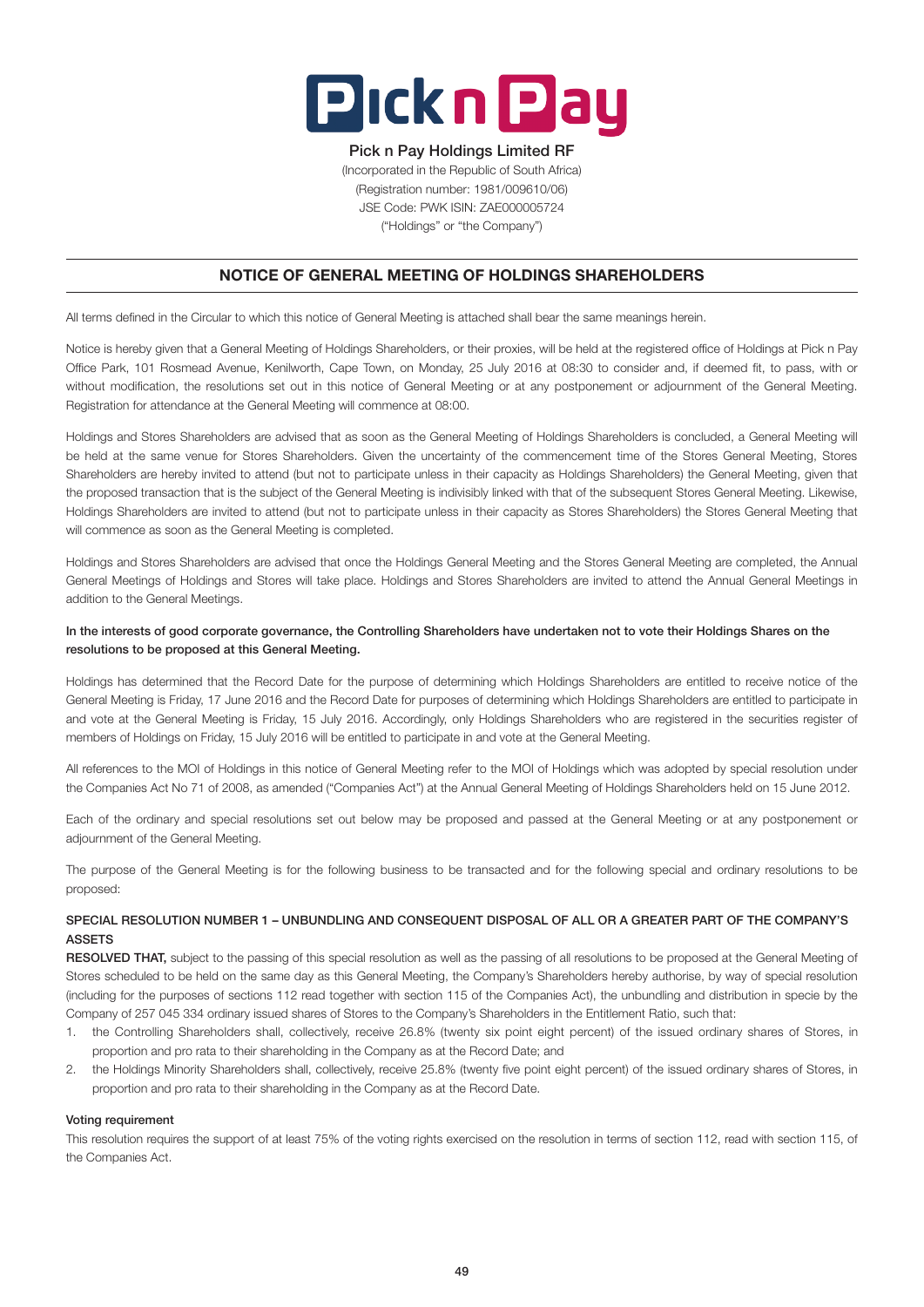### Explanation

The purpose of this special resolution is for Holdings, as part of the Transaction, to unbundle the Stores Shares which Holdings holds to Holdings Shareholders such that the Holdings Shareholders become direct shareholders in Stores eliminating the dual point of entry to the Pick n Pay Group currently comprised by Holdings and its subsidiaries. As a consequence of this special resolution, Holdings will be constituted as a shell with no material assets or liabilities and as such Holdings shall not be entitled to retain a listing on the JSE.

# SPECIAL RESOLUTION NUMBER 2 – APPROVAL OF THE SCHEME OF ARRANGEMENT

RESOLVED THAT, subject to the passing of this special resolution as well as the passing of (i) special resolution number 1 to be proposed at this General Meeting, and (ii) all resolutions to be proposed at the General Meeting of Stores scheduled to be held after this General Meeting, the scheme of arrangement in terms of section 114 of the Companies Act proposed between the Company and the Company's Shareholders and more fully described in the Circular to the Company's Shareholders dated Friday, 24 June 2016 of which this notice of General Meeting forms part, be and is hereby approved as a special resolution in terms of section 115(2)(a) of the Companies Act on the basis that if such scheme of arrangement becomes operative, Stores will acquire all of the issued shares of the Company from the Company's Shareholders.

### Voting requirement

This resolution requires the support of at least 75% of the voting rights exercised on the resolution in accordance with section 114 of the Companies Act.

### **Explanation**

The purpose of this special resolution is to approve a scheme of arrangement pursuant to which all of the Shares in Holdings are acquired from Holdings Shareholders to facilitate the winding-up of Holdings which will, as a result of the implementation of special resolution number 1 above, be no more than a shell with no material assets or liabilities.

# SPECIAL RESOLUTION NUMBER 3 – AMENDMENTS TO THE PICK N PAY EMPLOYEE SHARE SCHEMES

RESOLVED THAT, subject to the passing of (i) special resolution number 1 to be proposed at this General Meeting, and (ii) all resolutions to be proposed at the General Meeting of Stores scheduled to be held after this General Meeting, the Company be and hereby is authorised to effect amendments to the scheme rules of the employee share schemes, being the Blue Ribbon Employee Share Purchase Trust and the Pick n Pay 1997 Share Option Scheme, to ensure that participants are not prejudiced pursuant to the implementation of special resolution number 1 and/or special resolution number 2 above. Accordingly, the relevant scheme rules shall be amended to provide for the substitution of Holdings Shares for Stores Shares of equivalent value, with the intent and purpose that the participants in question should continue to derive the same benefit in respect thereof insofar as is possible.

### Voting requirement

This resolution requires the support of at least 75% of the voting rights exercised on the resolution, in accordance with schedule 14.1 of the JSE Listings Requirements, and is accordingly required to be framed as a special resolution in terms of the Company's Memorandum of Incorporation.

### Explanation

The purpose of this special resolution is to approve amendments to the Pick n Pay employee share schemes pursuant to which employees who hold shares in Holdings, which are subject to a pledge arrangement, or who hold options to acquire shares in Holdings (whether or not exercised) will hereafter have their entitlements substituted with entitlements to acquire Stores shares or options (as the case may be) of equivalent value on the same terms and conditions.

# SPECIAL RESOLUTION NUMBER 4 – AMENDMENT TO THE COMPANY'S MEMORANDUM OF INCORPORATION

RESOLVED THAT, subject to the passing of special resolution number 1 to be proposed at this General Meeting, the existing Memorandum of Incorporation of the Company be and is hereby substituted by the new Memorandum of Incorporation in terms of which, inter alia, the Company shall be permitted to round down entitlements to fractions of securities to the nearest whole number, and to pay the value of such a fraction of a security to any such shareholder, which new Memorandum of Incorporation is tabled at this General Meeting and initialled by the Chairman for the purposes of identification in accordance with the provisions of section 16(1)(c) (read together with sections 16(5) and 36(2)(a)) of the Companies Act.

### Voting requirement

This resolution is a special resolution and requires the support of at least 75% of the voting rights exercised on the resolution in terms of section 16(1)(c) of the Companies Act.

### Explanation

Pursuant to the passing and implementation of special resolution number 1 above, Stores shares will be distributed to Shareholders of the Company in the Entitlement Ratio, which will result in shareholders becoming entitled to fractions of securities. The purpose of this special resolution is to allow the Company to round down entitlements to fractions of securities, to the nearest whole number, and to pay the value of such a fraction of a security to any such shareholder.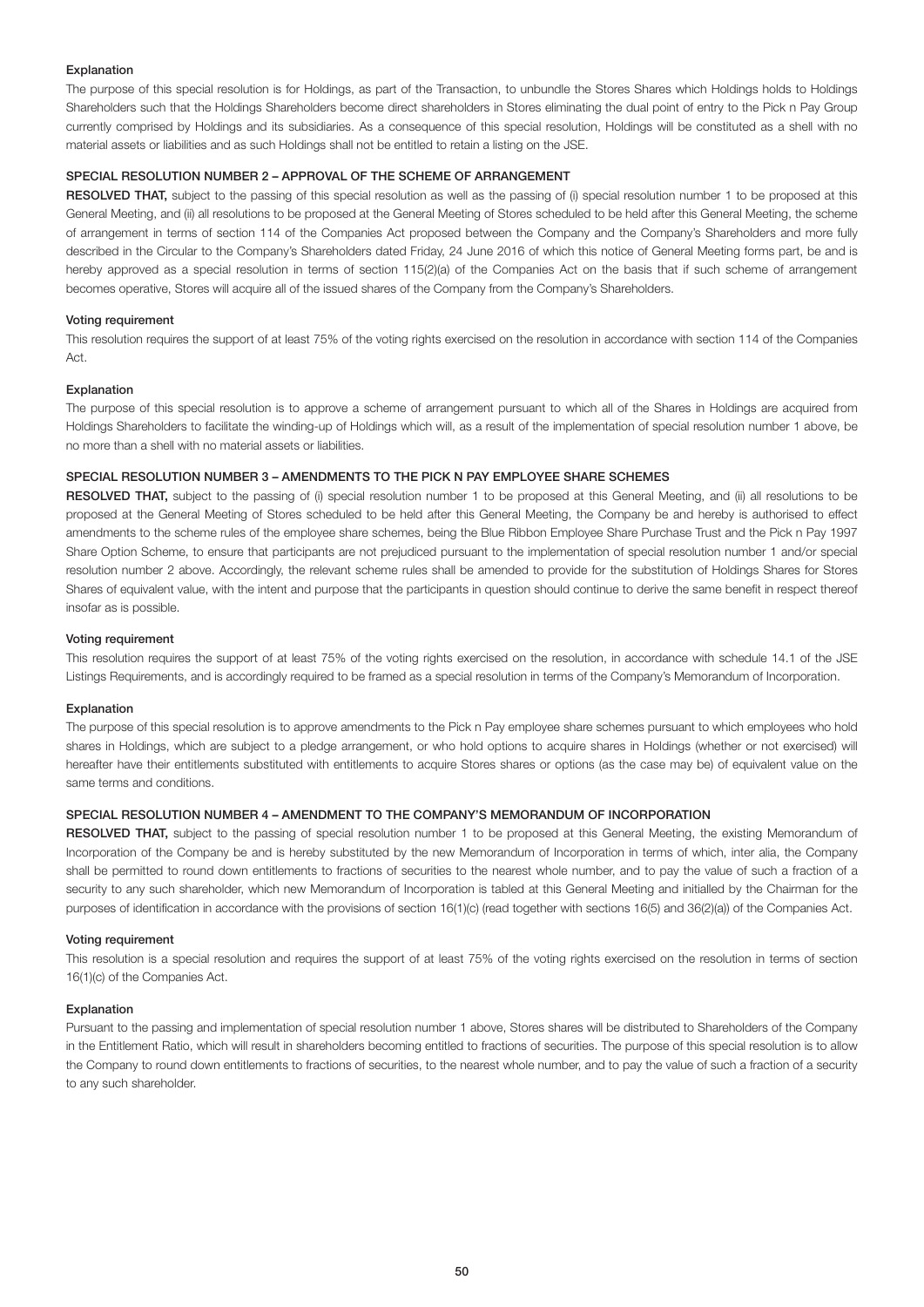# ORDINARY RESOLUTION NUMBER 1 – DIRECTORS AUTHORISED TO ACT

RESOLVED THAT, subject to the passing of all of the special resolutions proposed at the General Meeting at which this resolution is proposed and subject further to the passing of all resolutions of Stores referenced therein, any director of the Company and/or the company secretary be and is hereby authorised and empowered to:

- sign all documents which may be necessary or desirable for the implementation of such special resolutions as have been passed and their filing; and
- generally do anything necessary or desirable for the implementation of such special resolutions as have been passed and all such actions taken prior hereto be and hereby are ratified.

Ordinary resolutions require the approval of at least 50% (fifty percent) of the voting rights plus 1 (one) vote exercised on the resolution.

# QUORUM

The General Meeting may not begin until at least three Shareholders entitled to attend and vote at the meeting are present in person and sufficient persons are present (in person or by proxy) at the General Meeting to exercise, in aggregate, at least 25% of all the voting rights that are entitled to be exercised in respect of at least one matter to be decided at the General Meeting. The Controlling Shareholders will be taken into account in determining quorum, but will not vote on any of the resolutions proposed in this Circular.

# IDENTIFICATION

In terms of section 63(1) of the Companies Act, all General Meeting participants will be required to provide identification reasonably satisfactory to the Chairman of the General Meeting, who must be reasonably satisfied that the right of that person to participate in, and speak and vote at, the General Meeting, as a Holdings Shareholder, as a proxy for a Holdings Shareholder or as a representative of a Holdings Shareholder, has been reasonably verified.

Examples of satisfactory identification include valid South African driver's licences, identity documents or passports.

# APPRAISAL RIGHTS

Holdings Shareholders are hereby advised of their appraisal rights in terms of section 164 of the Companies Act. Their attention is drawn to the provisions of that section which are set out in Annexure 5 to the Circular, and to the explanation thereof contained in paragraph 8 of the Circular commencing on page 19 of the Circular.

# ENTITLEMENT TO ATTEND AND VOTE AT THE GENERAL MEETING IN PERSON OR BY PROXY

If you hold Certificated Holdings Shares (i.e. have not Dematerialised your Holdings Shares) or are registered as an Own-Name Dematerialised Holdings Shareholder (i.e. have specifically instructed your Central Securities Depository Participant (CSDP) to hold your shares in your own name in the Holdings sub-register) then:

- you may attend and vote at the General Meeting; alternatively
- you may appoint an individual as a proxy (who need not also be a Holdings Shareholder) to attend, participate in and speak and vote in your place at the General Meeting by completing the attached Form of Proxy (pink) and it is recommended that it be returned to the registered office of the Company or to the Transfer Secretaries, Computershare Investor Services Proprietary Limited ("Computershare"), the details of which are set out in the Corporate Information and Advisers section of the Circular on the inside front cover, by no later than 08:30 on Thursday, 21 July 2016. Please note that your proxy may delegate his/her authority to act on your behalf to another person, subject to the restrictions set out in the attached Form of Proxy (pink). Please also note that the attached Form of Proxy (pink) must be delivered to the registered office of Holdings or to the Transfer Secretaries, Computershare as aforesaid, before your proxy may exercise any of your rights as a Holdings Shareholder at the General Meeting.

Unless revoked before then, a signed proxy form shall remain valid at any adjournment or postponement of the General Meeting and the proxy so appointed shall be entitled to vote, as indicated on the proxy form, on any resolution at such General Meeting or any adjournment or postponement thereof.

Please note that:

- any Holdings Shareholder that is a company may authorise any person to act as its representative at the General Meeting;
- if you are the owner of Dematerialised Holdings Shares (i.e. have replaced the paper share certificates representing the Holdings Shares with electronic records of ownership under the JSE's electronic settlement system, Strate) held through a CSDP or Broker (or their nominee) and are not registered as an "Own-Name Dematerialised Holdings Shareholder" then you are not a registered Holdings Shareholder, but your CSDP or Broker (or their nominee) would be.

Accordingly, in these circumstances, subject to the mandate between yourself and your CSDP or Broker if you:

- wish to attend the General Meeting you must contact your CSDP or Broker and obtain the relevant letter of representation from it; alternatively
- are unable to attend the General Meeting but wish to be represented at the meeting, you must contact your CSDP or Broker and furnish it with your voting instructions in respect of the General Meeting and/or request it to appoint a proxy. You must not complete the attached Form of Proxy (pink). The instructions must be provided in accordance with the mandate between yourself and your CSDP or Broker within the time period required by your CSDP or Broker.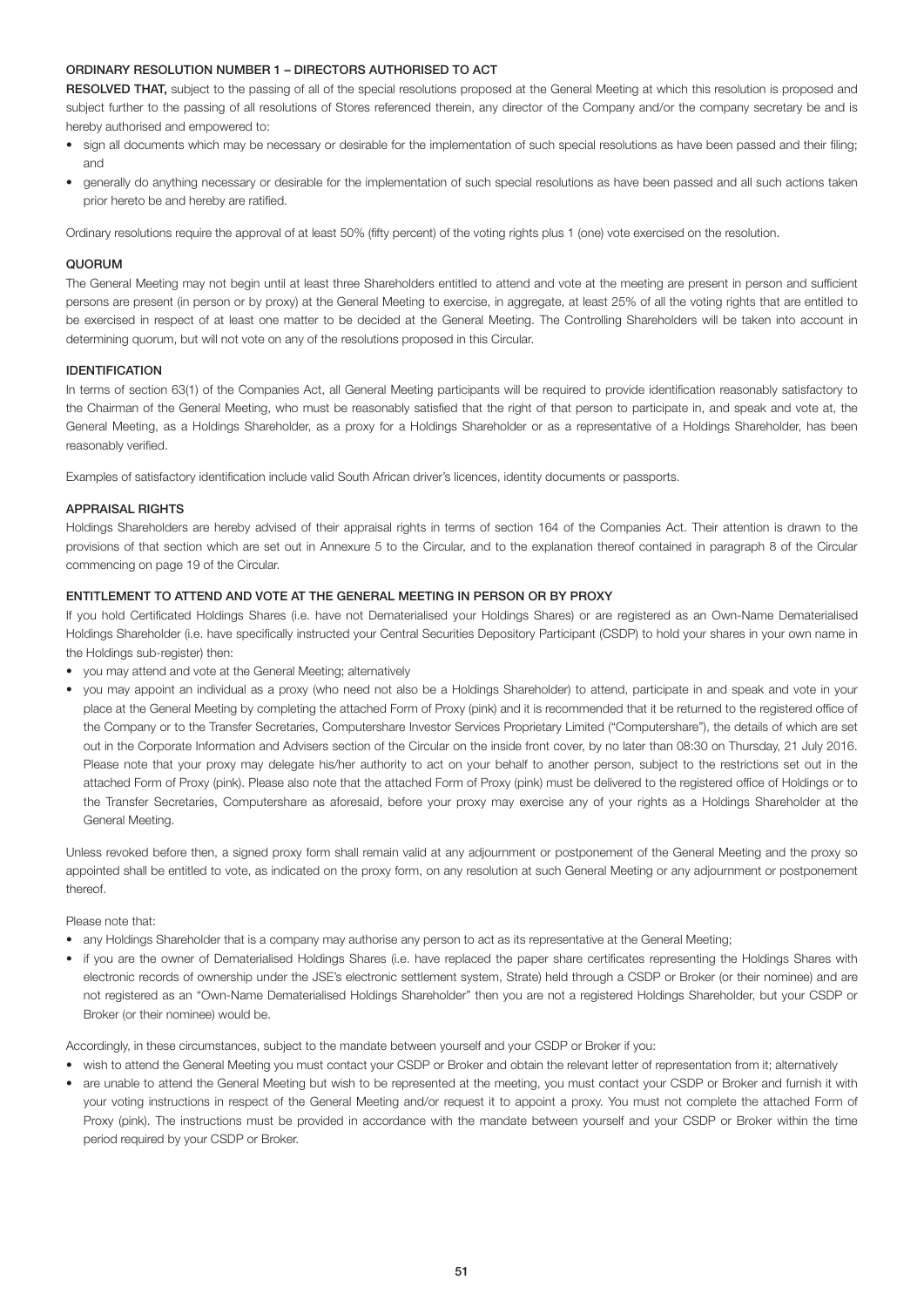CSDPs, Brokers or their nominees recorded in the Company's sub-register as holders of Dematerialised Holdings Shares held on behalf of an investor/beneficial owner in terms of Strate should, when authorised in terms of their mandate or instructed to do so by the owner on behalf of whom they hold Dematerialised Holdings Shares, vote by either appointing a duly authorised representative to attend and vote at the General Meeting or by completing the attached Form of Proxy (pink) in accordance with the instructions thereon and it is recommended that it be returned to the registered office of the Company or to the Transfer Secretaries, Computershare, the details of which are set out below by no later than 08:30 on 21 July 2016.

For and on behalf of the Directors

# Ms Debra Muller

Company secretary Cape Town

24 June 2016

# Registered office

101 Rosmead Avenue Kenilworth Cape Town 7708 (PO Box 23087, Claremont, 7735)

### Transfer Secretaries

Computershare Investor Services Proprietary Limited Ground Floor 70 Marshall Street Johannesburg, 2001 (PO Box 61051, Marshalltown, 2107)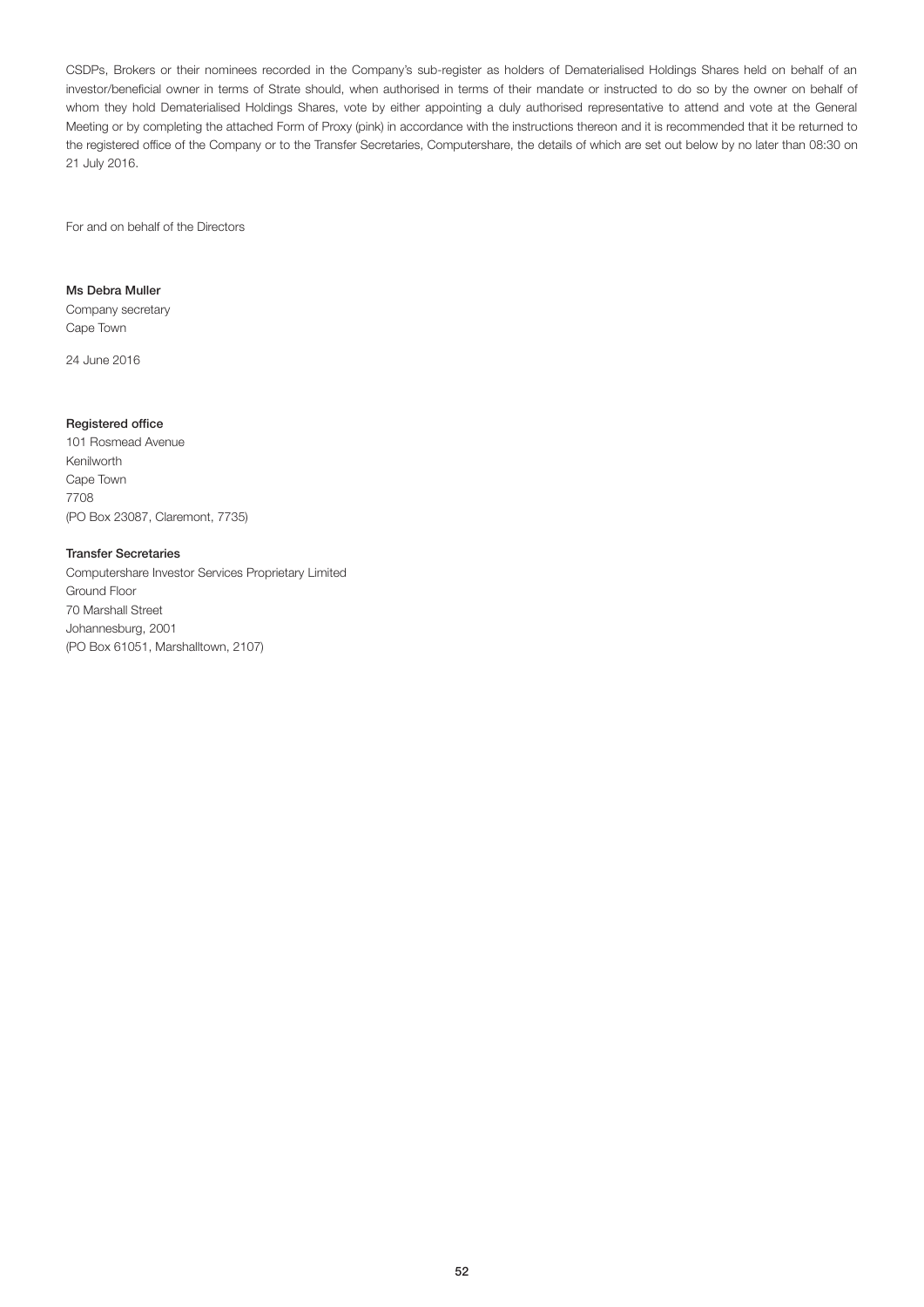

# Pick n Pay Holdings Limited RF

(Incorporated in the Republic of South Africa) (Registration number: 1981/009610/06) JSE Code: PWK ISIN: ZAE000005724 ("Holdings" or "the Company")

# FORM OF PROXY – GENERAL MEETING OF HOLDINGS SHAREHOLDERS

FOR COMPLETION BY HOLDINGS SHAREHOLDERS (THE "SHAREHOLDERS") WHO HAVE NOT YET DEMATERIALISED THEIR HOLDINGS SHARES OR WHO HAVE DEMATERIALISED THEIR HOLDINGS SHARES WITH "OWN NAME" REGISTRATION ONLY

If you wish to appoint a proxy to act on your behalf at the General Meeting of Holdings Shareholders to be held on Monday, 25 July 2016 and at any adjournment or postponement thereof, please complete and return this Form of Proxy. (Also see the notes overleaf.)

All terms defined in the Circular to which this Form of Proxy is attached shall bear the same meanings herein.

Note: If your Dematerialised Holdings Shares are held through a Central Securities Depository Participant ("CSDP") or Broker and you have not provided the nominee with a general mandate to act on your behalf at shareholder meetings, and you wish to cast your vote at this General Meeting or you want to attend the General Meeting in person, please contact your CSDP or Broker.

# I/WE (Full names in BLOCK LETTERS please) of

| (insert address)       |                                  |
|------------------------|----------------------------------|
| Telephone number       | Cell phone number                |
| email address          |                                  |
| being the holder(s) of | Holdings shares, hereby appoint: |
| 1.                     | or failing him/her               |
| 2.                     | or failing him/her               |

3. the chairman of the General Meeting,

as my/our proxy to act for me/us and on my/our behalf at the General Meeting which will be held for the purpose of considering, and if deemed fit, passing the special and ordinary resolutions to be proposed thereat and at any adjournment or postponement thereof and to vote for and/or against the special and ordinary resolutions and/or abstain from voting in respect of the Holdings Shares, as applicable, registered in my/our name/s as follows:

Please indicate with an "X" the instructions to your proxy in the spaces provided below. In the absence of such indication the proxy will be entitled to exercise his/her discretion in voting.

|                                                                                                                      | <b>FOR</b> | <b>AGAINST</b> | <b>ABSTAIN</b> |
|----------------------------------------------------------------------------------------------------------------------|------------|----------------|----------------|
| Special Resolution Number 1 – Unbundling and consequent disposal of all or a greater part of<br>the Company's assets |            |                |                |
| Special Resolution Number 2 – Approval of the Scheme of Arrangement                                                  |            |                |                |
| <b>Special Resolution Number 3 – Amendments to the Pick n Pay employee share schemes</b>                             |            |                |                |
| <b>Special Resolution Number 4 – Amendment to the Company's Memorandum of Incorporation</b>                          |            |                |                |
| <b>Ordinary Resolution Number 1 – Directors authorised to act</b>                                                    |            |                |                |
| Signed at<br><b>on</b>                                                                                               |            |                | 2016           |
| Signature                                                                                                            |            |                |                |
| Assisted by (where applicable)                                                                                       |            |                |                |
| Name<br>Capacity                                                                                                     | Signature  |                |                |

|  |  | (Please print in BLOCK LETTERS) |  |  |
|--|--|---------------------------------|--|--|
|--|--|---------------------------------|--|--|

Please read the notes overleaf.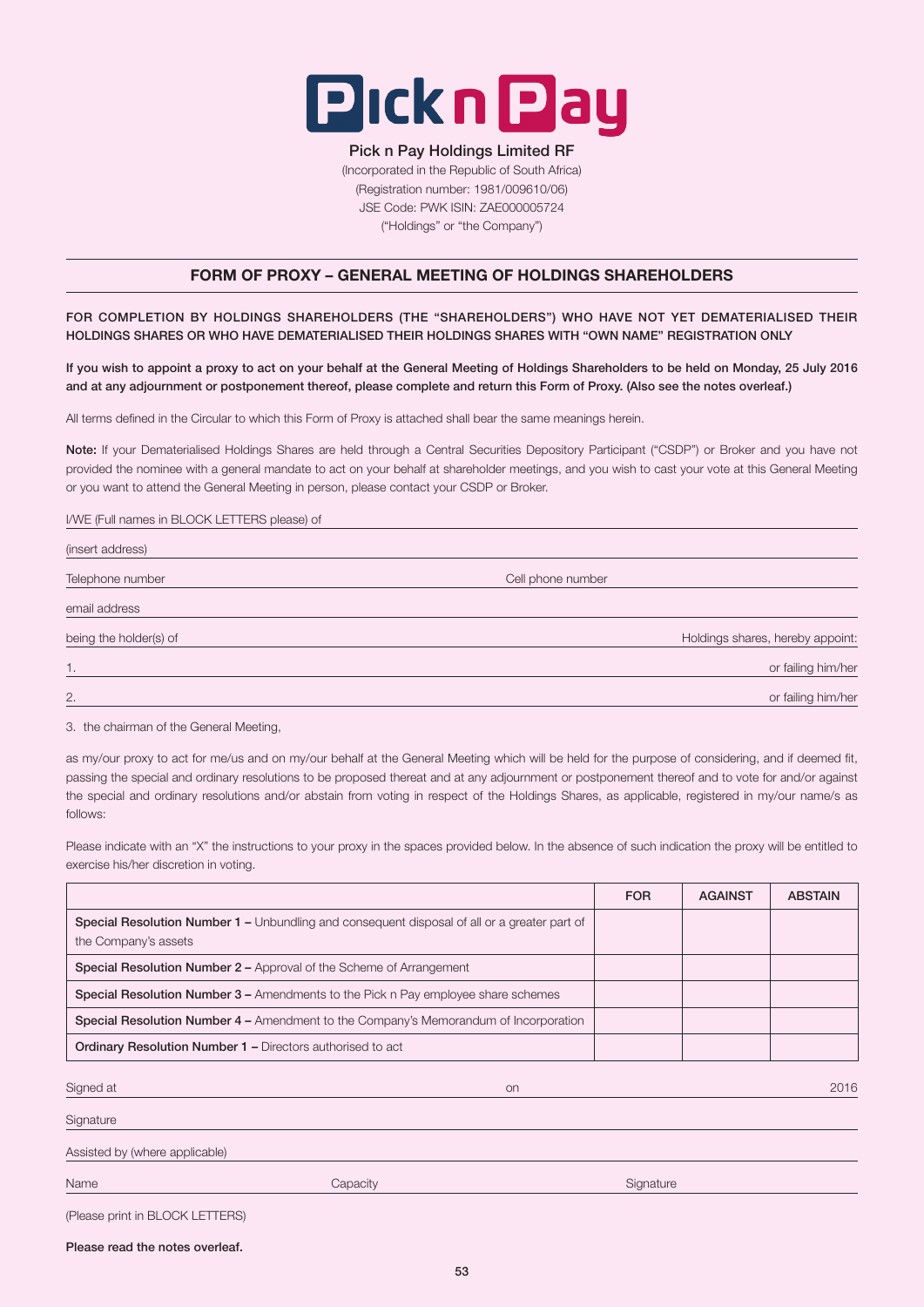# SUMMARY OF SHAREHOLDERS' RIGHTS IN RESPECT OF PROXY APPOINTMENTS AS CONTAINED IN SECTION 58 OF THE COMPANIES ACT

Please note that in terms of section 58 of the Companies Act:

- this proxy form must be dated and signed by the Holdings Shareholder appointing the proxy;
- you may appoint an individual as a proxy, including an individual who is not a Holdings Shareholder, to participate in and speak and vote at a Shareholders' meeting on your behalf;
- your proxy may delegate his/her authority to act on your behalf to another person, subject to any restriction set out in this proxy form;
- this proxy form must be delivered to the Company, or to the Transfer Secretaries of the Company, namely Computershare Investor Services Proprietary Limited, details of which can be found in note 5 to this Form of Proxy, before your proxy exercises any of your rights as a shareholder at the General Meeting;
- the appointment of your proxy or proxies will be suspended at any time to the extent that you choose to act directly and in person in the exercise of any of your rights as a shareholder at the General Meeting;
- the appointment of your proxy is revocable unless you expressly state otherwise in this proxy form;
- as the appointment of your proxy is revocable, you may revoke the proxy appointment by (i) cancelling it in writing, or making a later inconsistent appointment of a proxy; and (ii) delivering a copy of the revocation instrument to the proxy and to the Company. Please note the revocation of a proxy appointment constitutes a complete and final cancellation of your proxy's authority to act on your behalf as of the later of the date stated in the revocation instrument, if any, or the date on which the revocation instrument was delivered to the Company and the proxy as aforesaid;
- if this proxy form has been delivered to the Company, as long as that appointment remains in effect, any notice that is required by the Companies Act or the Company's Memorandum of Incorporation to be delivered by the Company to you will be delivered by the Company to you or your proxy or proxies, if you have directed the Company to do so, in writing and paid any reasonable fee charged by the Company for doing so;
- your proxy is entitled to exercise, or abstain from exercising, any voting right of yours at the General Meeting, but only as directed by you on this proxy form;
- the appointment of your proxy remains valid only until the end of the General Meeting or any adjournment or postponement thereof or for a period of 6 (six) months, whichever is shortest, unless it is revoked by you before then on the basis set out above.

The proxy form shall be valid and shall apply to any adjournment or postponement of the General Meeting to which it relates and shall apply to any resolution proposed at the General Meeting to which it relates and to such resolution including any such resolution to be voted on at any adjourned or postponed meeting of the General Meeting to which the proxy relates, unless the proxy is revoked before the adjourned or postponed meeting.

### NOTES TO THE FORM OF PROXY

- 1. The person whose name stands first on the proxy form and who is present at the General Meeting will be entitled to act as a proxy to the exclusion of those whose names follow thereafter.
- 2. If no proxy is inserted in the spaces provided, then the chairman shall be deemed to be appointed as the proxy to vote or abstain as the chairman deems fit.
- 3. A shareholder's instructions to the proxy must be indicated by the insertion of the relevant number of votes exercisable by that shareholder in the appropriate box provided. If there is no clear indication as to the voting instructions to the proxy, the proxy form will be deemed to authorise the proxy to vote or to abstain from voting at the General Meeting as he/she deems fit in respect of all of the shareholder's votes exercisable at the General Meeting.
- 4. A Holdings Shareholder or his/her proxy is not obliged to use all the votes exercisable by the Holdings Shareholder or by his/her proxy, but the total of the votes cast and in respect of which abstention is recorded may not exceed the total of the votes exercisable by the shareholder or by his/her proxy. A proxy shall be entitled to demand that voting takes place on a poll.
- 5. Proxy forms must be lodged at the registered office of the Company, Pick n Pay Office Park, 101 Rosmead Avenue, Kenilworth, Cape Town, or posted to the company secretary at PO Box 23087, Claremont, 7735, or lodged with or posted to the Transfer Secretaries, Computershare Investor Services Proprietary Limited, Ground Floor, 70 Marshall Street, Johannesburg, 2001 (PO Box 61051, Marshalltown, 2107, South Africa).
- 6. It is recommended that forms of proxy be received or lodged by no later than 08:30 on Thursday, 21 July 2016, being 2 (two) business days before the General Meeting to be held at 08:30 on Monday, 25 July 2016, for administrative reasons only.
- 7. Documentary evidence establishing the authority of a person signing this proxy form in a representative capacity must be attached to this proxy form unless previously recorded by the company secretary or waived by the chairman of the General Meeting if he/she is reasonably satisfied that the right of the representative to participate and vote has been reasonably verified. CSDPs or Brokers registered in the Company's securities, sub-register voting on instructions from beneficial owners of shares registered in the Company's securities sub-register, are requested that they identify the beneficial owner in the sub-register on whose behalf they are voting and return a copy of the instruction from such owner to the company secretary or to the Transfer Secretaries, Computershare Investor Services Proprietary Limited, Ground Floor, 70 Marshall Street, Johannesburg, 2001 (PO Box 61051, Marshalltown, 2107, South Africa), together with this Form of Proxy.
- 8. Any alteration or correction made to this proxy form must be initialled by the signatory/ies, but will only be validly made if such alteration or correction is accepted by the Chairman of the General Meeting.
- 9. A minor must be assisted by his/her parent or guardian unless the relevant documents establishing his/her legal capacity are produced or have been registered by the company secretary.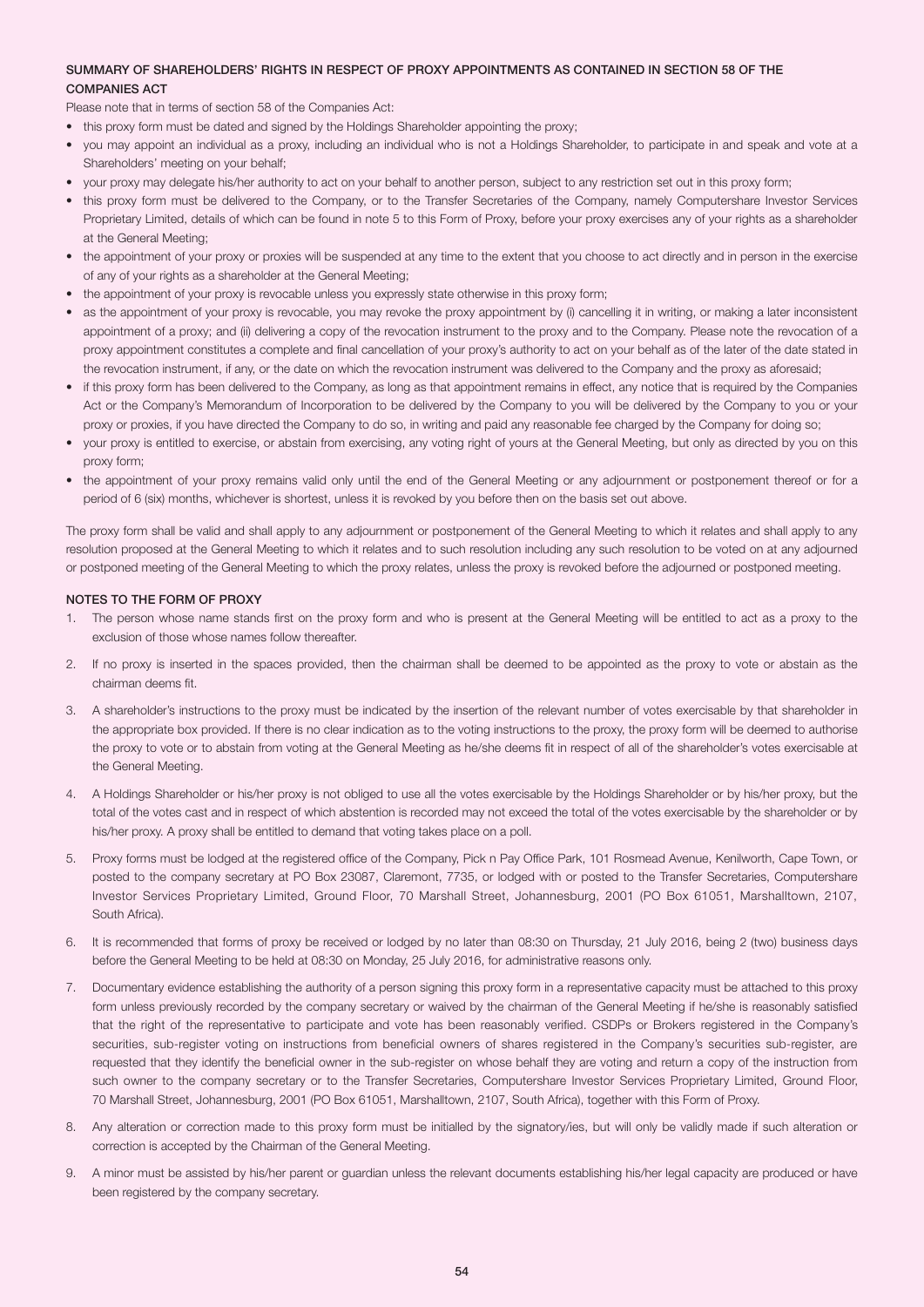

# Pick n Pay Holdings Limited RF

(Incorporated in the Republic of South Africa) (Registration number: 1981/009610/06) JSE Code: PWK ISIN: ZAE000005724 ("Holdings" or "the Company")

# FORM OF SURRENDER AND TRANSFER

# FOR USE BY CERTIFICATED HOLDINGS SHAREHOLDERS ONLY

This Form of Surrender and Transfer (green) should be read in conjunction with the Circular sent to ordinary Shareholders dated Friday, 24 June 2016.

All terms defined in the Circular to which this Form of Surrender is attached shall bear the same meanings herein.

### It should be noted that this Form of Surrender is only for use in terms of the Scheme.

### Instructions:

- 1. A separate form is required for each Certified Holdings Shareholder
- 2. Part A must be completed by all persons who return this form.
- 3. Part B must be completed by all persons who are emigrants from or who are Non-Resident of the Republics of South Africa and Namibia and the Kingdoms of Swaziland and Lesotho ("the common monetary area") only (see note 2).
- 4. Part C must be completed by those persons who wish to have the cash consideration in respect of the Transfer electronically transferred into their bank accounts.

Notes:

 $If -$ 

• the Scheme becomes effective and you have surrendered your share certificates in respect of your Holdings Shares to the Transfer Secretaries together with this duly completed Form of Surrender and Transfer by no later than 12:00 on Friday, 26 August 2016, the Scheme Consideration in respect of the Scheme will be (i) paid to you by electronic funds transfer if you have stipulated a valid bank account for this purpose in this Form of Surrender and Transfer, or (ii) posted to you, at your own risk, by way of registered post to your address as reflected in the securities register of the Company unless you indicate an alternate address herein, in either event on or about Monday, 29 August 2016. Certificated Holdings Shareholders whose share certificates and duly completed Forms of Surrender and Transfer (green) are received by the Transfer Secretaries after 12:00 on Friday, 26 August 2016 will have the Scheme Consideration in respect of the Transfer paid or posted to them on the same basis within five Business Days of receipt of such share certificates and duly completed Forms of Surrender and Transfer.

### To: The Transfer Secretaries

### Delivered to: Posted to:

Computershare Investor Services Proprietary Limited Computershare Investor Services Proprietary Limited Ground Floor **PO Box 61763** 70 Marshall Street Marshalltown Marshalltown Marshalltown Marshalltown Marshalltown Marshalltown Marshalltown Johannesburg 2107 2001

### Dear Sirs

I/We hereby surrender and enclose the share certificate/s, certified transfer deed/s and/or other document/s of title listed overleaf in respect of my/ our entire holding of Holdings Shares.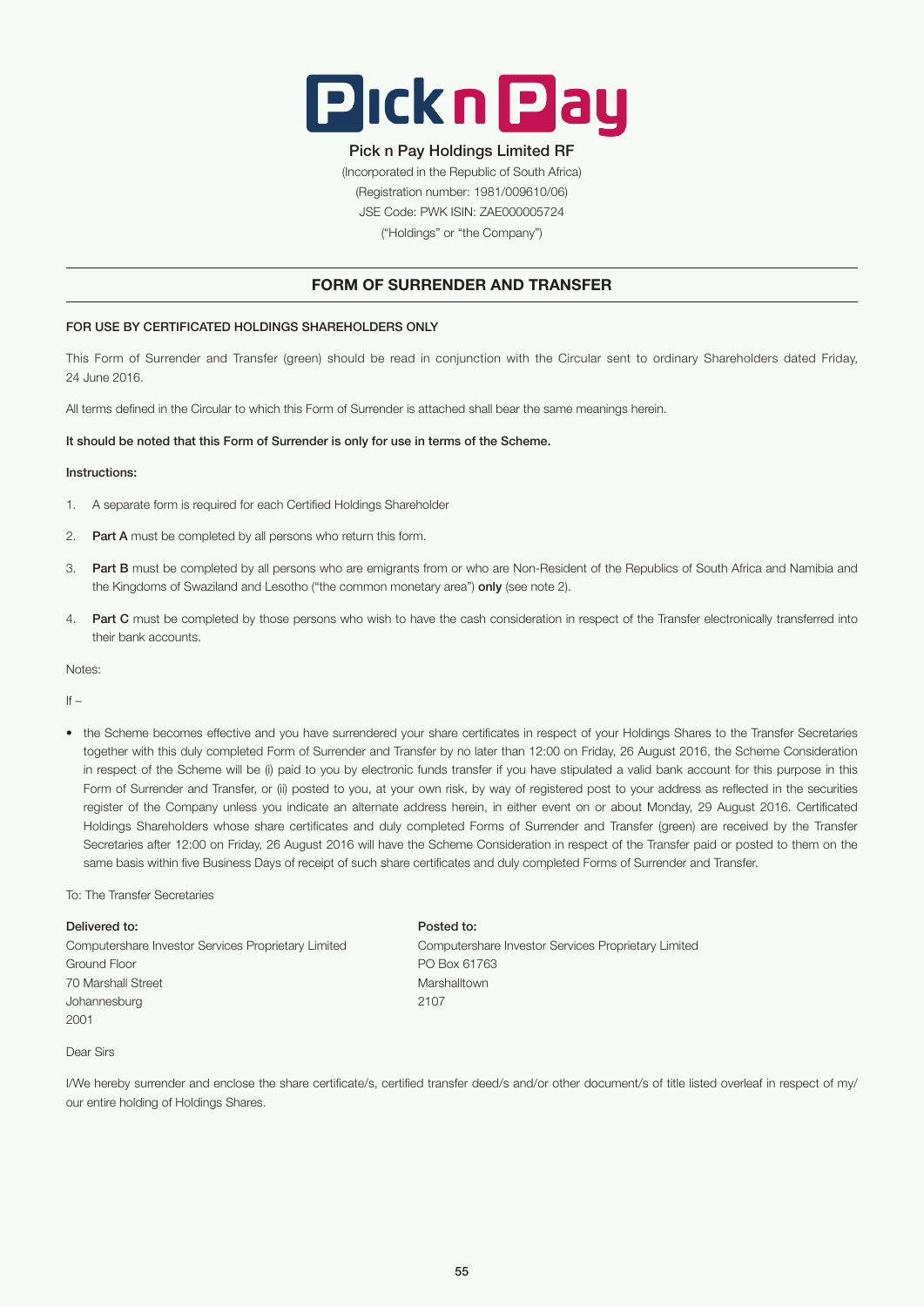### PART A – ALL HOLDINGS SHAREHOLDERS

### NB: Please complete the following in block capitals

| Surname or name of company |                  |
|----------------------------|------------------|
| First names (in full)      |                  |
| Title (Mr/Mrs/Miss/etc.)   |                  |
| Physical address           |                  |
| Postal address             |                  |
| Email address              |                  |
| Telephone number           | Cellphone number |

| Name of registered holder | Certificate number(s) (in numerical order) | Number of shares covered by each<br>certificate |
|---------------------------|--------------------------------------------|-------------------------------------------------|
|                           |                                            |                                                 |
|                           |                                            |                                                 |
|                           |                                            |                                                 |
|                           |                                            |                                                 |
|                           |                                            |                                                 |
|                           | Total                                      |                                                 |

| Signature of Shareholder       | Stamp and address of agent lodging this form (if any) |
|--------------------------------|-------------------------------------------------------|
| Assisted by me (if applicable) |                                                       |
| (State full name and capacity) |                                                       |
| Date                           |                                                       |

Cheques reflecting the Scheme Consideration due in terms of the Scheme will be –

- sent to the above postal address (if different from the address in the register of securities of the Company or if the same to the above address, being the address in the register of securities of the Company) by registered post at the risk of the Holdings Shareholder concerned on the Operative Date or within five Business Days of receipt of such document/s of title, as the case may be; or
- in the case of the Scheme Consideration only, transferred to them by way of electronic funds transfer on the Operative Date or within five Business Days of the date on which such Holdings Shareholder delivers his/her/its documents of title and a valid Form of Surrender and Transfer (green) to the Transfer Secretaries, as the case may be.

Contrary instructions will not be accepted.

Holdings does not accept responsibility for Documents of Title that are posted and Holdings Shareholders should be aware of the risks associated with posting original documents of title.

No receipts will be issued for documents of title lodged unless specifically requested. In compliance with the requirements of the JSE, lodging agents are requested to prepare special transaction receipts, if required.

Signatories may be called upon for evidence of their authority or capacity to sign this form.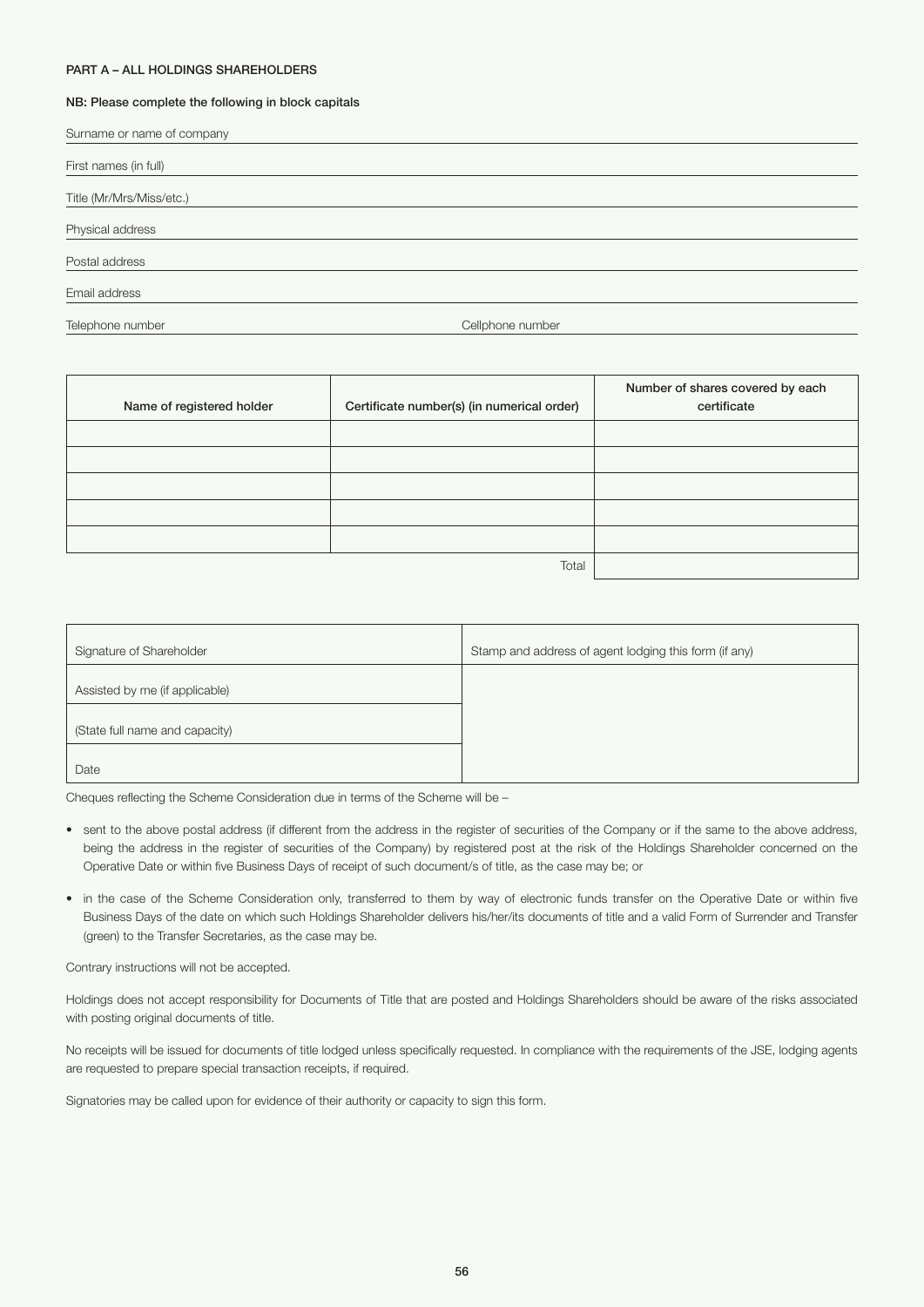### PART B – APPLICABLE TO NON-RESIDENT SHAREHOLDERS ONLY

### 1. Non-Residents who are emigrants from the Republic of South Africa

 Cheques will be sent to the authorised dealer in foreign exchange in South Africa controlling such holder's blocked assets in terms of the Republic of South Africa Exchange Control Regulations. Such Non-Residents must give the following information:

### Name and address of authorised dealer in the Republic of South Africa:

#### Account number:

### 2. All other Non-Residents

 Cheques will be sent to the registered address of the Non-Resident concerned or any other address in accordance with the posting instructions given on the face of this form in terms of the Republic of South Africa Exchange Control Regulations.

All other Non-Residents must give the following information:

# Name and address of authorised dealer in the Republic of South Africa:

### Account number:

3. If no nomination is made in terms of 1 or 2 above, the Scheme Consideration (in respect of 1 only) will be held in trust by the Transfer Secretaries until the information is provided, or the expiry of a three year period from the Operative Date, whichever is the earlier.

# PART C – TO BE COMPLETED BY THOSE HOLDINGS SHAREHOLDERS WHO WISH TO HAVE THE CASH CONSIDERATION IN RESPECT OF THE SCHEME ELECTRONICALLY TRANSFERRED INTO THEIR BANK ACCOUNTS.

| Name of bank account holder                                |
|------------------------------------------------------------|
|                                                            |
| Account number                                             |
|                                                            |
| Name of bank                                               |
|                                                            |
| <b>Branch</b>                                              |
|                                                            |
| Branch code                                                |
|                                                            |
| Type of bank account (cheque, savings, transmission, etc.) |

The Scheme Consideration will only be electronically transferred if Part C is properly completed and this form is returned to the Transfer Secretaries together with the documents of title to be received prior to 12:00 on the Record Date.

In terms of the Financial Intelligence Centre Act, 2001 (Act No 38 of 2011) requirements, the Transfer Secretaries will only be able to record any changes in address or payment mandate if the undermentioned documentation is received from the relevant Holdings Shareholder:

- an original certified copy of an identity document (in respect of change of address and payment mandate);
- an original certified copy of an original bank statement (in respect of payment mandate);
- an original certified copy of a document issued by the South African Revenue Services to verify your tax number. If you do not have one, please submit this in writing and have the letter signed by a Commissioner of Oaths (in respect of change of address and payment mandate); and
- an original or an original certified copy of a service bill to verify your residential address (in respect of a change of address mandate).

Payment to Holdings Shareholders who do not have an existing mandate with the Transfer Secretaries or who do not provide the Transfer Secretaries with the above mentioned documents will be made by cheque and posted at the Holdings Shareholder's own risk.